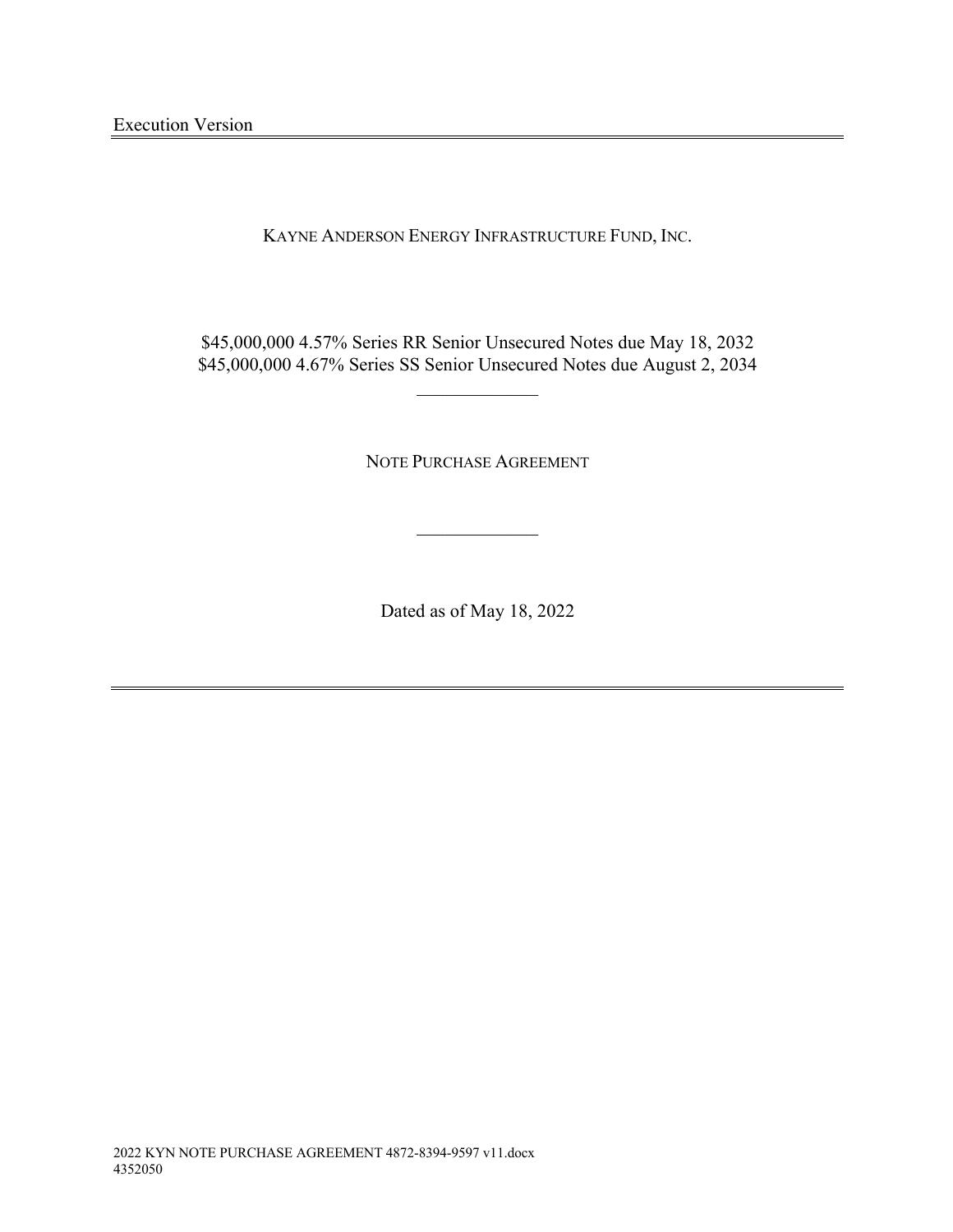# **TABLE OF CONTENTS**

| <b>SECTION</b>    | <b>HEADING</b> | PAGE |  |  |
|-------------------|----------------|------|--|--|
| SECTION 1.        |                |      |  |  |
| Section 1.1.      |                |      |  |  |
| Section 1.2.      |                |      |  |  |
| <b>SECTION 2.</b> |                |      |  |  |
| <b>SECTION 3.</b> |                |      |  |  |
| <b>SECTION 4.</b> |                |      |  |  |
| Section 4.1.      |                |      |  |  |
| Section 4.2.      |                |      |  |  |
| Section 4.3.      |                |      |  |  |
| Section 4.4.      |                |      |  |  |
| Section 4.5.      |                |      |  |  |
| Section 4.6.      |                |      |  |  |
| Section 4.7.      |                |      |  |  |
| Section 4.8.      |                |      |  |  |
| Section 4.9.      |                |      |  |  |
| Section 4.10.     |                |      |  |  |
| Section 4.11.     |                |      |  |  |
| Section 4.12.     |                |      |  |  |
| SECTION 5.        |                |      |  |  |
| Section 5.1.      |                |      |  |  |
| Section 5.2.      |                |      |  |  |
| Section 5.3.      |                |      |  |  |
| Section 5.4.      |                |      |  |  |
| Section 5.5       |                |      |  |  |
| Section 5.6.      |                |      |  |  |
| Section 5.7.      |                |      |  |  |
| Section 5.8.      |                |      |  |  |
| Section 5.9.      |                |      |  |  |
| Section 5.10.     |                |      |  |  |
| Section 5.11.     |                |      |  |  |
| Section 5.12.     |                |      |  |  |
| Section 5.13.     |                |      |  |  |
| Section 5.14.     |                |      |  |  |
| Section 5.15.     |                |      |  |  |
| Section 5.16.     |                |      |  |  |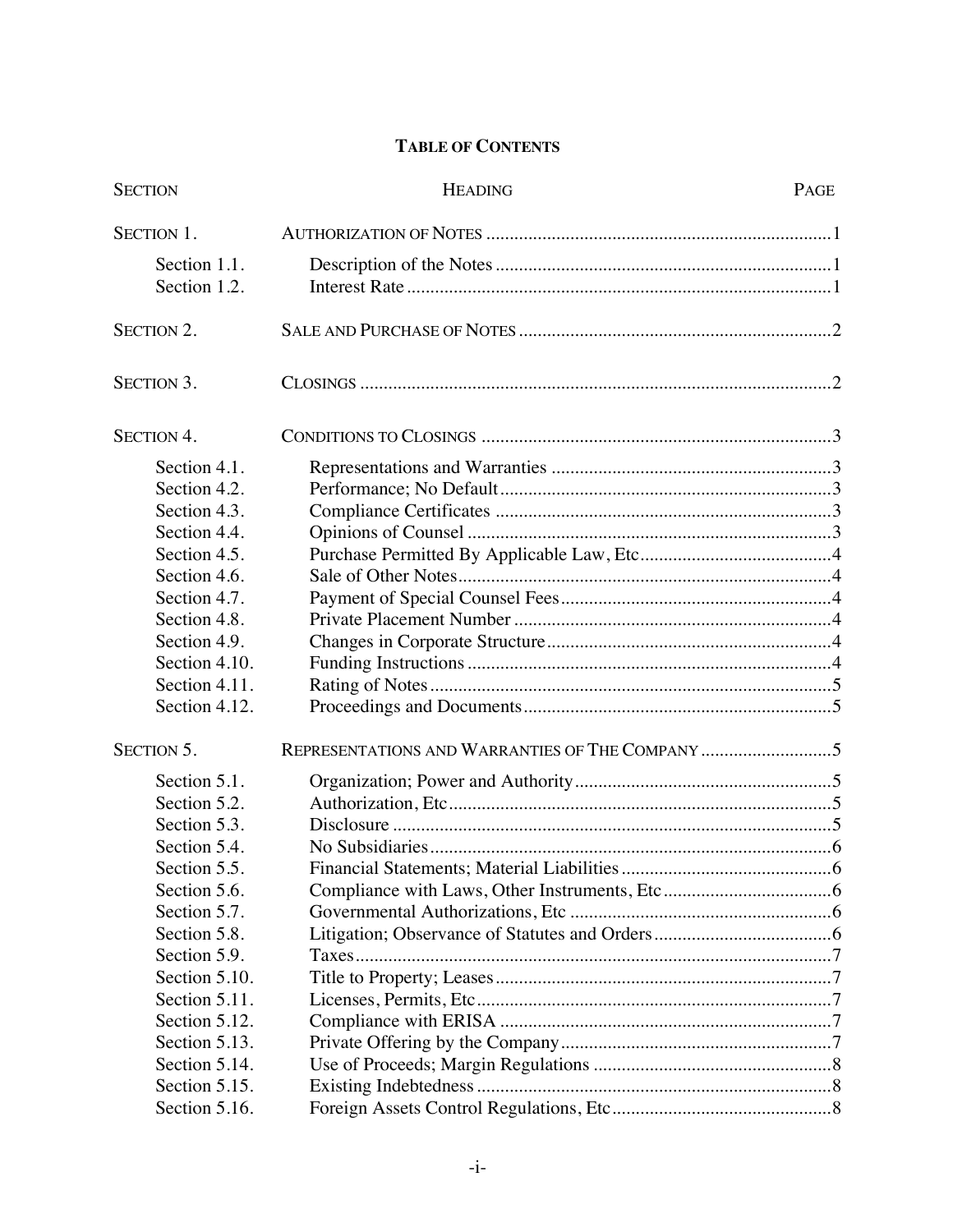|            | Section 5.17.<br>Section 5.18. |                                                 |  |
|------------|--------------------------------|-------------------------------------------------|--|
|            | SECTION 6.                     |                                                 |  |
|            |                                |                                                 |  |
|            | Section 6.1.                   |                                                 |  |
|            | Section 6.2.                   |                                                 |  |
| SECTION 7. |                                |                                                 |  |
|            | Section 7.1.                   |                                                 |  |
|            | Section 7.2.                   |                                                 |  |
|            | Section 7.3.                   |                                                 |  |
|            | <b>SECTION 8.</b>              |                                                 |  |
|            | Section 8.1.                   |                                                 |  |
|            | Section 8.2.                   | Optional Prepayments with Make-Whole Amount and |  |
|            |                                |                                                 |  |
|            | Section 8.3.                   |                                                 |  |
|            | Section 8.4.                   |                                                 |  |
|            | Section 8.5.                   |                                                 |  |
|            | Section 8.6.                   |                                                 |  |
|            | Section 8.7.                   |                                                 |  |
|            | SECTION 9.                     |                                                 |  |
|            | Section 9.1.                   |                                                 |  |
|            | Section 9.2.                   |                                                 |  |
|            | Section 9.3.                   |                                                 |  |
|            | Section 9.4.                   |                                                 |  |
|            | Section 9.5.                   |                                                 |  |
|            | Section 9.6                    |                                                 |  |
|            | Section 9.7.                   |                                                 |  |
|            | Section 9.8.                   |                                                 |  |
|            | Section 9.9.                   |                                                 |  |
|            | Section 9.10.                  |                                                 |  |
|            | Section 9.11.                  |                                                 |  |
|            | SECTION 10.                    |                                                 |  |
|            | Section 10.1.                  |                                                 |  |
|            | Section 10.2.                  |                                                 |  |
|            | Section 10.3.                  |                                                 |  |
|            | Section 10.4.                  |                                                 |  |
|            | Section 10.5.                  |                                                 |  |
|            | Section 10.6.                  |                                                 |  |
|            | Section 10.7.                  |                                                 |  |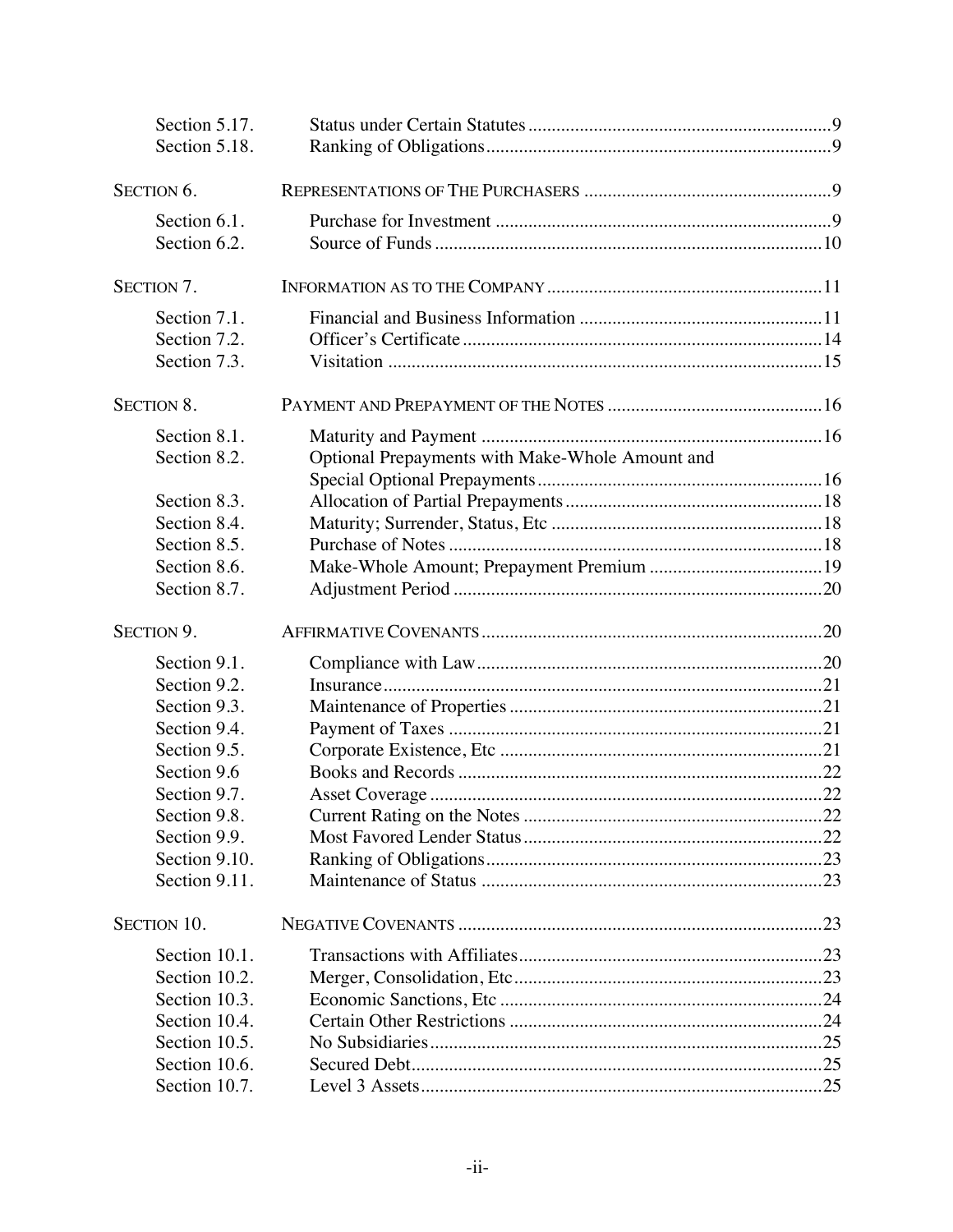| SECTION 11.        |                                                     |  |  |  |
|--------------------|-----------------------------------------------------|--|--|--|
| <b>SECTION 12.</b> |                                                     |  |  |  |
| Section 12.1.      |                                                     |  |  |  |
| Section 12.2.      |                                                     |  |  |  |
| Section 12.3.      |                                                     |  |  |  |
| Section 12.4.      | No Waivers or Election of Remedies, Expenses, Etc29 |  |  |  |
| <b>SECTION 13.</b> | REGISTRATION; EXCHANGE; SUBSTITUTION OF NOTES 29    |  |  |  |
| Section 13.1.      |                                                     |  |  |  |
| Section 13.2.      |                                                     |  |  |  |
| Section 13.3.      |                                                     |  |  |  |
| <b>SECTION 14.</b> |                                                     |  |  |  |
| Section 14.1.      |                                                     |  |  |  |
| Section 14.2.      |                                                     |  |  |  |
| Section 14.3.      |                                                     |  |  |  |
| Section 14.4.      |                                                     |  |  |  |
| SECTION 15.        |                                                     |  |  |  |
| Section 15.1.      |                                                     |  |  |  |
| Section 15.2.      |                                                     |  |  |  |
| Section 15.3.      |                                                     |  |  |  |
| SECTION 16.        | SURVIVAL OF REPRESENTATIONS AND WARRANTIES; ENTIRE  |  |  |  |
|                    |                                                     |  |  |  |
| SECTION 17.        |                                                     |  |  |  |
| Section 17.1.      |                                                     |  |  |  |
| Section 17.2.      |                                                     |  |  |  |
| Section 17.3.      |                                                     |  |  |  |
| Section 17.4.      |                                                     |  |  |  |
| <b>SECTION 18.</b> |                                                     |  |  |  |
| <b>SECTION 19.</b> |                                                     |  |  |  |
| SECTION 20.        |                                                     |  |  |  |
| SECTION 21.        |                                                     |  |  |  |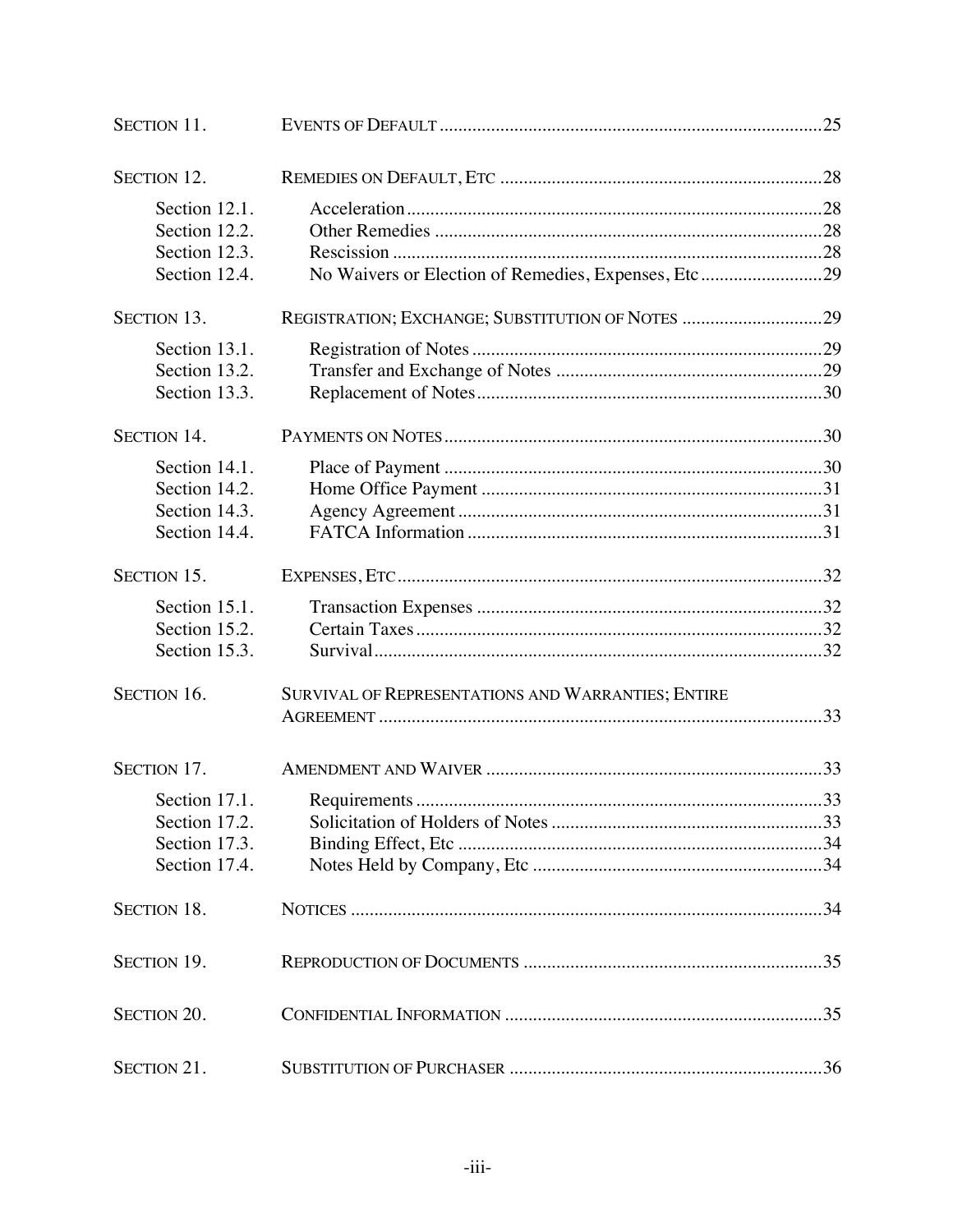| SECTION 22.                                                                                                                          |                          |                                                                   |
|--------------------------------------------------------------------------------------------------------------------------------------|--------------------------|-------------------------------------------------------------------|
| Section 22.1.<br>Section 22.2.<br>Section 22.3.<br>Section 22.4.<br>Section 22.5.<br>Section 22.6.<br>Section 22.7.<br>Section 22.8. |                          |                                                                   |
|                                                                                                                                      |                          |                                                                   |
| <b>SCHEDULE A</b>                                                                                                                    |                          | <b>Information Relating to Purchasers</b>                         |
| <b>SCHEDULE B</b>                                                                                                                    |                          | <b>Defined Terms</b>                                              |
| SCHEDULE 4.9.                                                                                                                        |                          | Merger                                                            |
| <b>SCHEDULE 5.3</b>                                                                                                                  |                          | <b>Disclosure Materials</b>                                       |
| <b>SCHEDULE 5.5</b>                                                                                                                  | $\frac{1}{1}$            | <b>Financial Statements</b>                                       |
| <b>SCHEDULE 5.15</b>                                                                                                                 | $\overline{\phantom{a}}$ | <b>Existing Indebtedness</b>                                      |
| EXHIBIT 1-A                                                                                                                          | $\frac{1}{1}$            | Form of 4.57% Series RR Senior Unsecured Notes due May 18, 2032   |
| EXHIBIT 1-B                                                                                                                          |                          | Form of 4.67% Series SS Senior Unsecured Notes due August 2, 2034 |
| EXHIBIT $4.4(a)$                                                                                                                     |                          | Form of Opinion of Special Counsel to the Company                 |
| EXHIBIT $4.4(b)$                                                                                                                     |                          | Form of Opinion of Special Counsel to the Purchasers              |
| EXHIBIT 13.1                                                                                                                         |                          | Form of Legend                                                    |
| EXHIBIT 14.3                                                                                                                         | $\equiv$                 | Form of Agency Agreement                                          |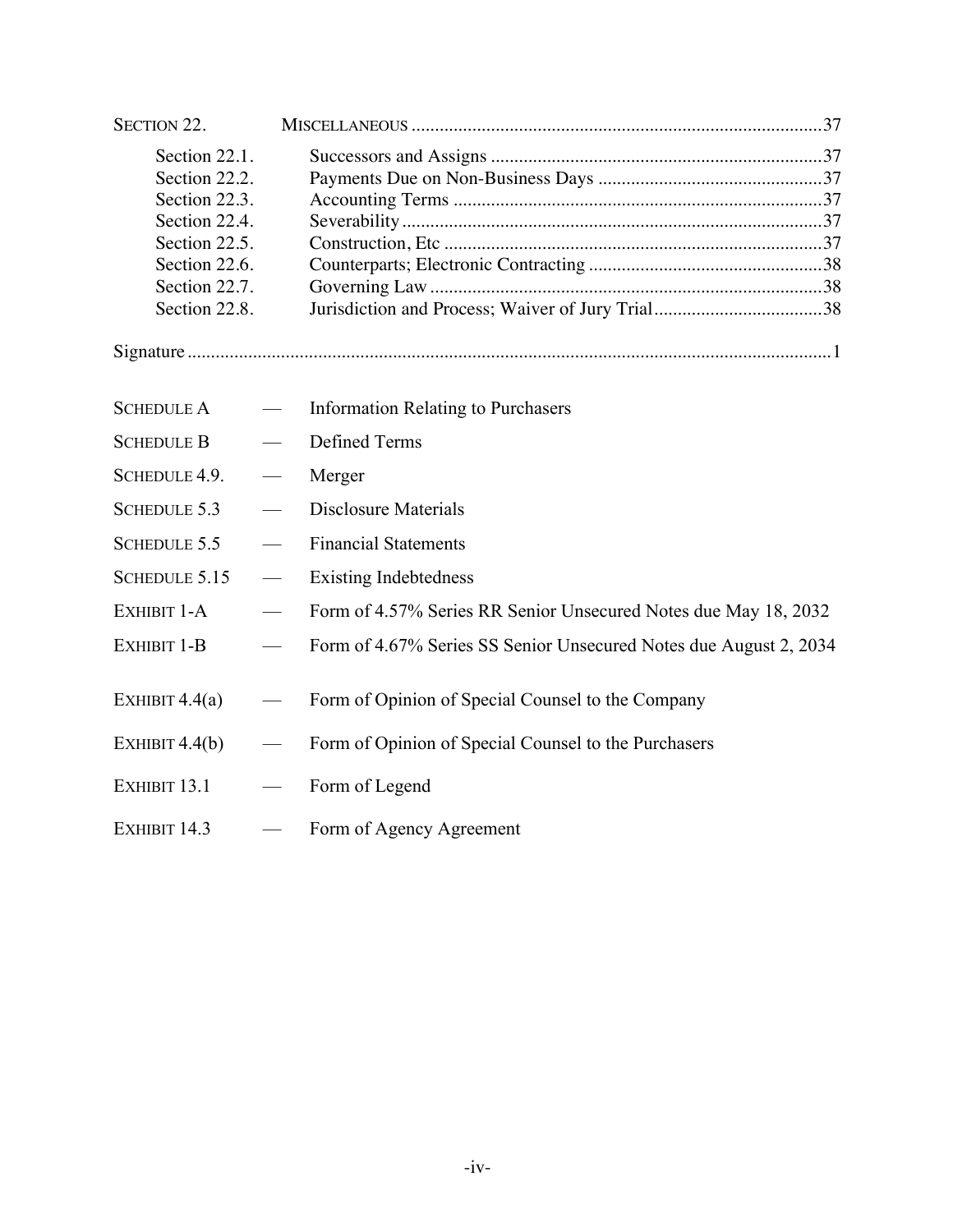## KAYNE ANDERSON ENERGY INFRASTRUCTURE FUND, INC. 811 Main Street, 14th Floor Houston, Texas 77002

## \$45,000,000 4.57% Series RR Senior Unsecured Notes due May 18, 2032 \$45,000,000 4.67% Series SS Senior Unsecured Notes due August 2, 2034

as of May 18, 2022

## TO EACH OF THE PURCHASERS LISTED IN SCHEDULE A HERETO:

Ladies and Gentlemen:

KAYNE ANDERSON ENERGY INFRASTRUCTURE FUND, INC., a Maryland corporation (the *"Company"*), agrees with each of the purchasers whose names appear at the end hereof (each, a *"Purchaser"* and, collectively, the *"Purchasers"*) as follows:

SECTION 1. AUTHORIZATION OF NOTES.

*Section 1.1. Description of the Notes.* The Company will authorize the issue and sale of \$90,000,000 aggregate principal amount of its senior notes consisting of

(i) \$45,000,000 aggregate principal amount of 4.57% Series RR Senior Unsecured Notes due May 18, 2032 (the *"Series RR Notes"*), and

(ii) \$45,000,000 aggregate principal amount of 4.67% Series SS Senior Unsecured Notes due August 2, 2034 (the *"Series SS Notes,"* together with the Series RR Notes are collectively, the *"Notes"*) shall be substantially in the form set out in Exhibits 1-A and 1-B, respectively.

Certain capitalized and other terms used in this Agreement are defined in Schedule B; and, for purposes of this Agreement, the rules of construction set forth in Section 22.5 shall govern.

*Section 1.2. Interest Rate*.

(a)The Series RR Notes shall bear interest (computed on the basis of a 360-day year of twelve 30-day months) on the unpaid principal balance thereof from the date of issuance at a fixed rate equal to 4.57% per annum payable semiannually on the 19th day of each June and December in each year (commencing December 19, 2022**)** and at maturity until the unpaid principal balance thereof shall have become due and payable (whether at maturity, upon notice of prepayment or otherwise) and shall bear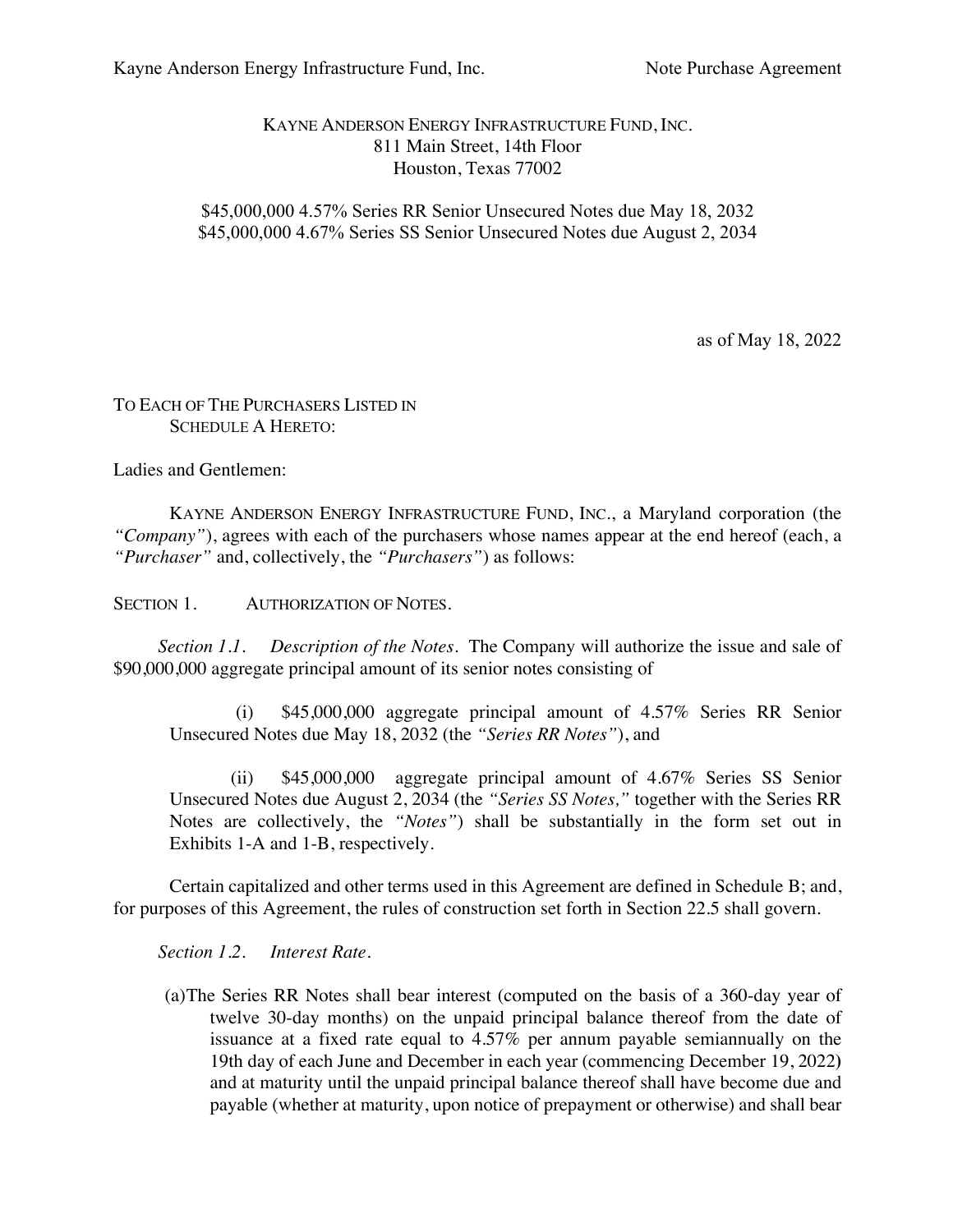interest on overdue principal (including any overdue required or optional prepayment of principal) and premium, if any, and (to the extent legally enforceable) on any overdue installment of interest at the Default Rate until paid. Interest shall be subject to adjustment in accordance with Section 8.7.

(b) The Series SS Notes shall bear interest (computed on the basis of a 360-day year of twelve 30-day months) on the unpaid principal balance thereof from the date of issuance at a fixed rate equal to 4.67% per annum payable semiannually on the 19th day of each June and December in each year (commencing December 19, 2022) and at maturity until the unpaid principal balance thereof shall have become due and payable (whether at maturity, upon notice of prepayment or otherwise) and shall bear interest on overdue principal (including any overdue required or optional prepayment of principal) and premium, if any, and (to the extent legally enforceable) on any overdue installment of interest at the Default Rate until paid. Interest shall be subject to adjustment in accordance with Section 8.7.

### SECTION 2. SALE AND PURCHASE OF NOTES.

Subject to the terms and conditions of this Agreement, the Company will issue and sell to each Purchaser and each Purchaser will purchase from the Company, at the respective Closings provided for in Section 3, Notes of the respective Series and in the principal amount specified opposite such Purchaser's name in Schedule A at the purchase price of 100% of the principal amount thereof. The Purchasers' obligations hereunder are several and not joint obligations and no Purchaser shall have any liability to any Person for the performance or non-performance of any obligation by any other Purchaser hereunder.

### SECTION 3. CLOSINGS.

The sale and purchase of the Notes to be purchased by each Purchaser shall occur at the offices of Chapman and Cutler LLP, 320 South Canal Street, Chicago, Illinois 60606, at 10:00 a.m., Chicago time, at (i) a closing on May 18, 2022 (the *"First Closing"*) with respect to the Series RR Notes and (ii) a closing on August 2, 2022 the *"Second Closing,"* each of the First Closing and the Second Closing are a *"Closing"*) with respect to the Series SS Notes. At each Closing, the Company will deliver or cause to be delivered to each Purchaser the Notes to be purchased by such Purchaser in the form of a single Note for each Series to be so purchased at such Closing (or such greater number of Notes in denominations of at least \$250,000 as such Purchaser may request) dated the date of such Closing and registered in such Purchaser's name (or in the name of its nominee), against delivery by such Purchaser to the Company or its order of immediately available funds in the amount of the purchase price therefor by wire transfer of immediately available funds for the account of the Company to account number 113-80140-12 at JPMorgan Chase Bank, N.A. / CTC, 14201 North Dallas Parkway, Thirteenth Floor (TX1-J165), Dallas, Texas 75254, ABA# 021000021; TDA/DDA# 0728109447; Account Name: JPMCB/CTC; FFC Account Number: P09447/CUST/1138014012, for credit to account: Kayne Anderson Energy Infrastructure Fund, Inc. ; Ref: Notes. If at any Closing the Company shall fail to tender such Notes to any Purchaser as provided above in this Section 3, or any of the conditions specified in Section 4 shall not have been fulfilled to such Purchaser's satisfaction, such Purchaser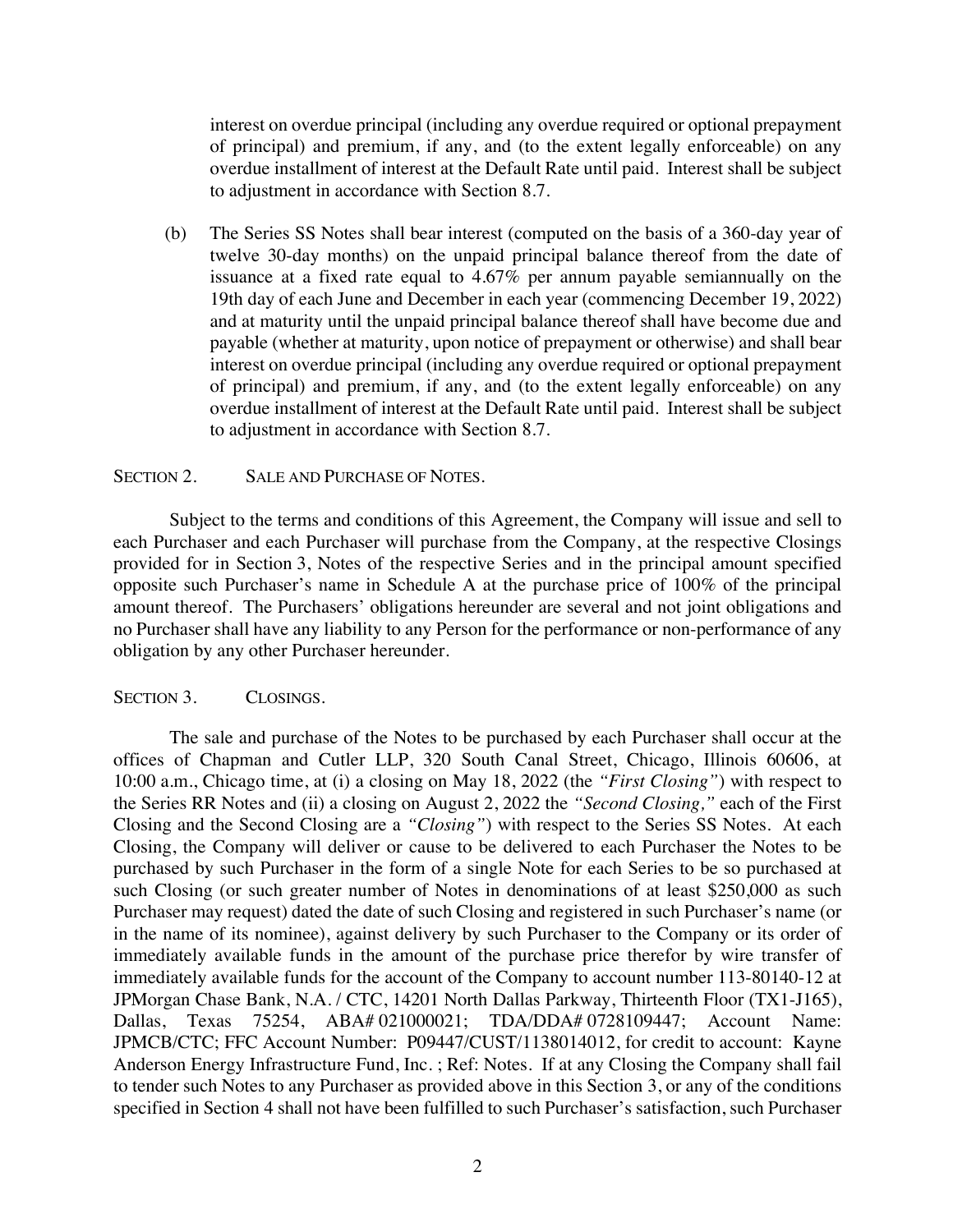shall, at its election, be relieved of all further obligations under this Agreement, without thereby waiving any rights such Purchaser may have by reason of such failure by the Company to tender such Notes or any of the conditions specified in Section 4 not having been fulfilled to such Purchaser's satisfaction.

## SECTION 4. CONDITIONS TO CLOSINGS.

Each Purchaser's obligation to purchase and pay for the Notes to be sold to such Purchaser at the applicable Closing is subject to the fulfillment to such Purchaser's satisfaction, prior to or at such Closing, of the following conditions:

*Section 4.1. Representations and Warranties*. The representations and warranties of the Company in this Agreement shall be correct when made and at the time of each Closing.

*Section 4.2. Performance; No Default*. The Company shall have performed and complied with all agreements and conditions contained in this Agreement required to be performed or complied with by it prior to or at the applicable Closing and from the date of this Agreement to the date of the applicable Closing assuming that Sections 9 and 10 are applicable from the date of this Agreement. From the date of this Agreement until the applicable Closing, before and after giving effect to the issue and sale of the applicable Notes (and the application of the proceeds thereof as contemplated by Section 5.14), no Default or Event of Default shall have occurred and be continuing.

## *Section 4.3. Compliance Certificates*.

(a) *Officer's Certificate*. The Company shall have delivered to such Purchaser an Officer's Certificate, dated the date of the applicable Closing, certifying that the conditions specified in Sections 4.1, 4.2 and 4.9 have been fulfilled.

(b) *Secretary's Certificate*. The Company shall have delivered to such Purchaser a certificate of its Secretary or Assistant Secretary, dated the date of the applicable Closing, certifying as to (i) the resolutions attached thereto and other corporate proceedings relating to the authorization, execution and delivery of the Notes and this Agreement and (ii) the Company's organizational documents as then in effect.

*Section 4.4. Opinions of Counsel*. Such Purchaser shall have received opinions in form and substance satisfactory to such Purchaser, dated the date of each Closing (a) from Paul Hastings LLP, counsel for the Company, and from Venable LLP, special Maryland counsel to the Company, together covering the matters set forth in Exhibit 4.4(a) and covering such other matters incident to the transactions contemplated hereby as such Purchaser or its counsel may reasonably request (and the Company hereby instructs its counsel to deliver such opinions to the Purchasers) and (b) from Chapman and Cutler LLP, the Purchasers' special counsel in connection with such transactions, substantially in the form set forth in Exhibit 4.4(b) and covering such other matters incident to such transactions as such Purchaser may reasonably request.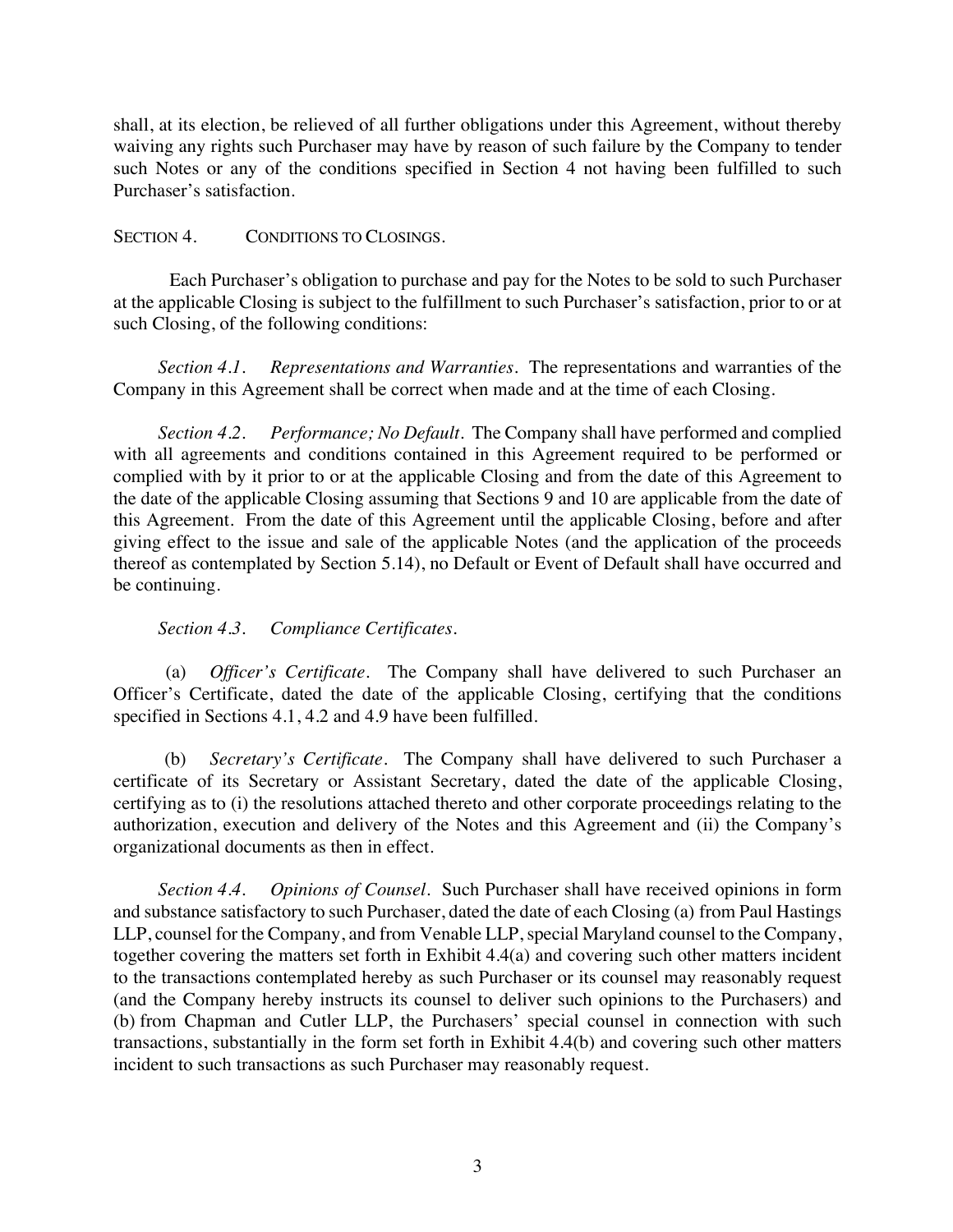*Section 4.5. Purchase Permitted By Applicable Law, Etc*. On the date of each Closing such Purchaser's purchase of Notes shall (a) be permitted by the laws and regulations of each jurisdiction to which such Purchaser is subject, without recourse to provisions (such as section 1405(a)(8) of the New York Insurance Law) permitting limited investments by insurance companies without restriction as to the character of the particular investment, (b) not violate any applicable law or regulation (including, without limitation, Regulation T, U or X of the Board of Governors of the Federal Reserve System) assuming the required preparation, execution, delivery and filing of the applicable Federal Reserve Board forms (such as Forms U-1 and G-1 through 4) and (c) not subject such Purchaser to any tax, penalty or liability under or pursuant to any applicable law or regulation, which law or regulation was not in effect on the date hereof. If requested by such Purchaser, such Purchaser shall have received an Officer's Certificate certifying as to such matters of fact as such Purchaser may reasonably specify to enable such Purchaser to determine whether such purchase is so permitted.

*Section 4.6. Sale of Other Notes*. Contemporaneously with each Closing the Company shall sell to each other Purchaser, and each other Purchaser, shall purchase the Notes to be purchased by it at the applicable Closing as specified in Schedule A.

*Section 4.7. Payment of Special Counsel Fees*. Without limiting the provisions of Section 15.1, the Company shall have paid on or before each Closing the reasonable fees, charges and disbursements of the Purchasers' special counsel referred to in Section 4.4 to the extent reflected in a statement of such counsel rendered to the Company at least one Business Day prior to such Closing.

*Section 4.8. Private Placement Number*. A Private Placement Number issued by PPN CUSIP Unit of CUSIP Global Services (in cooperation with the SVO) shall have been obtained for each Series of Notes.

*Section 4.9. Changes in Corporate Structure*. The Company shall not have changed its jurisdiction of incorporation or organization, as applicable, or, except as disclosed in Schedule 4.9 or any mergers, consolidations, or acquisitions consummated after the First Closing that are permitted under Section 10.2, been a party to any merger or consolidation or succeeded to all or any substantial part of the liabilities of any other entity, at any time following the date of the most recent financial statements referred to in Schedule 5.5.

*Section 4.10. Funding Instructions.* At least five (5) Business Days prior to the date of each Closing, each Purchaser shall have received written instructions signed by a Responsible Officer on letterhead of the Company confirming the information specified in Section 3 including (i) the name and address of the transferee bank, (ii) such transferee bank's ABA number and (iii) the account name and number into which the purchase price for the applicable Notes is to be deposited. Each Purchaser has the right, but not the obligation, upon written notice (which may be by email) to the Company, to elect to deliver a micro deposit (less than \$50.00) to the account identified in the written instructions no later than two (2) Business Days prior to such Closing. If a Purchaser delivers a micro deposit, a Responsible Officer must verbally verify the receipt and amount of the micro deposit to such Purchaser on a telephone call initiated by such Purchaser prior to such Closing. The Company shall not be obligated to return the amount of the micro deposit,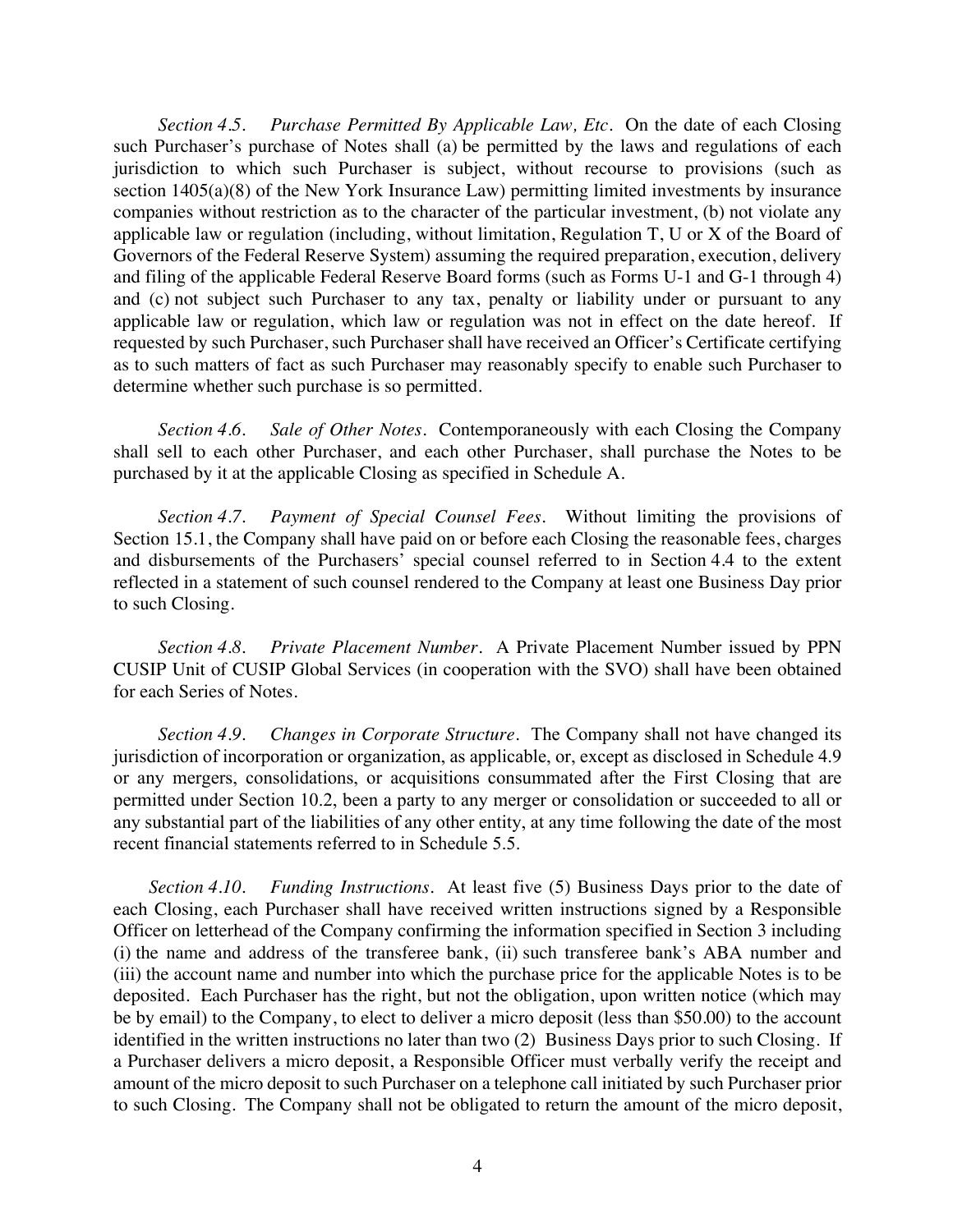nor will the amount of the micro deposit be netted against the Purchaser's purchase price of the Notes.

*Section 4.11. Rating of Notes*. The Notes shall have been given a Rating Letter of not less than "AAA" by Kroll prior to the date of issuance thereof and evidence of such will have been provided to the Purchasers (which shall include the information described in Section 9.8 and shall include the related Private Letter Rating Rationale Report with respect to such rating).

*Section 4.12. Proceedings and Documents*. All corporate and other proceedings in connection with the transactions contemplated by this Agreement and all documents and instruments incident to such transactions shall be reasonably satisfactory to such Purchaser and its special counsel, and such Purchaser and its special counsel shall have received all such counterpart originals or certified or other copies of such documents as such Purchaser or such special counsel may reasonably request and shall receive such information as may be reasonably necessary to complete any Holder Forms.

SECTION 5. REPRESENTATIONS AND WARRANTIES OF THE COMPANY.

The Company represents and warrants to each Purchaser that:

*Section 5.1. Organization; Power and Authority*. The Company is a corporation duly organized, validly existing and in good standing under the laws of its jurisdiction of incorporation, and is duly qualified as a foreign corporation and is in good standing in each jurisdiction in which such qualification is required by law, other than those jurisdictions as to which the failure to be so qualified or in good standing would not, individually or in the aggregate, reasonably be expected to have a Material Adverse Effect. The Company has the corporate power and authority to own or hold under lease the properties it purports to own or hold under lease, to transact the business it transacts and proposes to transact, to execute and deliver this Agreement and the Notes and to perform the provisions hereof and thereof. The Company is a non-diversified, closed-end management investment company as such term is used in the 1940 Act.

*Section 5.2. Authorization, Etc*. This Agreement and the Notes have been duly authorized by all necessary corporate action on the part of the Company, and this Agreement constitutes, and upon execution and delivery thereof each Note will constitute, a legal, valid and binding obligation of the Company enforceable against the Company in accordance with its terms, except as such enforceability may be limited by (i) applicable bankruptcy, insolvency, reorganization, moratorium or other similar laws affecting the enforcement of creditors' rights generally and (ii) general principles of equity (regardless of whether such enforceability is considered in a proceeding in equity or at law).

*Section 5.3. Disclosure*. This Agreement and the documents, certificates or other writings delivered to the Purchasers by or on behalf of the Company, including through its agents, BofA Securities, Inc. and Citigroup Global Markets Inc., in connection with the transactions contemplated hereby and identified in Schedule 5.3, and the financial statements listed in Schedule 5.5 (this Agreement and such documents, certificates or other writings and such financial statements delivered to each Purchaser prior to May 3, 2022 being referred to, collectively, as the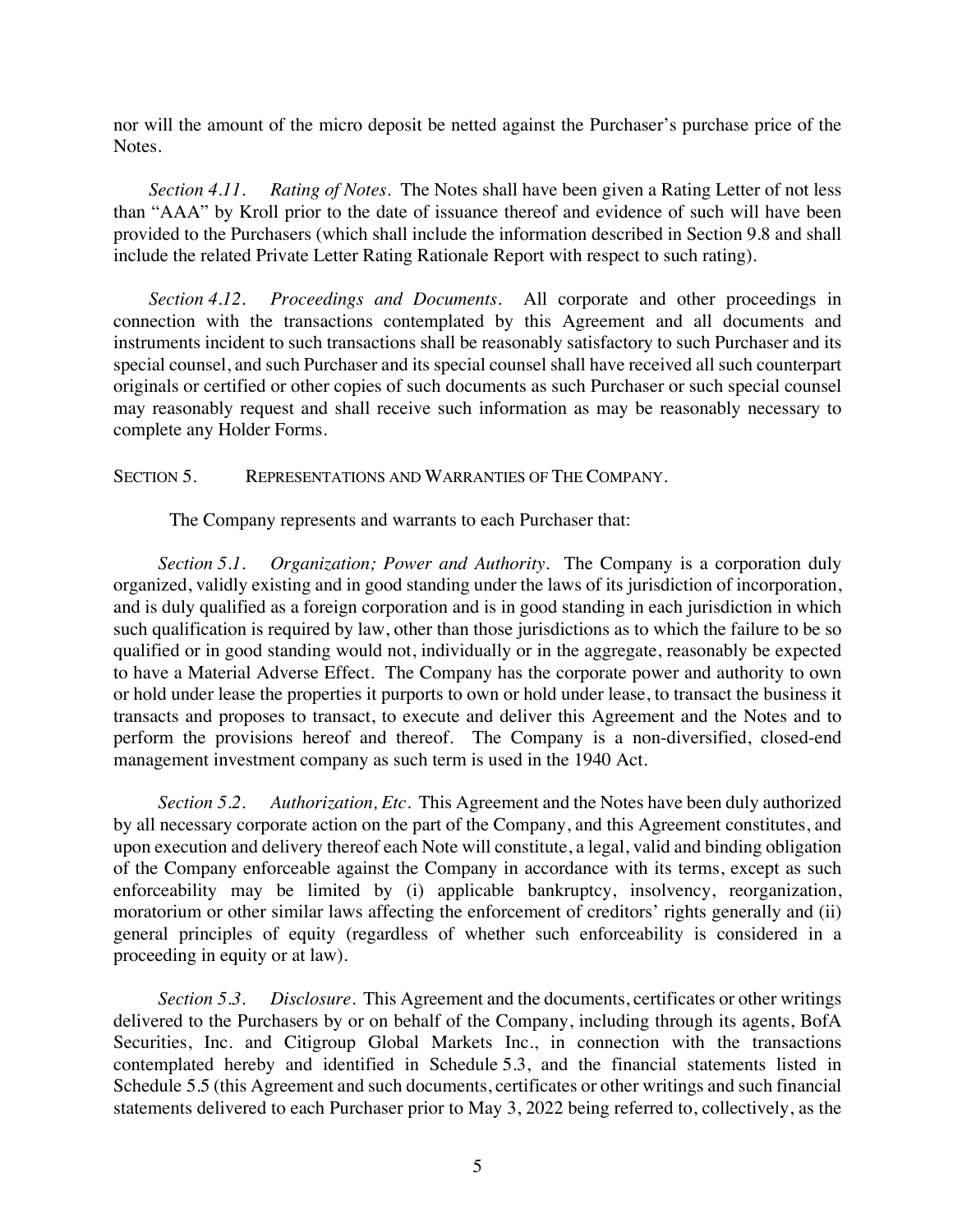*"Disclosure Documents"*), taken as a whole, do not contain any untrue statement of a material fact or omit to state any material fact necessary to make the statements therein not misleading in light of the circumstances under which they were made. Except as disclosed in the Disclosure Documents, since November 30, 2021 there has been no change in the financial condition, operations, business or properties of the Company except changes that individually or in the aggregate would not reasonably be expected to have a Material Adverse Effect.

*Section 5.4. No Subsidiaries*. The Company has no Subsidiaries as of the date of the First Closing, and as of the Second Closing, the Company has no Subsidiaries other than any Controlled Portfolio Entities acquired or formed after the First Closing.

*Section 5.5. Financial Statements; Material Liabilities*. The Company has delivered to each Purchaser copies of the financial statements of the Company listed on Schedule 5.5. All of said financial statements (including in each case the related schedules and notes) fairly present in all material respects the financial position of the Company as of the respective dates specified in such Schedule and the results of its operations and cash flows for the respective periods so specified and have been prepared in accordance with GAAP consistently applied throughout the periods involved except as set forth in the notes thereto (subject, in the case of any interim financial statements, to normal year-end adjustments). The Company does not have any Material liabilities that are not disclosed in the Disclosure Documents.

*Section 5.6. Compliance with Laws, Other Instruments, Etc*. The execution, delivery and performance by the Company of this Agreement and the Notes will not (i) contravene, result in any breach of, or constitute a default under, or result in the creation of any Lien in respect of any property of the Company under, any indenture, mortgage, deed of trust, loan, purchase or credit agreement, lease, corporate charter, regulations or by-laws, shareholders agreement or any other Material agreement or instrument to which the Company is bound or by which the Company or any of its properties may be bound or affected, (ii) conflict with or result in a breach of any of the terms, conditions or provisions of any order, judgment, decree, or ruling of any court, arbitrator or Governmental Authority applicable to the Company or (iii) violate any provision of any statute or other rule or regulation of any Governmental Authority applicable to the Company, including, without limitation, the Securities Act and the 1940 Act.

*Section 5.7. Governmental Authorizations, Etc*. No consent, approval or authorization of, or registration, filing or declaration with, any Governmental Authority is required in connection with the execution, delivery or performance by the Company of this Agreement or the Notes.

*Section 5.8. Litigation; Observance of Statutes and Orders*. (a) There are no actions, suits, investigations or proceedings pending or, to the knowledge of the Company, threatened against or affecting the Company or any property of the Company in any court or before any arbitrator of any kind or before or by any Governmental Authority that, individually or in the aggregate, would reasonably be expected to have a Material Adverse Effect.

(b) The Company is not in violation of any order, judgment, decree or ruling of any court, any arbitrator of any kind or any Governmental Authority and is not in violation of any applicable law, ordinance, rule or regulation of any Governmental Authority (including Environmental Laws,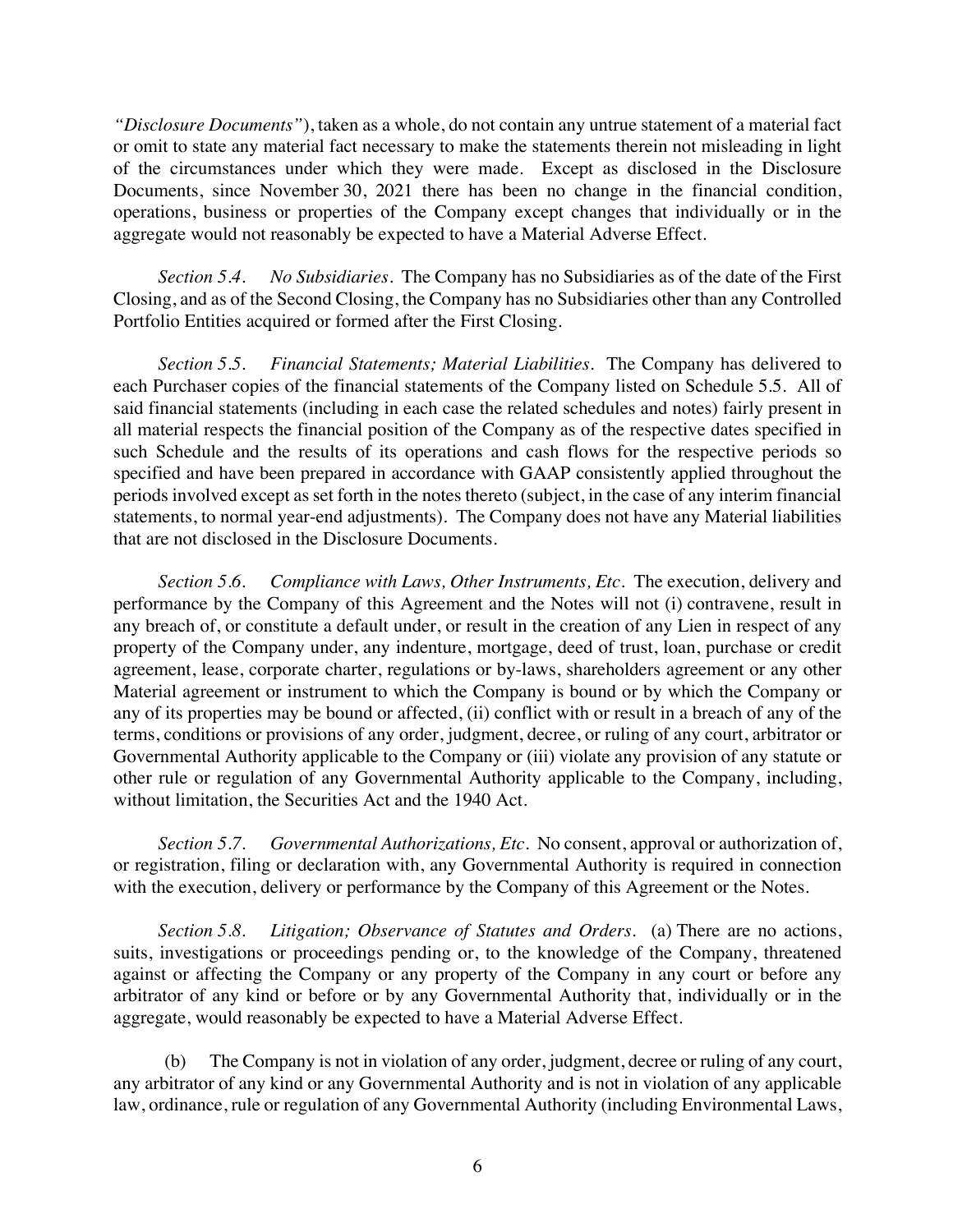the USA PATRIOT Act or any of the other laws and regulations that are referred to in Section 5.16), which violation would, individually or in the aggregate, reasonably be expected to have a Material Adverse Effect.

*Section 5.9. Taxes*. The Company has filed all income tax returns that are required to have been filed in any jurisdiction, and has paid all taxes shown to be due and payable on such returns and all other taxes and assessments payable by them, to the extent such taxes and assessments have become due and payable and before they have become delinquent, except for any taxes and assessments (i) the amount of which is not individually or in the aggregate Material or (ii) the amount, applicability or validity of which is currently being contested in good faith by appropriate proceedings and with respect to which the Company has established adequate reserves in accordance with GAAP. The U.S. federal income tax liabilities of the Company has been finally determined (whether by reason of completed audits or the statute of limitations having run) for all fiscal years up to and including the fiscal year ended November 30, 2017.

*Section 5.10. Title to Property; Leases*. The Company has good and sufficient title to its Material properties, including all such properties reflected in the most recent audited balance sheet referred to in Section 5.5 or purported to have been acquired by the Company after said date (except as sold or otherwise disposed of in the ordinary course of business), in each case free and clear of Liens prohibited by this Agreement, except for those defects in title and Liens that, individually or in the aggregate, would not have a Material Adverse Effect. All Material leases are valid and subsisting and are in full force and effect in all material respects.

*Section 5.11. Licenses, Permits, Etc*. The Company owns or possesses all licenses, permits, franchises, authorizations, patents, copyrights, proprietary software, service marks, trademarks and trade names, or rights thereto, that individually or in the aggregate are Material, without known conflict with the rights of others, except for those conflicts that, individually or in the aggregate, would not have a Material Adverse Effect.

*Section 5.12. Compliance with ERISA*. Neither the Company nor any ERISA Affiliate maintains, contributes to or is obligated to maintain or contribute to, or has, at any time in the past six years, maintained, contributed to or been obligated to maintain or contribute to, any employee benefit plan which is subject to Title I or Title IV of ERISA or Section 4975 of the Code. Neither the Company nor any ERISA Affiliate is, or has ever been at any time within the past six years, a "party in interest" (as defined in section 3(14) of ERISA) or a "disqualified person" (as defined in Section 4975 of the Code) with respect to any such plan.

*Section 5.13. Private Offering by the Company*. Neither the Company nor anyone acting on its behalf has offered the Notes or any similar Securities for sale to, or solicited any offer to buy the Notes or any similar Securities from, or otherwise approached or negotiated in respect thereof with, any Person other than the Purchasers and not more than 35 other Institutional Investors, each of which has been offered the Notes at a private sale for investment. Neither the Company nor anyone acting on its behalf has taken, or will take, any action that would subject the issuance or sale of the Notes to the registration requirements of Section 5 of the Securities Act or to the registration requirements of any Securities or blue sky laws of any applicable jurisdiction.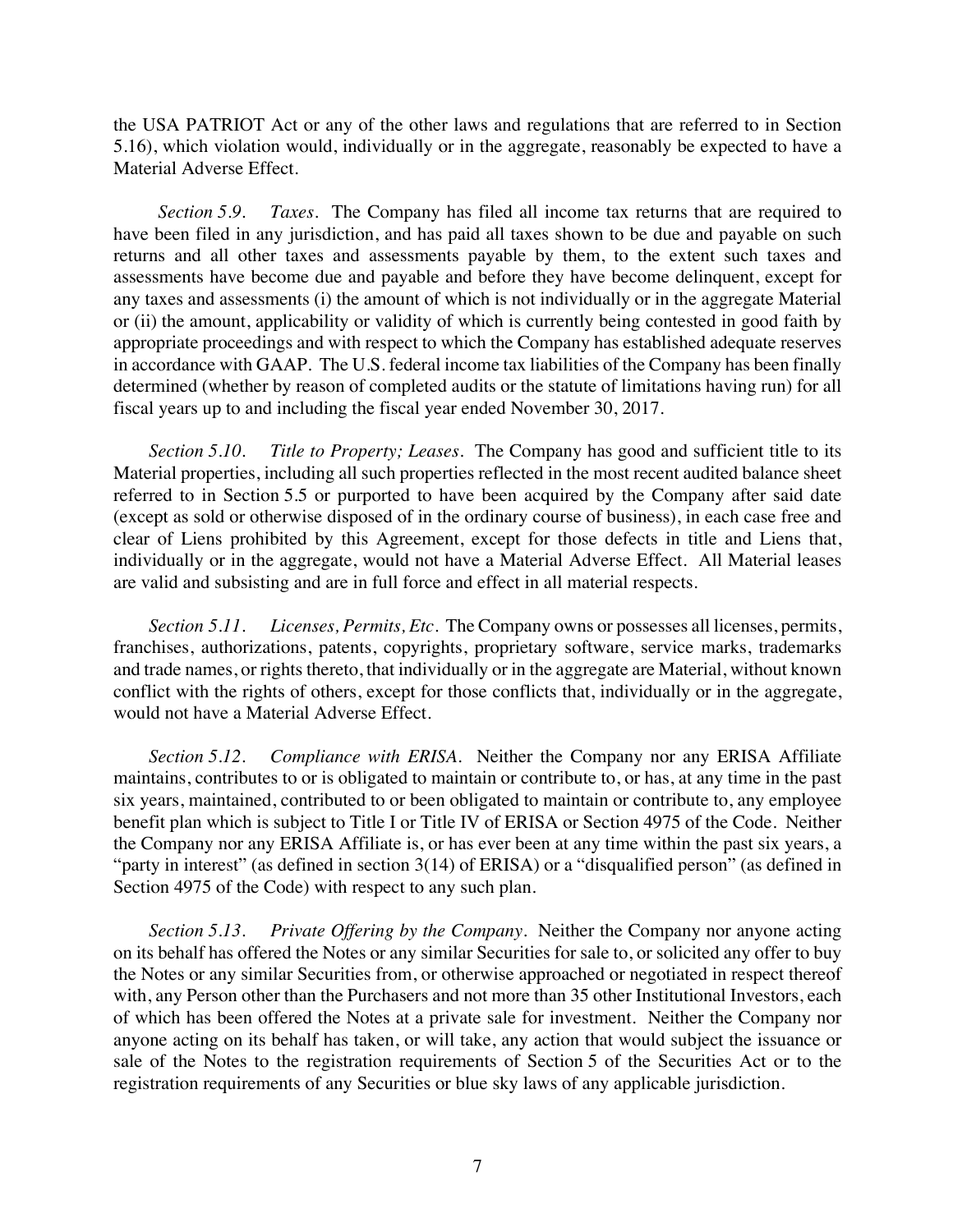*Section 5.14. Use of Proceeds; Margin Regulations*. The Company will apply the proceeds of the sale of the Notes as permitted under the 1940 Act including for the refinancing of existing Indebtedness, making new portfolio investments and for general corporate purposes. Assuming the required preparation, execution, delivery and filing of the applicable Federal Reserve Board forms by the Purchasers (such as Forms U-1 and G-1 through 4, as applicable), each Purchaser's purchase of the Notes specified under this Agreement will not cause a violation of Regulation U of the Board of Governors of the Federal Reserve System (12 CFR 221), Regulation X of said Board (12 CFR 224) or Regulation T of said Board (12 CFR 220).

*Section 5.15. Existing Indebtedness*. (a) Except as described therein, Schedule 5.15 sets forth a complete and correct list of all outstanding Indebtedness of the Company as of April 30, 2022 (including descriptions of the obligors and obligees, principal amounts outstanding, any collateral therefor, and any Guaranty thereof), since which date there has been no Material change in the amounts, interest rates, sinking funds, installment payments or maturities of the Indebtedness of the Company. The Company is not in default and no waiver of default is currently in effect, in the payment of any principal or interest on any Indebtedness of the Company and no event or condition exists with respect to any Indebtedness of the Company the outstanding principal amount of which exceeds \$5,000,000 that would permit (or that with notice or the lapse of time, or both, would permit) one or more Persons to cause such Indebtedness to become due and payable before its stated maturity or before its regularly scheduled dates of payment.

(b) The Company is not a party to, or otherwise subject to any provision contained in, any instrument evidencing Indebtedness of the Company, any agreement relating thereto or any other agreement or statute (including, but not limited to, its charter or other organizational document) which limits the amount of, or otherwise imposes restrictions on the incurring of, Indebtedness of the Company, except for the 1940 Act or as specifically indicated in Schedule 5.15.

*Section 5.16. Foreign Assets Control Regulations, Etc.* (a) Neither the Company nor any Controlled Entity (i) is a Blocked Person, (ii) has been notified that its name appears or may in the future appear on a State Sanctions List or (iii) is a target of sanctions that have been imposed by the United Nations or the European Union.

(b) Neither the Company nor any Controlled Entity (i) has violated, been found in violation of, or been charged or convicted under, any applicable U.S. Economic Sanctions Laws, Anti-Money Laundering Laws or Anti-Corruption Laws or (ii) to the Company's knowledge, is under investigation by any Governmental Authority for possible violation of any U.S. Economic Sanctions Laws, Anti-Money Laundering Laws or Anti-Corruption Laws.

(c) No part of the proceeds from the sale of the Notes hereunder:

(i) constitutes or will constitute funds obtained on behalf of any Blocked Person or will otherwise be used by the Company or any Controlled Entity, directly or indirectly, (A) in connection with any investment in, or any transactions or dealings with, any Blocked Person, (B) for any purpose that would cause any Purchaser to be in violation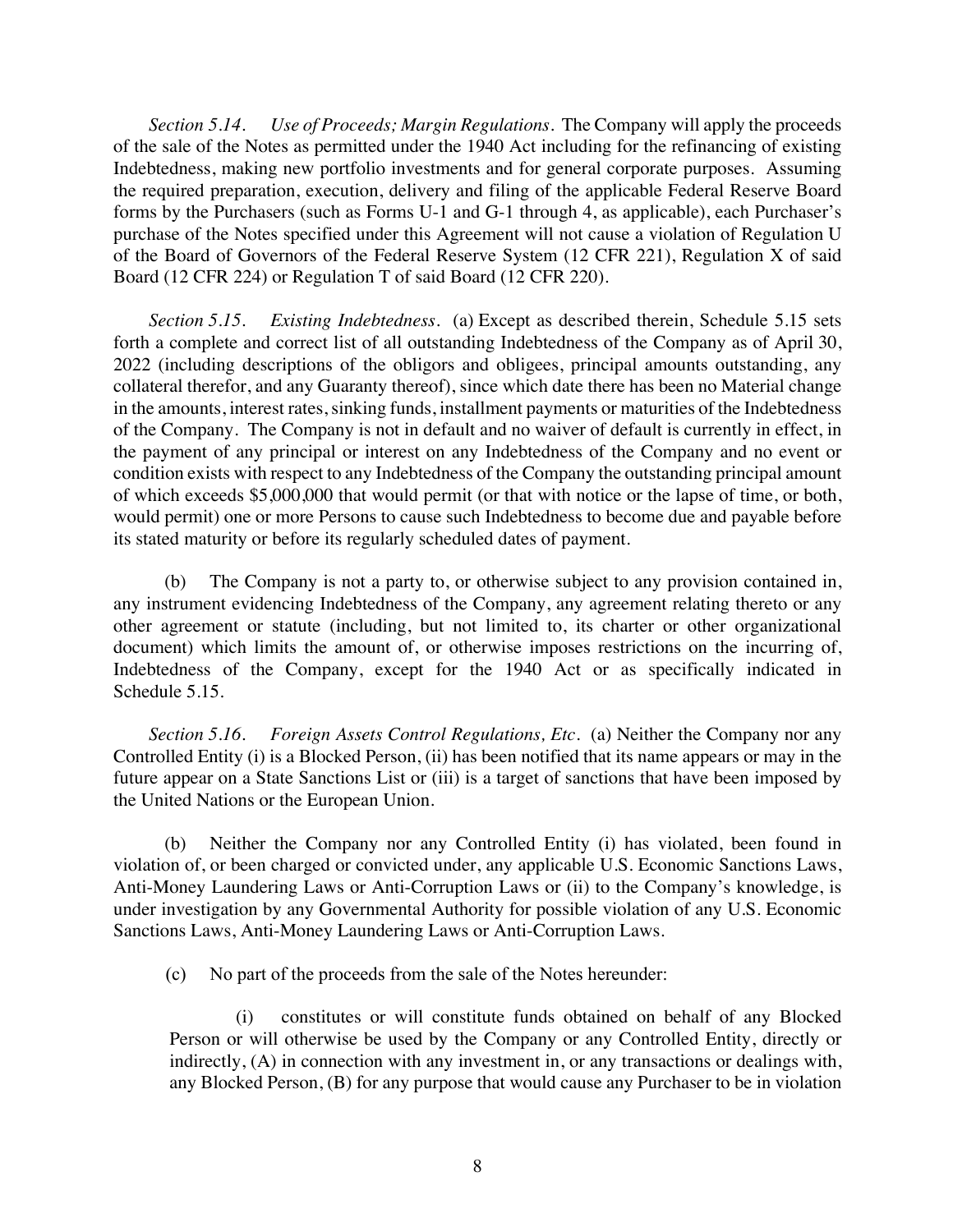of any U.S. Economic Sanctions Laws or (C) otherwise in violation of any U.S. Economic Sanctions Laws;

(ii) will be used, directly or indirectly, in violation of, or cause any Purchaser to be in violation of, any applicable Anti-Money Laundering Laws; or

(iii) will be used, directly or indirectly, for the purpose of making any improper payments, including bribes, to any Governmental Official or commercial counterparty in order to obtain, retain or direct business or obtain any improper advantage, in each case which would be in violation of, or cause any Purchaser to be in violation of, any applicable Anti-Corruption Laws.

(d) The Company has established procedures and controls which it reasonably believes are adequate (and otherwise comply with applicable law) to ensure that the Company and each Controlled Entity is and will continue to be in compliance with all applicable U.S. Economic Sanctions Laws, Anti-Money Laundering Laws and Anti-Corruption Laws.

*Section 5.17. Status under Certain Statutes*. The Company is subject to regulation under the 1940 Act. The Company is, and immediately after giving effect to the issuance of the Notes will be, in compliance with the 1940 Act, including, but not limited to, all leverage provisions specified in the 1940 Act. The Company is not subject to regulation under the Public Utility Holding Company Act of 2005, the ICC Termination Act of 1995, or the Federal Power Act.

*Section 5.18. Ranking of Obligations*. The Company's payment obligations under this Agreement and the Notes will, upon issuance of the Notes, rank *pari passu*, without preference or priority, with all other unsecured and unsubordinated Indebtedness of the Company and senior to any mandatorily redeemable Preferred Stock issued by the Company.

SECTION 6. REPRESENTATIONS OF THE PURCHASERS.

*Section 6.1. Purchase for Investment*. (a) Each Purchaser severally represents that it is purchasing the Notes for its own account or for one or more separate accounts maintained by such Purchaser or for the account of one or more pension or trust funds and not with a view to the distribution thereof, *provided* that the disposition of such Purchaser's or their property shall at all times be within such Purchaser's or their control. Each Purchaser understands that the Notes have not been registered under the Securities Act or the securities laws of any state or foreign jurisdiction and may be resold, transferred or otherwise disposed of only if registered pursuant to the provisions of the Securities Act and any applicable state or foreign securities laws or if an exemption from registration is available, except under circumstances where neither such registration nor such an exemption is required by law, and that the Company is not required to register the Notes.

(b) Each Purchaser is duly authorized to enter into this Agreement, and the person signing this Agreement on behalf of the Purchaser is authorized to do so, under all applicable governing documents (*e.g.,* partnership agreement, trust instrument, pension plan, certificate of incorporation, bylaws, or operating agreement). This Agreement constitutes a legal, valid and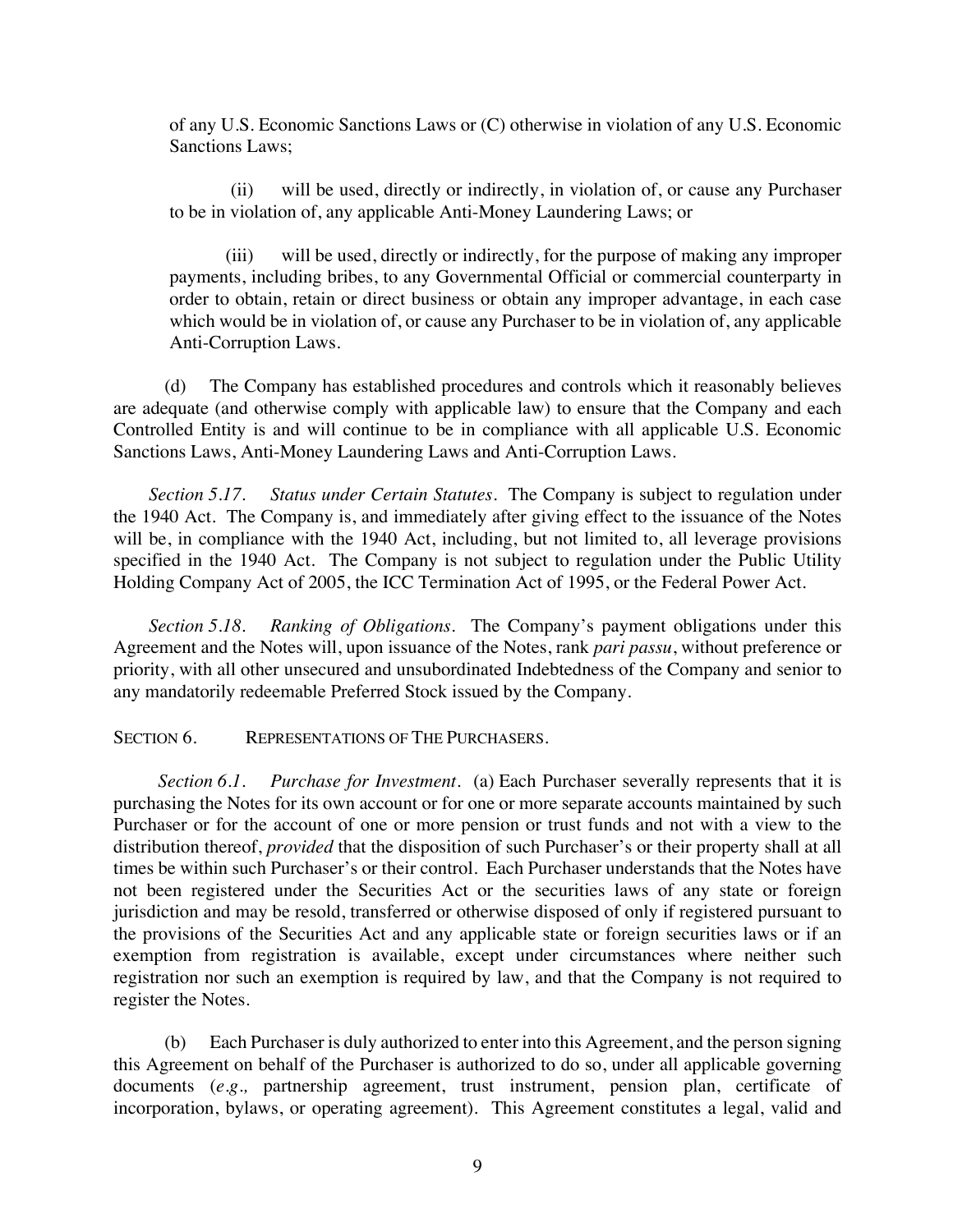binding agreement of the Purchaser enforceable against the Purchaser in accordance with its terms, except as such enforceability may be limited by (i) applicable bankruptcy, insolvency, reorganization, moratorium or other similar laws affecting the enforcement of creditors' rights generally and (ii) general principles of equity (regardless of whether such enforceability is considered in a proceeding in equity or at law).

(c) Each Purchaser (and any account which is a separate legal entity contemplated in Section  $6.1(a)$ ) is an "accredited investor" as defined in Rule  $501(a)$  promulgated under the Securities Act .

*Section 6.2. Source of Funds*. Each Purchaser severally represents that at least one of the following statements is an accurate representation as to each source of funds (a *"Source"*) to be used by such Purchaser to pay the purchase price of the Notes to be purchased by it hereunder:

(a) the Source is an "insurance company general account" (as the term is defined in the United States Department of Labor's Prohibited Transaction Exemption (*"PTE"*) 95-60 in respect of which the reserves and liabilities (as defined by the annual statement for life insurance companies approved by the NAIC (the *"NAIC Annual Statement*")) for the general account contract(s) held by or on behalf of any employee benefit plan together with the amount of the reserves and liabilities for the general account contract(s) held by or on behalf of any other employee benefit plans maintained by the same employer (or affiliate thereof as defined in PTE 95-60 or by the same employee organization in the general account do not exceed 10% of the total reserves and liabilities of the general account (exclusive of separate account liabilities) plus surplus as set forth in the NAIC Annual Statement filed with such Purchaser's state of domicile; or

(b) the Source is a separate account that is maintained solely in connection with such Purchaser's fixed contractual obligations under which the amounts payable, or credited, to any employee benefit plan (or its related trust) that has any interest in such separate account (or to any participant or beneficiary of such plan (including any annuitant)) are not affected in any manner by the investment performance of the separate account; or

(c) the Source is either (i) an insurance company pooled separate account, within the meaning of PTE 90-1 or (ii) a bank collective investment fund, within the meaning of the PTE 91-38 and, except as disclosed by such Purchaser to the Company in writing pursuant to this clause (c), no employee benefit plan or group of plans maintained by the same employer or employee organization beneficially owns more than 10% of all assets allocated to such pooled separate account or collective investment fund; or

(d) the Source constitutes assets of an "investment fund" (within the meaning of Part VI of PTE 84-14 (the *"QPAM Exemption"*)) managed by a "qualified professional asset manager" or "QPAM" (within the meaning of Part VI of the QPAM Exemption), no employee benefit plan's assets that are managed by the QPAM in such investment fund, when combined with the assets of all other employee benefit plans established or maintained by the same employer or by an affiliate (within the meaning of Part  $VI(c)(1)$  of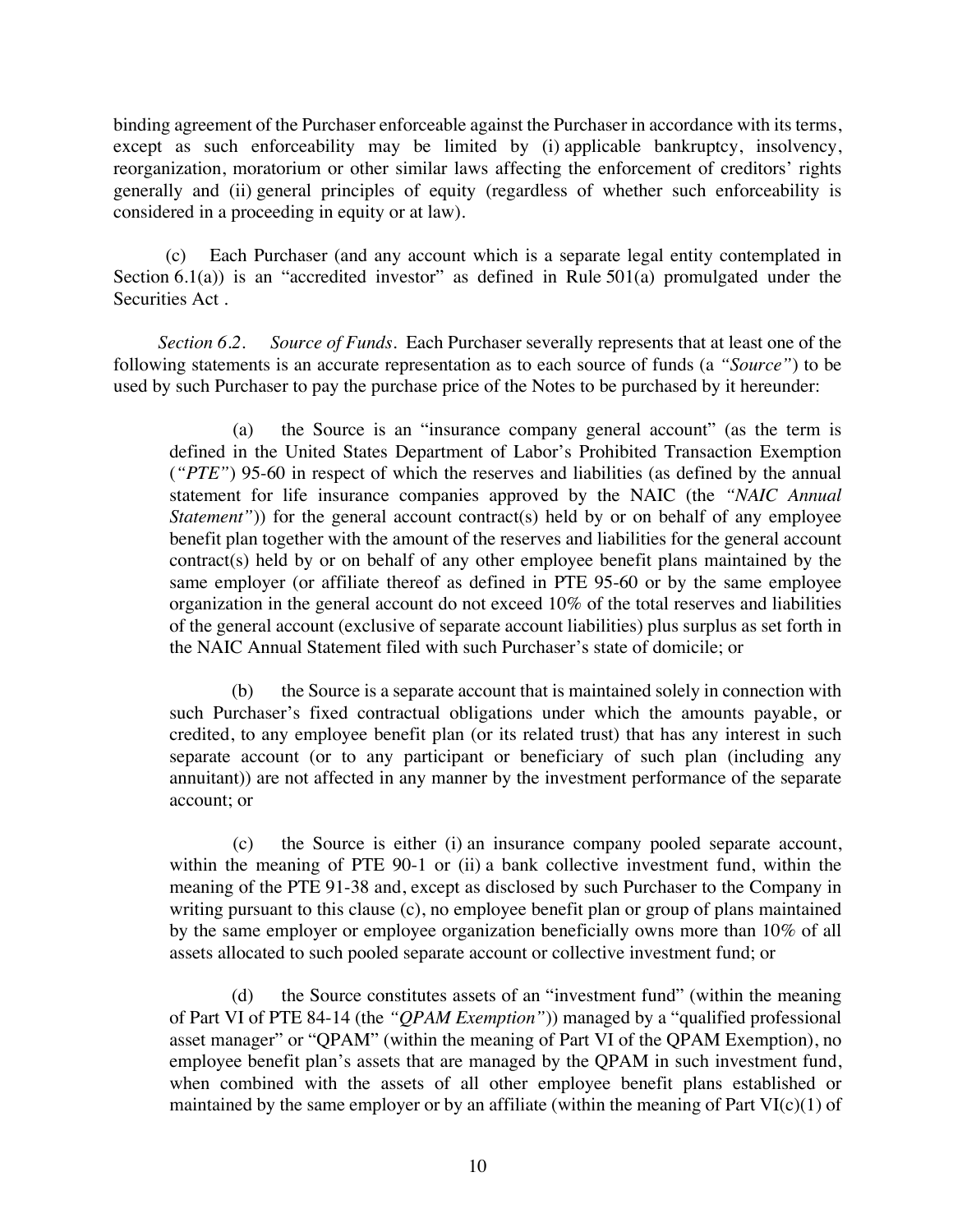the QPAM Exemption) of such employer or by the same employee organization and managed by such QPAM, represent more than 20% of the total client assets managed by such QPAM, the conditions of Part I(c) and (g) of the QPAM Exemption are satisfied, neither the QPAM nor a person controlling or controlled by the QPAM maintains an ownership interest in the Company that would cause the QPAM and the Company to be "related" within the meaning of Part VI(h) of the QPAM Exemption and (i) the identity of such QPAM and (ii) the names of any employee benefit plans whose assets in the investment fund, when combined with the assets of all other employee benefit plans established or maintained by the same employer or by an affiliate (within the meaning of Part  $VI(c)(1)$  of the QPAM Exemption) of such employer or by the same employee organization, represent 10% or more of the assets of such investment fund, have been disclosed to the Company in writing pursuant to this clause (d);or

(e) the Source constitutes assets of a "plan(s)" (within the meaning of Part IV(h) of PTE 96-23 (the *"INHAM Exemption"*)) managed by an "in-house asset manager" or "INHAM" (within the meaning of Part IV(a) of the INHAM Exemption), the conditions of Part I(a), (g) and (h) of the INHAM Exemption are satisfied, neither the INHAM nor a person controlling or controlled by the INHAM (applying the definition of "control" in Part IV(d)(3) of the INHAM Exemption) owns a 10% or more interest in the Company and  $(i)$  the identity of such INHAM and  $(ii)$  the name(s) of the employee benefit plan(s) whose assets constitute the Source have been disclosed to the Company in writing pursuant to this clause (e); or

(f) the Source is a governmental plan; or

(g) the Source is one or more employee benefit plans, or a separate account or trust fund comprised of one or more employee benefit plans, each of which has been identified to the Company in writing pursuant to this clause (g); or

(h) the Source does not include assets of any employee benefit plan, other than a plan exempt from the coverage of ERISA.

As used in this Section 6.2, the terms "employee benefit plan," "governmental plan," and "separate account" shall have the respective meanings assigned to such terms in section 3 of ERISA.

SECTION 7. INFORMATION AS TO THE COMPANY.

*Section 7.1. Financial and Business Information*. The Company shall deliver or cause to be delivered to each Purchaser until it purchases a Note and then each holder of a Note that is an Institutional Investor:

(a) *Quarterly Statements* — within 60 days (or such shorter period as is 15 days after the mailing of the Company's quarterly report to its stockholders) after the end of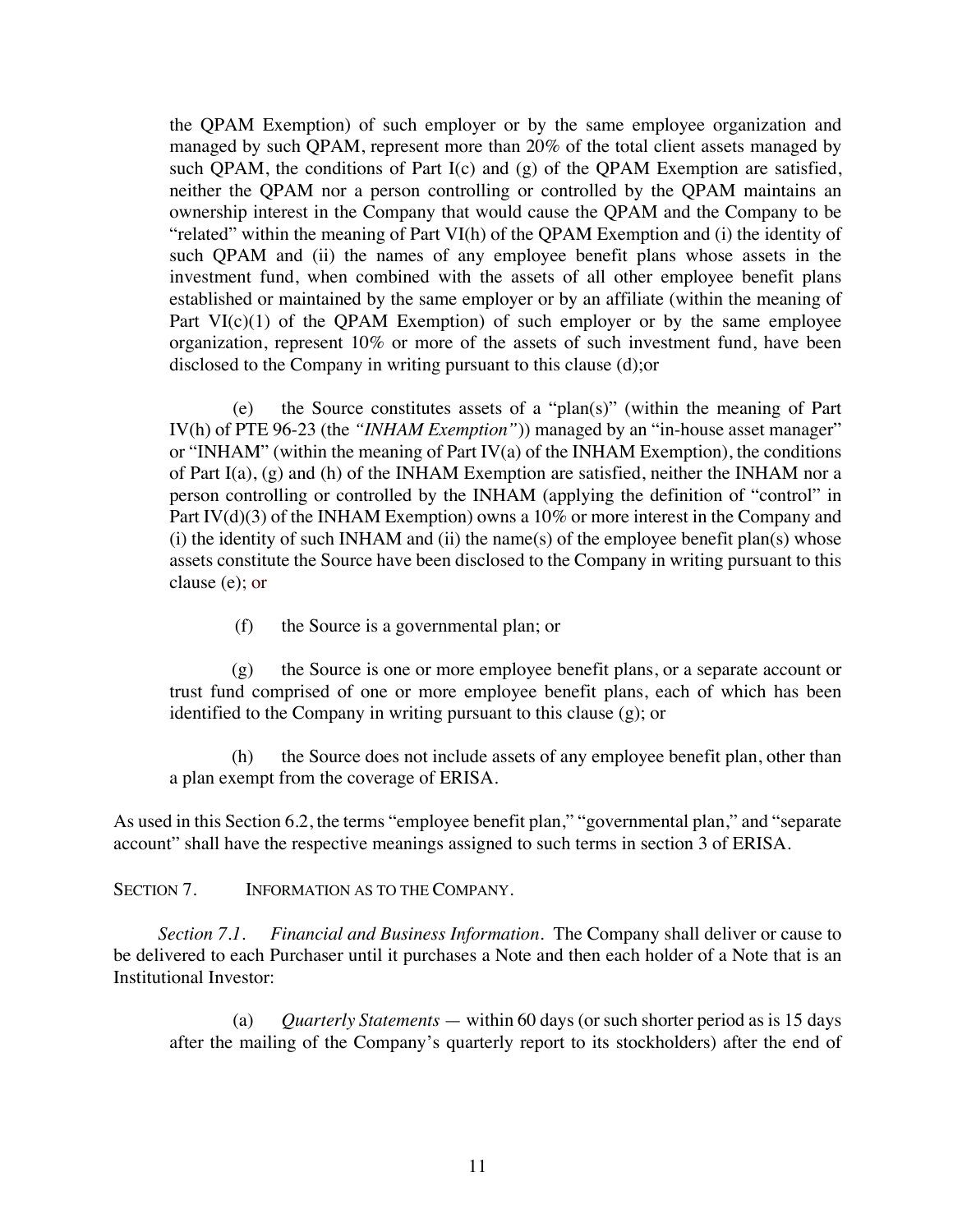each quarterly fiscal period in each fiscal year of the Company (other than the last quarterly fiscal period of each such fiscal year), duplicate copies of,

(i) an unaudited balance sheet of the Company, as at the end of such quarter, and

(ii) unaudited statements of operations and changes in net assets of the Company, for the portion of the fiscal year ending with such quarter,

all in reasonable detail, prepared in accordance with GAAP applicable to quarterly financial statements generally, and certified by a Senior Financial Officer as fairly presenting, in all material respects, the financial position of the companies being reported on and their results of operations and cash flows, subject to changes resulting from year-end adjustments, *provided* that the Company shall be deemed to have made such delivery of such quarterly financial statements if it shall have timely made such quarterly financial statements available on its home page on the worldwide web (at the date of this Agreement located at http://www.kaynefunds.com) and shall have given to such holder of Notes prior notice of such availability on its home page in connection with each delivery (such availability and notice thereof being referred to as *"Electronic Delivery"*) *provided, further,* that the Company agrees also to deliver hard copies of such financial statements within the time period required above to any holder of Notes who has requested such delivery in writing, unless such written request was made within the last 10 days of the end of such time period, in which case, the Company will deliver such financial statements no later than 10 days after the conclusion of the time period required above;

(b) *Annual Statements* — within 105 days (or such shorter period as is 15 days greater than the period applicable to the filing of the Company's Annual Report on Form N-CSR (the *"Form N-CSR"*) with the SEC regardless of whether the Company is subject to the filing requirements thereof) after the end of each fiscal year of the Company, duplicate copies of,

(i) a balance sheet and schedule of investments of the Company, as at the end of such year, and

(ii) statements of operations and changes in net assets of the Company, for such year,

all in reasonable detail, prepared in accordance with GAAP, and accompanied by an opinion thereon (without a "going concern" or similar qualification or exception and without any qualification or exception as to the scope of the audit on which such opinion is based except for any "going concern" or similar exception resulting from the impending maturity of any indebtedness or any prospective breach of a financial covenant) of independent public accountants of recognized national standing, which opinion shall state that such financial statements present fairly, in all material respects, the financial position of the companies being reported upon and their results of operations and have been prepared in conformity with GAAP, and that the examination of such accountants in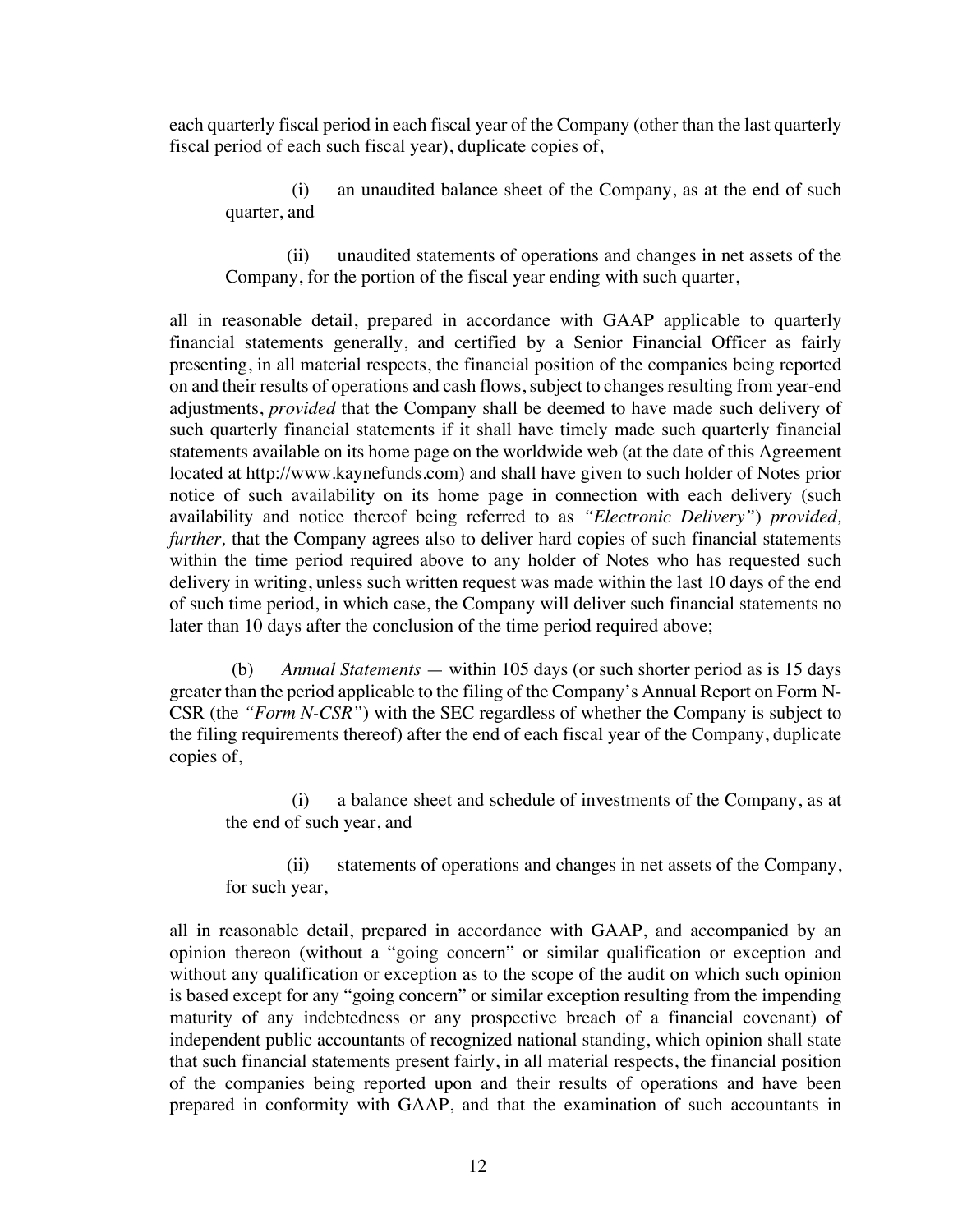connection with such financial statements has been made in accordance with generally accepted auditing standards, and that such audit provides a reasonable basis for such opinion in the circumstances, *provided* that the delivery within the time period specified above of the Company's Form N-CSR for such fiscal year prepared in accordance with the requirements therefor and filed with the SEC shall be deemed to satisfy the requirements of this Section 7.1(b), and *provided, further,* that the Company shall be deemed to have made such delivery of such Form N-CSR if it shall have timely made Electronic Delivery thereof *provided, further,* that the Company agrees also to deliver hard copies of such financial statements within the time period required above to any holder of Notes who has requested such delivery in writing within the time period required above, unless such written request was made within the last 10 days of the end of such time period, in which case, the Company will deliver such financial statements no later than 10 days after the conclusion of the time period required above;

(c) *SEC and Other Reports* — promptly upon their becoming available:

(i) one copy of each quarterly or annual financial statement, each regular or periodic report sent to the Company's stockholders, each notice sent to the Company's stockholders, each proxy statement and similar document filed with the SEC, each registration statement that shall have become effective (without exhibits except as expressly requested by such Purchaser until it purchases a Note and then such holder) and each final prospectus and all amendments thereto filed by the Company with the SEC; provided that Company shall be deemed to have made such delivery of such materials if it shall have made timely Electronic Delivery thereof, and

(ii) if requested by any holder of Notes, each financial statement, report or notice sent by the Company to its principal lending banks as a whole (excluding information sent to such banks in the ordinary course of administration of a bank facility, such as information relating to pricing and borrowing availability) or to any NRSRO.

(d) *Notice of Default or Event of Default* — promptly, and in any event within five Business Days after a Responsible Officer becoming aware of the existence of any Default or Event of Default, a written notice specifying the nature and period of existence thereof and what action the Company is taking or proposes to take with respect thereto;

(e) *ERISA Matters* — promptly, and in any event within five Business Days after a Responsible Officer becoming aware of any of the following, a written notice setting forth the nature thereof and the action, if any, that the Company or an ERISA Affiliate proposes to take with respect thereto:

(i) with respect to any Plan, any reportable event, as defined in section 4043(c) of ERISA and the regulations thereunder, for which notice thereof has not been waived pursuant to such regulations as in effect on the date hereof;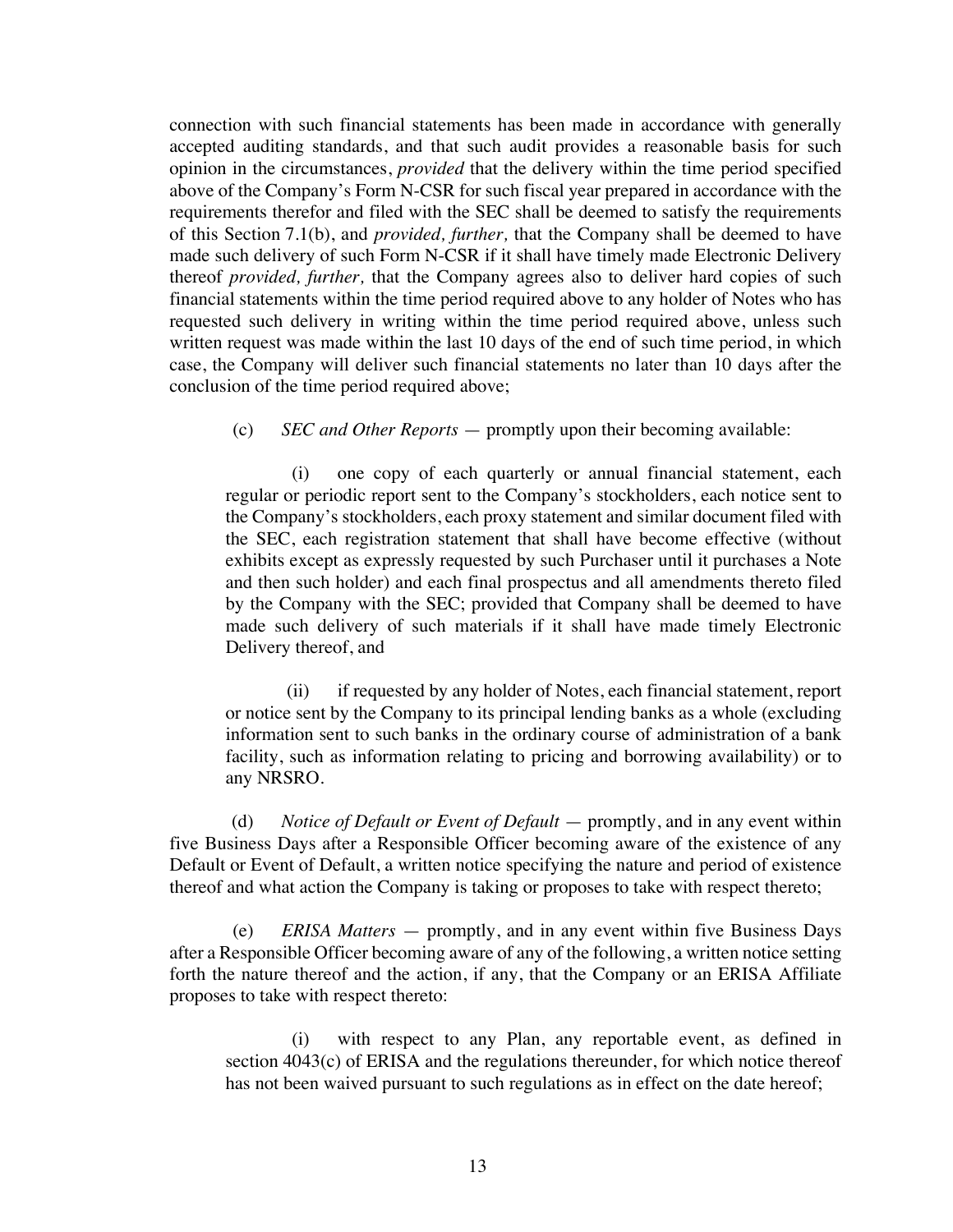(ii) the taking by the PBGC of steps to institute, or the threatening by the PBGC of the institution of, proceedings under section 4042 of ERISA for the termination of, or the appointment of a trustee to administer, any Plan, or the receipt by the Company or any ERISA Affiliate of a notice from a Multiemployer Plan that such action has been taken by the PBGC with respect to such Multiemployer Plan;

(iii) any event, transaction or condition that could result in the incurrence of any liability by the Company or any ERISA Affiliate pursuant to Title I or IV of ERISA or the penalty or excise tax provisions of the Code relating to employee benefit plans, or in the imposition of any Lien on any of the rights, properties or assets of the Company or any ERISA Affiliate pursuant to Title I or IV of ERISA or such penalty or excise tax provisions, if such liability or Lien, taken together with any other such liabilities or Liens then existing, would reasonably be expected to have a Material Adverse Effect; or

(iv) receipt of notice of the imposition of a Material financial penalty (which for this purpose shall mean any tax, penalty or other liability, whether by way of indemnity or otherwise) with respect to one or more Non-U.S. Plans;

(f) *Resignation or Replacement of Auditors* — within 10 days following the date on which the Company's auditors resign or the Company elects to change auditors, as the case may be, notification thereof, together with such further information as the Required Holders may request; *provided* that, the Company shall be deemed to have made such delivery of such notification if it shall have timely filed an 8-K with the SEC reporting such change;

(g) *NRSRO Rating* — upon receipt from any NRSRO currently rating the Notes of evidence of such rating (or change thereto), the Company shall deliver such evidence to the holders of the Notes. The evidence required to be delivered pursuant to this clause (g) may be delivered electronically and if so delivered, shall be deemed to have been delivered on the date on which documents are electronically mailed to the holder of Notes; and

(h) *Requested Information* — with reasonable promptness, such other data and information relating to the business, operations, affairs, financial condition, assets or properties of the Company (including, without limitation, actual copies of the quarterly and annual reports of the Company) or relating to the ability of the Company to perform its obligations under this Agreement and under the Notes as from time to time may be reasonably requested by such Purchaser until it purchases a Note and then such holder of Notes (including any such information as may be reasonably necessary to complete any Holder Forms).

*Section 7.2. Officer's Certificate*. Each set of financial statements delivered to a Purchaser until it purchases a Note and then a holder of a Note pursuant to Section 7.1(a) or Section 7.1(b) shall be accompanied by a certificate of a Senior Financial Officer setting forth (which, in the case of Electronic Delivery of any such financial statements, shall be by separate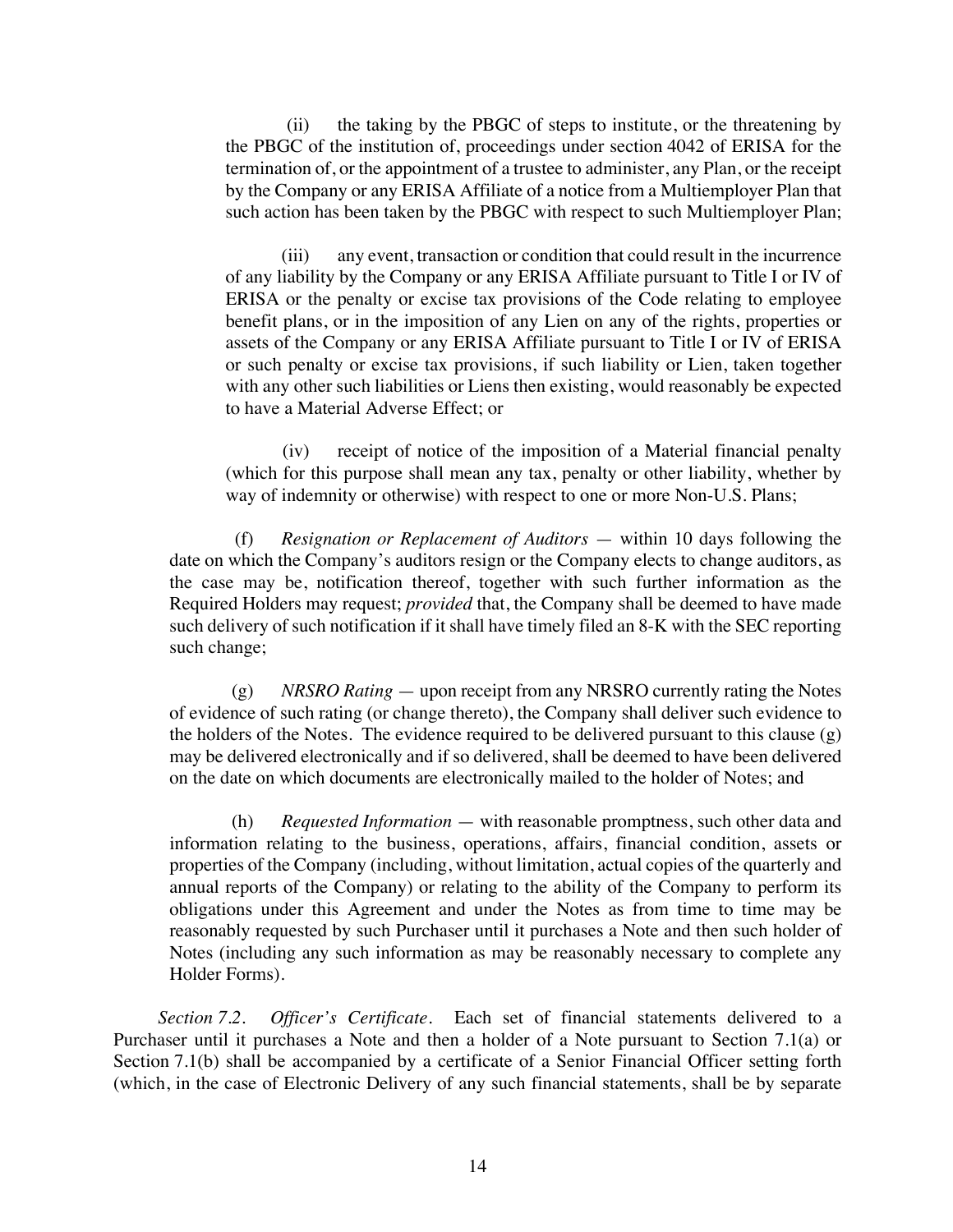delivery of such certificate to each holder of Notes promptly upon the making of such Electronic Delivery):

(a) *Covenant Compliance* — the information (including detailed calculations) required in order to establish whether the Company was in compliance with the requirements of Sections 9.7, 10.4(b), 10.4(c) and 10.6 and any Additional Covenant incorporated herein pursuant to Section 9.9 during the quarterly or annual period covered by the statements then being furnished (including with respect to each such Section, where applicable, the calculations of the maximum or minimum amount, ratio or percentage, as the case may be, permissible under the terms of such Sections, and the calculation of the amount, ratio or percentage then in existence). In the event that the Company has made an election to measure any financial liability using fair value (which election is being disregarded for purposes of determining compliance with this Agreement pursuant to Section 22.3) as to the period covered by any such financial statement, such Senior Financial Officer's certificate as to such period shall include a reconciliation from GAAP with respect to such election); and

(b) *Event of Default* — a statement that such Senior Financial Officer has reviewed the relevant terms hereof and has made, or caused to be made, under his or her supervision, a review of the transactions and conditions of the Company from the beginning of the quarterly or annual period covered by the statements then being furnished to the date of the certificate and that such review shall not have disclosed the existence during such period of any condition or event that constitutes a Default or an Event of Default or, if any such condition or event existed or exists, specifying the nature and period of existence thereof and what action the Company shall have taken or proposes to take with respect thereto.

Documents required to be delivered pursuant to this Section 7.2 may be delivered, electronically and, if so delivered shall be deemed to have been delivered on the date on which executed certificates or other documents are electronically mailed to the holder of a Note.

*Section 7.3. Visitation*. The Company shall permit the representatives of each Purchaser until it purchases a Note and then each holder of a Note that is an Institutional Investor:

(a) *No Default* — if no Default or Event of Default then exists, at the expense of such Purchaser or such holder of Notes and upon reasonable prior notice to the Company, to visit the principal executive office of the Company, to discuss the affairs, finances and accounts of the Company with the Company's officers, and, with the consent of the Company (which consent will not be unreasonably withheld) to visit the other offices and properties of the Company, not more than twice each calendar year; and

(b) *Default* — if a Default or Event of Default then exists, at the expense of the Company to visit and inspect any of the offices or properties of the Company, to examine all their respective books of account, records, reports and other papers, to make copies and extracts therefrom, and to discuss their respective affairs, finances and accounts with their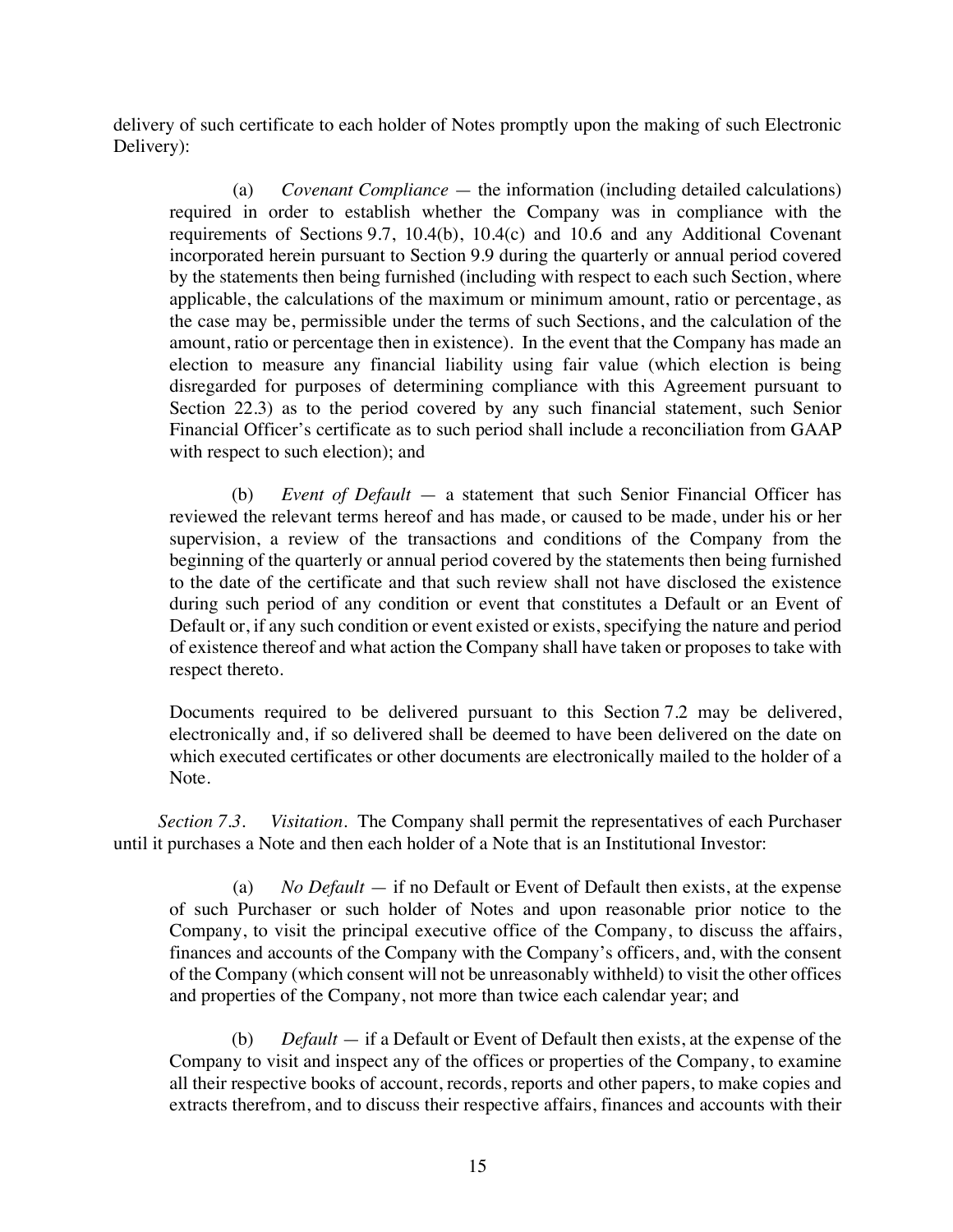respective officers and independent public accountants (and by this provision the Company authorizes said accountants to discuss the affairs, finances and accounts of the Company), all at such times and as often as may be reasonably requested.

#### SECTION 8. PAYMENT AND PREPAYMENT OF THE NOTES

*Section 8.1. Maturity and Payment.* As provided therein, the entire unpaid principal balance of each Note shall be due and payable on the Maturity Date thereof.

*Section 8.2. Optional Prepayments with Make-Whole Amount and Special Optional Prepayments.*

*Section 8.2.1. Optional Prepayments of the Notes with Make-Whole Amount*. The Company may, at its option, and to the extent prepayment of the Notes (specifically including the applicable Make-Whole Amount and accrued interest on the Notes) in accordance with the provisions of this Section 8.2.1 is permitted under the 1940 Act and Maryland law, upon notice as provided below, prepay at any time all, or from time to time any part of, the Notes, or if within 90 days prior to final maturity date of a particular Series, so long as no Default or Event of Default exists, that particular Series, in an amount not less than 5% of the aggregate principal amount of the Notes then outstanding in the case of a partial prepayment, at 100% of the principal amount so prepaid, together with interest accrued thereon to the date of such prepayment, and the Make-Whole Amount determined for the prepayment date with respect to such principal amount. The Company will give each holder of the Notes and the Paying Agent written notice of each optional prepayment under this Section 8.2.1 not less than 12 days (or 7 days in the case of any notice of prepayment in connection with a prepayment to cure any default under Sections 9.7(a) or 9.7(b), or both) and not more than 75 days prior to the date fixed for such prepayment. Each such notice shall specify such date (which shall be a Business Day), the aggregate principal amount of each Series of the Notes to be prepaid on such date, the principal amount of each Note of such Series held by such holder to be prepaid (determined in accordance with Section 8.3), and the interest to be paid on the prepayment date with respect to such principal amount being prepaid, and shall be accompanied by a certificate of a Senior Financial Officer as to the estimated Make-Whole Amount due in connection with such prepayment (calculated as if the date of such notice were the date of the prepayment), setting forth the details of such computation. Two Business Days prior to such prepayment date, the Company shall deliver to each holder of Notes a certificate of a Senior Financial Officer specifying the calculation of such Make-Whole Amount as of the specified prepayment date.

*Section 8.2.2. Special Optional Prepayments.* If the 1940 Act Senior Notes Asset Coverage is less than or equal to 325%, for any five (5) Business Days within a ten (10) Business Day period determined on the basis of values calculated as of a time within 48 hours (not including Sundays or holidays) next preceding the time of such determination within the ten Business Day period, the Company may, at its option, and to the extent prepayment of the Notes (specifically including the applicable Make-Whole Amount and accrued interest on the Notes) in accordance with the provisions of this Section 8.2.2 is permitted under the 1940 Act and Maryland law, upon notice as provided below, prepay all or any part of the Notes at 100% of the principal amount so prepaid, together with interest accrued thereon to the date of such prepayment, and the Make-Whole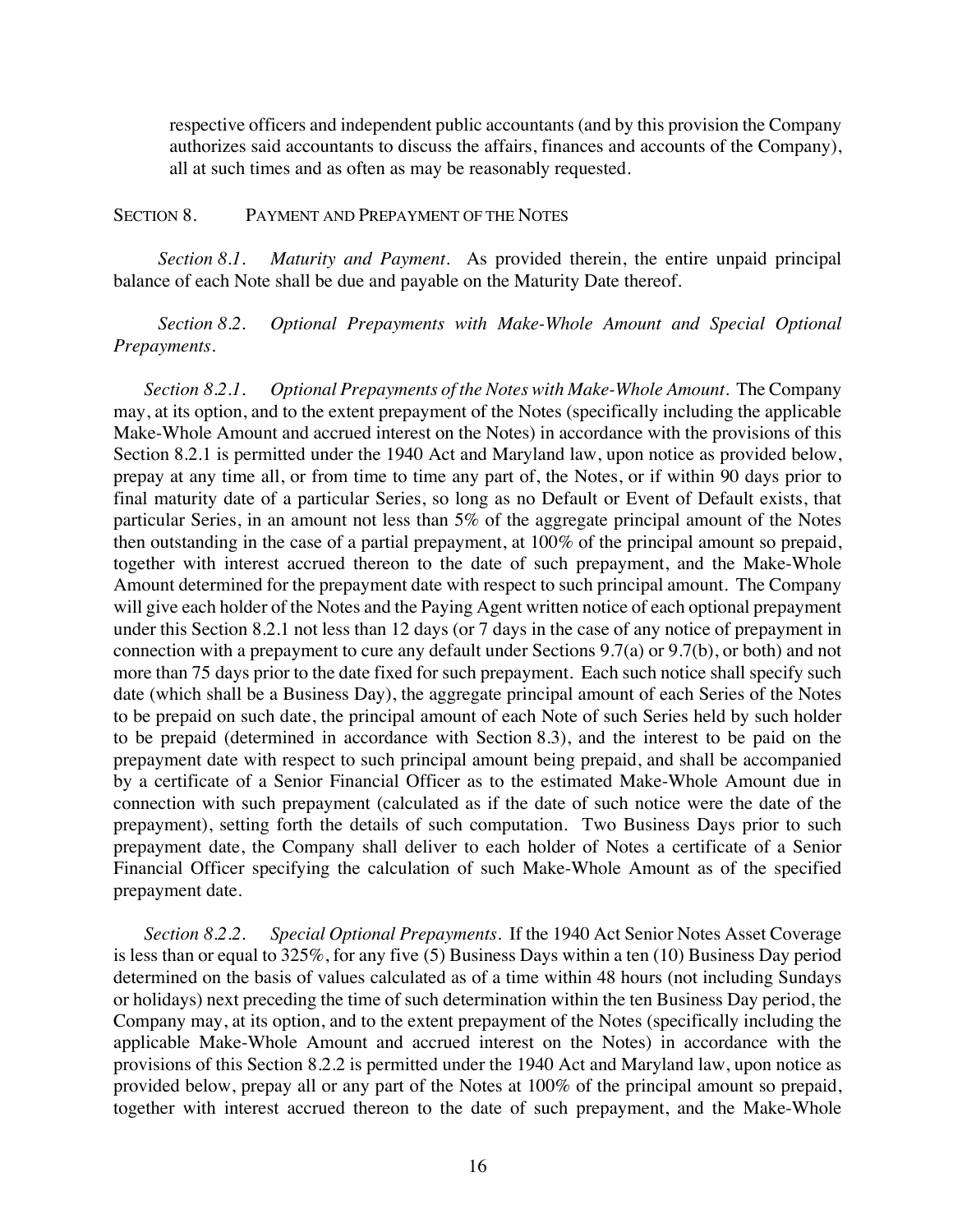Amount determined for the prepayment date with respect to such principal amount. Notwithstanding anything to the contrary set forth herein, the Make-Whole Amount for the Notes prepaid pursuant to this Section 8.2.2 shall be equal to two percent (2%) of the principal amount so prepaid; *provided, however,* that (a) the amount of Notes to be prepaid pursuant to this Section 8.2.2 shall at no time exceed an amount which results in a 1940 Act Senior Notes Asset Coverage of more than 340% pro forma for such prepayment, determined on the basis of values calculated as of a time within 48 hours (not including Sundays or holidays) next preceding the time of such determination, (b) immediately after giving effect to such prepayment, the aggregate amount of Indebtedness for borrowed money of the Company shall be less than the aggregate amount of Indebtedness for borrowed money of the Company immediately prior to such prepayment by the amount of Notes so prepaid and (c) the Company may not borrow under its revolving credit facility immediately prior to such prepayment for the purpose of financing such prepayment. The Company will give each holder of the Notes being prepaid pursuant to this Section 8.2.2 and the Paying Agent written notice of each optional prepayment under this Section 8.2.2 not less than 12 days and not more than 75 days prior to the date fixed for such prepayment. Each such notice shall specify such date (which shall be a Business Day), the aggregate principal amount of the Notes to be prepaid on such date, the principal amount of each Note held by such holder to be prepaid (determined in accordance with Section 8.3), and the interest to be paid on the prepayment date with respect to such principal amount being prepaid, and the Make-Whole Amount due in connection with such prepayment.

*Section 8.2.3. Prepayments of Notes One Month Prior to Maturity at Par.* Notwithstanding anything contained herein to the contrary, so long as no Default or Event of Default exists, the Company may, at its option, upon notice as provided below redeem all of the Notes of a particular Series on or after the date which is 30 days prior to maturity of such Series of Notes at 100% of the principal amount of such Notes, together with interest on such Notes accrued to the date of prepayment and without any Make-Whole Amount. The Company will give each holder of Notes subject to such redemption and the Paying Agent written notice of each optional prepayment under this Section 8.2.3 not less than 12 days and not more than 75 days prior to the date fixed for such prepayment. Each such notice shall specify such date (which shall be a Business Day), the aggregate principal amount of each Note to be prepaid on such date and the interest to be paid on the prepayment date.

*Section 8.2.4. Optional Prepayment during Extended 10-Day Period*. The Company may, upon notice as required below, prepay Notes to cure a Default under Section 11(c) (consisting solely of a Default under Section 9.7), at 100% of the principal amount so prepaid, together with interest accrued thereon to the date of such prepayment, and the Make-Whole Amount (referred to below) determined for such prepayment date with respect to the principal amount. The Company will give each holder of Notes written notice of each prepayment under this Section 8.2.4 prior to the end of the Initial 30-Day Period. Such notice shall specify such date (which shall be a Business Day) prior to the end of the Extended 10-Day Period, the aggregate principal amount of Notes to be prepaid, the principal amount of Notes held by such holder to be prepaid, and the interest and Make-Whole Amount (referred to below). In the event the Company makes any partial prepayment of Notes, the Existing Notes and any other Senior Securities to cure any Default under Section 11(c) during the Extended 10-Day Period, the principal amount of Notes, Existing Notes and any other Senior Securities to be prepaid shall be allocated among all of the Notes, Existing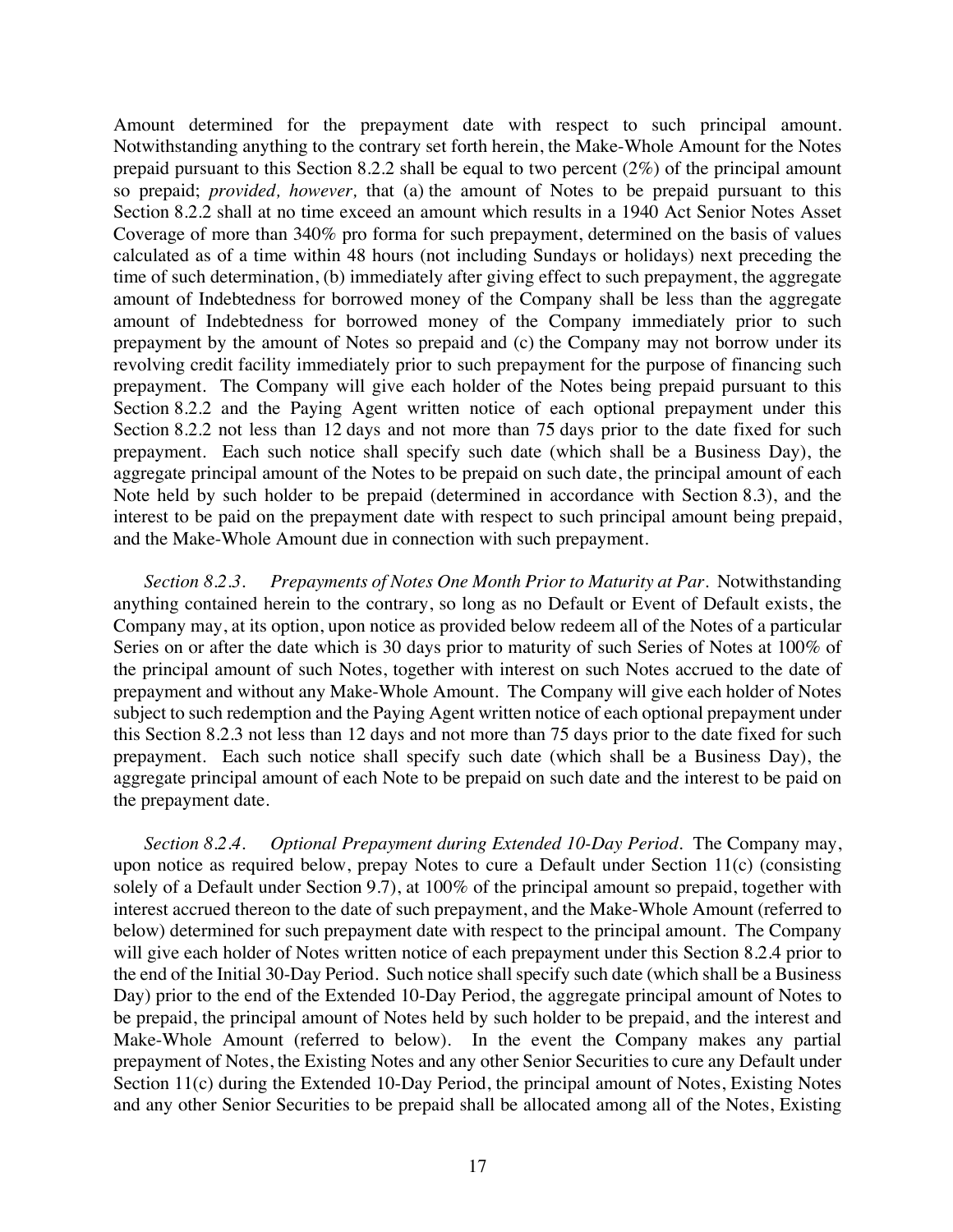Notes and other Senior Securities at the time outstanding in proportion, as nearly as practicable, to the respective unpaid principal amounts thereof not theretofore called for prepayment. Notwithstanding anything to the contrary set forth herein, the Make-Whole Amount for the Notes prepaid during the Extended 10 Day Period shall be equal to one percent (1%) of the principal amount so repaid, *provided, however,* that the amount of Notes, the Existing Notes and the other Senior Securities to be repaid during the Extended 10-Day Period shall at no time exceed an amount necessary for the Company to be in pro forma compliance with Section 9.7 after giving effect to such repayment.

*Section 8.3. Allocation of Partial Prepayments*. In the case of each partial prepayment of the Notes pursuant to Section 8.2.1, 8.2.2, 8.2.3. or 8.2.4, the principal amount of the Notes to be prepaid shall be allocated among all of the Notes at the time outstanding in proportion, as nearly as practicable, to the respective unpaid principal amounts thereof not theretofore called for prepayment, *provided,* that in the case of any prepayment of a particular Series of Notes within 90 days prior to the final maturity date thereof pursuant to Section 8.2.1 or within 30 days prior to the final maturity date thereof pursuant to Section 8.2.3, the principal amount of the Notes of such Series to be prepaid shall be allocated among all of the Notes of such Series at the time outstanding in proportion, as nearly as practicable to the respective unpaid principal amount thereof not theretofore called for prepayment.

*Section 8.4. Maturity; Surrender, Status, Etc*. In the case of each prepayment of Notes pursuant to this Section 8, the principal amount of each Note to be prepaid shall mature and become due and payable on the date fixed for such prepayment (which shall be a Business Day), together with interest on such principal amount accrued to such date and the applicable Make-Whole Amount. From and after such date, unless the Company shall fail to pay such principal amount when so due and payable, together with the interest and Make-Whole Amount, interest on such principal amount shall cease to accrue. Any Note paid or prepaid in full shall be surrendered to the Company and cancelled and shall not be reissued, and no Note shall be issued in lieu of any prepaid principal amount of any Note.

*Section 8.5. Purchase of Notes*. The Company will not and will not permit any Affiliate to purchase, redeem, prepay or otherwise acquire, directly or indirectly, any of the outstanding Notes except (a) upon the payment or prepayment of the Notes in accordance with the terms of this Agreement and the Notes or (b) pursuant to an offer to purchase made by the Company or an Affiliate pro rata to the holders of all of the Notes at the time outstanding upon the same terms and conditions with respect to the Notes. Any such offer shall provide each holder with sufficient information to enable it to make an informed decision with respect to such offer, and shall remain open for at least 20 Business Days. If the holders of more than 50% of the principal amount of the Notes, then outstanding accept such offer, the Company shall promptly notify the remaining holders of such fact and the expiration date for the acceptance by holders of Notes of such offer shall be extended by the number of days necessary to give each such remaining holder at least 10 Business Days from its receipt of such notice to accept such offer. The Company will promptly cancel all Notes acquired by it or any Affiliate pursuant to any payment, prepayment or purchase of Notes pursuant to any provision of this Agreement and no Notes may be issued in substitution or exchange for any such Notes.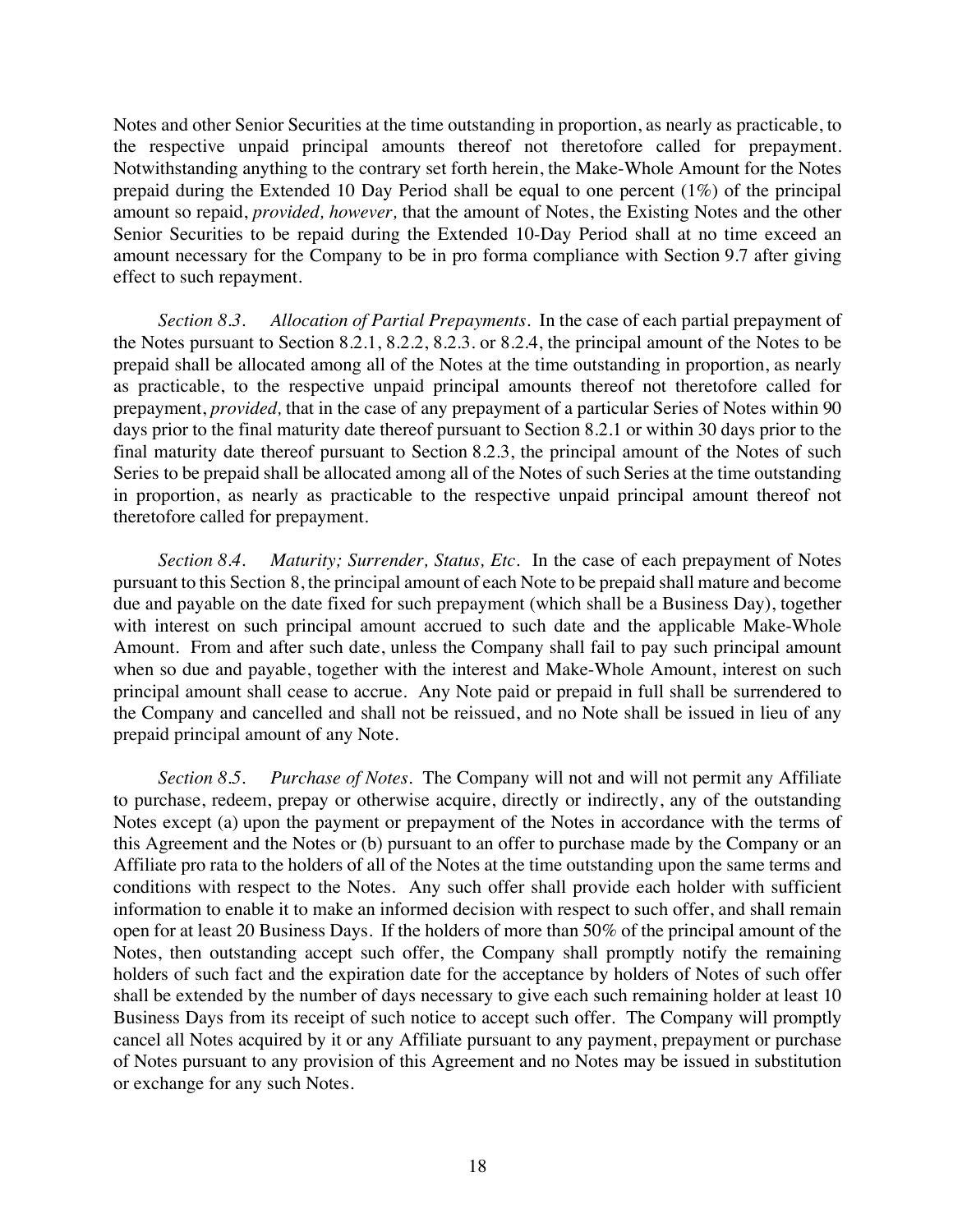Notwithstanding anything contained in this Section 8.5 to the contrary, if and so long as any Default or Event of Default shall have occurred and be continuing, any prepayment of the Notes pursuant to the provisions of Section 8.5. shall be allocated among all of the Notes of all Series at the time outstanding in proportion, as nearly as practicable, to the respective unpaid principal amounts thereof.

*Section 8.6. Make-Whole Amount*. *"Make-Whole Amount"* means, with respect to any Note, an amount equal to the excess, if any, of the Discounted Value of the Remaining Scheduled Payments with respect to the Called Principal of such Note over the amount of such Called Principal, *provided* that the Make-Whole Amount may in no event be less than zero. For the purposes of determining the Make-Whole Amount, the following terms have the following meanings:

*"Called Principal"* means, with respect to any Note, the principal of such Note that is to be prepaid pursuant to Section 8.2.1 or has become or is declared to be immediately due and payable pursuant to Section 12.1, as the context requires.

*"Discounted Value"* means, with respect to the Called Principal of any Note, the amount obtained by discounting all Remaining Scheduled Payments with respect to such Called Principal from their respective scheduled due dates to the Settlement Date with respect to such Called Principal, in accordance with accepted financial practice and at a discount factor (applied on the same periodic basis as that on which interest on such Note is payable) equal to the Reinvestment Yield with respect to such Called Principal.

*"Reinvestment Yield"* means, with respect to the Called Principal of any Note, the sum of (a) .50% (50 basis points) plus (b) the yield to maturity implied by the "Ask Yield(s)" reported as of 10:00 a.m. (New York City time) on the second Business Day preceding the Settlement Date with respect to such Called Principal, on the display designated as "Page PX1" (or such other display as may replace Page PX1) on Bloomberg Financial Markets for the most recently issued actively traded on-the-run U.S. Treasury securities *("Reported"***)** having a maturity equal to the Remaining Average Life of such Called Principal as of such Settlement Date. If there are no such U.S. Treasury securities Reported having a maturity equal to such Remaining Average Life, then such implied yield to maturity will be determined by (i) converting U.S. Treasury bill quotations to bond equivalent yields in accordance with accepted financial practice and (ii) interpolating linearly between the "Ask Yields" Reported for the applicable most recently issued actively traded on-the-run U.S. Treasury securities with the maturities (1) closest to and greater than such Remaining Average Life and (2) closest to and less than such Remaining Average Life. The Reinvestment Yield shall be rounded to the number of decimal places as appears in the interest rate of the applicable Note.

If such yields are not Reported or the yields Reported as of such time are not ascertainable (including by way of interpolation), then *"Reinvestment Yield***"** means, with respect to the Called Principal of any Note, the sum of  $(x)$  .50% (50 basis points) plus  $(y)$ the yield to maturity implied by the U.S. Treasury constant maturity yields reported, for the latest day for which such yields have been so reported as of the second Business Day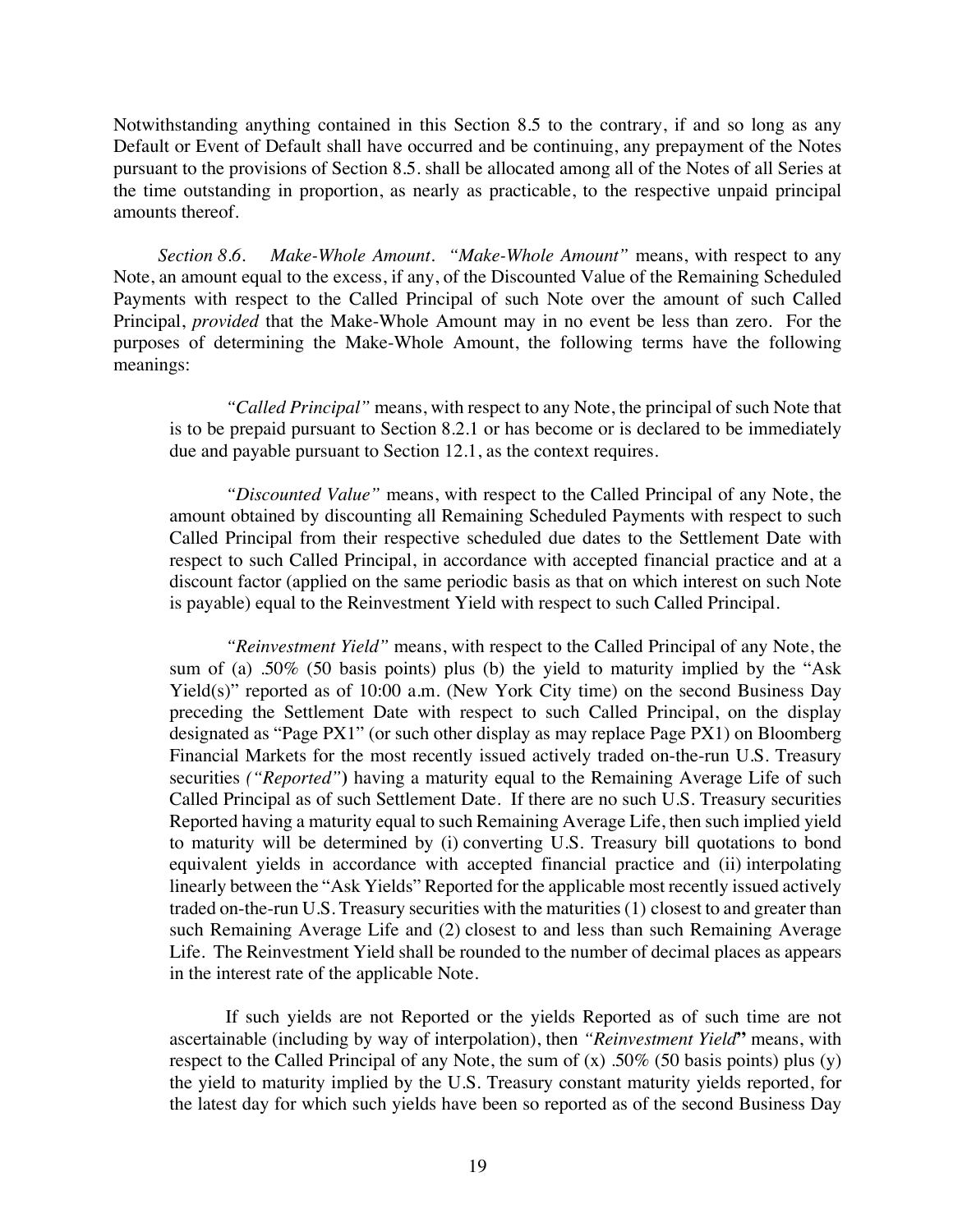preceding the Settlement Date with respect to such Called Principal, in Federal Reserve Statistical Release H.15 (or any comparable successor publication) for the U.S. Treasury constant maturity having a term equal to the Remaining Average Life of such Called Principal as of such Settlement Date. If there is no such U.S. Treasury constant maturity having a term equal to such Remaining Average Life, such implied yield to maturity will be determined by interpolating linearly between (1) the U.S. Treasury constant maturity so reported with the term closest to and greater than such Remaining Average Life and (2) the U.S. Treasury constant maturity so reported with the term closest to and less than such Remaining Average Life. The Reinvestment Yield shall be rounded to the number of decimal places as appears in the interest rate of the applicable Note.

*"Remaining Average Life"* means, with respect to any Called Principal, the number of years obtained by dividing (i) such Called Principal into (ii) the sum of the products obtained by multiplying (a) the principal component of each Remaining Scheduled Payment with respect to such Called Principal by (b) the number of years, computed on the basis of a 360-day year comprised of twelve 30-day months and calculated to two decimal places, that will elapse between the Settlement Date with respect to such Called Principal and the scheduled due date of such Remaining Scheduled Payment.

*"Remaining Scheduled Payments"* means, with respect to the Called Principal of any Note, all payments of such Called Principal and interest thereon that would be due after the Settlement Date with respect to such Called Principal if no payment of such Called Principal were made prior to its scheduled due date, *provided* that if such Settlement Date is not a date on which interest payments are due to be made under the terms of the Notes, then the amount of the next succeeding scheduled interest payment will be reduced by the amount of interest accrued to such Settlement Date and required to be paid on such Settlement Date pursuant to Section 8.2.1 or Section 12.1.

*"Settlement Date"* means, with respect to the Called Principal of any Note, the date on which such Called Principal is to be prepaid pursuant to Section 8.2.1 or has become or is declared to be immediately due and payable pursuant to Section 12.1, as the context requires.

*Section 8.7. Adjustment Period.* Without limiting the provisions of Section 9.8, in addition to all other amounts due and payable hereunder and under the Notes, the interest rate applicable to each Series of Notes (including any Default Rate applicable thereto) shall be increased by an amount equal to 1.00% per annum during any Adjustment Period.

### SECTION 9. AFFIRMATIVE COVENANTS.

From the date of this Agreement until the First Closing and thereafter so long as any of the Notes are outstanding, the Company covenants that:

*Section 9.1. Compliance with Law*. Without limiting Section 10.3, the Company will comply with all laws, ordinances or governmental rules or regulations to which it is subject, including, without limitation, ERISA, the USA PATRIOT Act, Environmental Laws and the other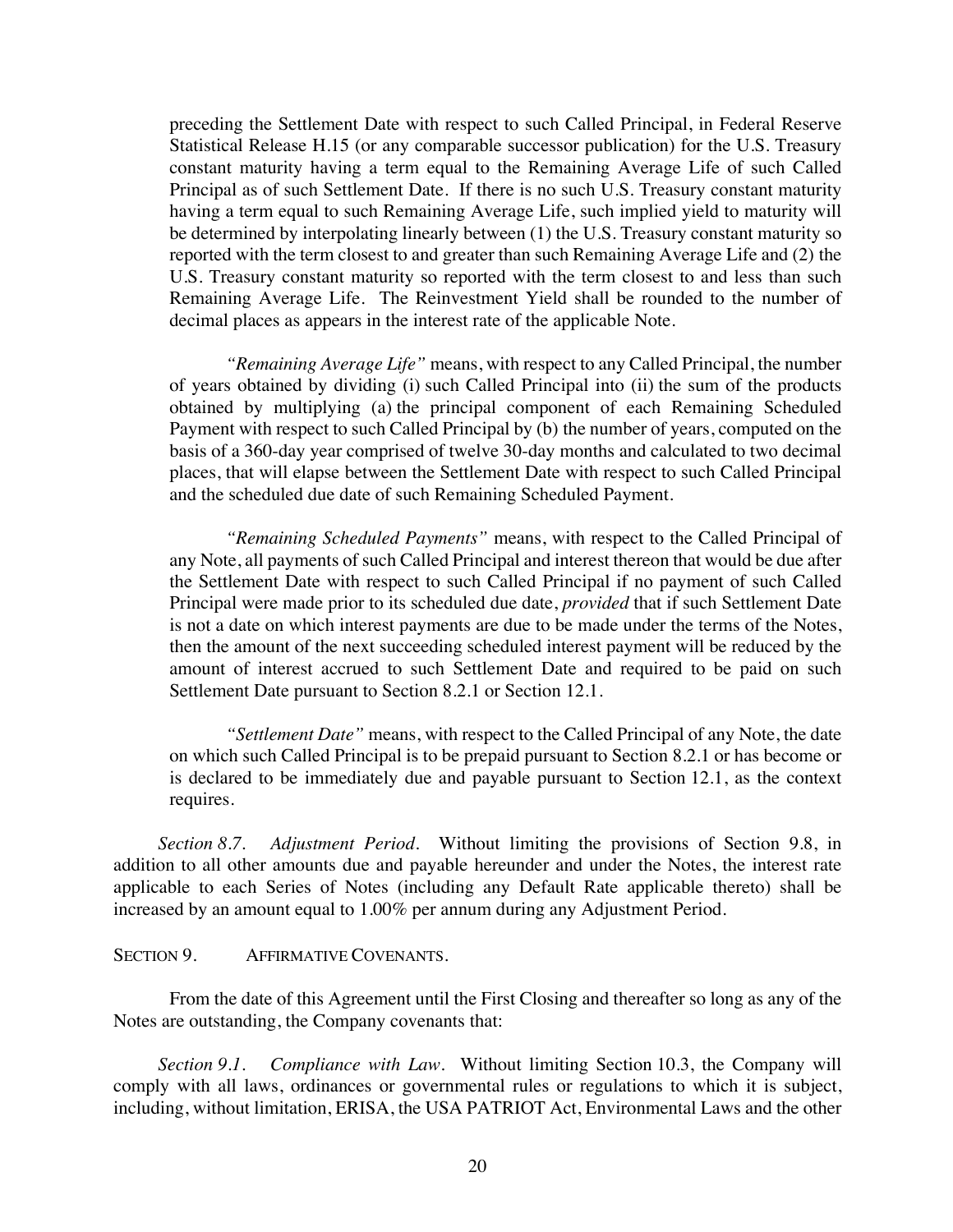laws and regulations that are referred to in Section 5.16, and will obtain and maintain in effect all licenses, certificates, permits, franchises and other governmental authorizations necessary to the ownership of its properties or to the conduct of its businesses, in each case to the extent necessary to ensure that non-compliance with such laws, ordinances or governmental rules or regulations or failures to obtain or maintain in effect such licenses, certificates, permits, franchises and other governmental authorizations would not reasonably be expected, individually or in the aggregate, to have a Material Adverse Effect. Without limiting the foregoing, the Company shall remain in material compliance, at all times with the 1940 Act, including, but not limited to, all leverage provisions specified in the 1940 Act.

*Section 9.2. Insurance*. The Company will maintain, with financially sound and reputable insurers, insurance with respect to its properties and businesses against such casualties and contingencies, of such types, on such terms and in such amounts (including deductibles, co-insurance and self-insurance, if adequate reserves are maintained with respect thereto) as is customary in the case of entities of established reputations engaged in the same or a similar business and similarly situated.

*Section 9.3. Maintenance of Properties*. The Company will maintain and keep, or cause to be maintained and kept, its properties in good repair, working order and condition (other than ordinary wear and tear), so that the business carried on in connection therewith may be properly conducted at all times, *provided* that this Section 9.3 shall not prevent the Company from discontinuing the operation and the maintenance of any of its properties if such discontinuance is desirable in the conduct of its business and the Company has concluded that such discontinuance would not, individually or in the aggregate, reasonably be expected to have a Material Adverse Effect.

*Section 9.4. Payment of Taxes*. The Company will file all income tax or similar tax returns required to be filed in any jurisdiction and to pay and discharge all taxes shown to be due and payable on such returns and all other taxes, assessments, governmental charges, or levies payable by it, to the extent the same have become due and payable and before they have become delinquent, *provided* that the Company need not pay any such tax, assessment, charge or levy if (i) the amount, applicability or validity thereof is contested by the Company on a timely basis in good faith and in appropriate proceedings, and the Company has established adequate reserves therefor in accordance with GAAP on the books of the Company or (ii) the nonpayment of all such taxes, assessments, charges and levies would not, individually or in the aggregate, reasonably be expected to have a Material Adverse Effect.

*Section 9.5. Corporate Existence, Etc*. Subject to Section 10.2, the Company will at all times preserve and keep in full force and effect its corporate existence. Subject to Section 10.2, the Company will at all times preserve and keep in full force and effect all rights and franchises of the Company unless, in the good faith judgment of the Company, the termination of or failure to preserve and keep in full force and effect such corporate existence, right or franchise would not, individually or in the aggregate, have a Material Adverse Effect.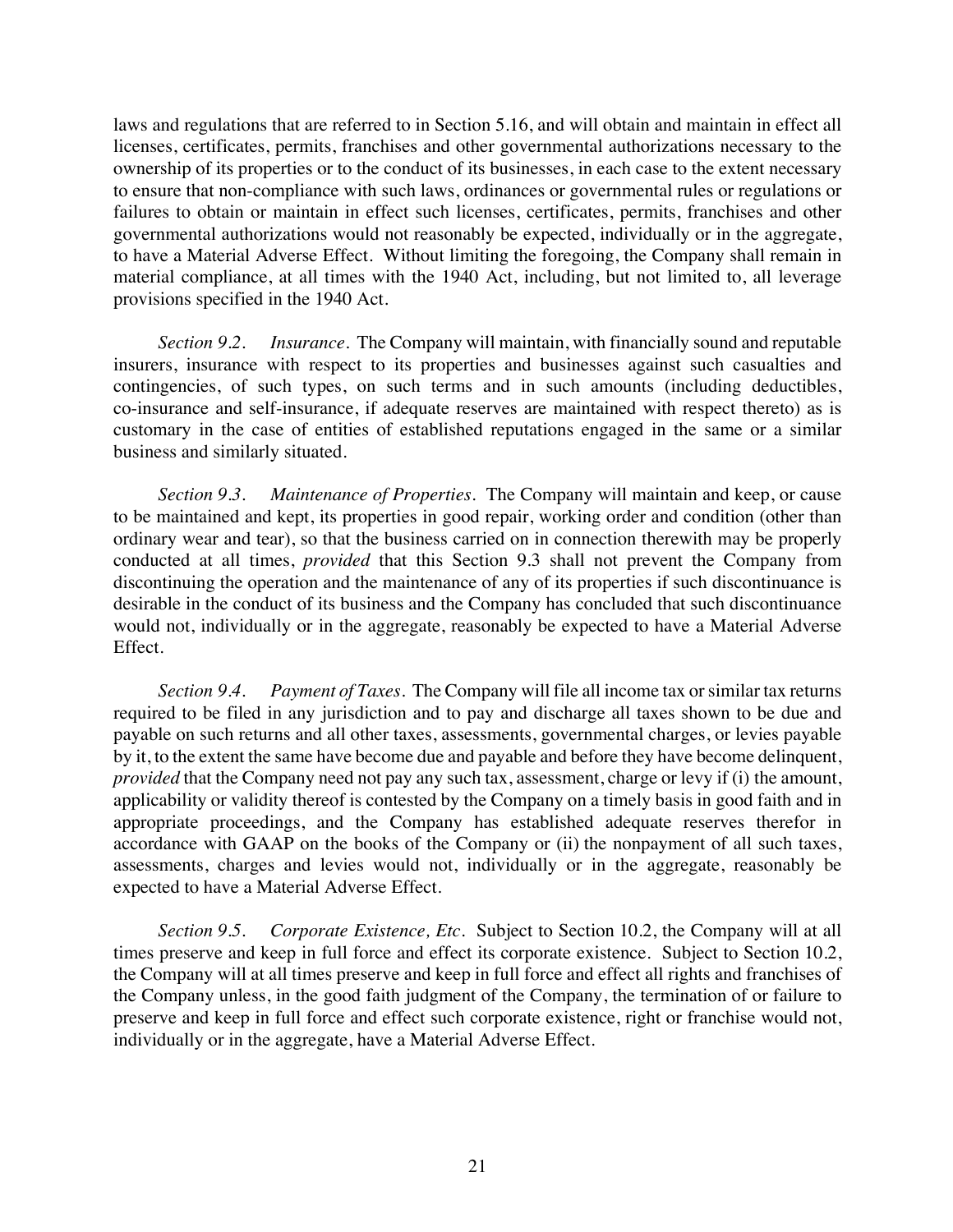*Section 9.6. Books and Records.* The Company will maintain proper books of record and account in conformity with GAAP and all applicable requirements of any Governmental Authority having legal or regulatory jurisdiction over the Company, as the case may be.

*Section 9.7. Asset Coverage.* (a) The Company shall maintain, as of each Valuation Date, the 1940 Act Asset Coverage.

(b) The Company shall satisfy, as of each Valuation Date, the Basic Maintenance Test.

*Section 9.8. Current Rating on the Notes*. The Company shall at all times maintain a current rating given by a NRSRO of at least Investment Grade with respect to the Notes and shall not at any time have any rating given by a NRSRO of less than Investment Grade with respect to the Notes. Evidence of such rating (which may be in the form of a report, a letter, any combination of the foregoing or similar communication) shall (a) refer to the Private Placement Number issued by PPN CUSIP Unit of CUSIP Global Services (in cooperation with the SVO) in respect of each Series of Notes, (b) not include any prohibition against a holder sharing such evidence with the SVO or any other regulatory authority having jurisdiction over such holder, (c) be delivered by the Company to the holders at least annually (on or before the anniversary of the date of the First Closing) and promptly upon any change in the rating an updated Rating Letter evidencing such rating and an updated Rating Rationale Report with respect to such rating along with any other information or details requested by the SVO.

*Section 9.9. Most Favored Lender Status*. In the event that the Company shall at any time after the date of this Agreement enter into, assume or otherwise become bound by or obligated under any agreement creating or evidencing Indebtedness of the Company in excess of \$10,000,000 in principal amount (other than Indebtedness permitted by Section 10.6) (a *"Reference Agreement"*) containing one or more Additional Covenants, the terms of this Agreement shall, without any further action on the part of the Company or any of the holders of the Notes, be deemed to be amended automatically to include each Additional Covenant contained in such Reference Agreement. The Company further covenants to promptly execute and deliver at its expense (including, without limitation, the fees and expenses of counsel for the holders of the Notes) an amendment to this Agreement in form and substance satisfactory to the Required Holders evidencing the amendment of this Agreement to include such Additional Covenants, *provided* that the execution and delivery of such amendment shall not be a precondition to the effectiveness of such amendment as provided for in this Section 9.9, but shall merely be for the convenience of the parties hereto.

Notwithstanding the foregoing, (A) if any Additional Covenant that has been incorporated herein pursuant to this Section 9.9 is subsequently amended or modified in the relevant Reference Agreement, such Additional Covenant, as amended or modified, shall be deemed incorporated by reference into this Agreement and replace such Additional Covenant as originally incorporated, mutatis mutandi, as if set forth fully in this Agreement, effective beginning on the date on which such amendment or modification is effective under the relevant Reference Agreement and (B) if any Additional Covenant that has been incorporated herein pursuant to this Section 9.9 is subsequently removed or terminated from the relevant Reference Agreement or the Company is otherwise no longer required to comply therewith under the relevant Reference Agreement, the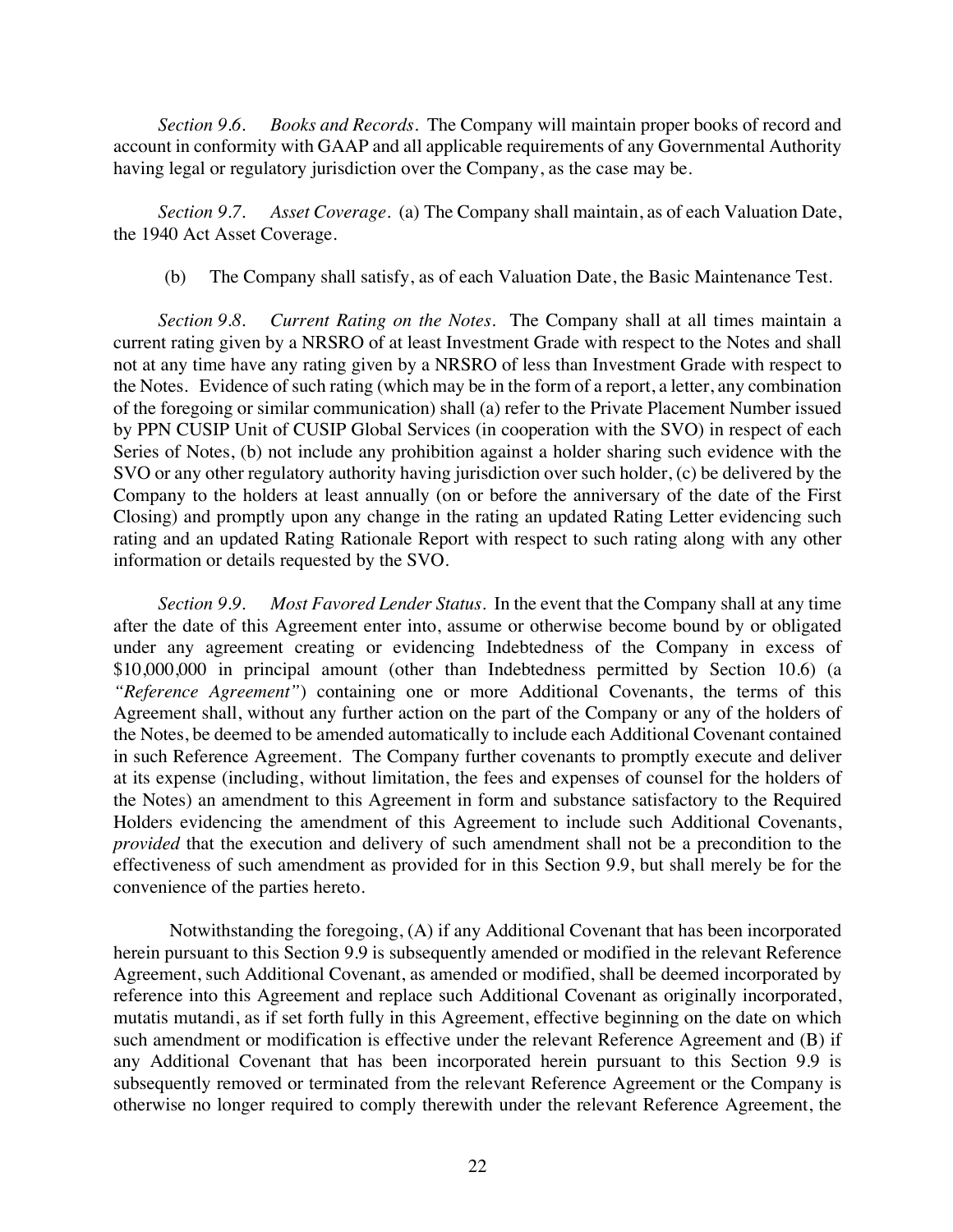Company, beginning on the effective date such Additional Covenant is removed or terminated from the relevant Reference Agreement or the Company otherwise no longer required to comply with such Additional Covenant, shall no longer be or remain obligated to comply with such Additional Covenant hereunder*.* In the event that an Additional Covenant is amended, modified, removed or terminated pursuant to this Section 9.9 and the Company and the Required Holders previously entered into an amendment to incorporate such Additional Covenant herein, the holders of the Notes, upon the request of the Company, shall enter into an amendment to this Agreement to reflect such amendment, modification, removal or termination of such Additional Covenant; *provided* that the failure of the holders of the Notes and the Company to execute and deliver any such amendment shall not adversely affect the automatic incorporation of any amended or modified Additional Covenants into, or the automatic removal or termination of Additional Covenants from, this Agreement as provided above in this Section 9.9.

*Section 9.10. Ranking of Obligations*. The Company's payment obligations under this Agreement and the Notes shall at all times rank *pari passu*, without preference or priority, with all other unsecured and unsubordinated Indebtedness and senior to any mandatorily redeemable Preferred Stock issued by the Company.

*Section 9.11. Maintenance of Status*. The Company will remain a non-diversified, closedend company registered with the SEC under the 1940 Act. The Company will also invest at least 80% of its Total Assets in the securities of energy infrastructure companies (as more fully described in the Company's investment policies as in effect on November 30, 2021).

Although it will not be a Default or Event of Default if the Company fails to comply with any provision of Section 9 on or after the date of this Agreement and prior to the First Closing, if such a failure occurs, then any of the Purchasers at any Closing may elect not to purchase the Notes on the date of such Closing that is specified in Section 3.

### SECTION 10. NEGATIVE COVENANTS.

From the date of this Agreement until the First Closing and thereafter, so long as any of the Notes are outstanding, the Company covenants that:

*Section 10.1. Transactions with Affiliates*. The Company will comply with the 1940 Act provisions, rules and regulations relating to transactions (including without limitation the purchase, lease, sale or exchange of properties of any kind or the rendering of any service) with any Affiliate and such transactions shall be pursuant to the reasonable requirements of the Company's business and upon terms fair and reasonable to the Company.

*Section 10.2. Merger, Consolidation, Etc*. The Company will not consolidate with or merge with any other Person or convey, transfer or lease all or substantially all of its assets in a single transaction or series of transactions to any Person unless:

(a) the successor formed by such consolidation or the survivor of such merger or the Person that acquires by conveyance, transfer or lease all or substantially all of the assets of the Company as an entirety, as the case may be, shall be a solvent corporation or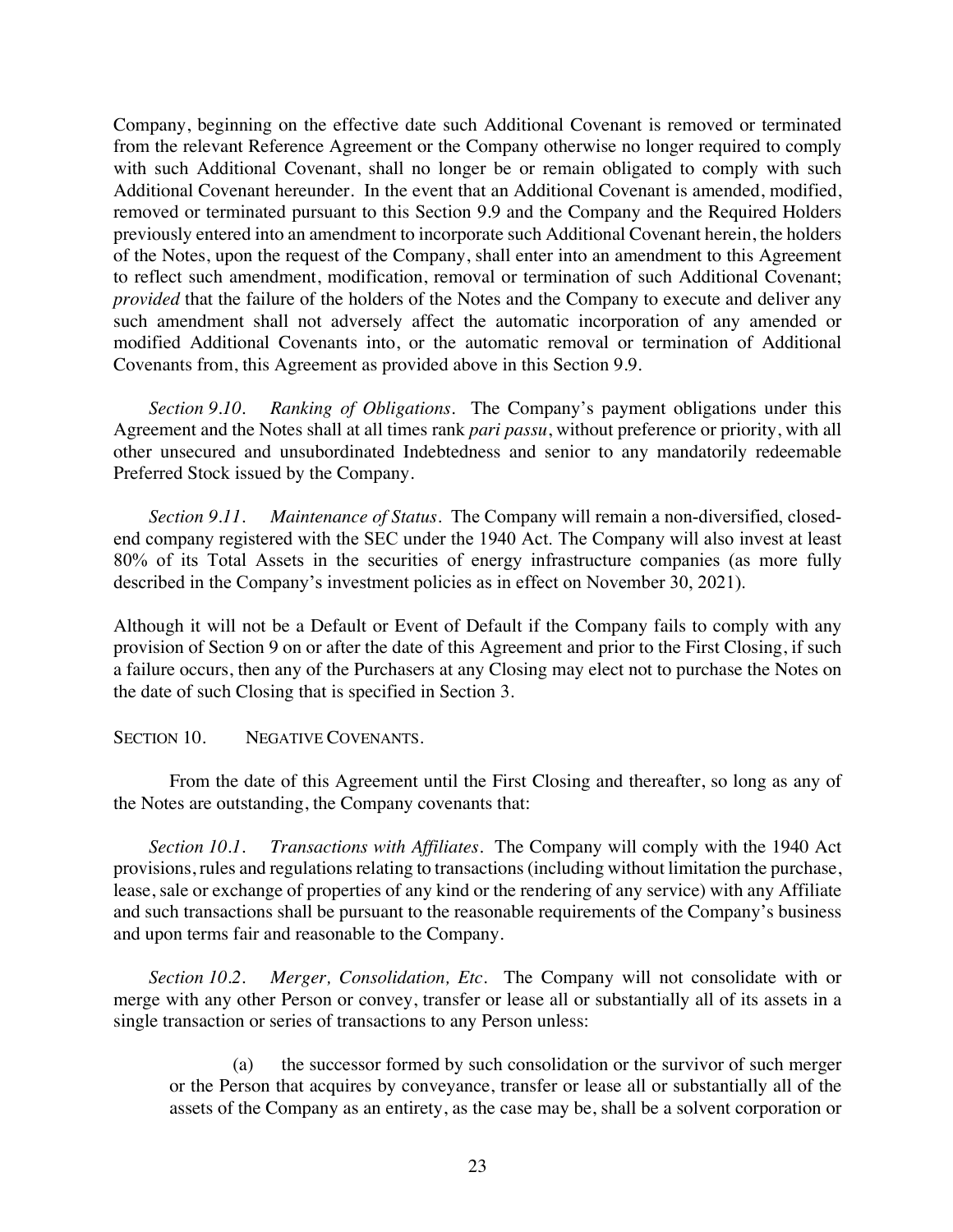limited liability company organized and existing under the laws of the United States or any State thereof (including the District of Columbia), and, if the Company is not such corporation or limited liability company, (i) such corporation or limited liability company shall have executed and delivered to each holder of any Notes its assumption of the due and punctual performance and observance of each covenant and condition of this Agreement and the Notes and (ii) such corporation or limited liability company shall have caused to be delivered to each holder of any Notes an opinion of nationally recognized independent counsel, or other independent counsel reasonably satisfactory to the Required Holders, to the effect that all agreements or instruments effecting such assumption are enforceable in accordance with their terms and comply with the terms hereof; and

(b) immediately before and immediately after giving effect to such transaction, no Default or Event of Default shall have occurred and be continuing.

No such conveyance, transfer or lease of substantially all of the assets of the Company shall have the effect of releasing the Company or any successor corporation or limited liability company that shall theretofore have become such in the manner prescribed in this Section 10.2 from its liability under this Agreement or the Notes.

*Section 10.3. Economic Sanctions, Etc.* The Company will not, and will not permit any Controlled Entity to (a) become (including by virtue of being owned or controlled by a Blocked Person), own or control a Blocked Person or (b) directly or indirectly have any investment in or engage in any dealing or transaction (including any investment, dealing or transaction involving the proceeds of the Notes) with any Person if such investment, dealing or transaction (i) would cause any Purchaser or holder or any affiliate of such Purchaser or holder to be in violation of, or subject to sanctions under, any law or regulation applicable to such Purchaser or holder, or (ii) is prohibited by or subject to sanctions under any U.S. Economic Sanctions Laws.

*Section 10.4. Certain Other Restrictions.* (a) If the Rating Agency Guidelines require the Company to receive a prior written confirmation that certain actions would not impair the rating then assigned by the Rating Agency to a Senior Security, then the Company will not engage in such actions, unless it has received written confirmation from each such Rating Agency that such actions would not impair the rating then assigned by such Rating Agency.

(b) The Company will not declare, pay or set apart for payment any dividend or other distribution (other than a dividend or distribution paid in shares of, or options, warrants or rights to subscribe for or purchase, common shares or other shares of capital stock of the Company) upon any class of shares of capital stock of the Company or redeem, purchase or otherwise acquire any capital stock of the Company, unless, in every such case, immediately after such transaction, the 1940 Act Asset Coverage would be achieved after deducting the amount of such dividend, distribution, redemption price or purchase price, as the case may be; *provided, however,* that dividends may be declared upon, and the Company may redeem, purchase or otherwise acquire any Preferred Stock of the Company if the Notes and any other Senior Securities have an asset coverage (as determined in accordance with Section 18(h) of the 1940 Act as in effect on the date of this Agreement) of at least 200% at the time of declaration of dividends or the date of redemption or purchase, after deducting the amount of such dividend, redemption price or purchase price.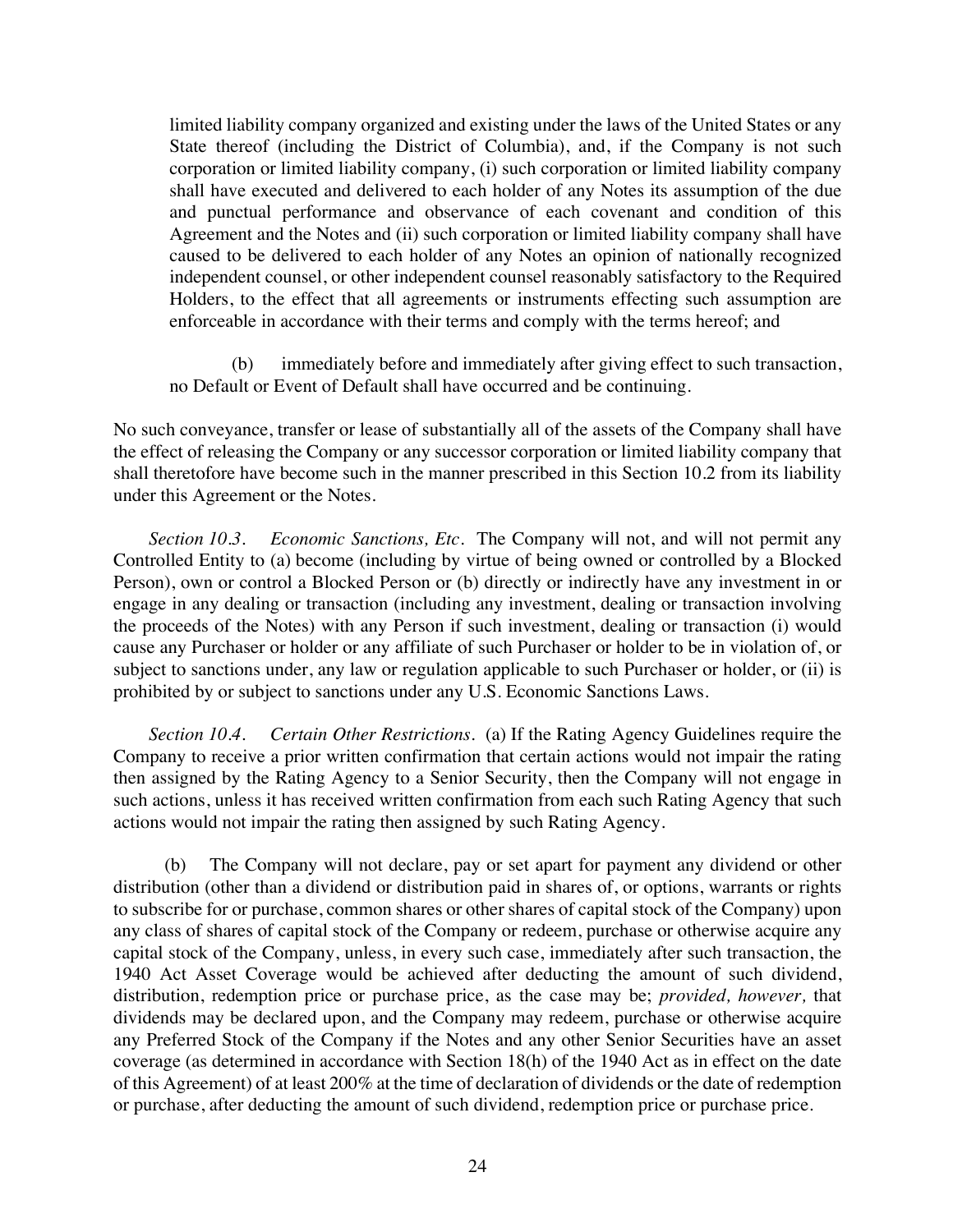(c) A declaration of a dividend or other distribution on or purchase or redemption of any common or preferred shares of capital stock of the Company is prohibited (i) at any time that an Event of Default has occurred and is continuing or (ii) if after giving effect to such declaration, the Company would not satisfy the Basic Maintenance Test.

*Section 10.5. No Subsidiaries*. The Company will not at any time have any Subsidiaries other than such entities from time to time that may represent portfolio investments consistent with the Company's investment objective and strategies (such entities being referred to as *"Controlled Portfolio Entities"*), which Controlled Portfolio Entities shall not be consolidated with the Company for the purposes of any covenants, agreements or other determinations hereunder.

*Section 10.6. Secured Debt*. The Company will not at any time permit the aggregate unpaid principal amount of all Indebtedness of the Company secured by Liens on any assets of the Company (*"Secured Indebtedness"*) to be outstanding for more than 60 days at a time without re-payment thereof and, in addition, will not permit Secured Indebtedness to exceed 5% of the Total Assets at the time of incurrence of any such Indebtedness, provided for purposes of this section, short sales, futures transactions and swap transactions effected in accordance with the 1940 Act and applicable interpretive guidance issued by the SEC will not be prohibited or restricted by this covenant.

*Section 10.7. Level 3 Assets.* The Company will not enter into an agreement to make Investments that are Level 3 Assets if, immediately after giving effect to such Investments on a pro forma basis, the aggregate value of all Level 3 Assets of the Company exceeds 30% of Total Assets. For the purpose of measuring compliance with this Section 10.7, the value of the assets shall be determined on the basis of values calculated as of a time within 48 hours (not including Saturdays and Sundays or holidays) next preceding the time of the date of determination.

Although it will not be a Default or Event of Default if the Company fails to comply with any provision of Section 10 on or after the date of this Agreement and prior to the First Closing, if such a failure occurs, then any of the Purchasers at any Closing may elect not to purchase the Notes on the date of such Closing that is specified in Section 3.

### SECTION 11. EVENTS OF DEFAULT.

An *"Event of Default"* shall exist if any of the following conditions or events shall occur and be continuing:

(a) the Company defaults in the payment of any principal, Make-Whole Amount, if any, on any Note when the same becomes due and payable, whether at maturity or at a date fixed for prepayment or by declaration or otherwise; or

(b) the Company defaults in the payment of any interest on any Note for more than five Business Days after the same becomes due and payable; or

(c) the Company defaults in the performance of or compliance with any term contained in Sections 7.1(d), 9.7, 9.8, 10.4(b), 10.4(c), 10.6, 10.7 and any Additional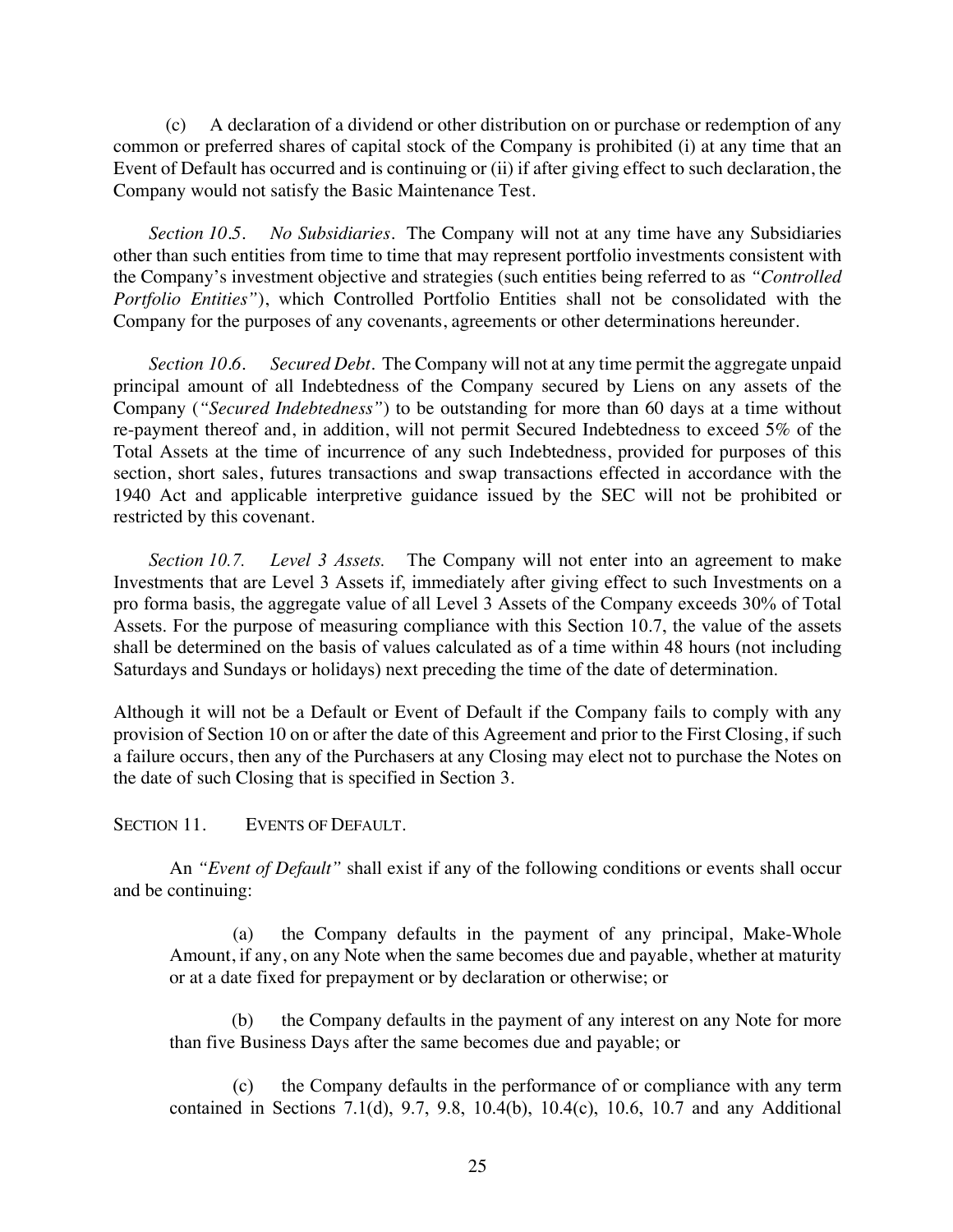Covenant incorporated herein pursuant to Section 9.9, and such default is not remedied within 30 days; provided that in the case of any such default under Section 9.7, such 30 day period (the "*Initial 30- Day Period*") shall be extended by an additional 10-day period (the "*Extended 10-Day Period*") if the Company shall have given notice prior to the end of such Initial 30-Day Period of an optional prepayment of such principal amount of Notes pursuant to Section 8.2, the Existing Notes pursuant to Section 8.2 of the Existing Note Purchase Agreements and any other Senior Securities which, when consummated, shall be sufficient to cure such default); or

(d) the Company defaults in the performance of or compliance with any term contained herein (other than those referred to in Sections  $11(a)$ , (b) and (c)) and such default is not remedied within 30 days after the earlier of (i) a Responsible Officer obtaining actual knowledge of such default and (ii) the Company receiving written notice of such default from any holder of a Note (any such written notice to be identified as a "notice of default" and to refer specifically to this Section 11(d)); or

(e) any representation or warranty made in writing by or on behalf of the Company or by any officer of the Company in this Agreement or in any writing furnished in connection with the transactions contemplated hereby proves to have been false or incorrect in any material respect on the date as of which made; or

(f) (i) the Company is in default (as principal or as guarantor or other surety) in the payment of any principal of or premium or make-whole amount or interest on any Indebtedness that is outstanding in an aggregate principal amount of at least \$5,000,000 beyond any period of grace provided with respect thereto, or (ii) the Company is in default in the performance of or compliance with any term of any evidence of any Indebtedness in an aggregate outstanding principal amount of at least \$5,000,000 or of any mortgage, indenture or other agreement relating thereto or any other condition exists, and as a consequence of such default or condition such Indebtedness has become, or has been declared (or one or more Persons are entitled to declare such Indebtedness to be) due and payable before its stated maturity or before its regularly scheduled dates of payment; or

(g) the Company (i) is generally not paying, or admits in writing its inability to pay, its debts as they become due, (ii) files, or consents by answer or otherwise to the filing against it of, a petition for relief or reorganization or arrangement or any other petition in bankruptcy, for liquidation or to take advantage of any bankruptcy, insolvency, reorganization, moratorium or other similar law of any jurisdiction, (iii) makes an assignment for the benefit of its creditors, (iv) consents to the appointment of a custodian, receiver, trustee or other officer with similar powers with respect to it or with respect to any substantial part of its property, (v) is adjudicated as insolvent or to be liquidated, or (vi) takes corporate action for the purpose of any of the foregoing; or

(h) a court or Governmental Authority of competent jurisdiction enters an order appointing, without consent by the Company, a custodian, receiver, trustee or other officer with similar powers with respect to it or with respect to any substantial part of its property, or constituting an order for relief or approving a petition for relief or reorganization or any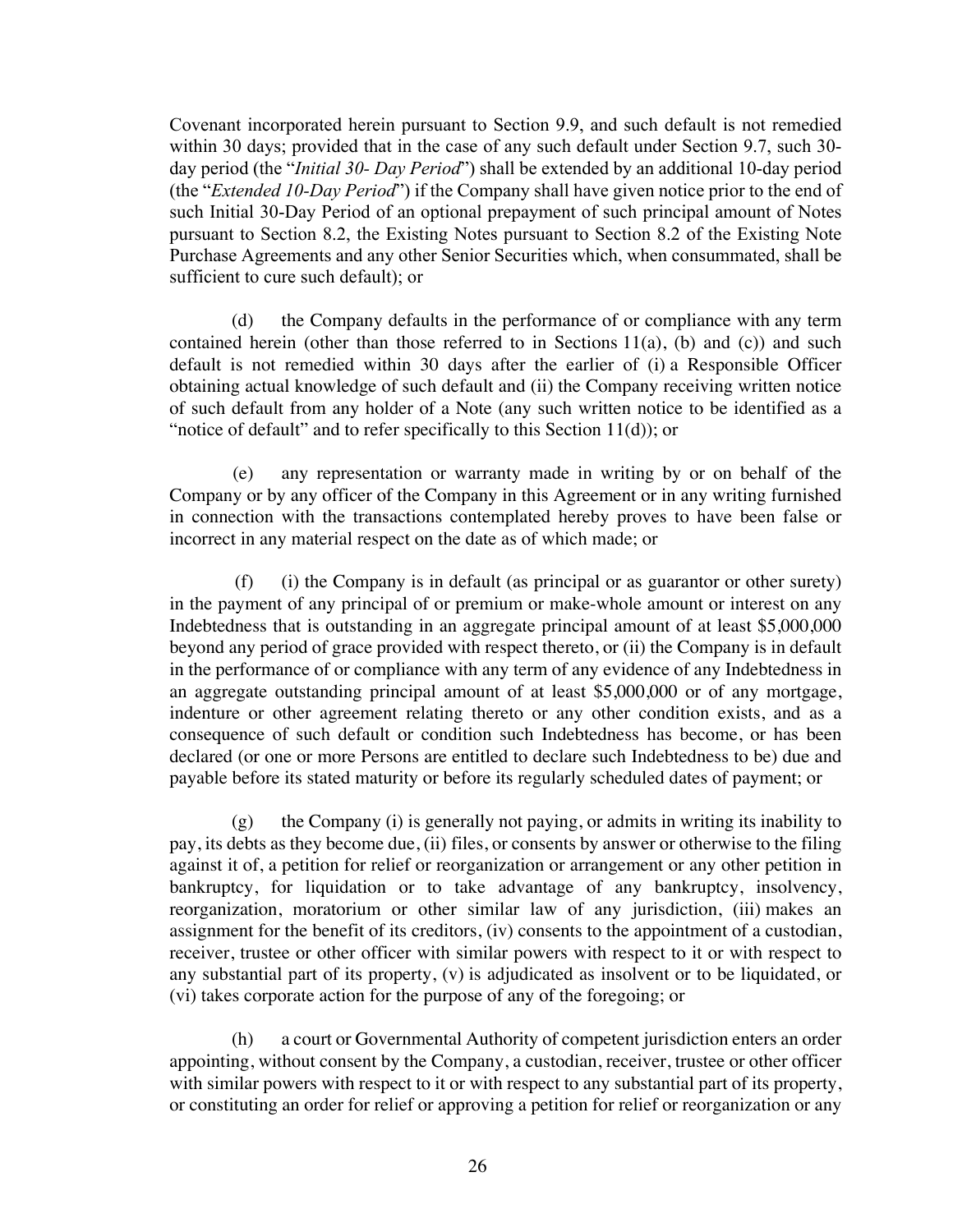other petition in bankruptcy or for liquidation or to take advantage of any bankruptcy or insolvency law of any jurisdiction, or ordering the dissolution, winding-up or liquidation of the Company, or any such petition shall be filed against the Company and such petition shall not be dismissed within 60 days; or

(i) a final judgment or judgments for the payment of money aggregating in excess of \$5,000,000 are rendered against the Company and which judgments are not, within 60 days after entry thereof, bonded, discharged or stayed pending appeal, or are not discharged within 60 days after the expiration of such stay; or

(j) KA Fund Advisors, LLC or one of its Affiliates is no longer the advisor of the Company; or

(k) if, pursuant to Section  $18(a)(1)(C)(ii)$  of the 1940 Act, on the last day of each of twenty-four consecutive calendar months the Notes shall have an asset coverage of less than 100%; or

(l) if (i) any Plan shall fail to satisfy the minimum funding standards of ERISA or the Code for any plan year or part thereof or a waiver of such standards or extension of any amortization period is sought or granted under section 412 of the Code, (ii) a notice of intent to terminate any Plan shall have been or is reasonably expected to be filed with the PBGC or the PBGC shall have instituted proceedings under ERISA section 4042 to terminate or appoint a trustee to administer any Plan or the PBGC shall have notified the Company or any ERISA Affiliate that a Plan may become a subject of any such proceedings, (iii) the aggregate "amount of unfunded benefit liabilities" (within the meaning of section 4001(a)(18) of ERISA) under all Plans, determined in accordance with Title IV of ERISA, shall exceed \$35,000,000, (iv) the aggregate present value of accrued benefit liabilities under all funded Non-U.S. Plans exceeds the aggregate current value of the assets of such Non-U.S. Plans allocable to such liabilities, (v) the Company or any ERISA Affiliate shall have incurred or is reasonably expected to incur any liability pursuant to Title I or IV of ERISA or the penalty or excise tax provisions of the Code relating to employee benefit plans, (vi) the Company or any ERISA Affiliate withdraws from any Multiemployer Plan, (vii) the Company or any Subsidiary establishes or amends any employee welfare benefit plan that provides post-employment welfare benefits in a manner that would increase the liability of the Company or any Subsidiary thereunder, (viii) the Company or any Subsidiary fails to administer or maintain a Non-U.S. Plan in compliance with the requirements of any and all applicable laws, statutes, rules, regulations or court orders or any Non-U.S. Plan is involuntarily terminated or wound up, or (ix) the Company or any Subsidiary becomes subject to the imposition of a financial penalty (which for this purpose shall mean any tax, penalty or other liability, whether by way of indemnity or otherwise) with respect to one or more Non-U.S. Plans; and any such event or events described in clauses (i) through (ix) above, either individually or together with any other such event or events, could reasonably be expected to have a Material Adverse Effect. As used in this Section 11(k), the terms *"employee benefit plan"* and *"employee welfare benefit plan*" shall have the respective meanings assigned to such terms in section 3 of ERISA; or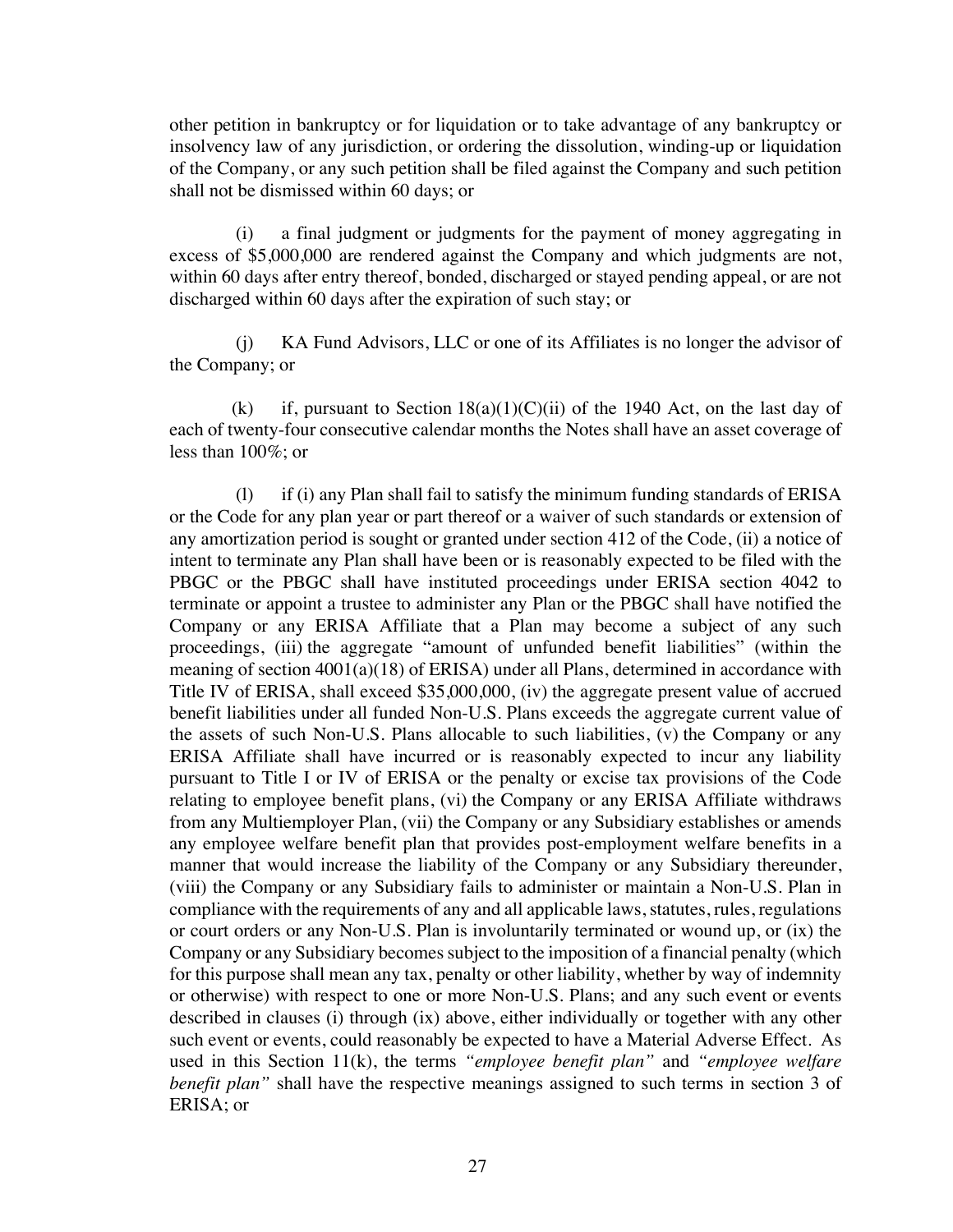As used in Section 11(l), the terms *"employee benefit plan"* and *"employee welfare benefit plan"* shall have the respective meanings assigned to such terms in section 3 of ERISA.

SECTION 12. REMEDIES ON DEFAULT, ETC.

*Section 12.1. Acceleration*. (a) If an Event of Default with respect to the Company described in Section 11(g) or (h) (other than an Event of Default described in clause (i) of Section  $11(g)$  or described in clause (vi) of Section  $11(g)$  by virtue of the fact that such clause encompasses clause (i) of Section  $11(g)$  has occurred, all the Notes then outstanding shall automatically become immediately due and payable.

(b) If any other Event of Default has occurred and is continuing, the Required Holders may at any time at its or their option, by notice or notices to the Company, declare all the Notes then outstanding to be immediately due and payable.

(c) If any Event of Default described in Section 11(a) or (b) has occurred and is continuing, any holder or holders of Notes at the time outstanding affected by such Event of Default may at any time, at its or their option, by notice or notices to the Company, declare all of the Notes held by it or them to be immediately due and payable.

Upon any Notes becoming due and payable under this Section 12.1, whether automatically or by declaration, such Notes will forthwith mature and the entire unpaid principal amount of such Notes, plus (x) all accrued and unpaid interest thereon (including, but not limited to, interest accrued thereon at the applicable Default Rate) and (y) the Make-Whole Amount, determined in respect of such principal amount (to the full extent permitted by applicable law) shall all be immediately due and payable, in each and every case without presentment, demand, protest or further notice, all of which are hereby waived. The Company acknowledges, and the parties hereto agree, that each holder of a Note has the right to maintain its investment in the Notes free from repayment by the Company (except as herein specifically provided for) and that the provision for payment of a Make-Whole Amount, in the event that the Notes are prepaid or are accelerated as a result of an Event of Default, is intended to provide compensation for the deprivation of such right under such circumstances.

*Section 12.2. Other Remedies*. If any Default or Event of Default has occurred and is continuing, and irrespective of whether any Notes have become or have been declared immediately due and payable under Section 12.1, the holder of any Note at the time outstanding may proceed to protect and enforce the rights of such holder by an action at law, suit in equity or other appropriate proceeding, whether for the specific performance of any agreement contained herein or in any Note, or for an injunction against a violation of any of the terms hereof or thereof, or in aid of the exercise of any power granted hereby or thereby or by law or otherwise.

*Section 12.3. Rescission*. At any time after any Notes have been declared due and payable pursuant to Section 12.1(b) or (c), the Required Holders, by written notice to the Company, may rescind and annul any such declaration and its consequences if (a) the Company has paid all overdue interest on the Notes, all principal of and Make-Whole Amount, if any, on any Notes that are due and payable and are unpaid other than by reason of such declaration, and all interest on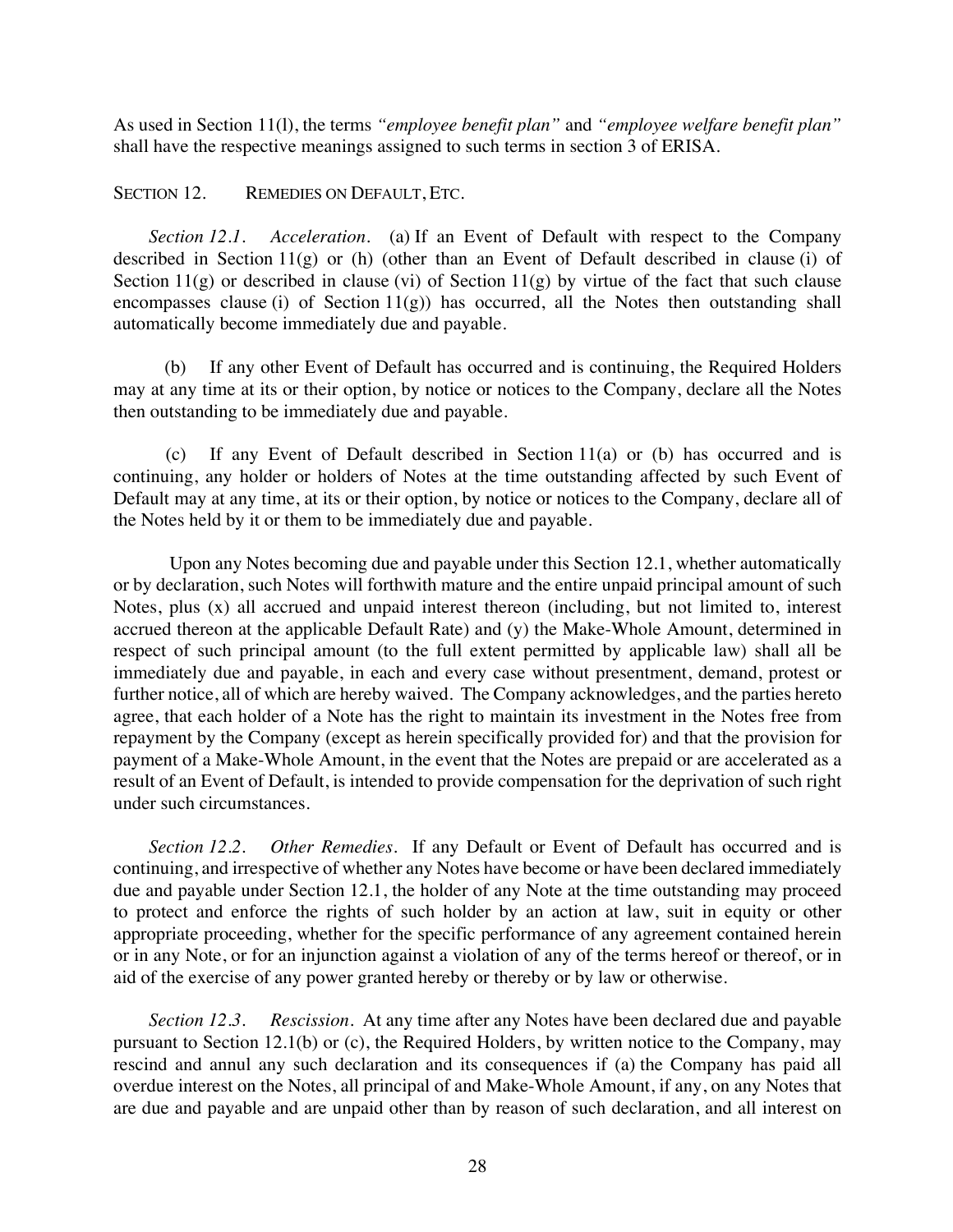such overdue principal, Make-Whole Amount, if any, and (to the extent permitted by applicable law) any overdue interest in respect of the Notes, at the applicable Default Rate, (b) neither the Company nor any other Person shall have paid any amounts which have become due solely by reason of such declaration, (c) all Events of Default and Defaults, other than non-payment of amounts that have become due solely by reason of such declaration, have been cured or have been waived pursuant to Section 17, and (d) no judgment or decree has been entered for the payment of any monies due pursuant hereto or to the Notes. No rescission and annulment under this Section 12.3 will extend to or affect any subsequent Event of Default or Default or impair any right consequent thereon.

*Section 12.4. No Waivers or Election of Remedies, Expenses, Etc*. No course of dealing and no delay on the part of any holder of any Note in exercising any right, power or remedy shall operate as a waiver thereof or otherwise prejudice such holder's rights, powers or remedies. No right, power or remedy conferred by this Agreement or by any Note upon any holder thereof shall be exclusive of any other right, power or remedy referred to herein or therein or now or hereafter available at law, in equity, by statute or otherwise. Without limiting the obligations of the Company under Section 15, the Company will pay to the holder of each Note on demand such further amount as shall be sufficient to cover all costs and expenses of such holder incurred in any enforcement or collection under this Section 12, including, without limitation, reasonable attorneys' fees, expenses and disbursements.

### SECTION 13. REGISTRATION; EXCHANGE; SUBSTITUTION OF NOTES.

*Section 13.1. Registration of Notes*. Each Purchaser and each subsequent holder of the Notes severally acknowledges and agrees that any Notes received in connection with this Agreement will bear the legend set forth on Exhibit 13.1. The Company or its agent on the Company's behalf shall keep at its principal executive office a register for the registration and registration of transfers of Notes. The name and address of each holder of one or more Notes, each transfer thereof and the name and address of each transferee of one or more Notes shall be registered in such register. If any holder of one or more Notes is a nominee, then (a) the name and address of the beneficial owner of such Note or Notes shall also be registered in such register as an owner and holder thereof and (b) at any such beneficial owner's option, either such beneficial owner or its nominee may execute any amendment, waiver or consent pursuant to this Agreement. Prior to due presentment for registration of transfer, the Person in whose name any Note shall be registered shall be deemed and treated as the owner and holder thereof for all purposes hereof, and the Company shall not be affected by any notice or knowledge to the contrary. The Company shall give to any holder of a Note that is an Institutional Investor promptly upon request therefor, a complete and correct copy of the names and addresses of all registered holders of Notes.

*Section 13.2. Transfer and Exchange of Notes*. Upon surrender of any Note to the Company or its agent at the address and to the attention of the designated officer (all as specified in Section 18(iii)), for registration of transfer or exchange (and in the case of a surrender for registration of transfer accompanied by a written instrument of transfer duly executed by the registered holder of such Note or such holder's attorney duly authorized in writing and accompanied by the relevant name, address and other information for notices of each transferee of such Note or part thereof), within ten Business Days thereafter, the Company shall execute and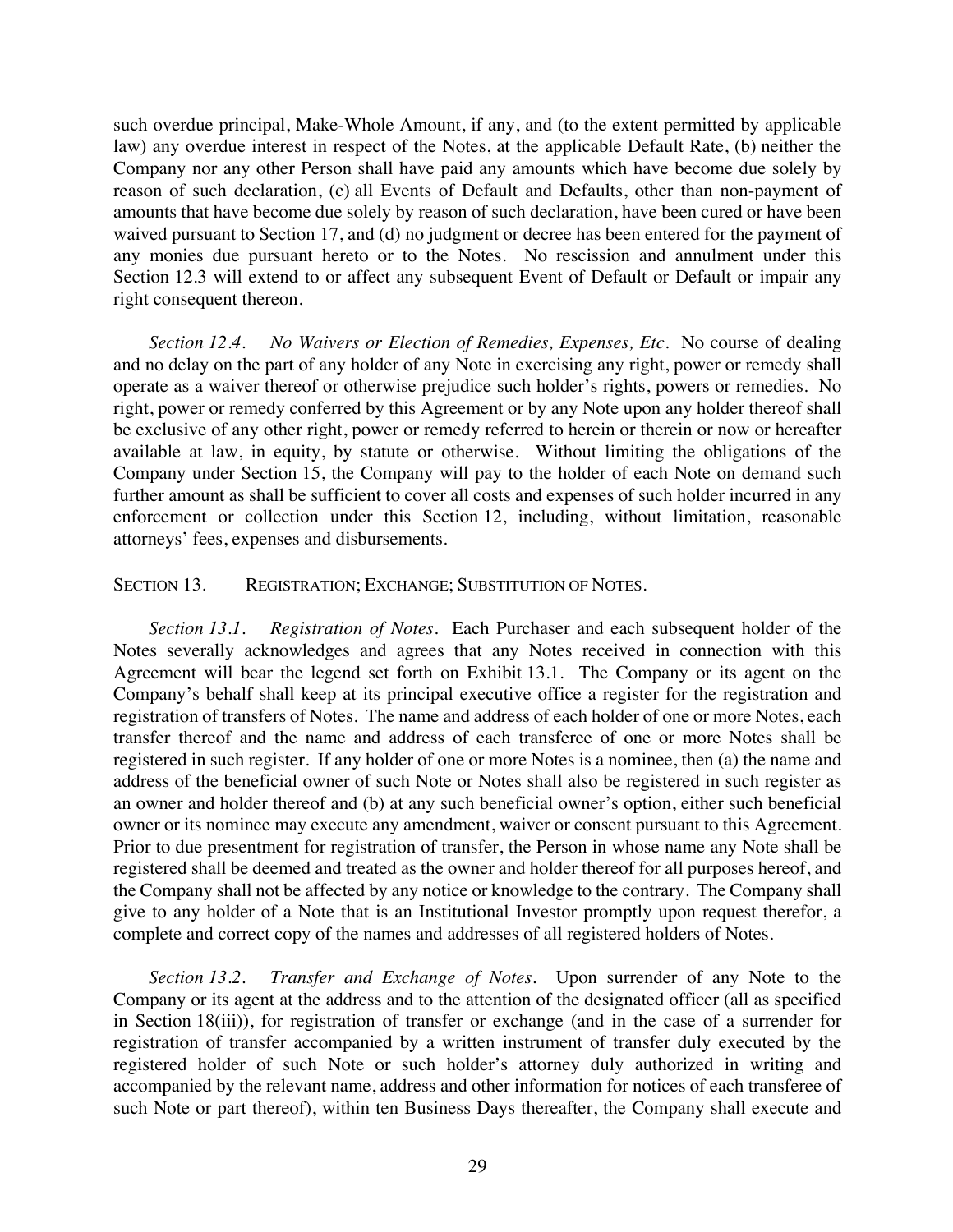deliver, at the Company's expense (except as provided below), one or more new Notes of the same Series (as requested by the holder thereof) in exchange therefor, in an aggregate principal amount equal to the unpaid principal amount of the surrendered Note. Each such new Note shall be payable to such Person as such holder may request and shall be substantially in the form of Exhibit 1-A or 1-B, as applicable. Each such new Note shall be dated and bear interest from the date to which interest shall have been paid on the surrendered Note or dated the date of the surrendered Note if no interest shall have been paid thereon. The Company may require payment of a sum sufficient to cover any stamp tax or governmental charge imposed in respect of any such transfer of Notes. Notes shall not be transferred in denominations of less than \$250,000, *provided* that if necessary to enable the registration of transfer by a holder of its entire holding of Notes of a Series, one Note of such Series may be in a denomination of less than \$250,000. Notwithstanding anything to the contrary in this Section 13.2, no Notes shall be resold, transferred or otherwise disposed of unless such Notes are registered pursuant to the provisions of the Securities Act and any applicable state or foreign securities laws or if an exemption from registration is available, except under circumstances where neither such registration nor such an exemption is required by law, and that the Company is not required to register the Notes. Each holder of Notes will be deemed, by its acceptance thereof, (i) to have made the representations set forth in Section 6 of this Agreement and (ii) to have agreed to the confidentiality provisions set forth in Section 20 of this Agreement.

*Section 13.3. Replacement of Notes*. Upon receipt by the Company at the address and to the attention of the designated officer (all as specified in Section 18(iii)) of evidence reasonably satisfactory to it of the ownership of and the loss, theft, destruction or mutilation of any Note (which evidence shall be, in the case of an Institutional Investor, notice from such Institutional Investor of such ownership and such loss, theft, destruction or mutilation), and

(a) in the case of loss, theft or destruction, of indemnity reasonably satisfactory to it (*provided* that if the holder of such Note is, or is a nominee for, an original Purchaser or another holder of a Note with a minimum net worth of at least \$50,000,000 or a Qualified Institutional Buyer, such Person's own unsecured agreement of indemnity shall be deemed to be satisfactory), or

(b) in the case of mutilation, upon surrender and cancellation thereof,

within ten Business Days thereafter, the Company at its own expense shall execute and deliver, in lieu thereof, a new Note of the same Series, dated and bearing interest from the date to which interest shall have been paid on such lost, stolen, destroyed or mutilated Note or dated the date of such lost, stolen, destroyed or mutilated Note if no interest shall have been paid thereon.

### SECTION 14. PAYMENTS ON NOTES.

*Section 14.1. Place of Payment*. Subject to Section 14.2, payments of principal, Make-Whole Amount, if any, and interest becoming due and payable on the Notes shall be made in New York, New York at the principal office of The Bank of New York Mellon located at 240 Greenwich Street, 7E, New York, New York 10286. The Company may at any time, by notice to each holder of a Note, change the place of payment of the Notes so long as such place of payment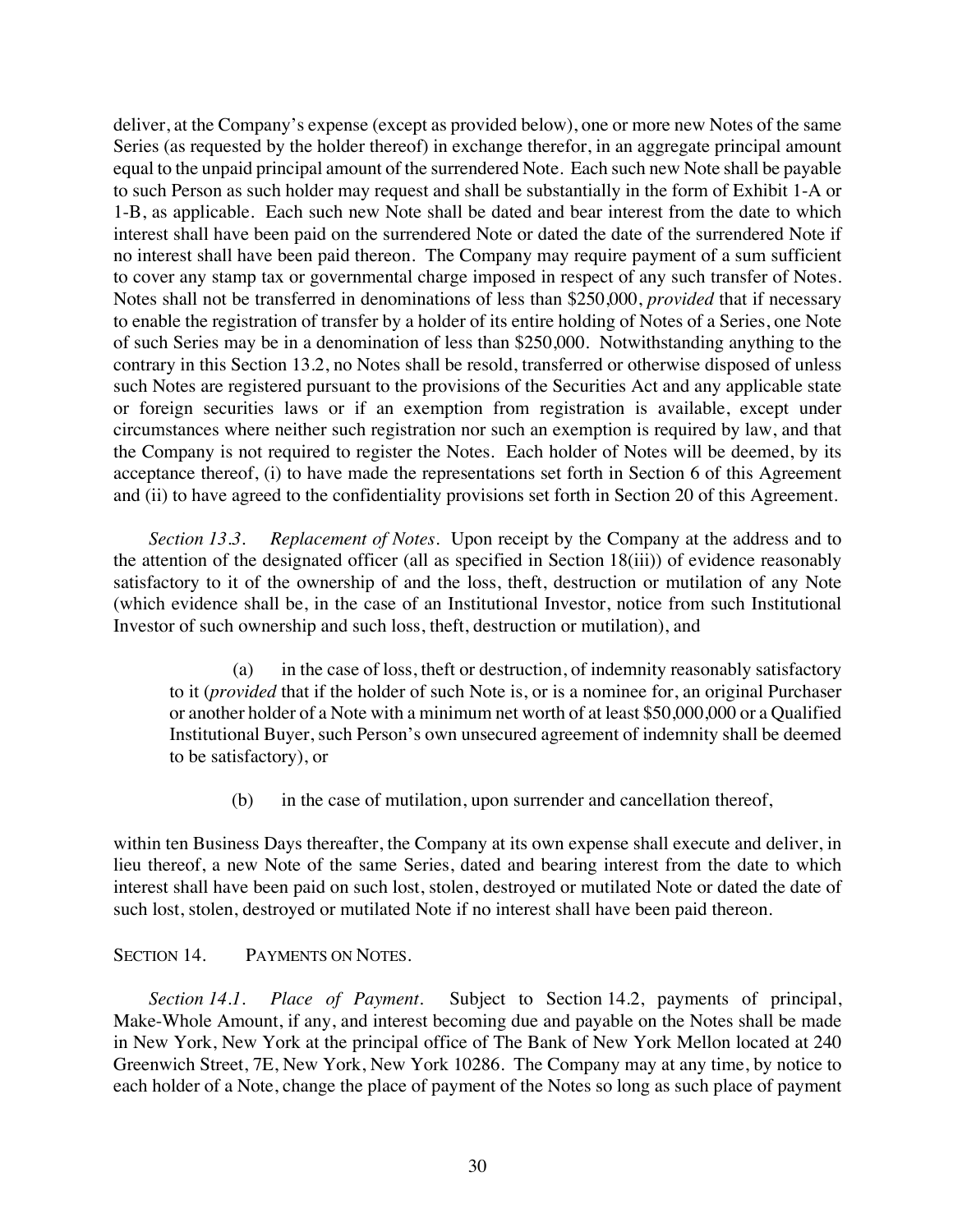shall be either the principal office of the Company in such jurisdiction or the principal office of a bank or trust company in such jurisdiction.

*Section 14.2. Home Office Payment*. So long as any Purchaser or its nominee shall be the holder of any Note, and notwithstanding anything contained in Section 14.1 or in such Note to the contrary, the Company will pay all sums becoming due on such Note for principal, Make-Whole Amount, if any, interest and all other amounts becoming due hereunder by the method and at the address specified for such purpose below such Purchaser's name in Schedule A, or by such other method or at such other address as such Purchaser shall have from time to time specified to the Company and the Paying Agent (which notice to the Paying Agent will be in accordance with Section 11(ii) of the Agency Agreement) in writing for such purpose, without the presentation or surrender of such Note or the making of any notation thereon, except that upon written request of the Company made concurrently with or reasonably promptly after payment or prepayment in full of any Note, such Purchaser shall surrender such Note for cancellation, reasonably promptly after any such request, to the Company at its principal executive office or at the place of payment most recently designated by the Company pursuant to Section 14.1. Prior to any sale or other disposition of any Note held by a Purchaser or its nominee, such Purchaser will, at its election, either endorse thereon the amount of principal paid thereon and the last date to which interest has been paid thereon or surrender such Note to the Company in exchange for a new Note or Notes pursuant to Section 13.2. The Company will afford the benefits of this Section 14.2 to any Institutional Investor that is the direct or indirect transferee of any Note purchased by a Purchaser under this Agreement and that has made the same agreement relating to such Note as the Purchasers have made in this Section 14.2.

*Section 14.3. Agency Agreement*. The Company and the holders of the Notes agree that in addition to the other provisions of this Section 14, the Company can make optional prepayments on the Notes pursuant to Sections 8.2.1, 8.2.2, 8.2.3 and 8.2.4 pursuant to the Agency Agreement substantially in the form of Exhibit 14.3 hereto or in such other form as is reasonably acceptable to the Company and the Required Holders. The Company shall deliver to the Paying Agent under the Agency Agreement copies of all notices and certificates under Sections 8.2.1, 8.2.2, 8.2.3 and 8.2.4 delivered by the Company to any holder of Notes concurrently with the delivery thereof to such holder.

*Section 14.4. FATCA Information.* By acceptance of any Note, the holder of such Note agrees that such holder will with reasonable promptness duly complete and deliver to the Company, or to such other Person as may be reasonably requested by the Company, from time to time (a) in the case of any such holder that is a United States Person, such holder's United States tax identification number or other Forms reasonably requested by the Company necessary to establish such holder's status as a United States Person under FATCA and as may otherwise be necessary for the Company to comply with its obligations under FATCA and (b) in the case of any such holder that is not a United States Person, such documentation prescribed by applicable law (including as prescribed by section  $1471(b)(3)(C)(i)$  of the Code) and such additional documentation as may be necessary for the Company to comply with its obligations under FATCA and to determine that such holder has complied with such holder's obligations under FATCA or to determine the amount (if any) to deduct and withhold from any such payment made to such holder. Nothing in this Section 14.4 shall require any holder to provide information that is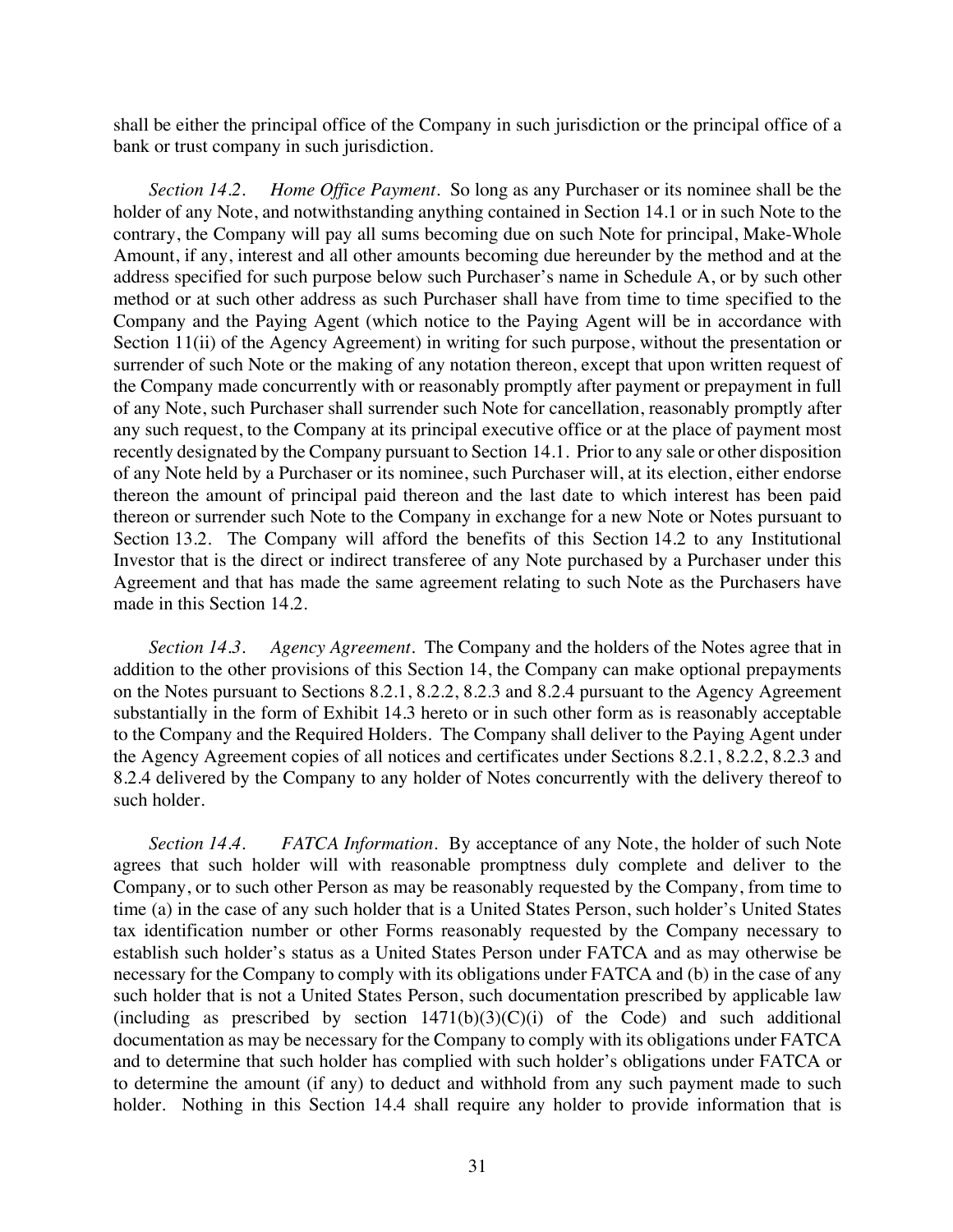confidential or proprietary to such holder unless the Company is required to obtain such information under FATCA and, in such event, the Company shall treat any such information it receives as confidential.

#### SECTION 15. EXPENSES, ETC.

*Section 15.1. Transaction Expenses*. Whether or not the transactions contemplated hereby are consummated, the Company will pay all costs and expenses (including reasonable attorneys' fees of a special counsel and, if reasonably required by the Required Holders, local or other counsel) incurred by the Purchasers and each other holder of a Note in connection with such transactions and in connection with any amendments, waivers or consents under or in respect of this Agreement or the Notes (whether or not such amendment, waiver or consent becomes effective), including, without limitation: (a) the reasonable costs and expenses incurred in enforcing or defending (or determining whether or how to enforce or defend) any rights under this Agreement or the Notes or in responding to any subpoena or other legal process or informal investigative demand issued in connection with this Agreement or the Notes, or by reason of being a holder of any Note, (b) the reasonable costs and expenses, including financial advisors' fees, incurred in connection with the insolvency or bankruptcy of the Company or in connection with any work-out or restructuring of the transactions contemplated hereby and by the Notes and (c) the costs and expenses incurred in connection with the initial filing of this Agreement and all related documents and financial information with the SVO, *provided* that such costs and expenses under this clause (c) shall not exceed \$3,500 per Series. The Company will pay, and will save each Purchaser and each other holder of a Note harmless from (i), all claims in respect of any fees, costs or expenses if any, of brokers and finders (other than those, if any, retained by a Purchaser or other holder in connection with its purchase of the Notes), (ii) any and all wire transfer fees that any bank or other financial institution deducts from any payment under such Note to such holder or otherwise charges to a holder of a Note with respect to a payment under such Note and (iii) any judgment, liability, claim, order, decree, fine, penalty, cost, fee, expense (including reasonable attorneys' fees and expenses) or obligation resulting from the consummation of the transactions contemplated hereby, including the use of the proceeds of the Notes by the Company.

*Section 15.2. Certain Taxes.* The Company agrees to pay all stamp, documentary or similar taxes or fees which may be payable in respect of the execution and delivery or the enforcement of this Agreement or the execution and delivery (but not the transfer) or the enforcement of any of the Notes in the United States or any other jurisdiction where the Company has assets or of any amendment of, or waiver or consent under or with respect to, this Agreement or of any of the Notes, and to pay any value added tax due and payable in respect of reimbursement of costs and expenses by the Company pursuant to this Section 15, and will save each holder of a Note to the extent permitted by applicable law harmless against any loss or liability resulting from nonpayment or delay in payment of any such tax or fee required to be paid by the Company hereunder.

*Section 15.3. Survival*. The obligations of the Company under this Section 15 will survive the payment or transfer of any Note, the enforcement, amendment or waiver of any provision of this Agreement or the Notes, and the termination of this Agreement.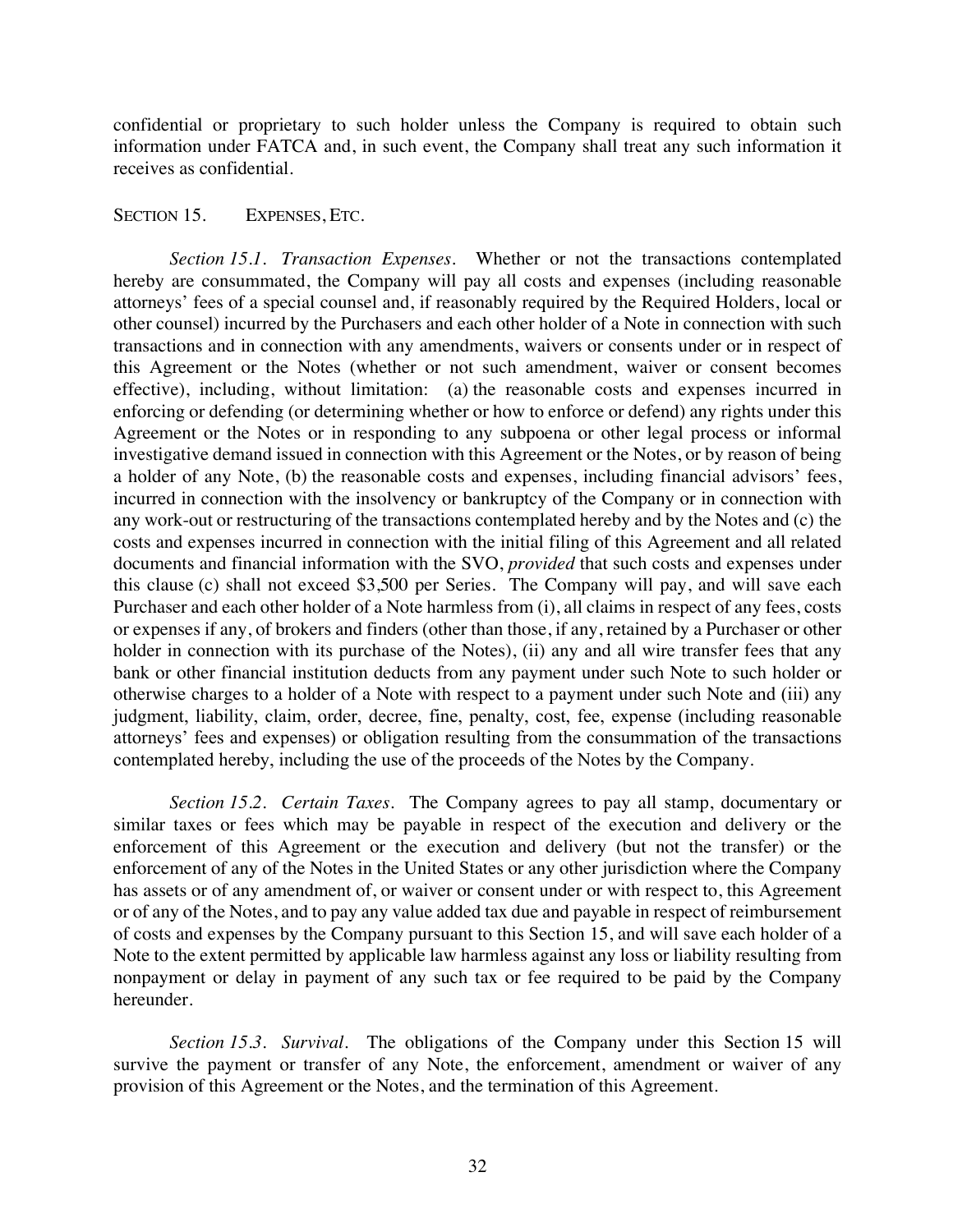#### SECTION 16. SURVIVAL OF REPRESENTATIONS AND WARRANTIES; ENTIRE AGREEMENT.

All representations and warranties contained herein shall survive the execution and delivery of this Agreement and the Notes, the purchase or transfer by any Purchaser of any Note or portion thereof or interest therein and the payment of any Note, and may be relied upon by any subsequent holder of a Note, regardless of any investigation made at any time by or on behalf of such Purchaser or any other holder of a Note. All statements contained in any certificate or other instrument delivered by or on behalf of the Company pursuant to this Agreement shall be deemed representations and warranties of the Company under this Agreement. Subject to the preceding sentence, this Agreement and the Notes embody the entire agreement and understanding between each Purchaser and the Company and supersede all prior agreements and understandings relating to the subject matter hereof.

#### SECTION 17. AMENDMENT AND WAIVER.

*Section 17.1. Requirements*. This Agreement and the Notes may be amended, and the observance of any term hereof or of the Notes may be waived (either retroactively or prospectively), with (and only with) the written consent of the Company and the Required Holders, except that (a) no amendment or waiver of any of the provisions of Section 1, 2, 3, 4, 5, 6 or 21 hereof, or any defined term (as it is used therein), will be effective as to any Purchaser unless consented to by such Purchaser in writing, and (b) no such amendment or waiver may, without the written consent of each holder of Notes affected thereby (i) subject to the provisions of Section 12 relating to acceleration or rescission, change the amount or time of any prepayment or payment of principal of, or reduce the rate or change the time of payment or method of computation of interest or of the Make-Whole Amount on, the Notes, (ii) change the percentage of the principal amount of the Notes the holders of which are required to consent to any such amendment or waiver, or (iii) amend any of Sections  $8, 11(a), 11(b), 12, 17$  or  $20$ .

#### *Section 17.2. Solicitation of Holders of Notes*.

(a) *Solicitation*. The Company will provide each Purchaser and each holder of Notes (irrespective of the amount of Notes then owned by it) with sufficient information, sufficiently far in advance of the date a decision is required, to enable such holder of Notes to make an informed and considered decision with respect to any proposed amendment, waiver or consent in respect of any of the provisions hereof or of the Notes. The Company will deliver executed or true and correct copies of each amendment, waiver or consent effected pursuant to the provisions of this Section 17 to each Purchaser and holder of Notes promptly following the date on which it is executed and delivered by, or receives the consent or approval of, the requisite Purchasers or holders of Notes.

(b) *Payment*. The Company will not directly or indirectly pay or cause to be paid any remuneration, whether by way of supplemental or additional interest, fee or otherwise, or grant any security or provide other credit support, to any Purchaser or holder of Notes as consideration for or as an inducement to the entering into by any Purchaser or holder of Notes of any waiver or amendment of any of the terms and provisions hereof or of the Notes unless such remuneration is concurrently paid, or security is concurrently granted or other credit support concurrently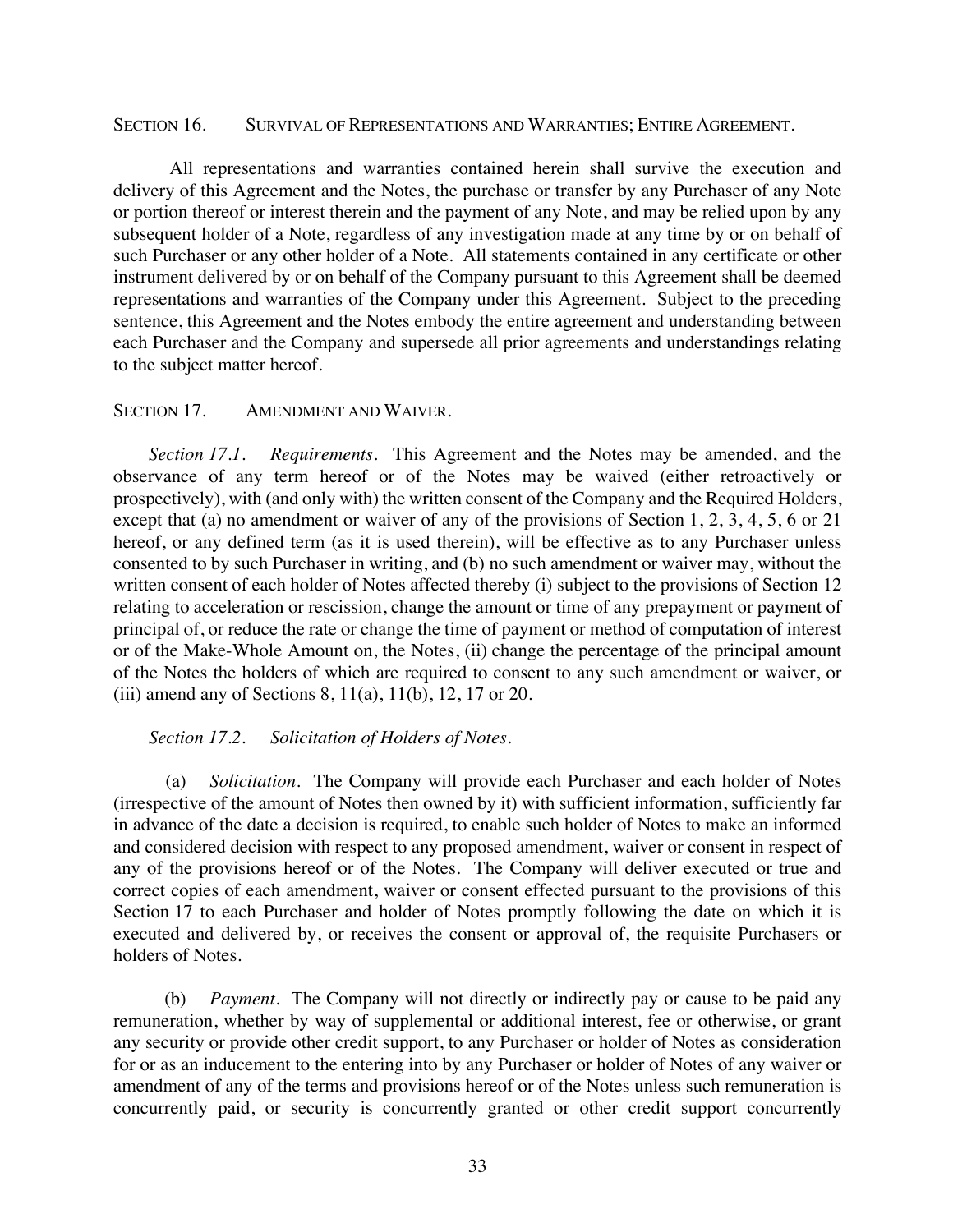provided, on the same terms, ratably to each Purchaser and holder of Notes even if such Purchaser or holder of Notes did not consent to such waiver or amendment.

(c) *Consent in Contemplation of Transfer.* Any consent made pursuant to this Section 17 by the holder of any Note that has transferred or has agreed to transfer such Note to (i)the Company, (ii) any Affiliate of the Company or (iii) any other Person in connection with, or in anticipation of, such other Person acquiring, making a tender offer for or merging with the Company and/or any of its Affiliates, in each case in connection with such consent, shall be void and has provided or has agreed to provide such written consent as a condition to such transfer shall be void and of no force or effect except solely as to such holder, and any amendments effected or waivers granted or to be effected or granted that would not have been or would not be so effected or granted but for such consent (and the consents of all other holders of Notes that were acquired under the same or similar conditions) shall be void and of no force or effect except solely as to such holder.

*Section 17.3. Binding Effect, Etc*. Any amendment or waiver consented to as provided in this Section 17 applies equally to all Purchasers and holders of Notes and is binding upon them and upon each future holder of any Note and upon the Company without regard to whether such Note has been marked to indicate such amendment or waiver. No such amendment or waiver will extend to or affect any obligation, covenant, agreement, Default or Event of Default not expressly amended or waived or impair any right consequent thereon. No course of dealing between the Company and the Purchaser or holder of Notes nor any delay in exercising any rights hereunder or under any Note shall operate as a waiver of any rights of any Purchaser or holder of Notes. As used herein, the term *"this Agreement"* and references thereto shall mean this Agreement as it may from time to time be amended or supplemented.

*Section 17.4. Notes Held by Company, Etc*. Solely for the purpose of determining whether the holders of the requisite percentage of the aggregate principal amount of Notes then outstanding approved or consented to any amendment, waiver or consent to be given under this Agreement or the Notes, or have directed the taking of any action provided herein or in the Notes to be taken upon the direction of the holders of a specified percentage of the aggregate principal amount of Notes then outstanding, Notes directly or indirectly owned by the Company or any of its Affiliates shall be deemed not to be outstanding.

#### SECTION 18. NOTICES.

All notices and communications provided for hereunder shall be in writing and sent (a) by telecopy if the sender on the same day sends a confirming copy of such notice by a recognized overnight delivery service (charges prepaid), or (b) by registered or certified mail with return receipt requested (postage prepaid), or (c) by a recognized overnight delivery service (with charges prepaid). Any such notice must be sent:

(i) if to any Purchaser or its nominee, to such Purchaser or nominee at the address specified for such communications in Schedule A, or at such other address as such Purchaser or nominee shall have specified to the Company in writing,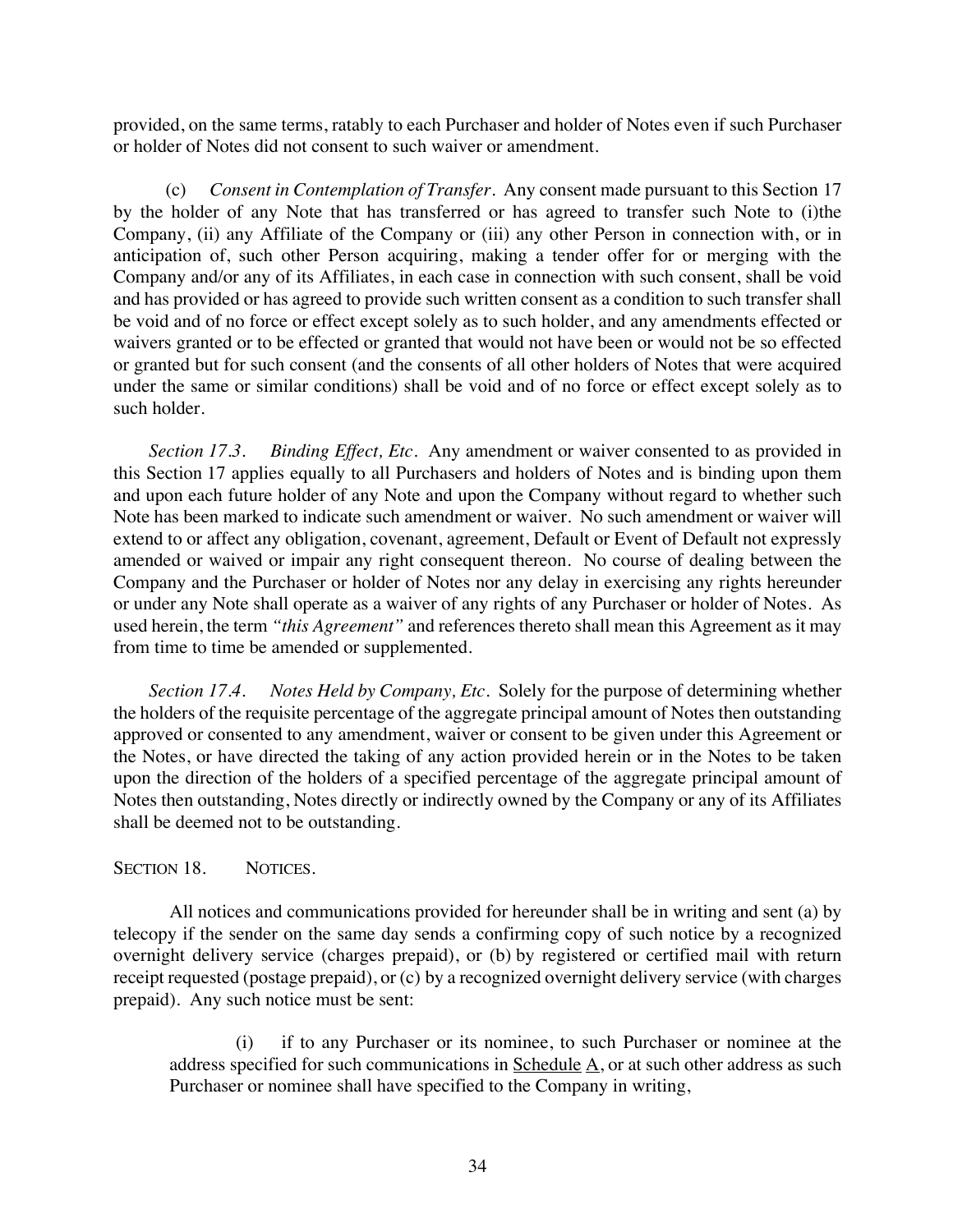(ii) if to any other holder of any Note, to such holder at such address as such other holder shall have specified to the Company in writing, or

(iii) if to the Company, to the Company at its address set forth at the beginning hereof to the attention of Chief Executive Officer, or at such other address as the Company shall have specified to the holder of each Note in writing.

Notices under this Section 18 will be deemed given only when actually received.

#### SECTION 19. REPRODUCTION OF DOCUMENTS.

This Agreement and all documents relating thereto, including, without limitation, (a) consents, waivers and modifications that may hereafter be executed, (b) documents received by any Purchaser at any Closing (except the Notes themselves), and (c) financial statements, certificates and other information previously or hereafter furnished to any Purchaser, may be reproduced by such Purchaser by any photographic, photostatic, electronic, digital, or other similar process and such Purchaser may destroy any original document so reproduced. The Company agrees and stipulates that, to the extent permitted by applicable law, any such reproduction shall be admissible in evidence as the original itself in any judicial or administrative proceeding (whether or not the original is in existence and whether or not such reproduction was made by such Purchaser in the regular course of business) and any enlargement, facsimile or further reproduction of such reproduction shall likewise be admissible in evidence. This Section 19 shall not prohibit the Company or any other holder of Notes from contesting any such reproduction to the same extent that it could contest the original, or from introducing evidence to demonstrate the inaccuracy of any such reproduction.

#### SECTION 20. CONFIDENTIAL INFORMATION.

For the purposes of this Section 20, "Confidential Information" means information delivered to any Purchaser by or on behalf of the Company in connection with the transactions contemplated by or otherwise pursuant to this Agreement that is proprietary in nature and that was clearly marked or labeled or otherwise adequately identified when received by such Purchaser as being confidential information of the Company, *provided* that such term does not include information that (a) was publicly known or otherwise known to such Purchaser prior to the time of such disclosure, (b) subsequently becomes publicly known through no act or omission by such Purchaser or any person acting on such Purchaser's behalf, (c) otherwise becomes known to such Purchaser other than through disclosure by the Company or (d) constitutes financial statements delivered to such Purchaser under Section 7.1 that are otherwise publicly available. Each Purchaser will maintain the confidentiality of such Confidential Information in accordance with procedures adopted by such Purchaser in good faith to protect confidential information of third parties delivered to such Purchaser, *provided* that such Purchaser may deliver or disclose Confidential Information to (i) its directors, trustees, officers, employees, agents, attorneys and affiliates (to the extent such disclosure reasonably relates to the administration of the investment represented by its Notes), (ii) its financial advisors and other professional advisors who agree to hold confidential the Confidential Information substantially in accordance with the terms of this Section 20, (iii) any other holder of any Note, (iv) any Institutional Investor to which it sells or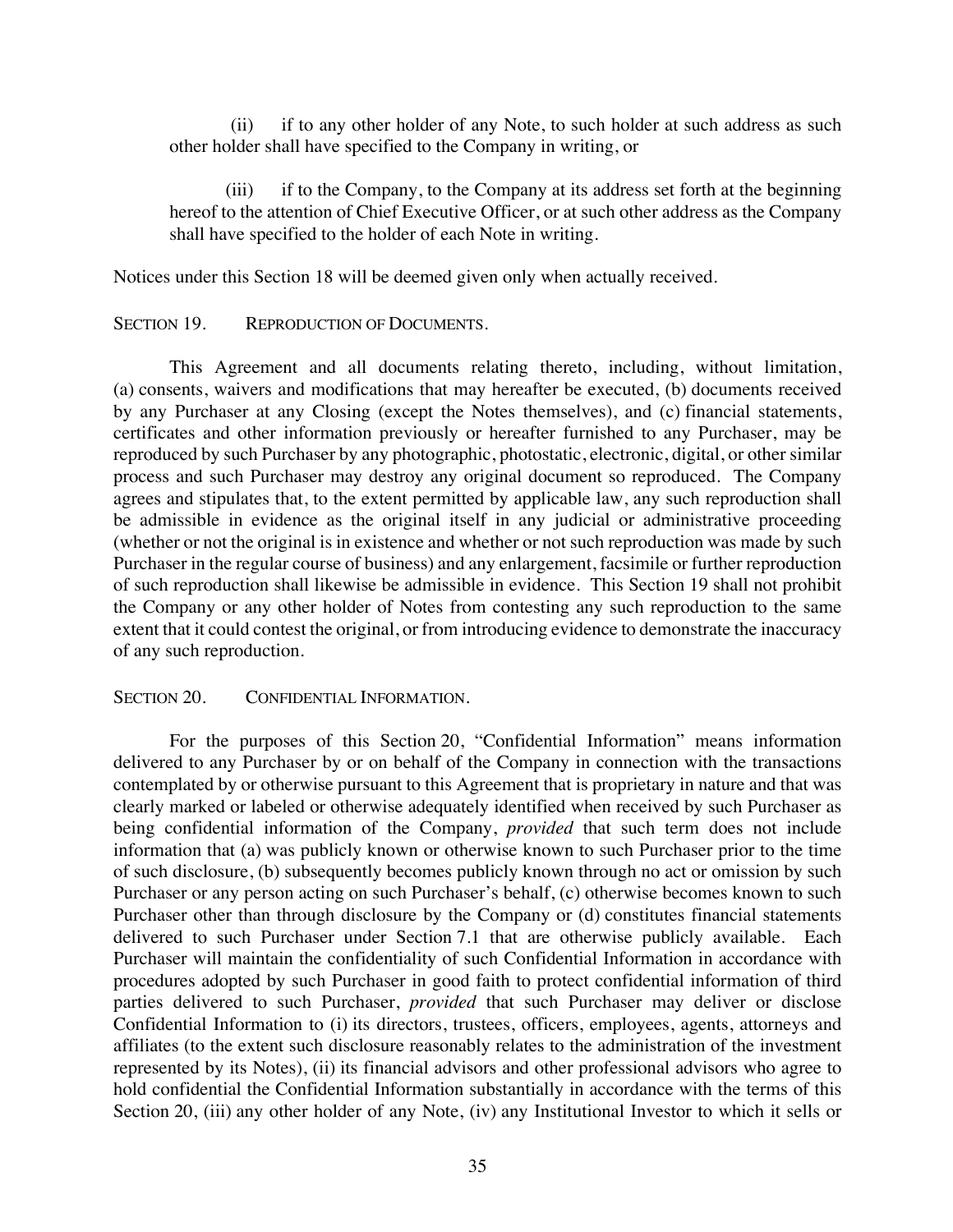offers to sell such Note or any part thereof or any participation therein (if such Person has agreed in writing prior to its receipt of such Confidential Information to be bound by the provisions of this Section 20), (v) any Person from which it offers to purchase any Security of the Company (if such Person has agreed in writing prior to its receipt of such Confidential Information to be bound by the provisions of this Section 20), (vi) any federal or state regulatory authority having jurisdiction over such Purchaser, (vii) the NAIC or the SVO or, in each case, any similar organization, or any nationally recognized rating agency that requires access to information about such Purchaser's investment portfolio, or (viii) any other Person to which such delivery or disclosure may be necessary or appropriate (w) to effect compliance with any law, rule, regulation or order applicable to such Purchaser, (x) in response to any subpoena or other legal process, (y) in connection with any litigation to which such Purchaser is a party or (z) if an Event of Default has occurred and is continuing, to the extent such Purchaser may reasonably determine such delivery and disclosure to be necessary or appropriate in the enforcement or for the protection of the rights and remedies under such Purchaser's Notes and this Agreement. Each holder of a Note, by its acceptance of a Note, will be deemed to have agreed to be bound by and to be entitled to the benefits of this Section 20 as though it were a party to this Agreement. On reasonable request by the Company in connection with the delivery to any holder of a Note of information required to be delivered to such holder under this Agreement or requested by such holder (other than a holder that is a party to this Agreement or its nominee), such holder will enter into an agreement with the Company embodying the provisions of this Section 20. A holder of a Note, by receipt of Confidential Information, hereby also acknowledges that trading in the Company's Securities may be prohibited under applicable laws, rules and regulations and that it has implemented policies to comply with applicable laws, rules and regulations and to prohibit any such prohibited trades.

In the event that as a condition to receiving access to information relating to the Company or its Subsidiaries in connection with the transactions contemplated by or otherwise pursuant to this Agreement, any Purchaser or holder of a Note is required to agree to a confidentiality undertaking (whether through IntraLinks, another secure website, a secure virtual workspace or otherwise) which is different from this Section 20, this Section 20 shall not be amended thereby and, as between such Purchaser or such holder and the Company, this Section 20 shall supersede any such other confidentiality undertaking.

#### SECTION 21. SUBSTITUTION OF PURCHASER.

Each Purchaser shall have the right to substitute any one of its Affiliates as the purchaser of the Notes that it has agreed to purchase hereunder, by written notice to the Company, which notice shall be signed by both such Purchaser and such Affiliate, shall contain such Affiliate's agreement to be bound by this Agreement and shall contain a confirmation by such Affiliate of the accuracy with respect to it of the representations set forth in Section 6. Upon receipt of such notice, any reference to such Purchaser in this Agreement (other than in this Section 21), shall be deemed to refer to such Affiliate in lieu of such original Purchaser. In the event that such Affiliate is so substituted as a Purchaser hereunder and such Affiliate thereafter transfers to such original Purchaser all of the Notes then held by such Affiliate, upon receipt by the Company of notice of such transfer, any reference to such Affiliate as a "Purchaser" in this Agreement (other than in this Section 21), shall no longer be deemed to refer to such Affiliate, but shall refer to such original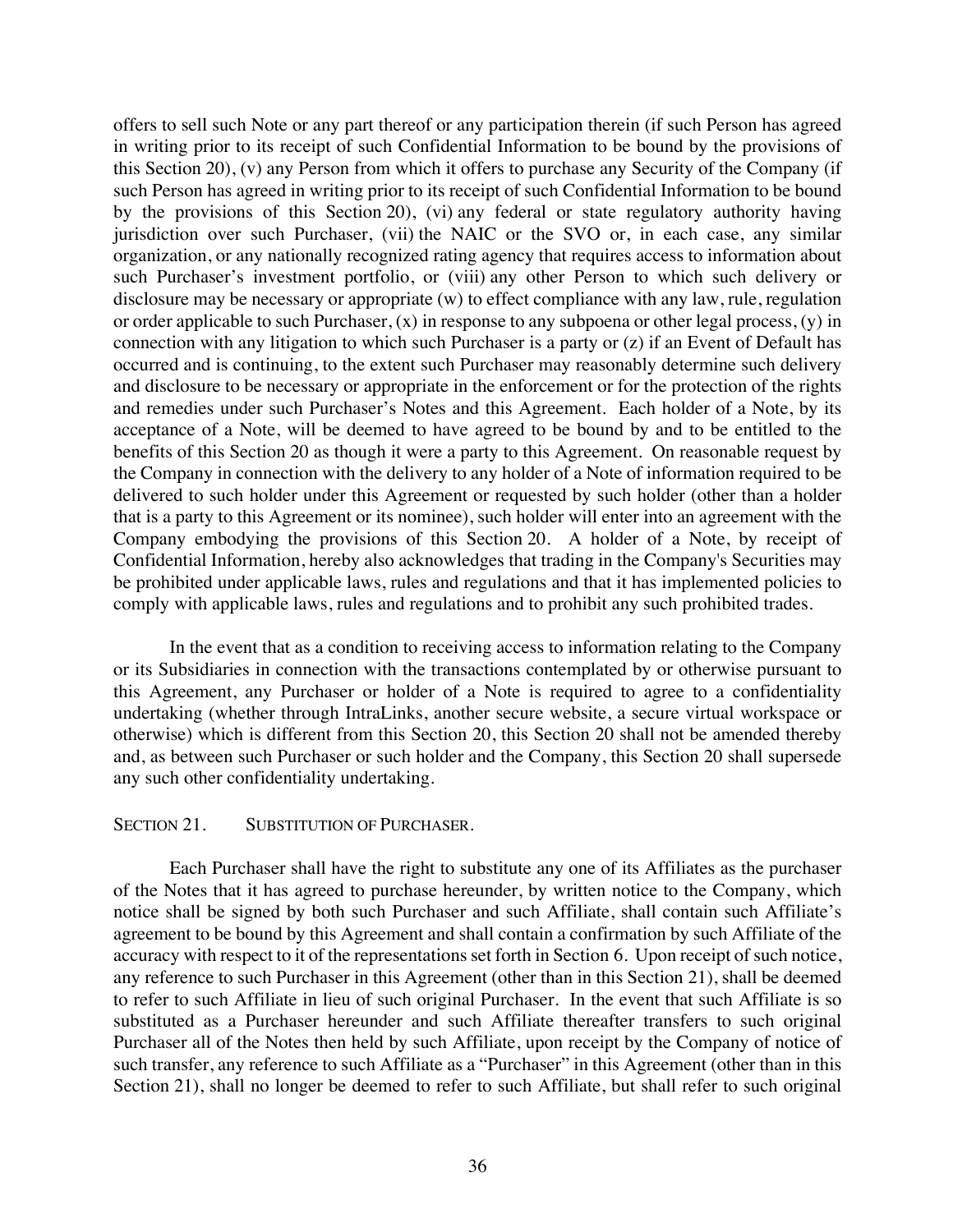Purchaser, and such original Purchaser shall again have all the rights of an original holder of the Notes under this Agreement.

#### SECTION 22. MISCELLANEOUS.

*Section 22.1. Successors and Assigns*. All covenants and other agreements contained in this Agreement by or on behalf of any of the parties hereto bind and inure to the benefit of their respective successors and assigns (including, without limitation, any subsequent holder of a Note) whether so expressed or not, except that, subject to Section 10.2, the Company may not assign or otherwise transfer any of its rights or obligations hereunder or under the Notes without the prior written consent of each holder. Nothing in this Agreement, expressed or implied, shall be construed to confer upon any Person (other than the parties hereto and their respective successors and assigns permitted hereby) any legal or equitable right, remedy or claim under or by reason of this Agreement.

*Section 22.2. Payments Due on Non-Business Days*. Anything in this Agreement or the Notes to the contrary notwithstanding (but without limiting the requirement in Section 8.4 that the notice of any optional prepayment specify a Business Day as the date fixed for such prepayment), any payment of principal of or Make-Whole Amount, or interest on any Note that is due on a date other than a Business Day shall be made on the next succeeding Business Day and without including the additional days elapsed in the computation of the interest payable on such next succeeding Business Day; *provided* that if the maturity date of any Note is a date other than a Business Day, the payment otherwise due on such maturity date shall be made on the next succeeding Business Day and shall include the additional days elapsed in the computation of interest payable on such next succeeding Business Day.

*Section 22.3. Accounting Terms.* All accounting terms used herein which are not expressly defined in this Agreement have the meanings respectively given to them in accordance with GAAP. Except as otherwise specifically provided herein, (i) all computations made pursuant to this Agreement shall be made in accordance with GAAP, and (ii) all financial statements shall be prepared in accordance with GAAP. For purposes of determining compliance with the financial covenants contained in this Agreement, any election by the Company to measure an item of Indebtedness using fair value (as permitted by Financial Accounting Standards Board Accounting Standards Codification Topic No. 825-10-25 – *Fair Value Option,* or any similar accounting standard) shall be disregarded and such determination shall be made as if such election had not been made.

*Section 22.4. Severability*. Any provision of this Agreement that is prohibited or unenforceable in any jurisdiction shall, as to such jurisdiction, be ineffective to the extent of such prohibition or unenforceability without invalidating the remaining provisions hereof, and any such prohibition or unenforceability in any jurisdiction shall (to the full extent permitted by law) not invalidate or render unenforceable such provision in any other jurisdiction.

*Section 22.5. Construction, Etc*. Each covenant contained herein shall be construed (absent express provision to the contrary) as being independent of each other covenant contained herein, so that compliance with any one covenant shall not (absent such an express contrary provision) be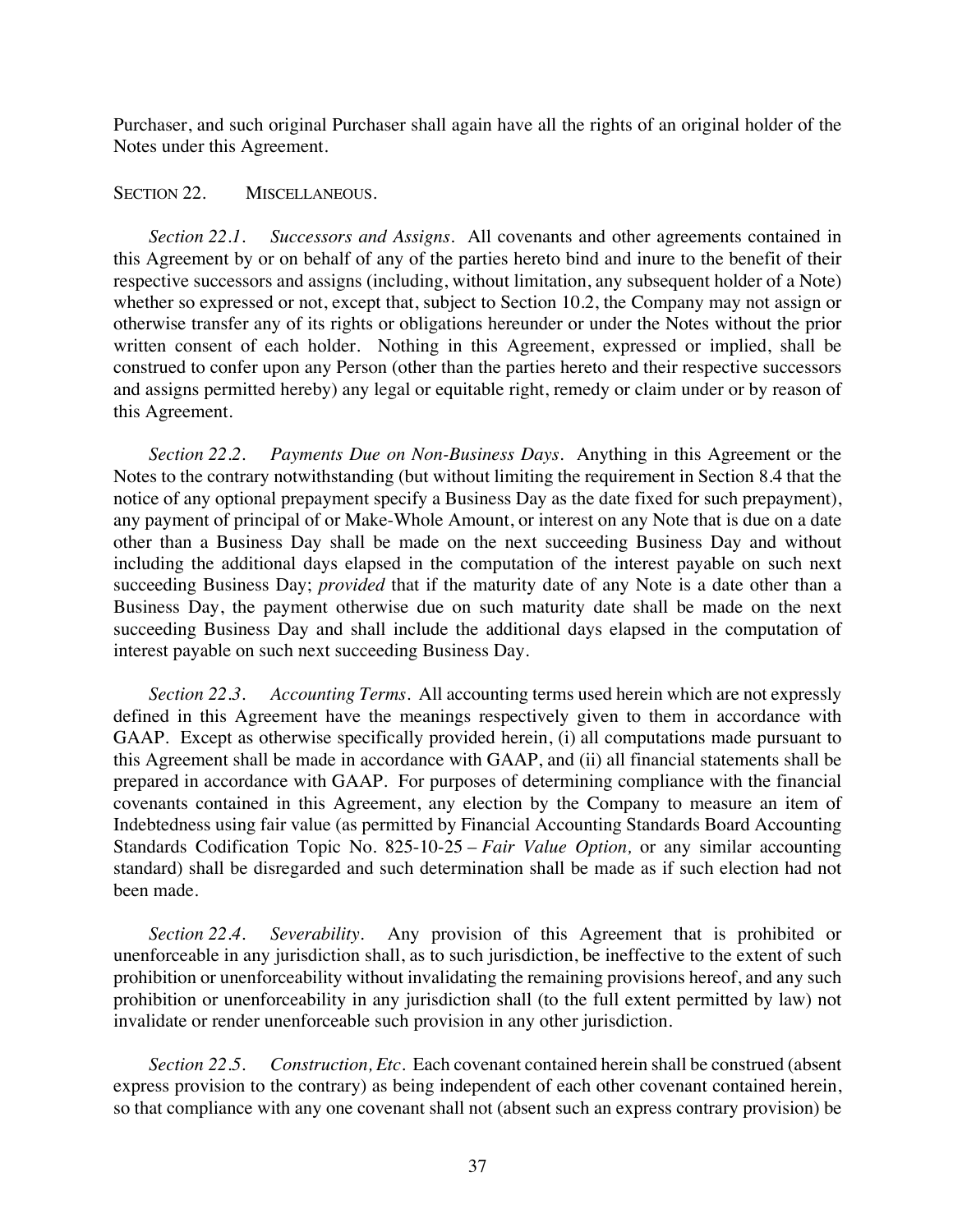deemed to excuse compliance with any other covenant. Where any provision herein refers to action to be taken by any Person, or which such Person is prohibited from taking, such provision shall be applicable whether such action is taken directly or indirectly by such Person.

Defined terms herein shall apply equally to the singular and plural forms of the terms defined. Whenever the context may require, any pronoun shall include the corresponding masculine, feminine and neuter forms. The words "include," "includes" and "including" shall be deemed to be followed by the phrase "without limitation." The word "will" shall be construed to have the same meaning and effect as the word "shall." Unless the context requires otherwise (a) any definition of or reference to any agreement, instrument or other document herein shall be construed as referring to such agreement, instrument or other document as from time to time amended, supplemented or otherwise modified (subject to any restrictions on such amendments, supplements or modifications set forth herein) and, for purposes of the Notes, shall also include any such notes issued in substitution therefor pursuant to Section 13, (b) subject to Section 22.1, any reference herein to any Person shall be construed to include such Person's successors and assigns, (c) the words "herein," "hereof" and "hereunder," and words of similar import, shall be construed to refer to this Agreement in its entirety and not to any particular provision hereof, (d) all references herein to Sections and Schedules shall be construed to refer to Sections of, and Schedules to, this Agreement, and (e) any reference to any law or regulation herein shall, unless otherwise specified, refer to such law or regulation as amended, modified or supplemented from time to time.

For the avoidance of doubt, all Schedules and Exhibits attached to this Agreement and all Additional Covenants incorporated herein pursuant to Section 9.9 shall be deemed to be a part hereof.

The Notes are issued under and are subject to the terms and provisions of this Agreement and no other indenture of the Company.

*Section 22.6. Counterparts*; *Electronic Contracting*. This Agreement may be executed in any number of counterparts, each of which shall be an original but all of which together shall constitute one instrument. Each counterpart may consist of a number of copies hereof, each signed by less than all, but together signed by all, of the parties hereto. The parties agree to electronic contracting and signatures with respect to this Agreement and the other related documents (other than the Notes). Delivery of an electronic signature to, or a signed copy of, this Agreement and such other related documents (other than the Notes) by facsimile, email or other electronic transmission shall be fully binding on the parties to the same extent as the delivery of the signed originals and shall be admissible into evidence for all purposes.

*Section 22.7. Governing Law*. This Agreement shall be construed and enforced in accordance with, and the rights of the parties shall be governed by, the law of the State of New York excluding choice-of-law principles of the law of such State that would permit the application of the laws of a jurisdiction other than such State.

*Section 22.8. Jurisdiction and Process; Waiver of Jury Trial.* (a) The Company irrevocably submits to the non-exclusive jurisdiction of any New York State or federal court sitting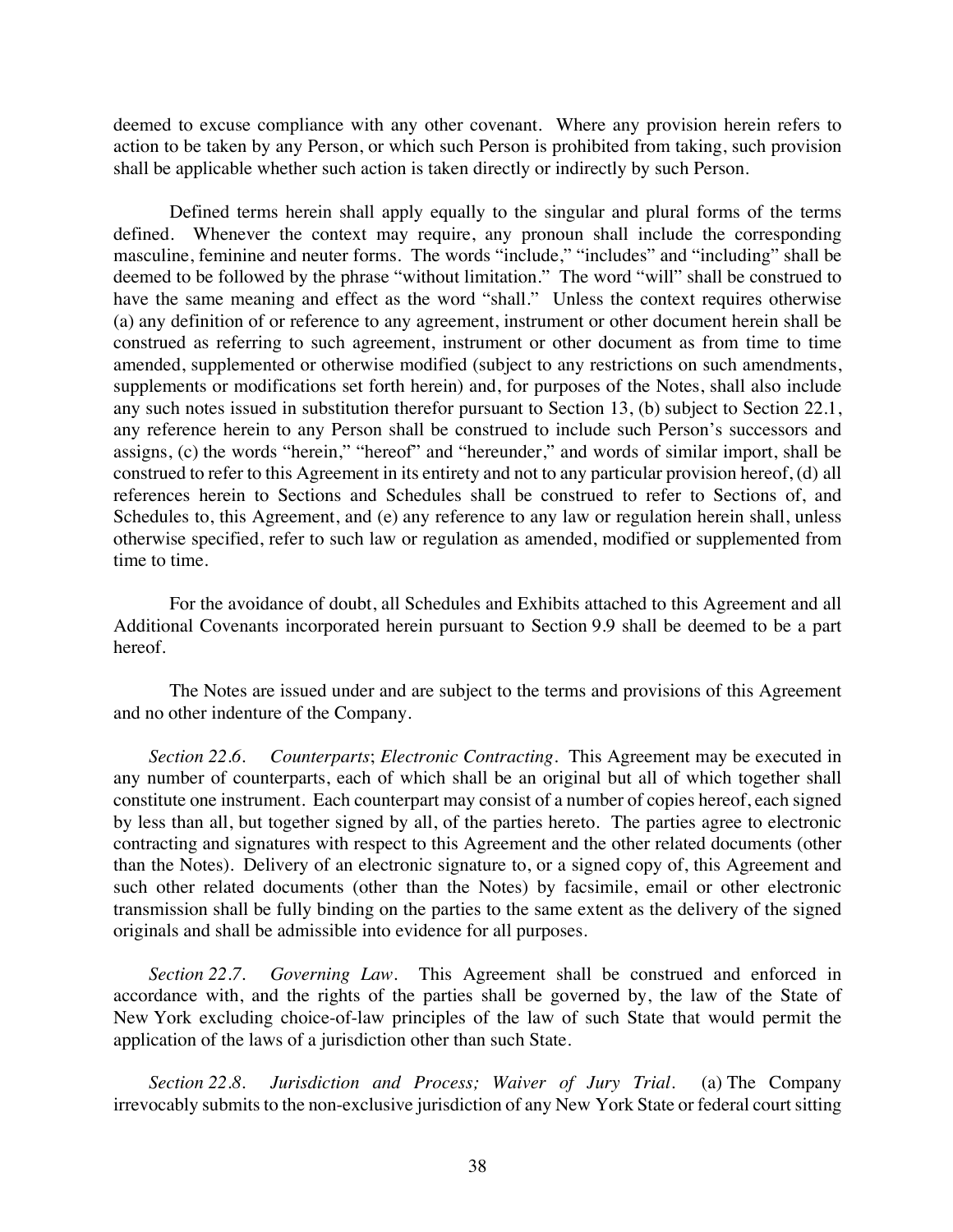in the Borough of Manhattan, The City of New York, over any suit, action or proceeding arising out of or relating to this Agreement or the Notes. To the fullest extent permitted by applicable law, the Company irrevocably waives and agrees not to assert, by way of motion, as a defense or otherwise, any claim that it is not subject to the jurisdiction of any such court, any objection that it may now or hereafter have to the laying of the venue of any such suit, action or proceeding brought in any such court and any claim that any such suit, action or proceeding brought in any such court has been brought in an inconvenient forum.

(b) The Company agrees, to the fullest extent permitted by applicable law, that a final judgment in any suit, action or proceeding of the nature referred to in Section 22.8(a) brought in any such court shall be conclusive and binding upon it subject to rights of appeal, as the case may be, and may be enforced in the courts of the United States of America or the State of New York (or any other courts to the jurisdiction of which it or any of its assets is or may be subject) by a suit upon such judgment.

(c) The Company consents to process being served by or on behalf of any holder of Notes in any suit, action or proceeding of the nature referred to in Section 22.8(a) by mailing a copy thereof by registered, certified priority or express mail (or any substantially similar form of mail), postage prepaid, return receipt or delivery confirmation requested, to it at its address specified in Section 18 or at such other address of which such holder shall then have been notified pursuant to said Section. The Company agrees that such service upon receipt (i) shall be deemed in every respect effective service of process upon it in any such suit, action or proceeding and (ii) shall, to the fullest extent permitted by applicable law, be taken and held to be valid personal service upon and personal delivery to it. Notices hereunder shall be conclusively presumed received as evidenced by a delivery receipt furnished by the United States Postal Service or any reputable commercial delivery service.

(c) Nothing in this Section 22.8 shall affect the right of any holder of a Note to serve process in any manner permitted by law, or limit any right that the holders of any of the Notes may have to bring proceedings against the Company in the courts of any appropriate jurisdiction or to enforce in any lawful manner a judgment obtained in one jurisdiction in any other jurisdiction.

(d) THE PARTIES HERETO HEREBY WAIVE TRIAL BY JURY IN ANY ACTION BROUGHT ON OR WITH RESPECT TO THIS AGREEMENT, THE NOTES OR ANY OTHER DOCUMENT EXECUTED IN CONNECTION HEREWITH OR THEREWITH.

\* \* \* \* \*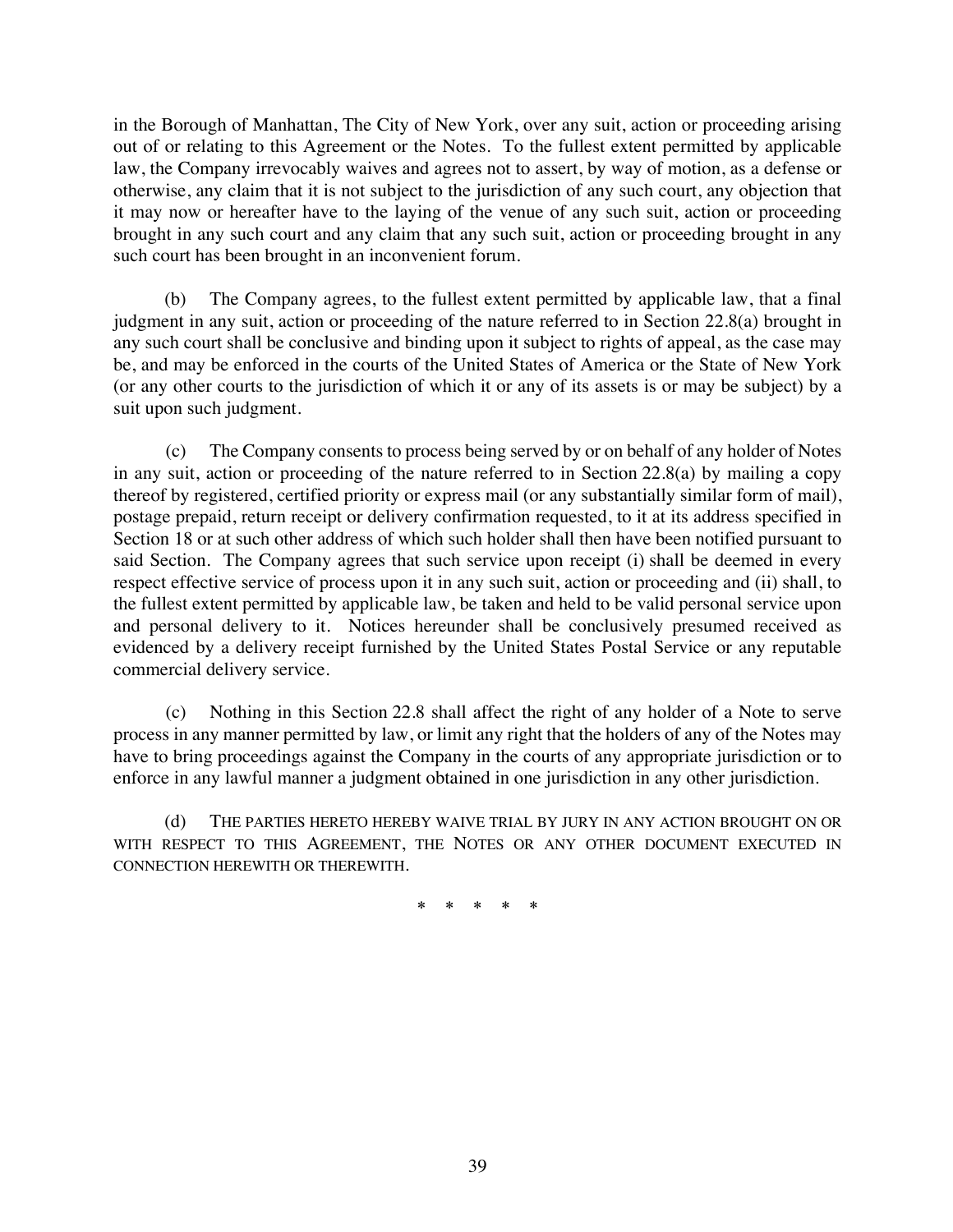#### **DEFINED TERMS**

As used herein, the following terms have the respective meanings set forth below or set forth in the Section hereof following such term:

*"Additional Covenant"* shall mean any covenant in respect of the financial condition or financial position of the Company, including, but not limited to, covenants that specify or require the maintenance of certain financial ratios applicable to the Company, and the default provision related thereto (regardless of whether such provision is labeled or otherwise characterized as a covenant or a default).

*"Adjustment Period"* shall mean, with respect to any calculation of the applicable interest rate in respect of the Notes, any period of time during which any Series of Notes has a current rating of less than "A-" by Fitch or less than its equivalent by any other NRSRO.

*"Affiliate"* means, at any time, and with respect to any Person, any other Person that at such time directly or indirectly through one or more intermediaries Controls, or is Controlled by, or is under common Control with, such first Person. Unless the context otherwise clearly requires, any reference to an *"Affiliate"* is a reference to an Affiliate of the Company.

*"Agency Agreement"* shall mean the Agency Agreement dated as of May 18, 2022 , by and among the Company, the Purchasers and the Paying Agent, in substantially in the form of Exhibit 14.3 hereto.

*"Agency Discounted Value"* means the quotient of the Market Value of an Eligible Asset divided by the applicable Rating Agency Discount Factor, *provided* that with respect to an Eligible Asset that is currently callable, Agency Discounted Value will be equal to the quotient as calculated above or the call price, whichever is lower, and that with respect to an Eligible Asset that is prepayable, Agency Discounted Value will be equal to the quotient as calculated above or the par value, whichever is lower.

*"Anti-Corruption Laws"* means any law or regulation in a U.S. or any non-U.S. jurisdiction regarding bribery or any other corrupt activity, including the U.S. Foreign Corrupt Practices Act and the U.K. Bribery Act 2010.

*"Anti-Money Laundering Laws"* means any law or regulation in a U.S. or any non-U.S. jurisdiction regarding money laundering, drug trafficking, terrorist-related activities or other money laundering predicate crimes, including the Currency and Foreign Transactions Reporting Act of 1970 (otherwise known as the Bank Secrecy Act) and the USA PATRIOT Act.

"*Basic Maintenance Test*" means the requirement to maintain Eligible Assets with an aggregate Agency Discounted Value equal to at least the basic maintenance amount required by each Rating Agency under its respective Rating Agency Guidelines, as separately determined; *provided, however*, if the Rating Agency does not have a basic maintenance amount requirement,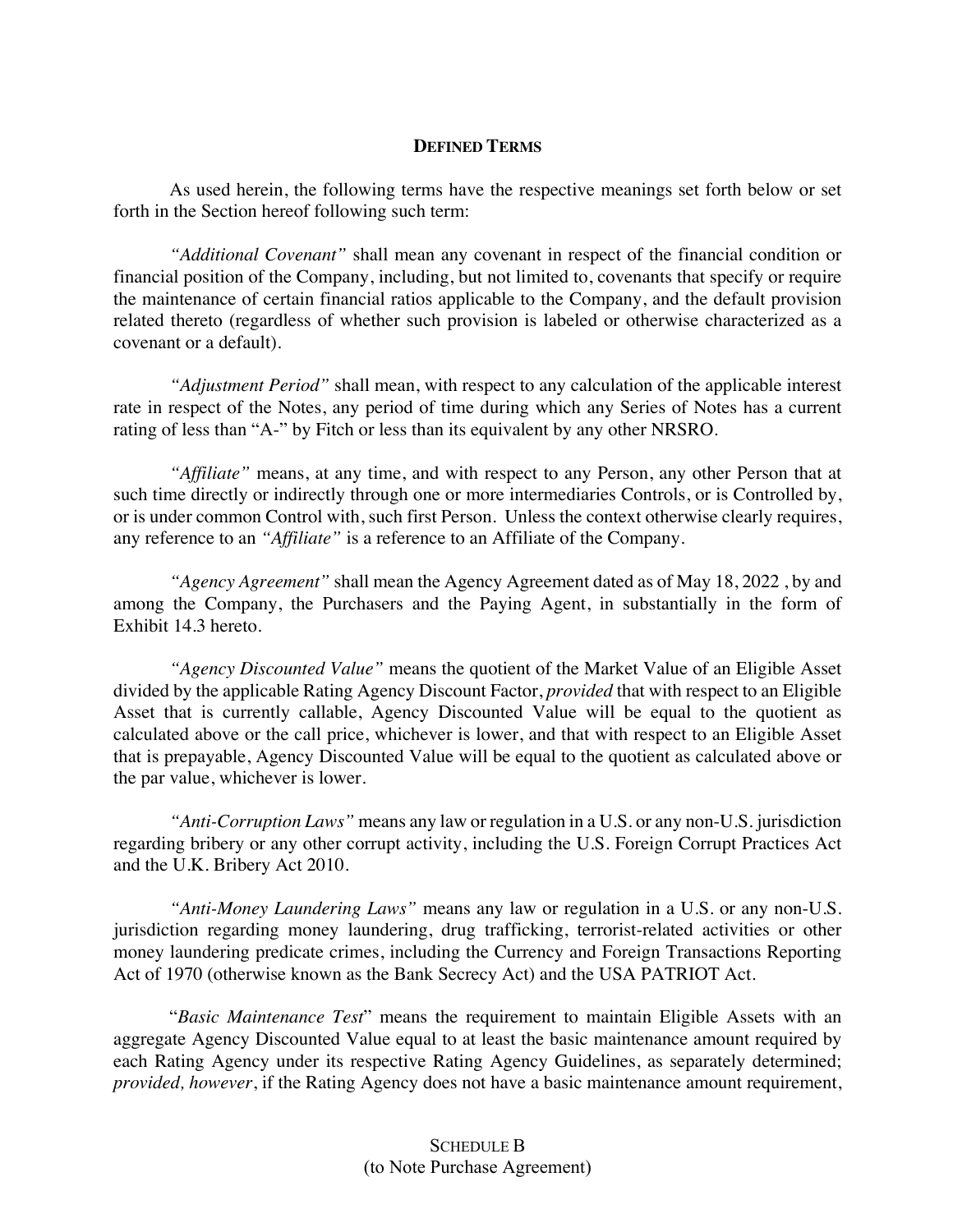the Company shall be deemed to have Eligible Assets with an aggregate Agency Discounted Value in excess of the basic maintenance amount for purposes of this definition.

*"Blocked Person"* means (a) a Person whose name appears on the list of Specially Designated Nationals and Blocked Persons published by OFAC, (b) a Person, entity, organization, country or regime that is blocked or a target of sanctions that have been imposed under U.S. Economic Sanctions Laws or (c) a Person that is an agent, department or instrumentality of, or is otherwise beneficially owned by, controlled by or acting on behalf of, directly or indirectly, any Person, entity, organization, country or regime described in clause (a) or (b).

*"Business Day"* means (a) for the purposes of Section 8.6 only, any day other than a Saturday, a Sunday or a day on which commercial banks in New York City are required or authorized to be closed, and (b) for the purposes of any other provision of this Agreement, any day other than a Saturday, a Sunday or a day on which commercial banks in New York, New York, or Houston, Texas are required or authorized to be closed.

*"Capital Lease"* means, at any time, a lease with respect to which the lessee is required concurrently to recognize the acquisition of an asset and the incurrence of a liability in accordance with GAAP.

*"Closing"* is defined in Section 3.

*"Code"* means the Internal Revenue Code of 1986, as amended from time to time, and the rules and regulations promulgated thereunder from time to time.

*"Company"* means Kayne Anderson Energy Infrastructure Fund, Inc. , a Maryland corporation or any successor that becomes such in the manner prescribed in Section 10.2.

*"Confidential Information"* is defined in Section 20.

*"Control"* means the possession, directly or indirectly, of the power to direct or cause the direction of the management and policies of a Person, whether through the ownership of voting securities, by contract or otherwise; and the terms *"Controlled"* and *"Controlling"* shall have meanings correlative to the foregoing.

*"Controlled Entity"* means (a) any of the Subsidiaries of the Company and any of their or the Company's respective Controlled Affiliates and (b) if the Company has a parent company, such parent company and its Controlled Affiliates.

*"Default"* means an event or condition the occurrence or existence of which would, with the lapse of time or the giving of notice or both, become an Event of Default.

*"Default Rate"* means, with respect to any Series of the Notes, that rate of interest per annum that is the greater of (i) 2.00% above the rate of interest stated in clause (a) of the first paragraph of the Notes of such Series or (ii) 2.00% over the rate of interest publicly announced by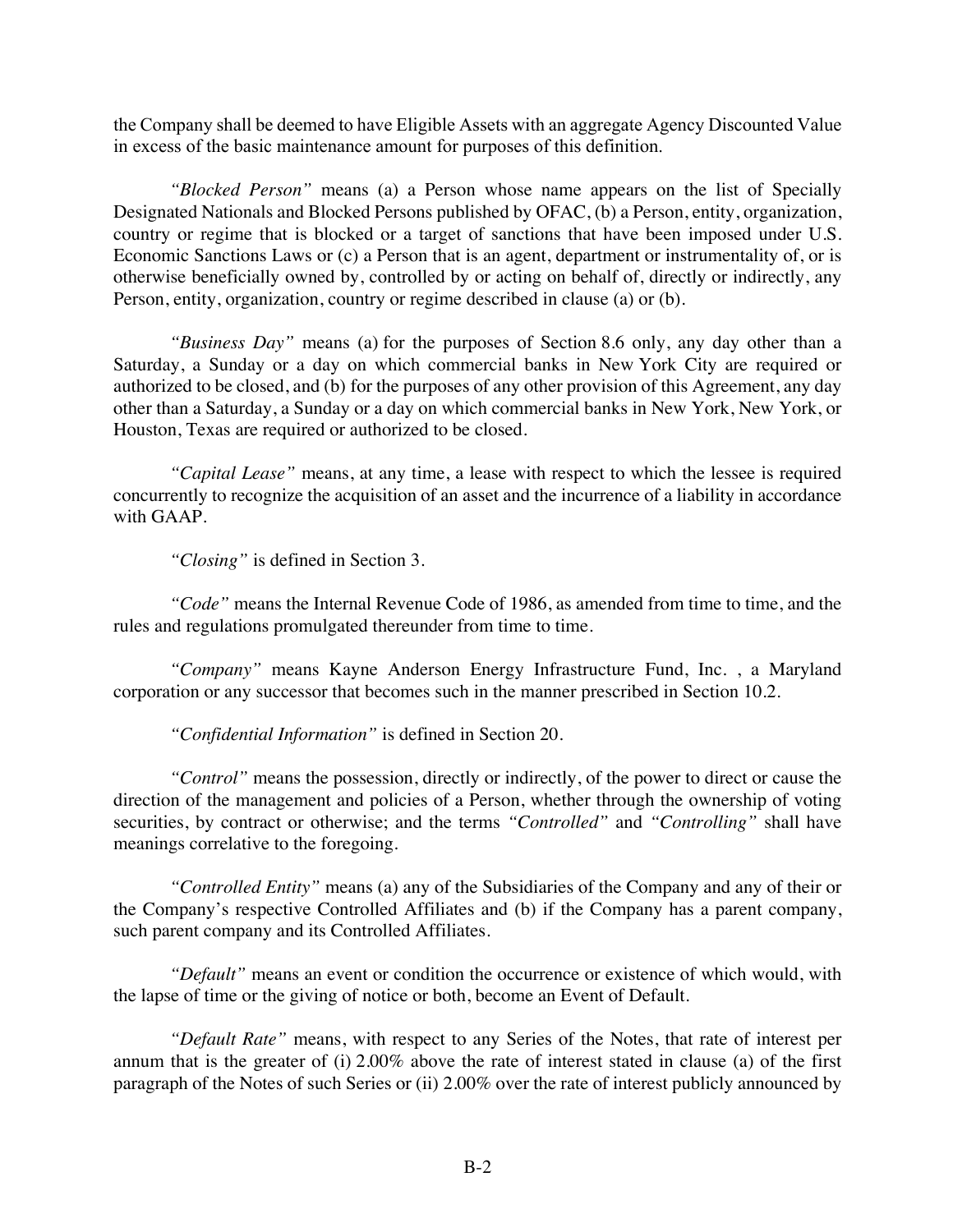The Bank of New York Mellon in New York, New York as its "base" or "prime" rate. The Default Rate shall be subject to Section 8.7.

*"Disclosure Documents"* is defined in Section 5.3.

*"Electronic Delivery"* is defined in Section 7.1(a).

*"Eligible Assets"* means assets of the Company set forth in the Rating Agency Guidelines of each Rating Agency as eligible for inclusion in calculating the Agency Discounted Value of the Company's assets in connection with the Rating Agency's rating of Senior Securities.

*"Environmental Laws"* means any and all Federal, state, local, and foreign statutes, laws, regulations, ordinances, rules, judgments, orders, decrees, permits, concessions, grants, franchises, licenses, agreements or governmental restrictions relating to pollution and the protection of the environment or the release of any materials into the environment, including but not limited to those related to Hazardous Materials.

*"ERISA"* means the Employee Retirement Income Security Act of 1974, as amended from time to time, and the rules and regulations promulgated thereunder from time to time in effect.

*"ERISA Affiliate"* means any trade or business (whether or not incorporated) that is treated as a single employer together with the Company under section 414 of the Code.

*"Event of Default"* is defined in Section 11.

*"FATCA"* means (a) sections 1471 through 1474 of the Code, as of the date of this Agreement (or any amended or successor version that is substantively comparable and not materially more onerous to comply with), together with any current or future regulations or official interpretations thereof, (b) any treaty, law or regulation of any other jurisdiction, or relating to an intergovernmental agreement between the United States of America and any other jurisdiction, which (in either case) facilitates the implementation of the foregoing clause (a), and (c) any agreements entered into pursuant to section 1471(b)(1) of the Code.

*"Existing Note Purchase Agreements"* means (i) that certain Note Purchase Agreement dated as of April 16, 2013 between the Company and the purchasers of notes signatory thereto, as amended, modified, replaced or refinanced from time to time, (ii) that certain Note Purchase Agreement dated as of April 30, 2014 between the Company and the purchasers of notes signatory thereto, as amended, modified, replaced or refinanced from time to time, (iii) that certain Note Purchase Agreement dated as of October 29, 2014 between the Company and the purchasers of notes signatory thereto, as amended, modified, replaced or refinanced from time to time and (iv) that certain Note Purchase Agreement dated as of May 11, 2021 between the Company and the purchasers of notes signatory thereto, as amended, modified, replaced or refinanced from time to time.

*"Existing Notes"* means the notes issued under the Existing Note Purchase Agreements, as amended, modified, replaced or refinanced from time to time.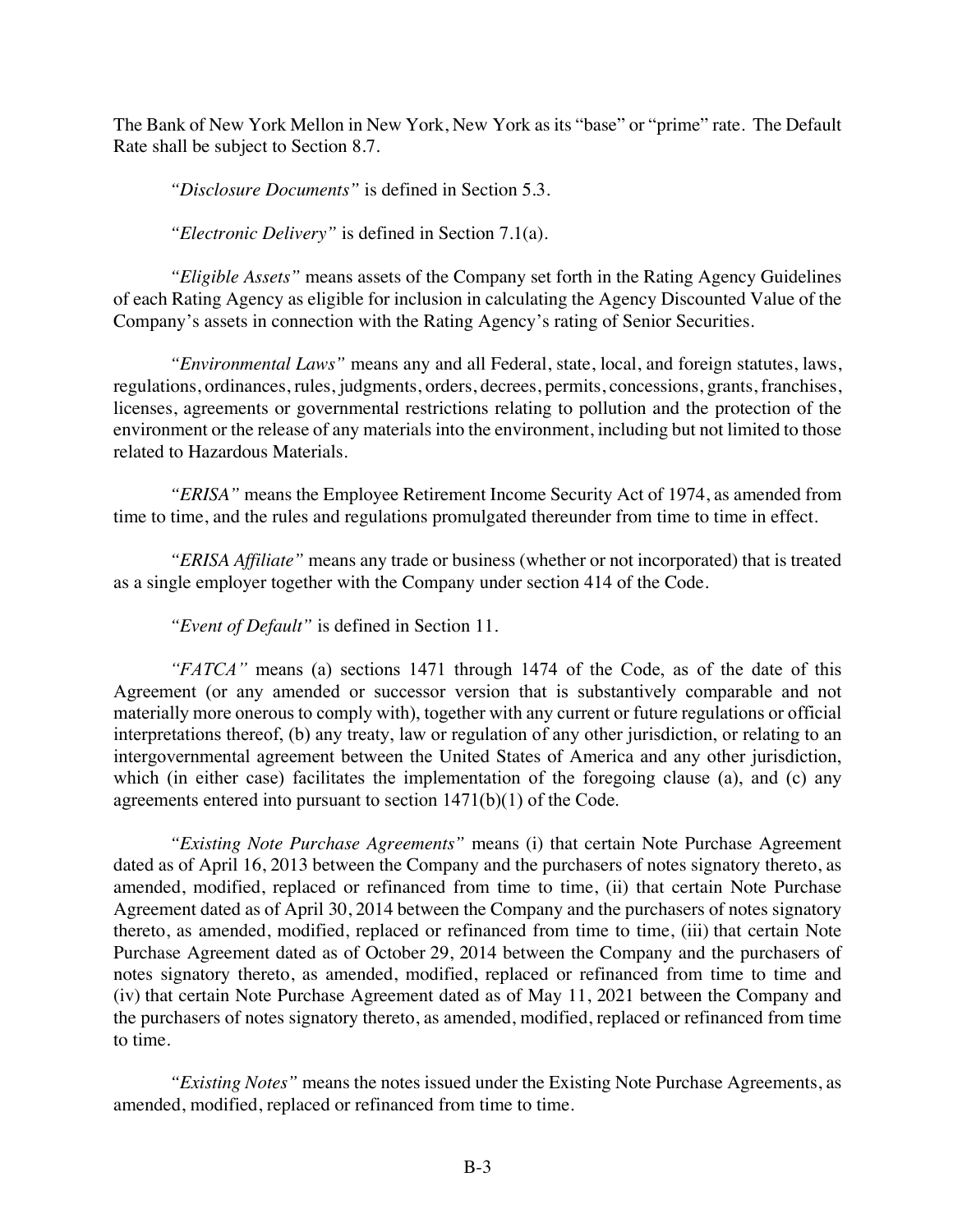*"Extended 10-Day Period"* shall have the meaning set forth in Section 11(c) of this Agreement.

*"First Closing"* is defined in Section 3.

*"Fitch"* means Fitch Ratings and its successors at law.

*"Floor"* means zero basis points.

*"Form N-CSR"* is defined in Section 7.1(b).

*"GAAP"* means generally accepted accounting principles as in effect from time to time in the United States of America.

*"Governmental Authority"* means

(a) the government of

(i) the United States of America or any State or other political subdivision thereof, or

(ii) any other jurisdiction in which the Company conducts all or any part of its business, or which asserts jurisdiction over any properties of the Company, or

(b) any entity exercising executive, legislative, judicial, regulatory or administrative functions of, or pertaining to, any such government.

*"Governmental Official"* means any governmental official or employee, employee of any government-owned or government-controlled entity, political party, any official of a political party, candidate for political office, official of any public international organization or anyone else acting in an official capacity.

*"Guaranty"* means, with respect to any Person, any obligation (except the endorsement in the ordinary course of business of negotiable instruments for deposit or collection) of such Person guaranteeing or in effect guaranteeing any indebtedness, dividend or other obligation of any other Person in any manner, whether directly or indirectly, including (without limitation) obligations incurred through an agreement, contingent or otherwise, by such Person:

(a) to purchase such indebtedness or obligation or any property constituting security therefor;

(b) to advance or supply funds (i) for the purchase or payment of such indebtedness or obligation, or (ii) to maintain any working capital or other balance sheet condition or any income statement condition of any other Person or otherwise to advance or make available funds for the purchase or payment of such indebtedness or obligation;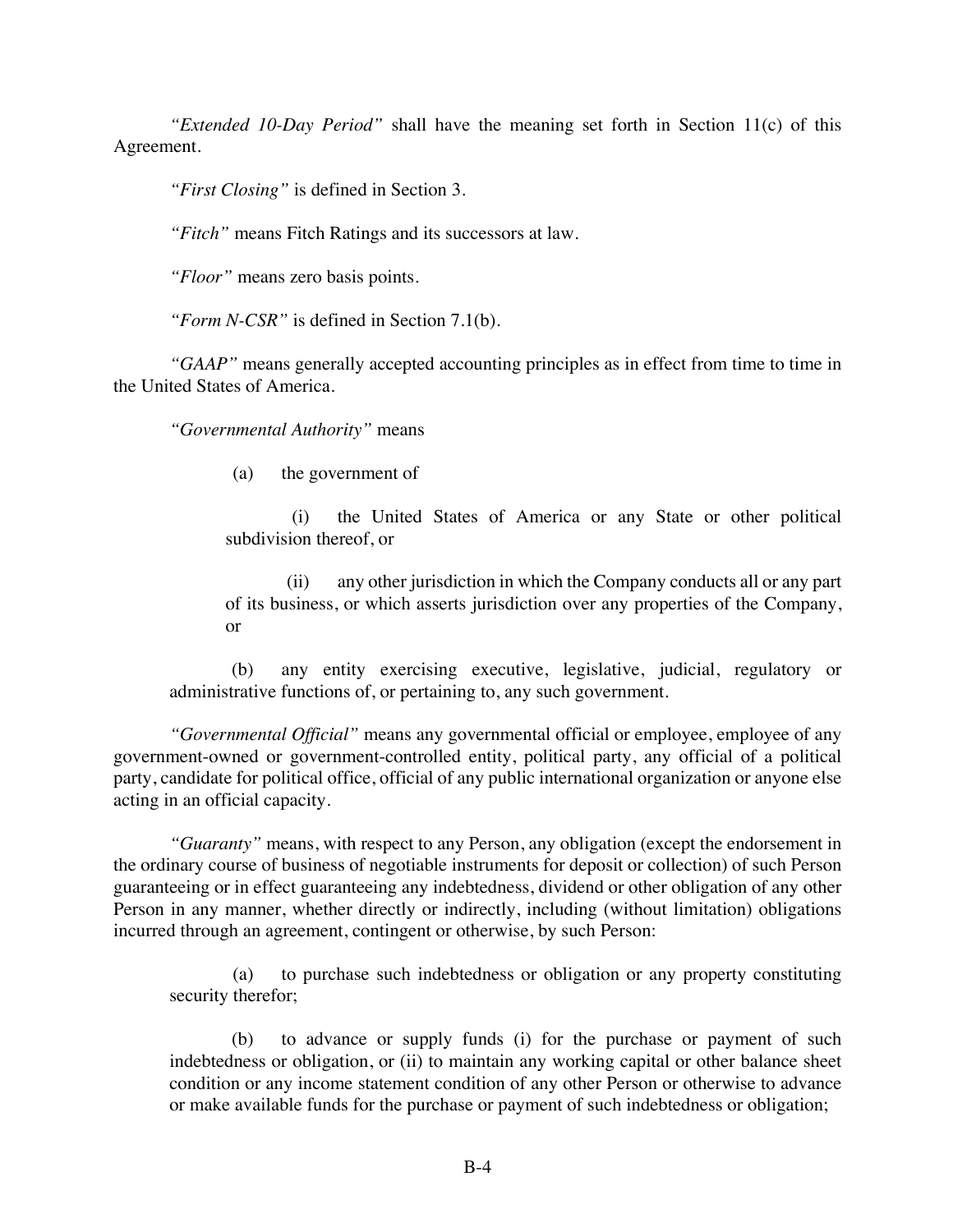(c) to lease properties or to purchase properties or services primarily for the purpose of assuring the owner of such indebtedness or obligation of the ability of any other Person to make payment of the indebtedness or obligation; or

(d) otherwise to assure the owner of such indebtedness or obligation against loss in respect thereof.

In any computation of the indebtedness or other liabilities of the obligor under any Guaranty, the indebtedness or other obligations that are the subject of such Guaranty shall be assumed to be direct obligations of such obligor.

*"Hazardous Material"* means any and all pollutants, toxic or hazardous wastes or other substances that might pose a hazard to health and safety, the removal of which may be required or the generation, manufacture, refining, production, processing, treatment, storage, handling, transportation, transfer, use, disposal, release, discharge, spillage, seepage or filtration of which is or shall be restricted, prohibited or penalized by any applicable law including, but not limited to, asbestos, urea formaldehyde foam insulation, polychlorinated biphenyls, petroleum, petroleum products, lead based paint, radon gas or similar restricted, prohibited or penalized substances.

*"holder"* means, with respect to any Note, the Person in whose name such Note is registered in the register maintained by the Company pursuant to Section 13.1 *provided, however,* that if such Person is a nominee, then for the purposes of Sections 7, 12, 17.2 and 18 and any related definitions in this Schedule A, "holder" shall mean the beneficial owner of such Note whose name and address appears in such register.

*"Holder Forms"* means any forms required to be filed by a holder of Notes pursuant to the 1940 Act or as required by the Federal Reserve Board.

*"Indebtedness"* with respect to any Person means, at any time, without duplication,

(a) its liabilities for borrowed money and its redemption obligations in respect of mandatorily redeemable Preferred Stock;

its liabilities for the deferred purchase price of property acquired by such Person (excluding accounts payable arising in the ordinary course of business but including all liabilities created or arising under any conditional sale or other title retention agreement with respect to any such property);

(c) all liabilities appearing on its balance sheet in accordance with GAAP in respect of Capital Leases;

(d) all liabilities for borrowed money secured by any Lien with respect to any property owned by such Person (whether or not it has assumed or otherwise become liable for such liabilities);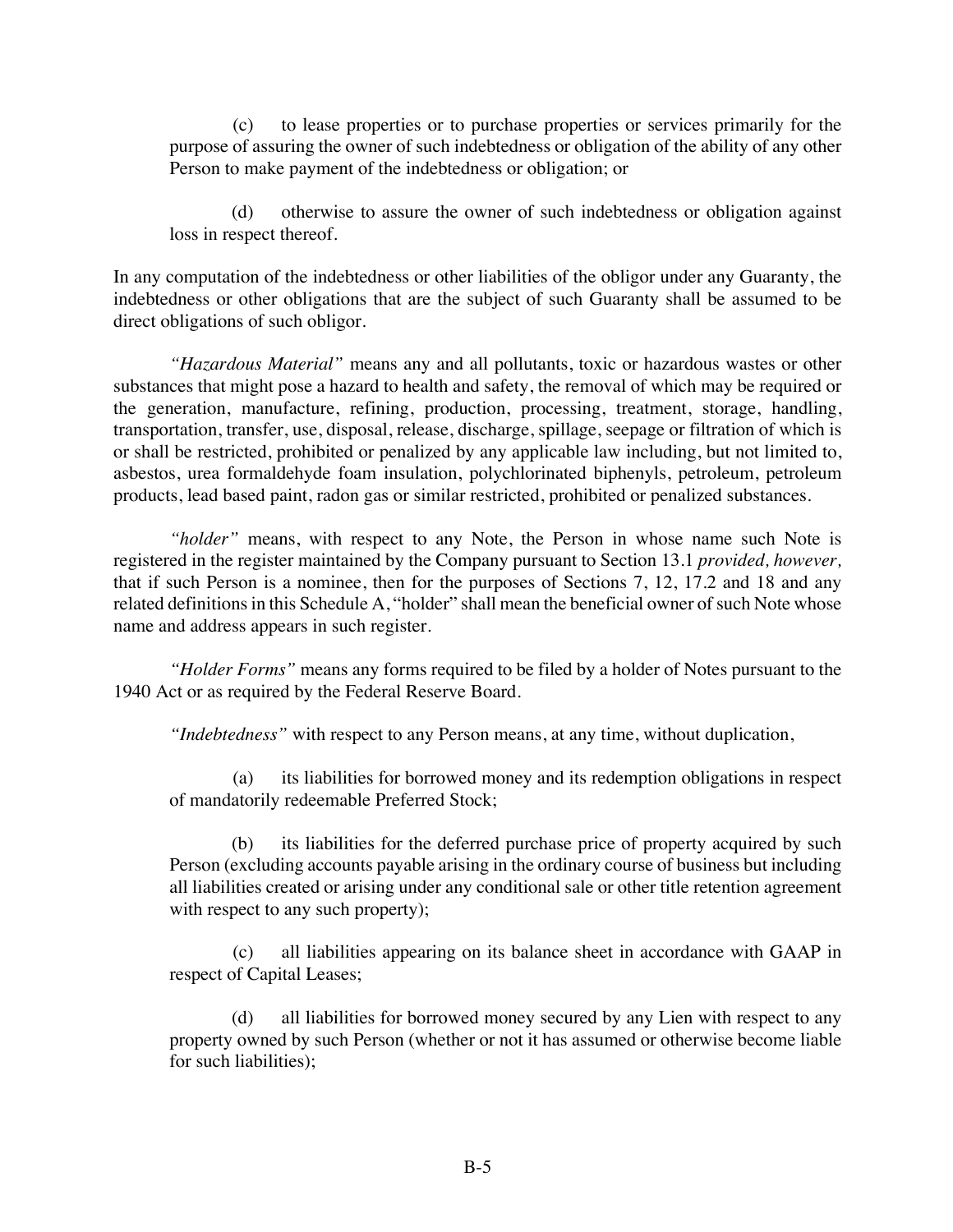(e) all its liabilities in respect of letters of credit or instruments serving a similar function issued or accepted for its account by banks and other financial institutions (whether or not representing obligations for borrowed money);

(f) the aggregate Swap Termination Value of all Swap Contracts of such Person; and

(g) any Guaranty of such Person with respect to liabilities of a type described in any of clauses (a) through (f) hereof.

Indebtedness of any Person shall include all obligations of such Person of the character described in clauses (a) through (g) to the extent such Person remains legally liable in respect thereof notwithstanding that any such obligation is deemed to be extinguished under GAAP.

*"Initial 30-Day Period"* is defined in Section 11(c).

*"Institutional Investor"* means (a) any Purchaser of a Note, (b) any holder of a Note holding (together with one or more of its affiliates) more than 5% of the aggregate principal amount of the Notes then outstanding, (c) any bank, trust company, savings and loan association or other financial institution, any pension plan, any investment company, any insurance company, any broker or dealer, or any other similar financial institution or entity, regardless of legal form, and (d) any Related Fund of any holder of any Note.

"*Investment*" means any advance, loan, extension of credit or capital contribution to, or purchase any stock, bonds, notes, debentures or other Securities of or any assets constituting a business unit of or any other investment in any Person.

*"Investment Grade"* shall mean a rating of at least "BBB-" or higher by Fitch or its equivalent by any other NRSRO.

*"Kroll"* means Kroll Bond Rating Agency, Inc. or its successors at law.

"*Level 3 Asset*" means, at any time, any Investment of the Company (a) for which there are no Level 1 Inputs or Level 2 Inputs (in each case within the meaning of Topic ASC 820, Fair Value Measurements and Disclosures), or (b) the value of which is determined by reference to Level 3 Inputs (within the meaning of Topic ASC 820).

*"Lien"* means, with respect to any Person, any mortgage, lien, pledge, charge, security interest or other encumbrance, or any interest or title of any vendor, lessor, lender or other secured party to or of such Person under any conditional sale or other title retention agreement or Capital Lease, upon or with respect to any property or asset of such Person (including in the case of stock, stockholder agreements, voting trust agreements and all similar arrangements).

*"Make-Whole Amount"* is defined in Section 8.6.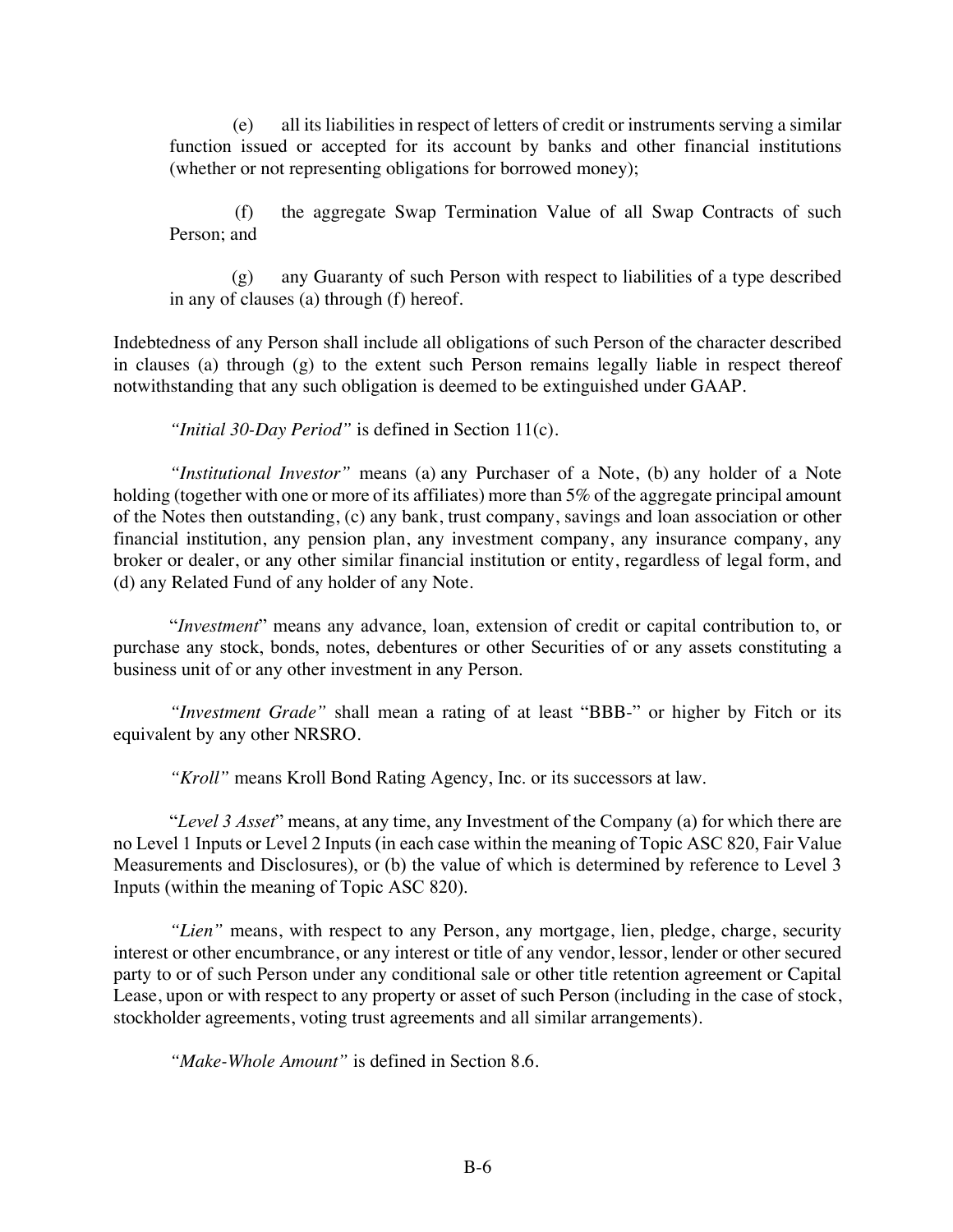*"Market Value"* means the market value of an asset of the Company determined as follows: Readily marketable portfolio securities listed on any exchange other than the NASDAQ are valued, except as indicated below, at the last sale price on the Business Day as of which such value is being determined. If there has been no sale on such day, the securities are valued at the mean of the most recent bid and asked prices on such day. Securities admitted to trade on the NASDAQ are valued at the NASDAQ official closing price. Portfolio securities traded on more than one securities exchange are valued at the last sale price on the Business Day as of which such value is being determined at the close of the exchange representing the principal market for such securities. Equity securities traded in the over-the-counter market, but excluding securities admitted to trading on the NASDAQ, are valued at the closing bid prices. Fixed income securities with a remaining maturity of 60 days or more are valued by the Company using a pricing service. When price quotations are not available, fair market value will be based on prices of comparable securities. Fixed income securities maturing within 60 days are valued on an amortized cost basis. For securities that are privately issued or illiquid, as well as any other portfolio security held by the Company for which, in the judgment of the Company's investment adviser, reliable market quotations are not readily available, the pricing service does not provide a valuation, or provides a valuation that in the judgment of that investment adviser is stale or does not represent fair value, valuations will be determined in a manner that most fairly reflects fair value of the security on the valuation date under procedures adopted by the Board of Directors of the Company,

*"Material"* means material in relation to the business, operations, affairs, financial condition, assets or properties of the Company.

*"Material Adverse Effect"* means a material adverse effect on (a) the business, operations, affairs, financial condition, assets or properties of the Company taken as a whole, (b) the ability of the Company to perform its obligations under this Agreement and the Notes or (c) the validity or enforceability of this Agreement or the Notes.

*"Maturity Date"* is defined in the first paragraph of each Note.

*"Multiemployer Plan"* means any Plan that is a "multiemployer plan" (as such term is defined in section 4001(a)(3) of ERISA).

*"NAIC"* means the National Association of Insurance Commissioners or any successor thereto.

*"1940 Act"* means the Investment Company Act of 1940, and the rules and regulations promulgated thereunder and all exemptive relief, if any, obtained by the Company thereunder, as the same may be amended from time to time.

*"1940 Act Asset Coverage"* means asset coverage required by the 1940 Act Senior Notes Asset Coverage and by the 1940 Act Total Leverage Asset Coverage; *provided*, that for purposes of calculating total assets as used in such asset coverage test, the Company shall exclude the value of Level 3 Assets in excess of 20% of total assets.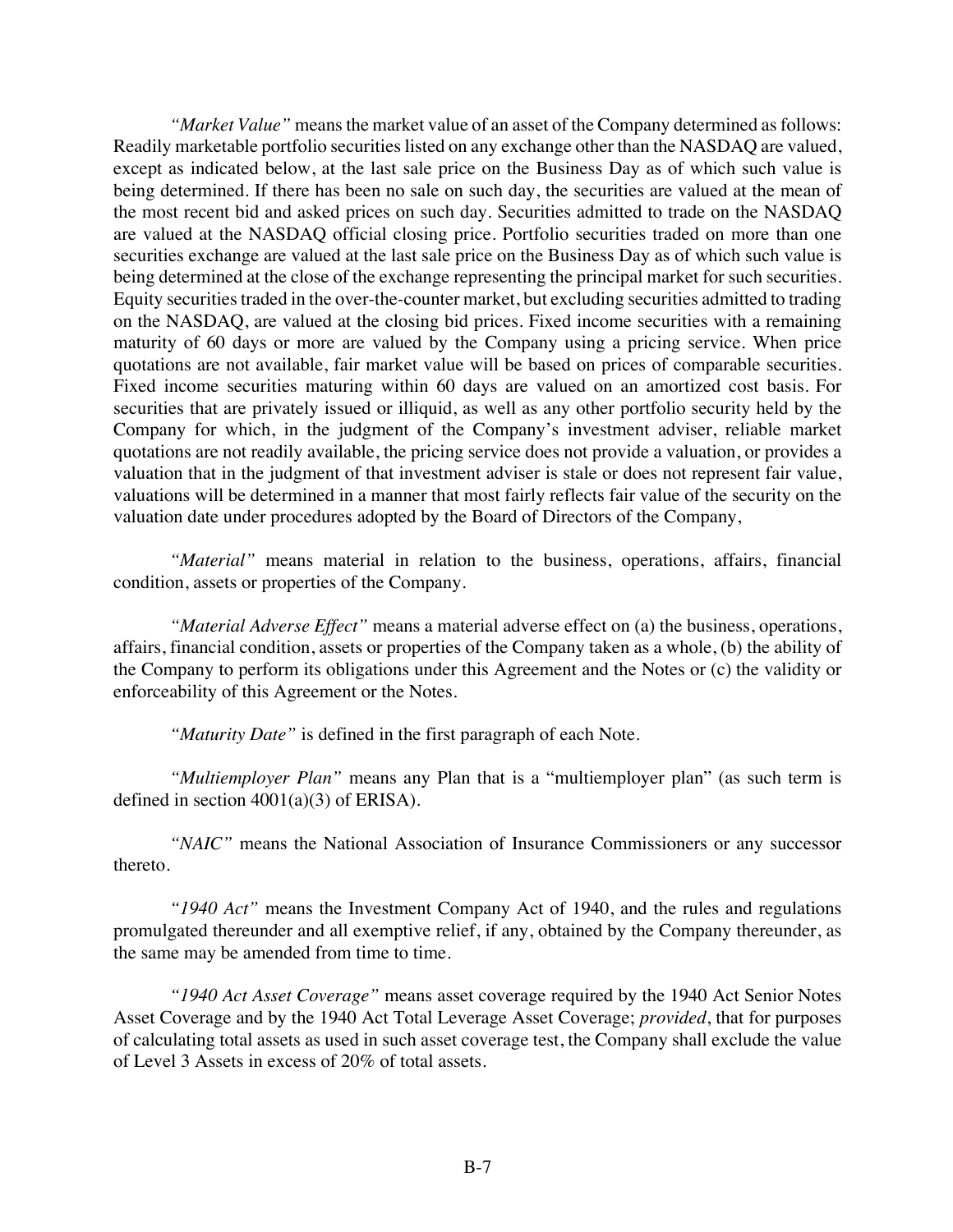*"1940 Act Senior Notes Asset Coverage"* means, asset coverage as defined by Section 18(h) of the 1940 Act as in effect on the date of this Agreement of at least 300% with respect to Senior Securities, determined on the basis of values calculated as of a time within 48 hours next preceding that of such determination.

*"1940 Act Total Leverage Asset Coverage"* means, asset coverage as defined by Section 18(h) of the 1940 Act as in effect on the date of this Agreement of at least 200% with respect to Senior Securities and Preferred Stock, determined on the basis of values calculated as of a time within 48 hours next preceding the time of such determination.

*"Non-U.S. Plan"* means any plan, fund or other similar program that (a) is established or maintained outside the United States of America by the Company or any Subsidiary primarily for the benefit of employees of the Company or one or more Subsidiaries residing outside the United States of America, which plan, fund or other similar program provides, or results in, retirement income, a deferral of income in contemplation of retirement or payments to be made upon termination of employment, and (b) is not subject to ERISA or the Code.

*"Notes"* is defined in Section 1.

*"NRSRO"* means any of DBRS, Inc., Fitch Ratings, Inc., Kroll Bond Rating Agency, Inc., Moody's Investors Service, Inc. or S&P Global Ratings, a division of S&P Global, or any of their successors at law.

*"OFAC"* means the Office of Foreign Assets Control of the United States Department of the Treasury.

*"OFAC Sanctions Program"* means any economic or trade sanction that OFAC is responsible for administering and enforcing. A list of OFAC Sanctions Programs may be found at http://www.treasury.gov/resource-center/sanctions/Programs/Pages/Programs.aspx.

*"Officer's Certificate"* means a certificate of a Senior Financial Officer or of any other officer of the Company whose responsibilities extend to the subject matter of such certificate.

*"Paying Agent"* means The Bank of New York Mellon Trust Company, N.A. and its successors and assigns under the Agency Agreement.

*"PBGC"* means the Pension Benefit Guaranty Corporation referred to and defined in ERISA or any successor thereto.

*"Person"* means an individual, partnership, corporation, limited liability company, association, trust, unincorporated organization, business entity or Governmental Authority.

*"Plan"* means an "employee benefit plan" (as defined in section 3(3) of ERISA) subject to Title I of ERISA that is or, within the preceding five years, has been established or maintained, or to which contributions are or, within the preceding five years, have been made or required to be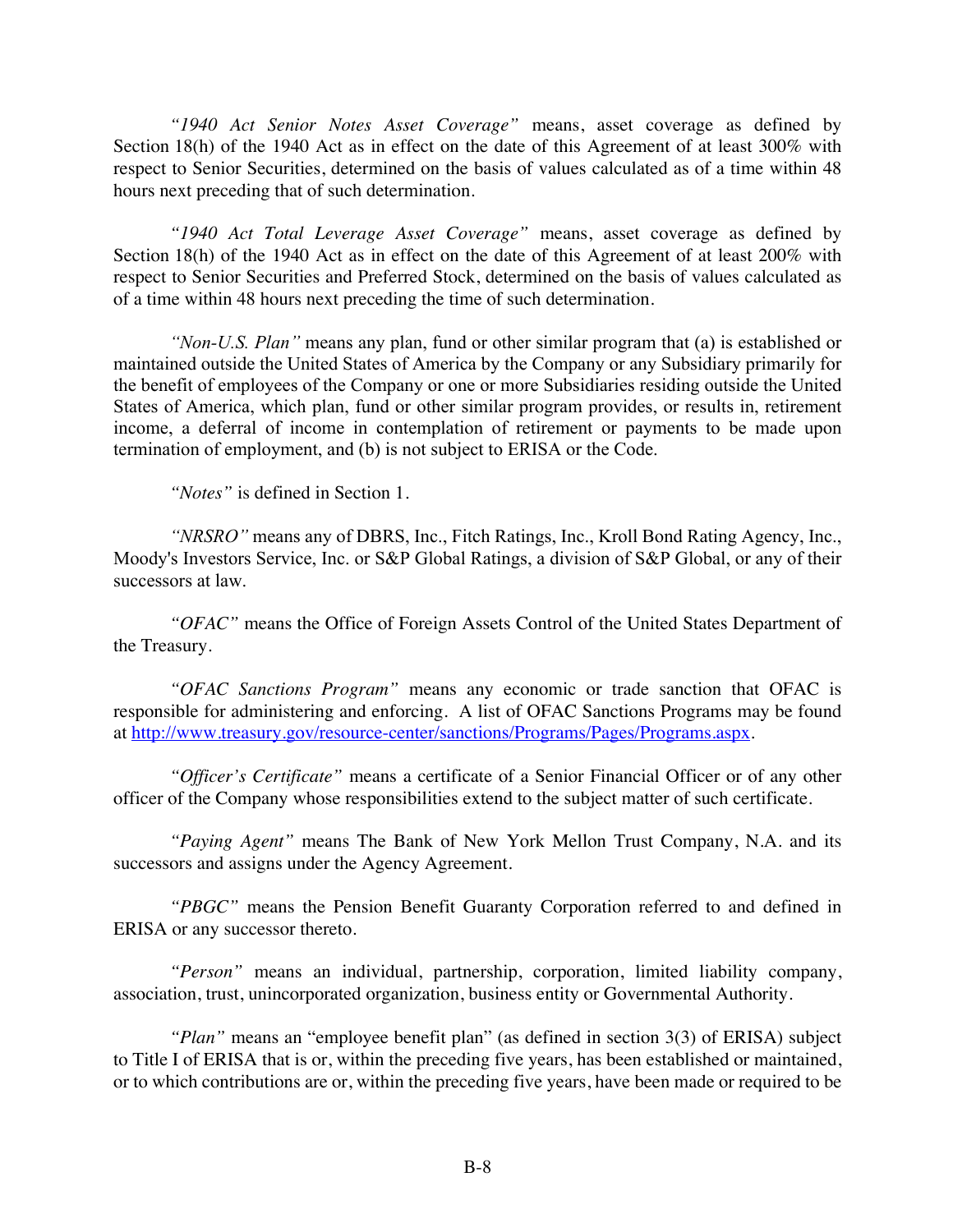made, by the Company or any ERISA Affiliate or with respect to which the Company or any ERISA Affiliate may have any liability.

*"Preferred Stock"* means any class of capital stock of a Person that is preferred over any other class of capital stock (or similar equity interests) of such Person as to the payment of dividends or the payment of any amount upon liquidation or dissolution of such Person.

*"property"* or *"properties"* means, unless otherwise specifically limited, real or personal property of any kind, tangible or intangible, choate or inchoate.

*"Purchaser"* or *"Purchasers"* means each of the purchasers that has executed and delivered this Agreement to the Company and such Purchaser's successors and assigns (so long as any such assignment complies with Section 13.2), *provided, however,* that any Purchaser of a Note that ceases to be the registered holder or a beneficial owner (through a nominee) of such Note as the result of a transfer thereof pursuant to Section 13.2 shall cease to be included within the meaning of "Purchaser" of such Note for the purposes of this Agreement upon such transfer.

*"Qualified Institutional Buyer"* means any Person who is a "qualified institutional buyer" within the meaning of such term as set forth in Rule  $144A(a)(1)$  under the Securities Act.

*"Rating Agency"* means each NRSRO then providing a rating for Senior Securities.

*"Rating Agency Discount Factor"* means the discount factors, if any, set forth in the Rating Agency Guidelines of each Rating Agency for use in calculating the Agency Discounted Value of the Company's assets in connection with the Rating Agency's rating of Senior Securities.

*"Rating Agency Guidelines"* means the guidelines provided by each Rating Agency, as may be amended from time to time, in connection with such Rating Agency's rating of Senior Securities.

*"Rating Letter"* means a letter issued by a NRSRO in connection with any private long term credit rating for the Notes, which (a) sets forth the long term credit rating for the Notes, (b) refers to the Private Placement Number issued by CUSIP Unit of CUSIP Global Services in respect of the Notes, (c) addresses the likelihood of payment of both principal and interest on the Notes (which requirement shall be deemed satisfied if either  $(x)$  such letter includes confirmation that the rating reflects the NRSRO's assessment of the Company's ability to make timely payment of principal and interest on the Notes or a similar statement or (y) such letter is silent as to the NRSRO's assessment of the likelihood of payment of both principal and interest and does not include any indication tothe contrary), (d) includes such other information describing the relevant terms of the Notes as may be required from time to time by the SVO or any other Governmental Authority having jurisdiction over any holder of any Notes and (e) shall not be subject to confidentiality provisions or other restrictions which would prevent or limit the letter from being shared with the SVO or any other Governmental Authority having jurisdiction over any holder of any Notes.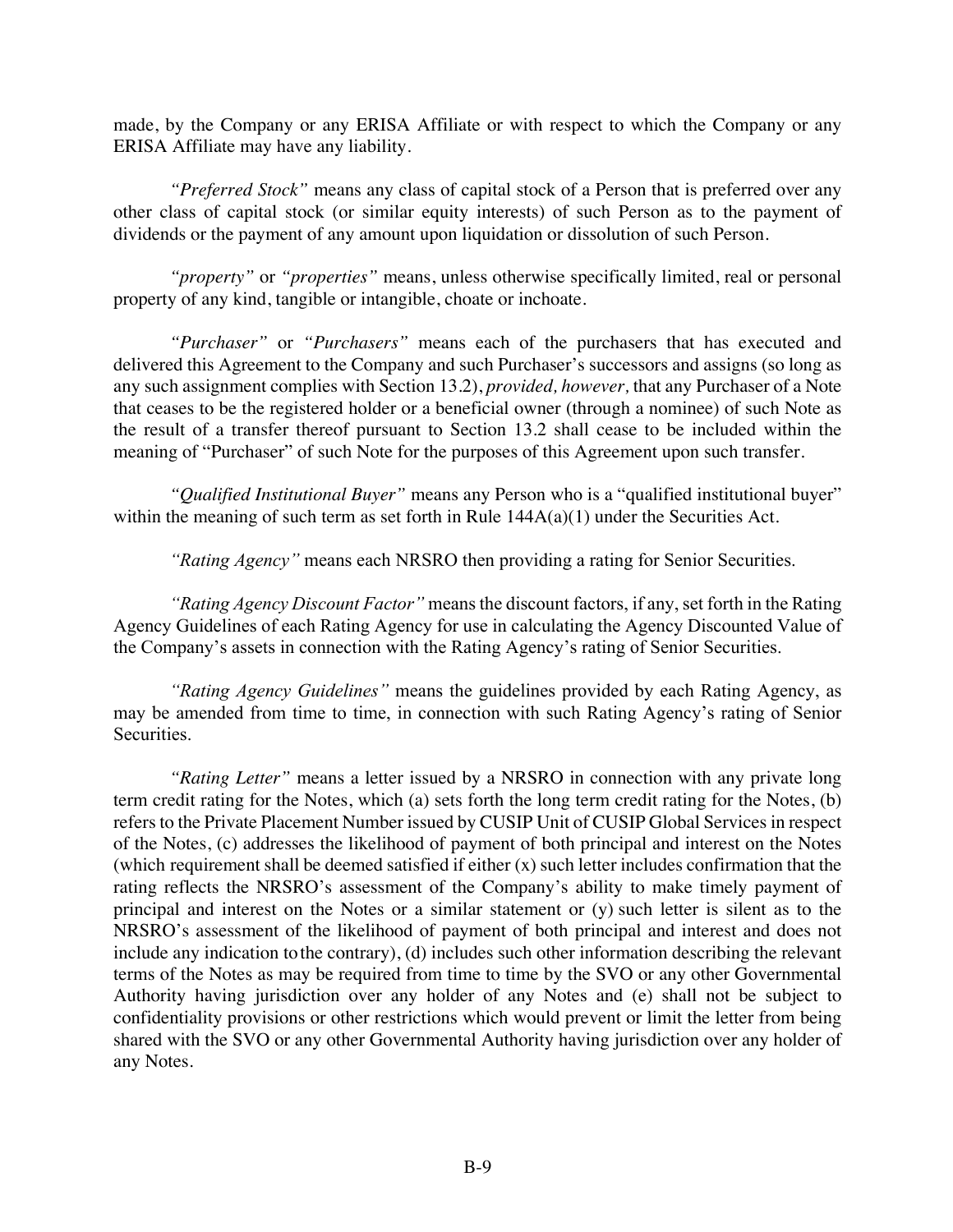*"Rating Rationale Report"* means, with respect to any Rating Letter, a report issued by the NRSRO in connection with such Rating Letter setting forth an analytical review of the Notes explaining the transaction structure, methodology relied upon, and, as appropriate, analysis of the credit, legal, and operational risks and mitigants supporting the assigned rating for the Notes, in each case, on the letterhead of the NRSRO or its controlled website and generally consistent with the work product that an NRSRO would produce for a similar publicly rated security and otherwise in form and substance generally required by the SVO or any other Governmental Authority having jurisdiction over any holder of any Notes from time to time. Such report shall not be subject to confidentiality provisions or other restrictions which would prevent or limit the report from being shared with the SVO or any other Governmental Authority having jurisdiction over any holder of any Notes.

*"Reference Agreement"* is defined in Section 9.9.

*"Related Fund"* means, with respect to any holder of any Note, any fund or entity that (i) invests in Securities or bank loans, and (ii) is advised or managed by such holder, the same investment advisor as such holder or by an affiliate of such holder or such investment advisor.

*"Required Holders"* means, at any time, (i) on or after the date of this Agreement and prior to the Second Closing, the Purchasers of the Series SS Notes and the holders of more than 50% in principal amount of the Notes at the time outstanding (exclusive of Notes then owned by the Company or any of its Affiliates) and (ii) on or after the Second Closing, the holders of more than 50% in principal amount of the Notes at the time outstanding (exclusive of Notes then owned by the Company or any of its Affiliates).

*"Responsible Officer"* means any Senior Financial Officer and any other officer of the Company with responsibility for the administration of the relevant portion of this Agreement.

*"SEC"* means the Securities and Exchange Commission of the United States, or any successor thereto.

*"Second Closing"* is defined in Section 3.

*"Securities"* or *"Security"* shall have the meaning specified in Section 2(1) of the Securities Act.

*"Securities Act"* means the Securities Act of 1933, as amended from time to time, and the rules and regulations promulgated thereunder from time to time in effect.

*"Senior Financial Officer"* means the chief financial officer, principal accounting officer, treasurer or comptroller of the Company.

*"Senior Securities"* means indebtedness for borrowed money of the Company including, without limitation, the Notes, bank borrowings and (without duplication) indebtedness of the Company within the meaning of Section 18 of the 1940 Act.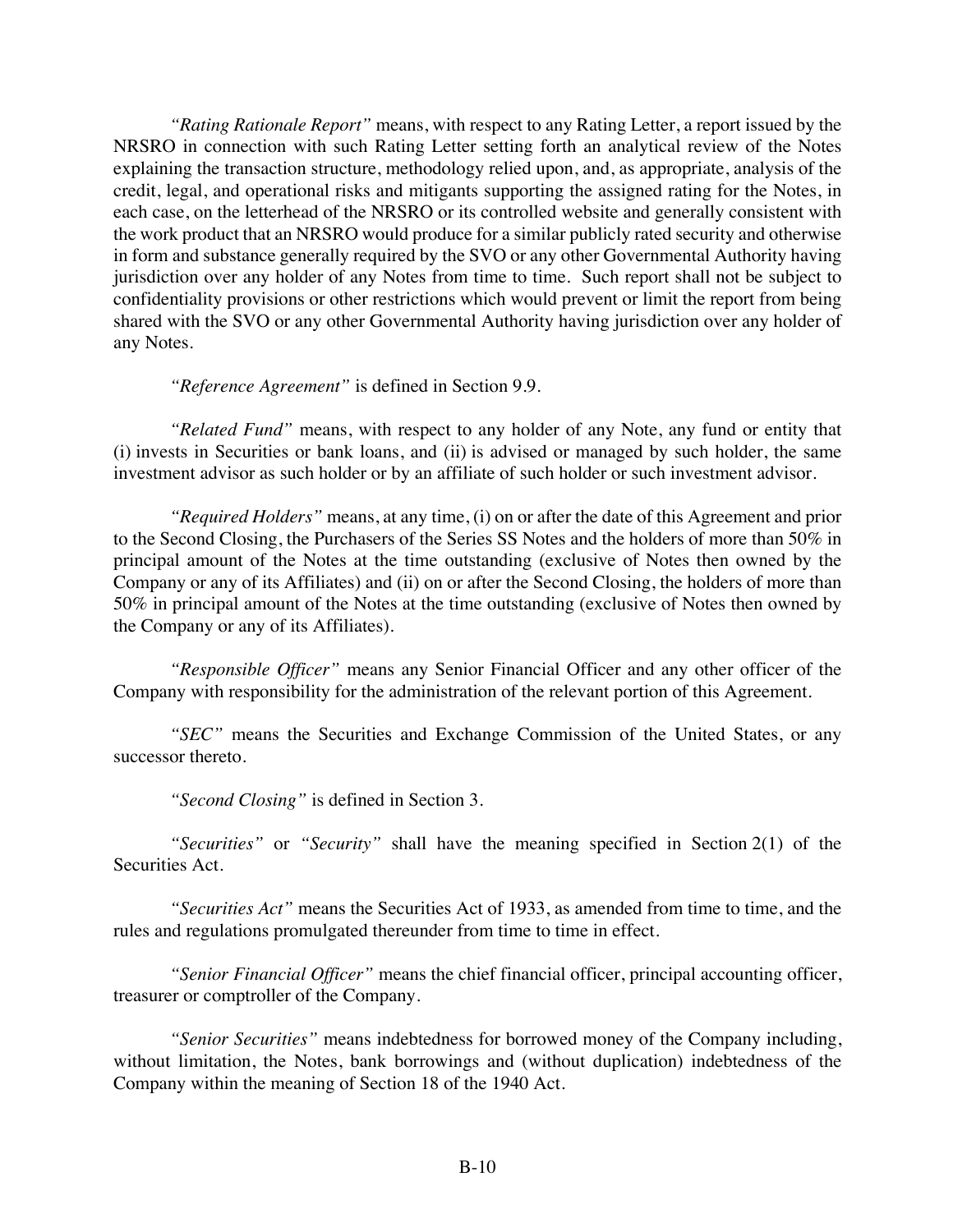*"Series"* shall refer to any series of Notes issued under this Agreement.

*"Series RR Notes"* is defined in Section 1 of this Agreement.

*"Series SS Notes"* is defined in Section 1 of this Agreement.

*"State Sanctions List"* means a list that is adopted by any state Governmental Authority within the United States of America pertaining to Persons that engage in investment or other commercial activities in Iran or any other country that is a target of economic sanctions imposed under U.S. Economic Sanctions Laws.

*"Subsidiary"* means, as to any Person, any other Person in which such first Person or one or more of its Subsidiaries or such first Person and one or more of its Subsidiaries owns sufficient equity or voting interests to enable it or them (as a group) ordinarily, in the absence of contingencies, to elect a majority of the directors (or Persons performing similar functions) of such second Person, and any partnership or joint venture if more than a 50% interest in the profits or capital thereof is owned by such first Person or one or more of its Subsidiaries or such first Person and one or more of its Subsidiaries (unless such partnership or joint venture can and does ordinarily take major business actions without the prior approval of such Person or one or more of its Subsidiaries). Unless the context otherwise clearly requires, any reference to a "Subsidiary" is a reference to a Subsidiary of the Company.

*"SVO"* means the Securities Valuation Office of the NAIC or any successor to such Office.

*"Swap Contract"* means (a) any and all interest rate swap transactions, basis swap transactions, basis swaps, credit derivative transactions, forward rate transactions, commodity swaps, commodity options, forward commodity contracts, equity or equity index swaps or options, bond or bond price or bond index swaps or options or forward foreign exchange transactions, cap transactions, floor transactions, currency options, spot contracts or any other similar transactions or any of the foregoing (including, but without limitation, any options to enter into any of the foregoing), and (b) any and all transactions of any kind, and the related confirmations, which are subject to the terms and conditions of, or governed by, any form of master agreement published by the International Swaps and Derivatives Association, Inc., or any International Foreign Exchange Master Agreement.

*"Swap Termination Value"* means, in respect of any one or more Swap Contracts, after taking into account the effect of any legally enforceable netting agreement relating to such Swap Contracts, (a) for any date on or after the date such Swap Contracts have been closed out and termination value(s) determined in accordance therewith, such termination value(s), and (b) for any date prior to the date referenced in clause (a), the amounts(s) determined as the mark-to-market values(s) for such Swap Contracts, as determined based upon one or more mid-market or other readily available quotations provided by any recognized dealer in such Swap Contracts.

*"Total Assets"* shall mean the aggregate amount of all assets of the Company determined in accordance with GAAP applicable to the Company.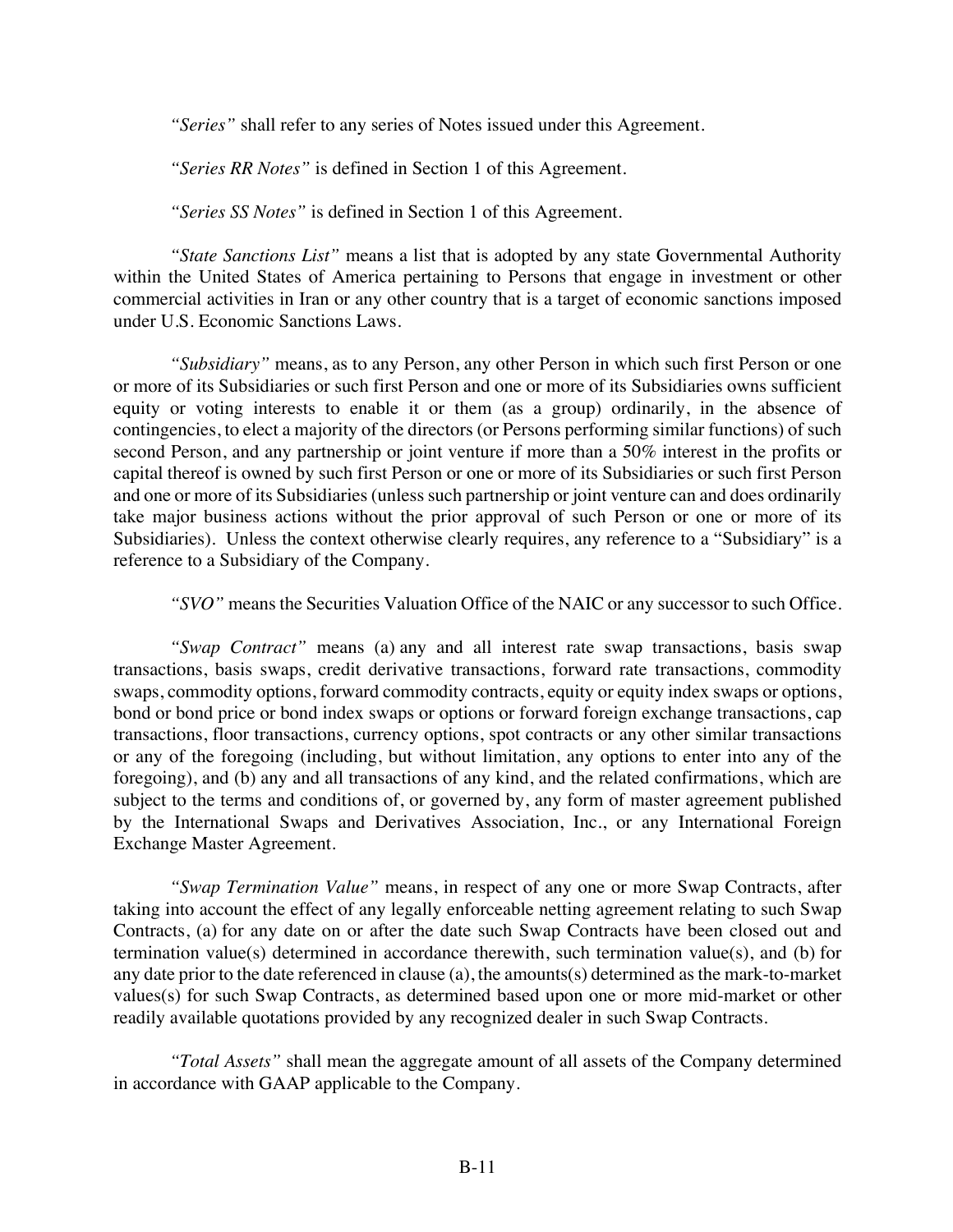*"Unadjusted Benchmark Replacement"* means the applicable Benchmark Replacement excluding the related Benchmark Replacement Adjustment.

*"United States Person"* has the meaning set forth in Section 7701(a)(30) of the Code.

*"USA PATRIOT Act"* means United States Public Law 107-56, Uniting and Strengthening America by Providing Appropriate Tools Required to Intercept and Obstruct Terrorism (USA PATRIOT ACT) Act of 2001 and the rules and regulations promulgated thereunder from time to time in effect.

*"U.S. Economic Sanctions Laws"* means those laws, executive orders, enabling legislation or regulations administered and enforced by the United States pursuant to which economic sanctions have been imposed on any Person, entity, organization, country or regime, including the Trading with the Enemy Act, the International Emergency Economic Powers Act, the Iran Sanctions Act, the Sudan Accountability and Divestment Act and any other OFAC Sanctions Program.

*"Valuation Date"* means every Friday, or, if such day is not a Business Day, the next preceding Business Day; *provided, however,* that the first Valuation Date may occur on any other date established by the Company; *provided, further, however,* that such first Valuation Date shall be not more than one week from the date on which Notes initially are issued.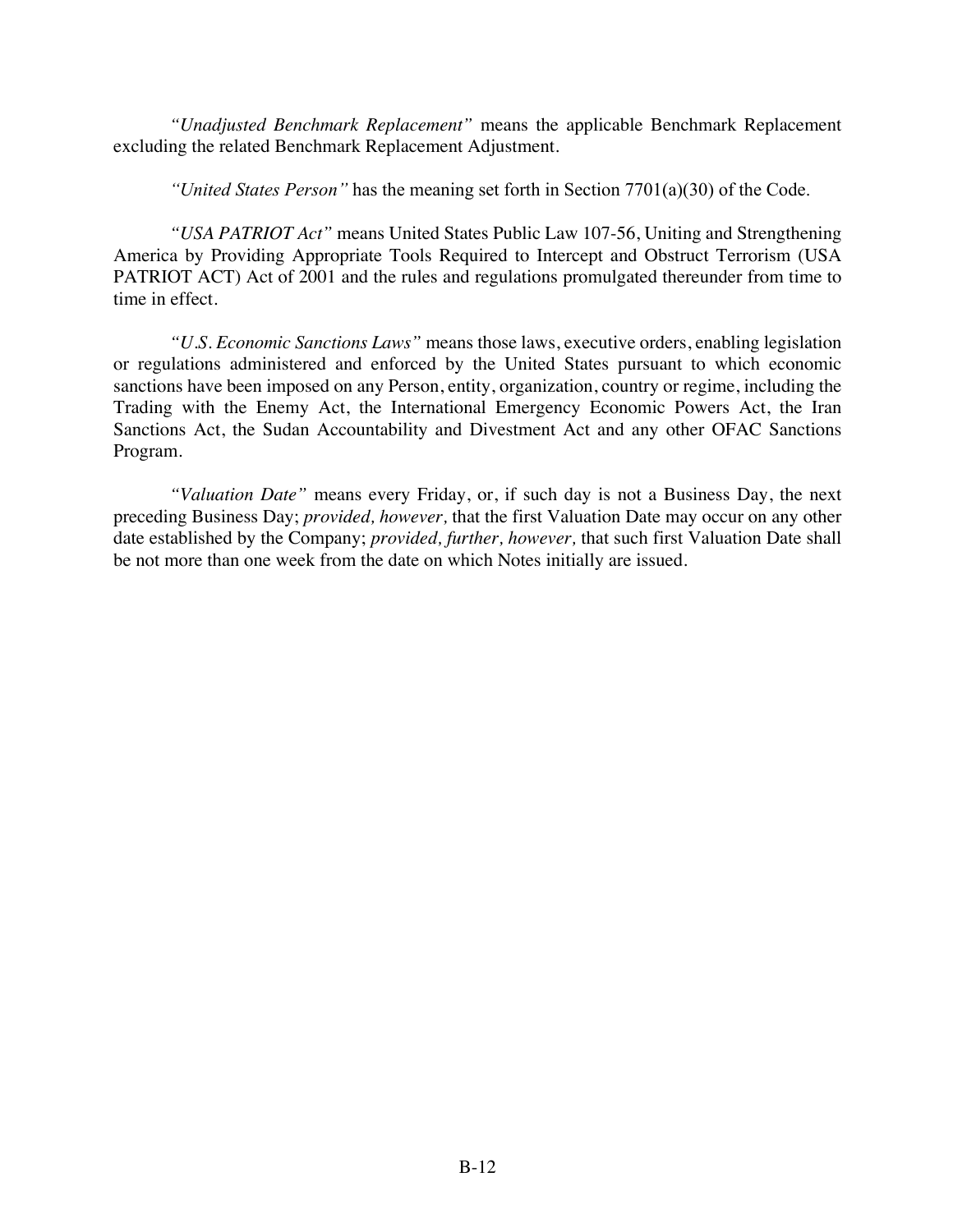#### **MERGER**

On March 4, 2022, the Company completed the previously announced merger with Fiduciary/Claymore Energy Infrastructure Fund ("FMO"). Pursuant to the terms of the merger agreement approved by FMO shareholders, FMO was merged with and into the Company, and shareholders received newly issued shares of the Company's common stock in exchange for their shares of FMO, the aggregate net asset value of which equal the aggregate net asset value of FMO common shares, as determined at the close of business on March 4, 2022. A total of 9.7 million shares of new common stock of the Company were issued as a result of the merger. The merger qualified as a tax-free reorganization under Section 368(a) of the Internal Revenue Code. Immediately following the merger, the Company's combined net assets were \$1.4 billion and the Company had 136.1 million shares of common stock outstanding.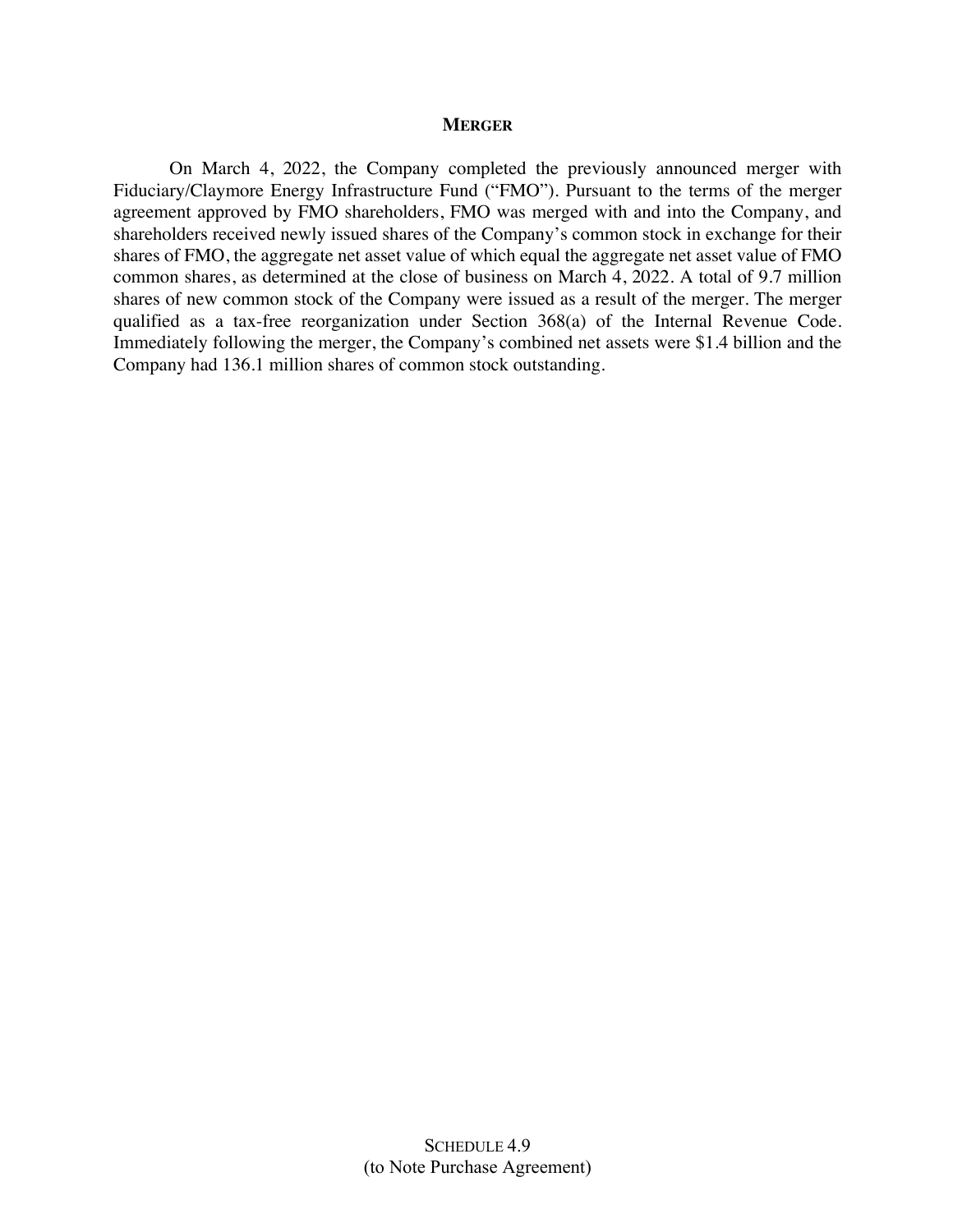#### **DISCLOSURE MATERIALS**

1. Investor Presentation dated April 22, 2022.

2. Offering Letter from BofA Securities, Inc. and Citigroup Global Markets Inc. dated April 22, 2022.

3. KYN Quarterly Commentary & Performance Data Q1 2022, dated April 7, 2022.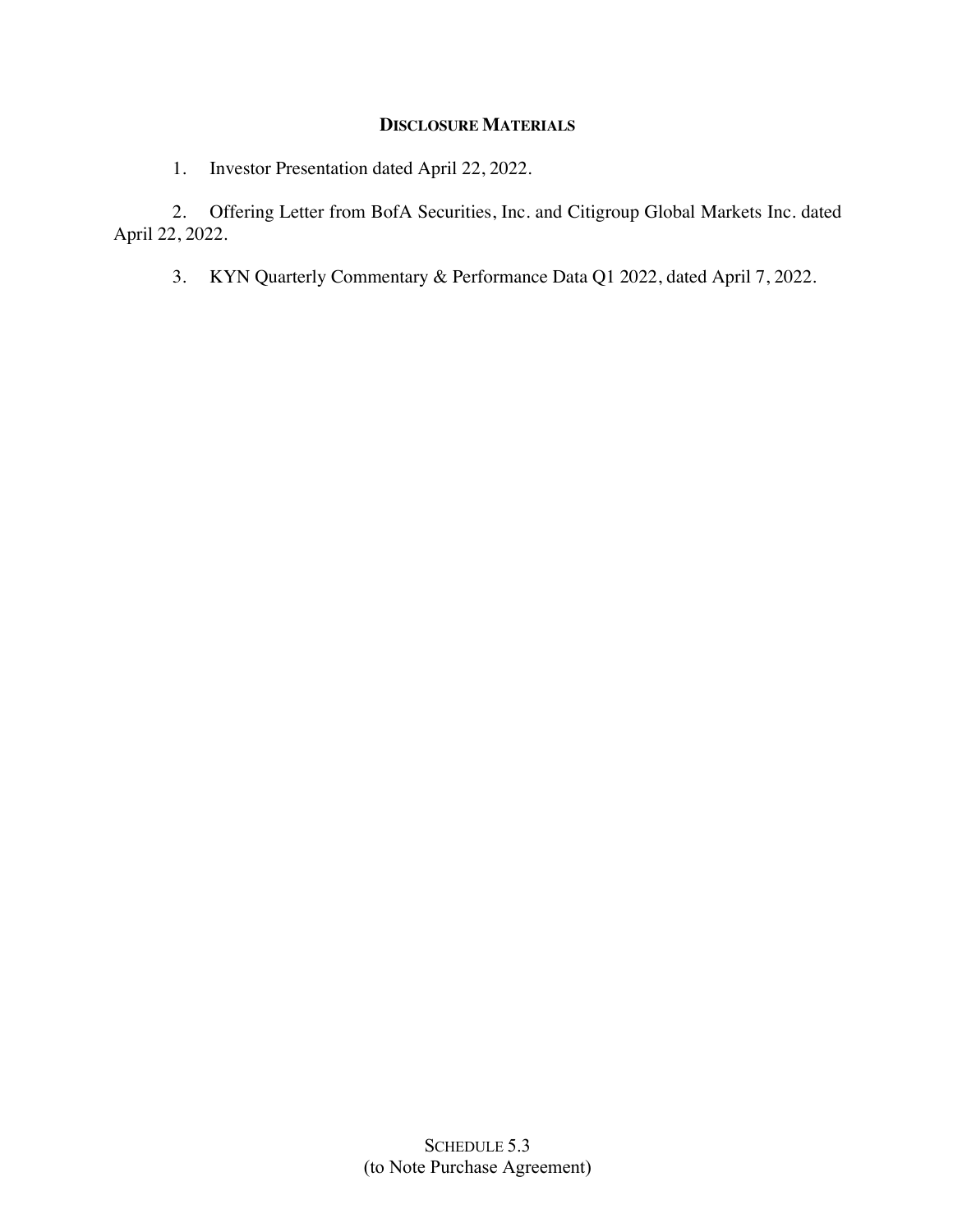### **FINANCIAL STATEMENTS**

| 1. | The Company's Annual Report for the fiscal year ended November 30, 2017.       |
|----|--------------------------------------------------------------------------------|
| 2. | The Company's Annual Report for the fiscal year ended November 30, 2018.       |
| 3. | The Company's Annual Report for the fiscal year ended November 30, 2019.       |
| 4. | The Company's Annual Report for the fiscal year ended November 30, 2020.       |
| 5. | The Company's Annual Report for the fiscal year ended November 30, 2021.       |
| 6. | The Company's Quarterly Report for the fiscal quarter ended February 28, 2022. |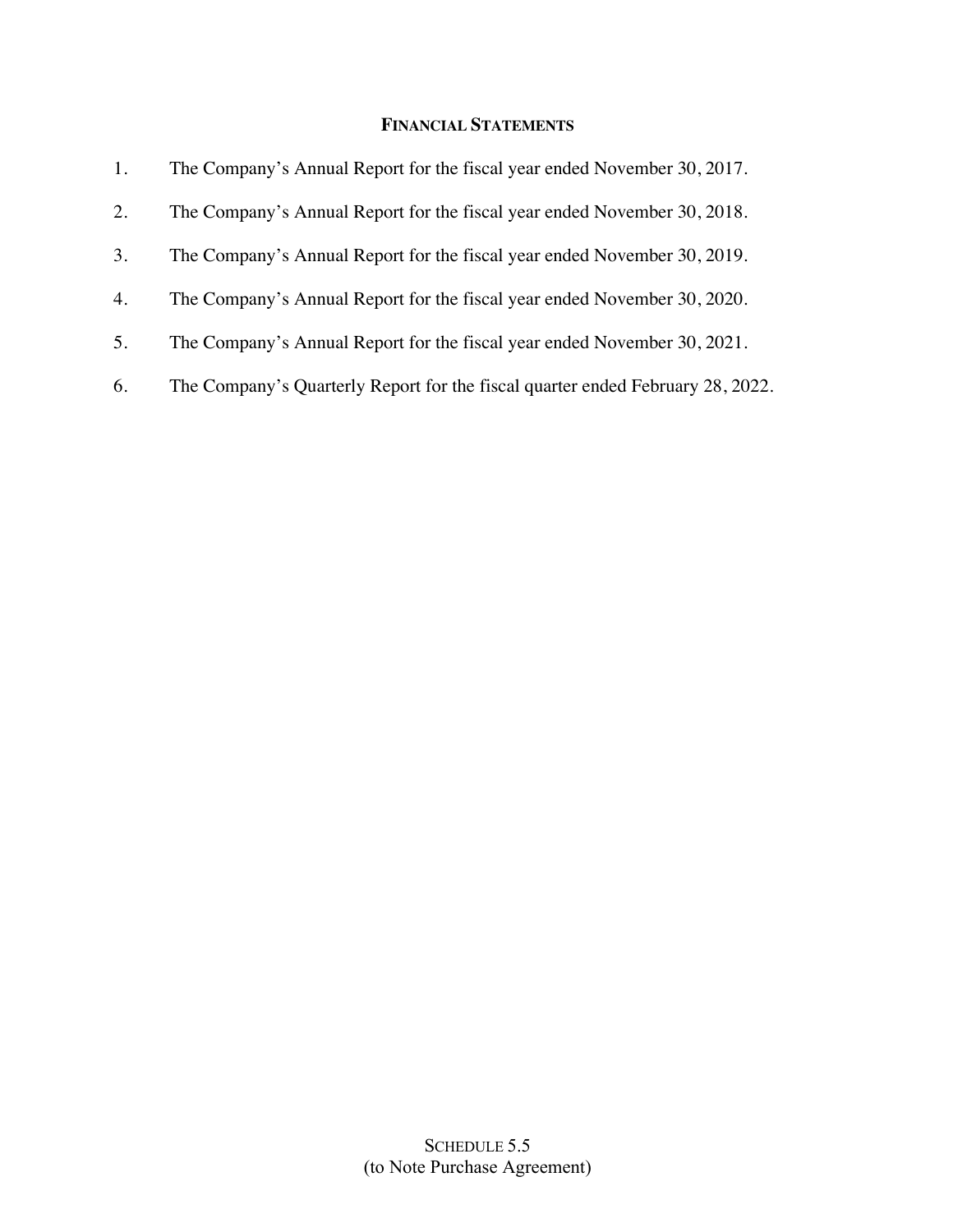#### **EXISTING INDEBTEDNESS AS OF APRIL 30, 2022**

|                                                                                                                              |                |                                                                                                                        | PRINCIPAL<br><b>AMOUNT</b>                                                                                                   |                   |
|------------------------------------------------------------------------------------------------------------------------------|----------------|------------------------------------------------------------------------------------------------------------------------|------------------------------------------------------------------------------------------------------------------------------|-------------------|
| <b>INSTRUMENT</b>                                                                                                            | <b>OBLIGOR</b> | <b>OBLIGEE</b>                                                                                                         | <b>OUTSTANDING</b>                                                                                                           | <b>COLLATERAL</b> |
| Revolving Credit<br>Facility                                                                                                 | Company        | JP Morgan Chase<br>Bank, N.A., as<br>administrative agent<br>along with several<br>banks and financial<br>institutions | \$141,000,000                                                                                                                | None              |
| <b>Senior Notes:</b><br>Series CC<br>Series FF<br>Series GG<br>Series JJ<br>Series KK<br>Series MM<br>Series NN<br>Series OO | Company        | Holder of Notes                                                                                                        | \$11,574,907<br>\$16,570,512<br>\$21,419,150<br>\$16,476,932<br>\$32,246,665<br>\$27,322,124<br>\$15,774,041<br>\$14,777,933 | None              |
| <b>Series P Mandatory</b><br>Redeemable Preferred<br><b>Stock</b>                                                            | Company        | Holders of Shares                                                                                                      | \$10,066,950                                                                                                                 | None              |
| Series Q Mandatory<br>Redeemable Preferred<br><b>Stock</b>                                                                   | Company        | Holders of Shares                                                                                                      | \$25,335,325                                                                                                                 | None              |
| Series R Mandatory<br>Redeemable Preferred<br><b>Stock</b>                                                                   | Company        | Holders of Shares                                                                                                      | \$41,827,975                                                                                                                 | None              |
| Series S Mandatory<br>Redeemable Preferred<br><b>Stock</b>                                                                   | Company        | Holders of Shares                                                                                                      | \$49,774,950                                                                                                                 | None              |

In addition to the agreements evidencing or relating to the Indebtedness described above, (i) each of the Articles Supplementary relating to the Series P, Q, R, S and T Mandatory Redeemable Preferred Stock of the Company impose certain restrictions on the incurring of Indebtedness of the Company and (ii) the Loan Agreement, dated August 6, 2021, by and between the Company and Sumitomo Mitsu Banking Corporation.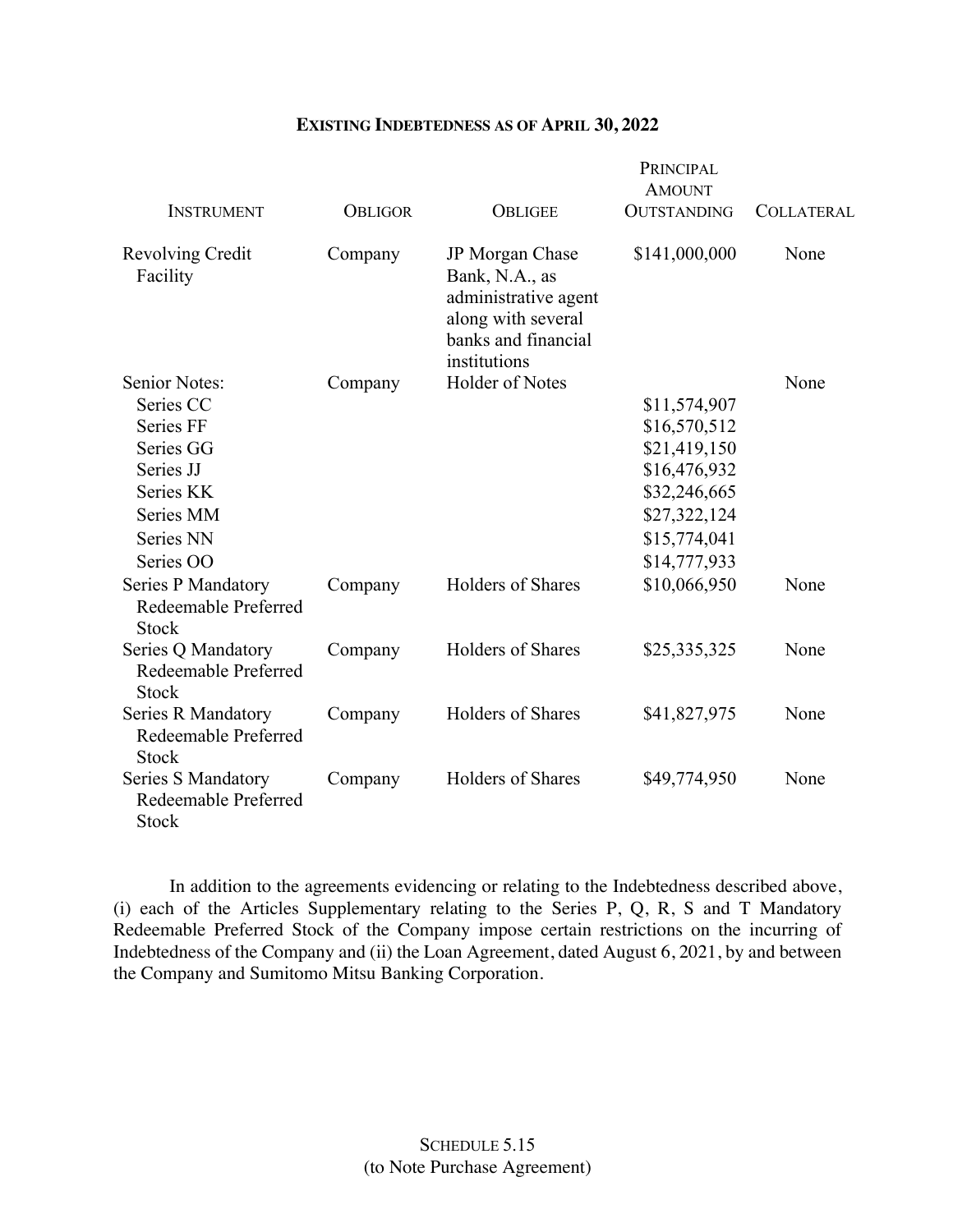#### **[FORM OF SERIES RR NOTE]**

THIS NOTE HAS NOT BEEN REGISTERED UNDER THE SECURITIES ACT OF 1933, AS AMENDED (THE *"SECURITIES ACT"*) OR UNDER THE SECURITIES LAWS OF ANY STATE OR FOREIGN JURISDICTION AND MAY NOT BE TRANSFERRED OR RESOLD UNLESS REGISTERED UNDER THE SECURITIES ACT AND ALL APPLICABLE STATE OR FOREIGN SECURITIES LAWS OR UNLESS AN EXEMPTION FROM THE REQUIREMENT FOR SUCH REGISTRATION IS AVAILABLE.

#### KAYNE ANDERSON ENERGY INFRASTRUCTURE FUND, INC.

#### 4.57% SERIES RR SENIOR UNSECURED NOTE DUE MAY 18, 2032

No. RRR-[\_\_\_\_\_\_] [Date]

 $\[\$$ [ ] PPN: 486606 N\*3

FOR VALUE RECEIVED, the undersigned, KAYNE ANDERSON ENERGY INFRASTRUCTURE FUND, INC. (herein called the *"Company"*), a corporation organized and existing under the laws of the State of Maryland, hereby promises to pay to [equilibraryle negative negative negative negative negative negative negative negative negative negative negative negative negative negative negative negative negative ne principal sum of [\_\_\_\_\_\_\_\_\_\_\_\_\_\_\_\_\_\_\_\_\_\_\_] DOLLARS (or so much thereof as shall not have been prepaid) on May 18, 2032 (the *"Maturity Date"*), with interest (computed on the basis of a 360-day year of twelve 30-day months) (a) on the unpaid balance hereof at the rate of 4.57% per annum from the date hereof, payable semiannually, on the 19th day of June and December in each year, (i) commencing with December 19, 2022 for any Note dated before December 19, 2022 and (ii) the June 19 or December 19 next succeeding the date hereof for any Note dated on or after December 19, 2022 , and at maturity, until the principal hereof shall have become due and payable, and (b) to the extent permitted by law, on any overdue payment (including any overdue prepayment) of principal, any overdue payment of interest and any overdue payment of any Make-Whole Amount, payable semi-annually as aforesaid (or, at the option of the registered holder hereof, on demand), at a rate equal to the Default Rate.

In addition to any other amounts of interest payable hereunder, the interest rate applicable to this Note is subject to increase pursuant to and in accordance with the requirements of Section 8.7 of the Note Purchase Agreement (referred to below).

Payments of principal of, interest on and any Make-Whole Amount with respect to this Note are to be made in lawful money of the United States of America at The Bank of New York Mellon in New York, New York or at such other place as the Company shall have designated by written notice to the holder of this Note as provided in the Note Purchase Agreement referred to below.

This Note is one of a series of Senior Notes (herein called the *"Notes"*) issued pursuant to the Note Purchase Agreement, dated as of May 18, 2022 (as from time to time amended, the *"Note Purchase Agreement"*), between the Company and the respective Purchasers named therein and is entitled to the benefits thereof. Each holder of this Note will be deemed, by its acceptance hereof, (i) to have made the representations set forth in Section 6 of the Note Purchase Agreement and (ii)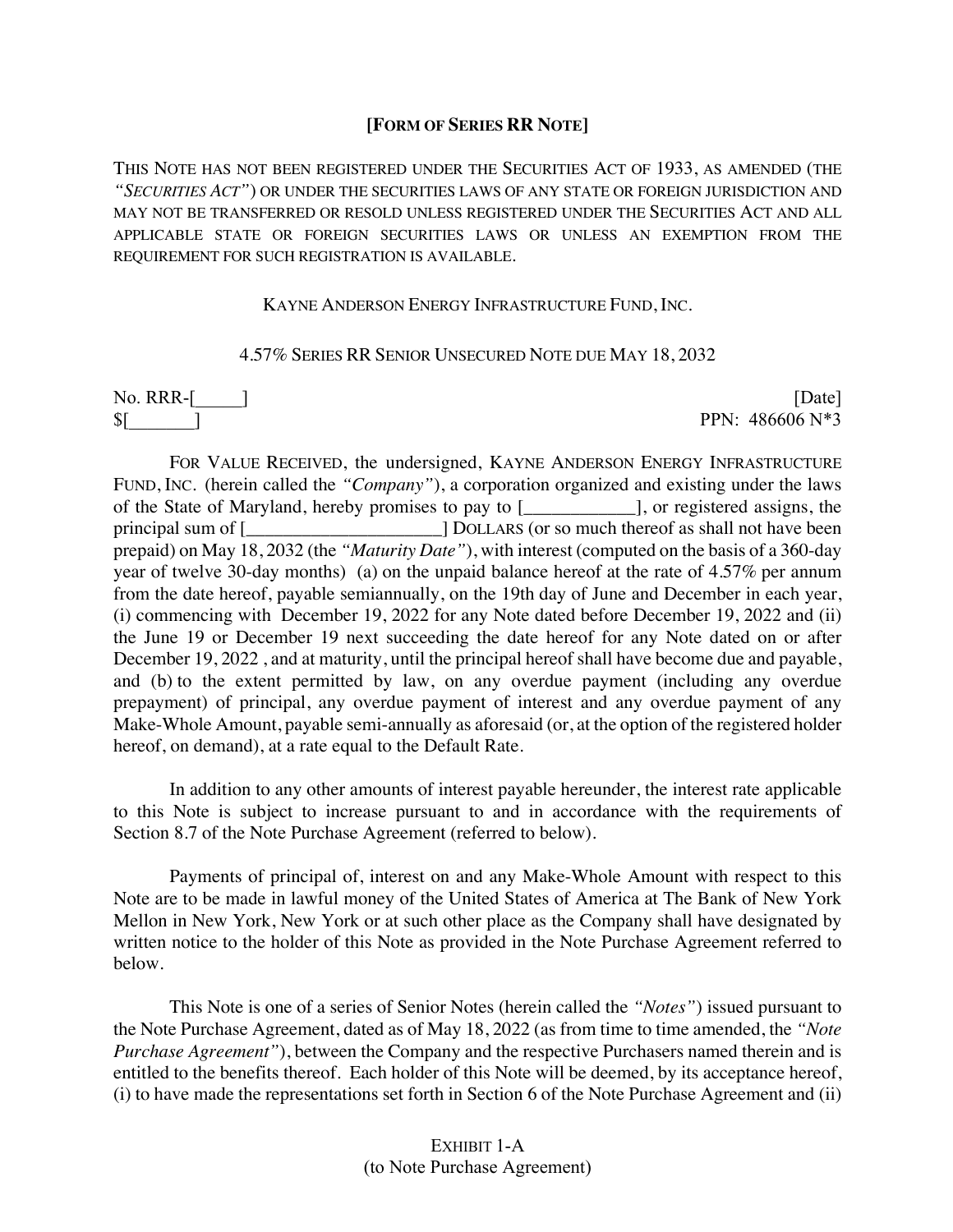to have agreed to the confidentiality provisions set forth in Section 20 of the Note Purchase Agreement. Unless otherwise indicated, capitalized terms used in this Note shall have the respective meanings ascribed to such terms in the Note Purchase Agreement.

This Note is a registered Note and, as provided in the Note Purchase Agreement, upon surrender of this Note for registration of transfer, accompanied by a written instrument of transfer duly executed, by the registered holder hereof or such holder's attorney duly authorized in writing, a new Note for a like principal amount will be issued to, and registered in the name of, the transferee. Prior to due presentment for registration of transfer, the Company may treat the Person in whose name this Note is registered as the owner hereof for the purpose of receiving payment and for all other purposes, and the Company will not be affected by any notice to the contrary.

This Note is subject to optional prepayment, in whole or from time to time in part, at the times and on the terms specified in the Note Purchase Agreement, but not otherwise.

If an Event of Default occurs and is continuing, the principal of this Note may be declared or otherwise become due and payable in the manner, at the price (including any applicable Make-Whole Amount) and with the effect provided in the Note Purchase Agreement.

This Note shall be construed and enforced in accordance with, and the rights of the Company and the holder of this Note shall be governed by, the law of the State of New York excluding choice-of-law principles of the law of such State that would permit the application of the laws of a jurisdiction other than such State.

> KAYNE ANDERSON ENERGY INFRASTRUCTURE FUND, INC.

By \_\_\_\_\_\_\_\_\_\_\_\_\_\_\_\_\_\_\_\_\_\_\_\_\_\_\_\_\_\_\_\_\_\_

Name: Title: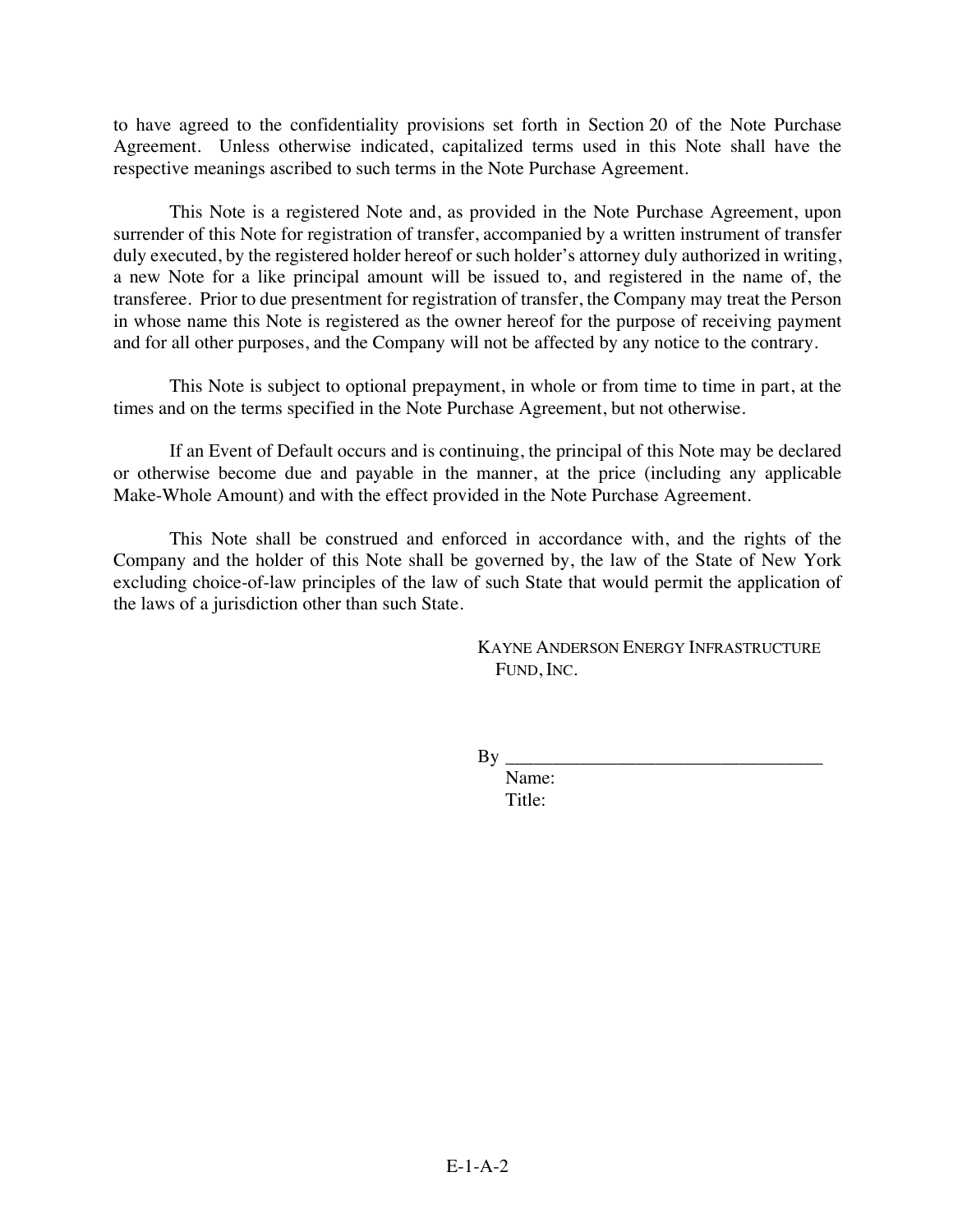#### **[FORM OF SERIES SS NOTE]**

THIS NOTE HAS NOT BEEN REGISTERED UNDER THE SECURITIES ACT OF 1933, AS AMENDED (THE *"SECURITIES ACT"*) OR UNDER THE SECURITIES LAWS OF ANY STATE OR FOREIGN JURISDICTION AND MAY NOT BE TRANSFERRED OR RESOLD UNLESS REGISTERED UNDER THE SECURITIES ACT AND ALL APPLICABLE STATE OR FOREIGN SECURITIES LAWS OR UNLESS AN EXEMPTION FROM THE REQUIREMENT FOR SUCH REGISTRATION IS AVAILABLE.

#### KAYNE ANDERSON ENERGY INFRASTRUCTURE FUND, INC.

#### 4.67% SERIES SS SENIOR UNSECURED NOTE DUE AUGUST 2, 2034

No. RSS-[\_\_\_\_\_] [Date]  $\mathbb{S}$ [ ] PPN: 486606 N $@1$ 

FOR VALUE RECEIVED, the undersigned, KAYNE ANDERSON ENERGY INFRASTRUCTURE FUND, INC. (herein called the *"Company"*), a corporation organized and existing under the laws of the State of Maryland, hereby promises to pay to [equilibrary l, or registered assigns, the principal sum of  $\lbrack$ prepaid) on August 2, 2034 (the *"Maturity Date"*), with interest (computed on the basis of a 360-day year of twelve 30-day months) (a) on the unpaid balance hereof at the rate of 4.67% per annum from the date hereof, payable semiannually, on the 19th day of June and December in each year, commencing with the June 19 or December 19 next succeeding the date hereof, and at maturity, until the principal hereof shall have become due and payable, and (b) to the extent permitted by law, on any overdue payment (including any overdue prepayment) of principal, any overdue payment of interest and any overdue payment of any Make-Whole Amount, payable semi-annually as aforesaid (or, at the option of the registered holder hereof, on demand), at a rate equal to the Default Rate.

In addition to any other amounts of interest payable hereunder, the interest rate applicable to this Note is subject to increase pursuant to and in accordance with the requirements of Section 8.7 of the Note Purchase Agreement (referred to below).

Payments of principal of, interest on and any Make-Whole Amount with respect to this Note are to be made in lawful money of the United States of America at The Bank of New York Mellon in New York, New York or at such other place as the Company shall have designated by written notice to the holder of this Note as provided in the Note Purchase Agreement referred to below.

This Note is one of a series of Senior Notes (herein called the *"Notes"*) issued pursuant to the Note Purchase Agreement, dated as of May 18, 2022 (as from time to time amended, the *"Note Purchase Agreement"*), between the Company and the respective Purchasers named therein and is entitled to the benefits thereof. Each holder of this Note will be deemed, by its acceptance hereof, (i) to have made the representations set forth in Section 6 of the Note Purchase Agreement and (ii) to have agreed to the confidentiality provisions set forth in Section 20 of the Note Purchase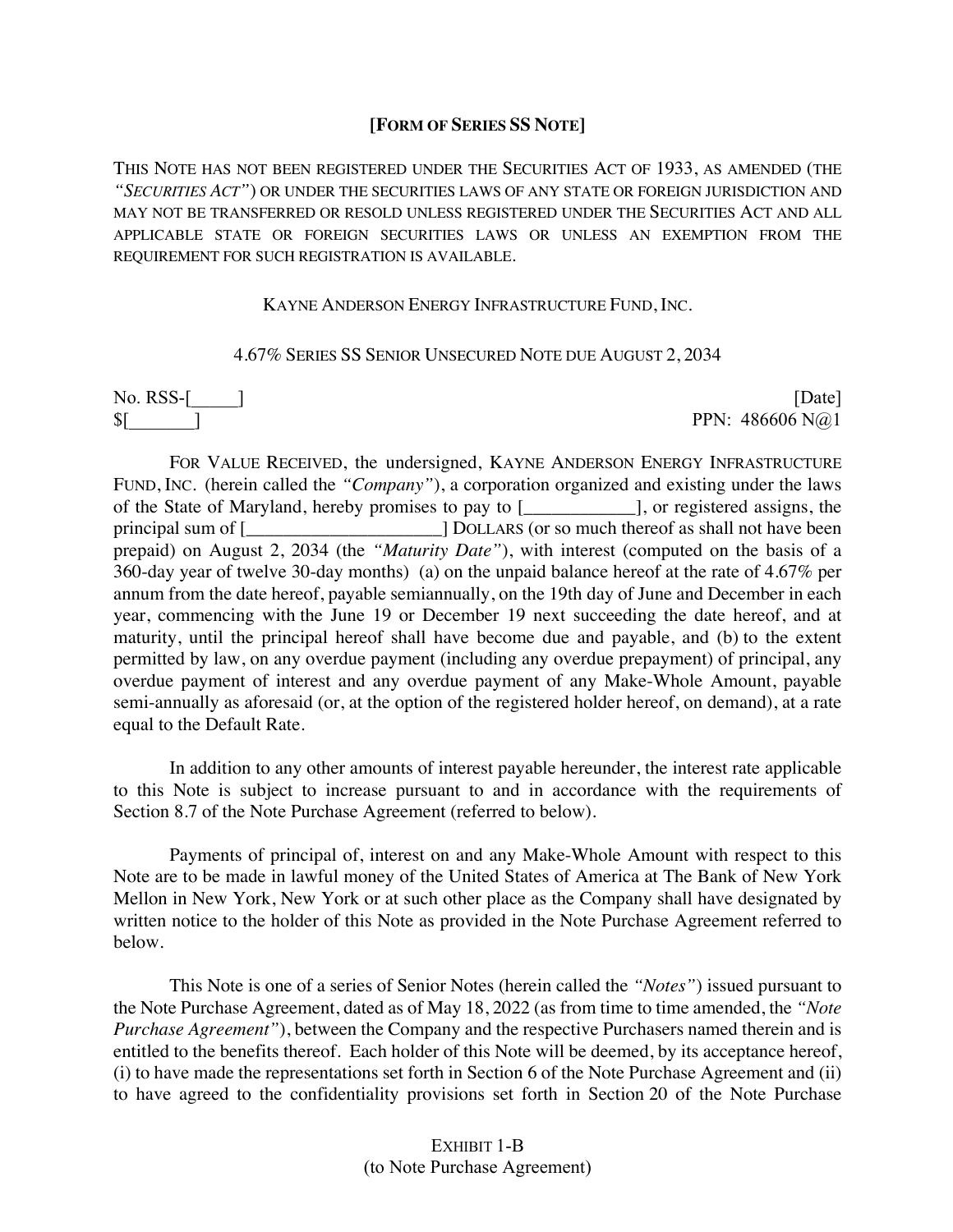Agreement. Unless otherwise indicated, capitalized terms used in this Note shall have the respective meanings ascribed to such terms in the Note Purchase Agreement.

This Note is a registered Note and, as provided in the Note Purchase Agreement, upon surrender of this Note for registration of transfer, accompanied by a written instrument of transfer duly executed, by the registered holder hereof or such holder's attorney duly authorized in writing, a new Note for a like principal amount will be issued to, and registered in the name of, the transferee. Prior to due presentment for registration of transfer, the Company may treat the Person in whose name this Note is registered as the owner hereof for the purpose of receiving payment and for all other purposes, and the Company will not be affected by any notice to the contrary.

This Note is subject to optional prepayment, in whole or from time to time in part, at the times and on the terms specified in the Note Purchase Agreement, but not otherwise.

If an Event of Default occurs and is continuing, the principal of this Note may be declared or otherwise become due and payable in the manner, at the price (including any applicable Make-Whole Amount) and with the effect provided in the Note Purchase Agreement.

This Note shall be construed and enforced in accordance with, and the rights of the Company and the holder of this Note shall be governed by, the law of the State of New York excluding choice-of-law principles of the law of such State that would permit the application of the laws of a jurisdiction other than such State.

> KAYNE ANDERSON ENERGY INFRASTRUCTURE FUND, INC.

 $By \_\_$ 

Name: Title: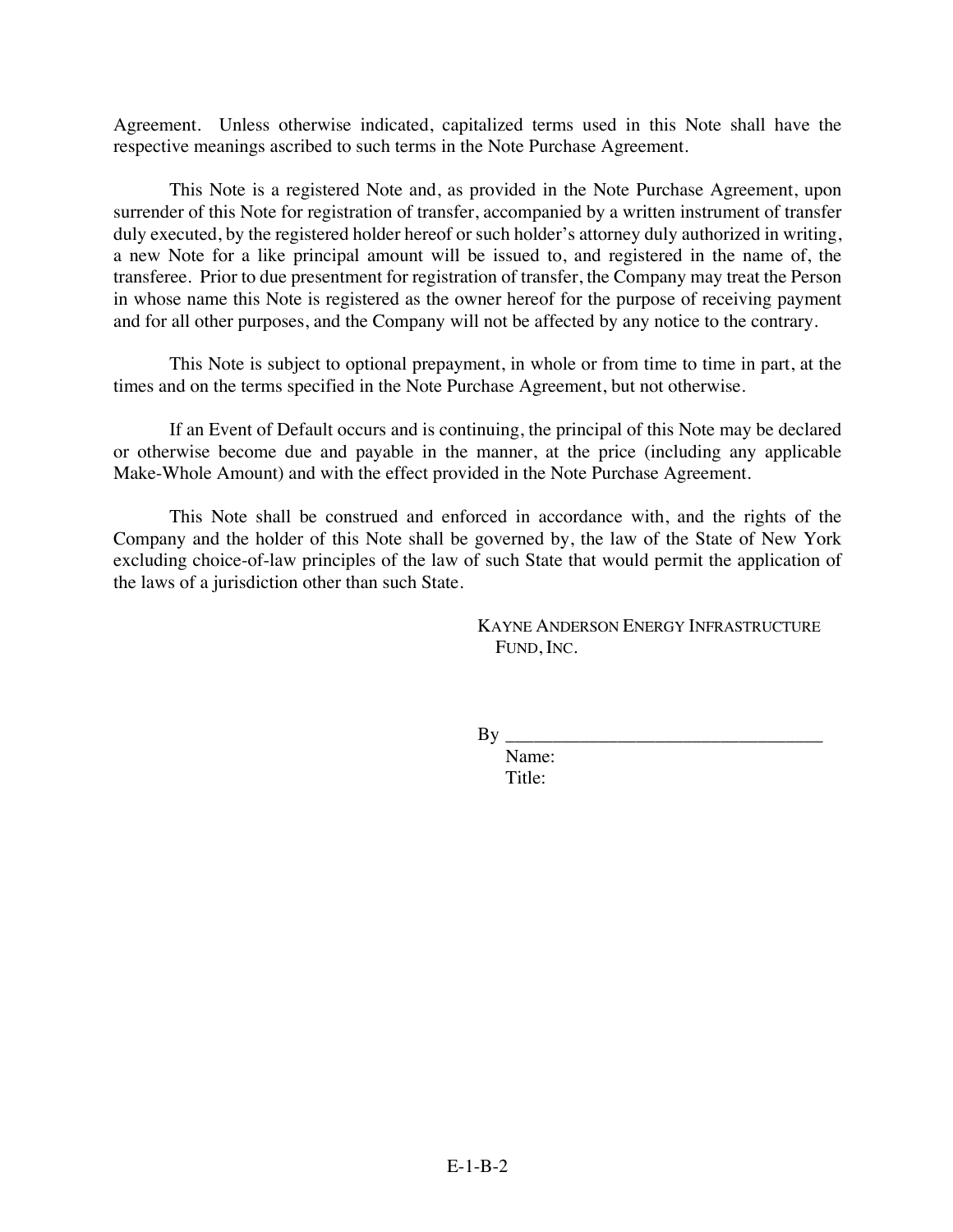### **FORM OF OPINION OF SPECIAL COUNSEL TO THE COMPANY**

[See Attached]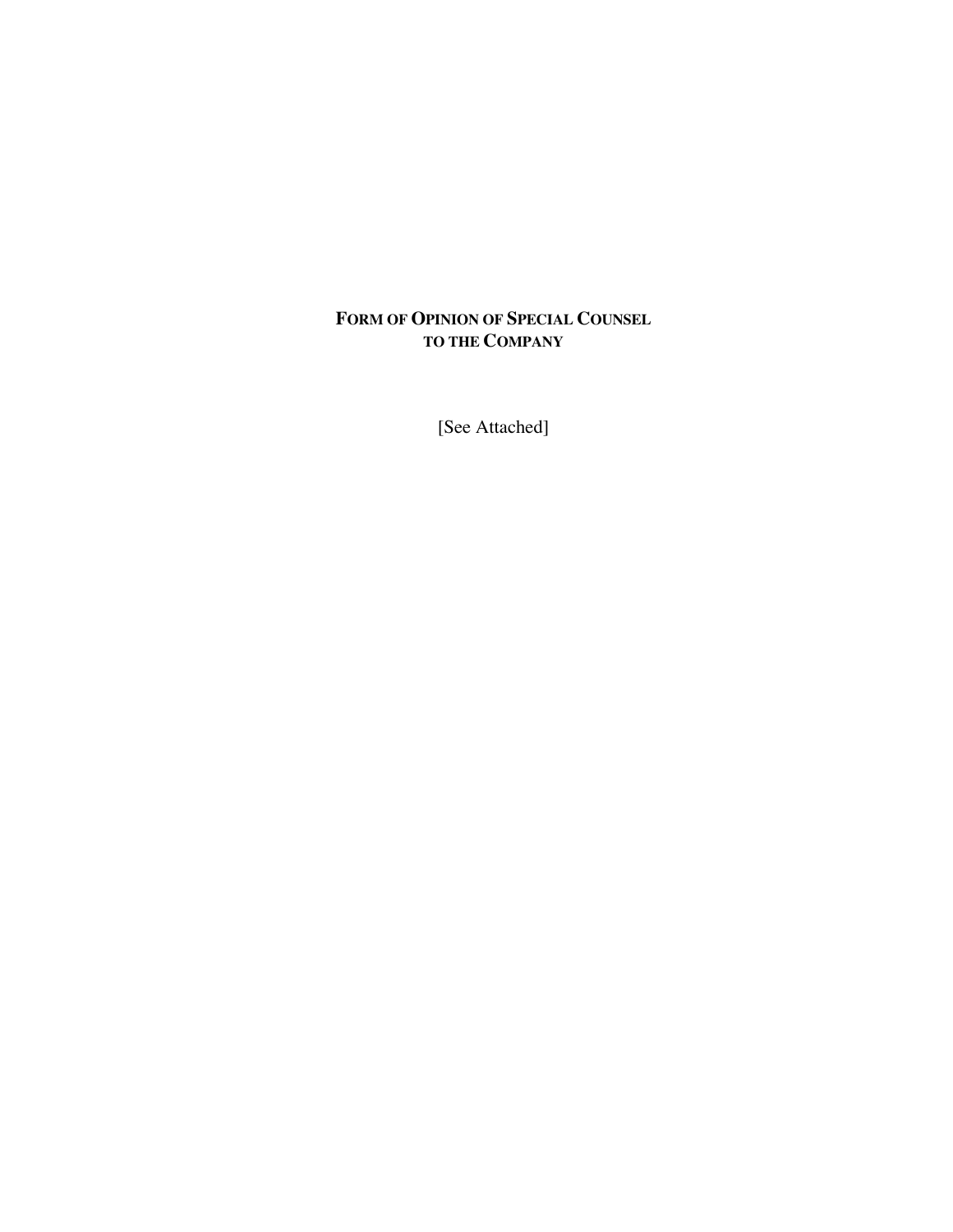May 18, 2022 56869.00181

Each of the Purchasers Party to the Purchase Agreement on the date hereof ("Purchasers")

Re: Kayne Anderson Energy Infrastructure Fund, Inc. – Private Offering of 4.57% Series RR Senior Unsecured Notes due May 18, 2032 (collectively, the *"*Notes")

Ladies and Gentlemen:

We have acted as counsel to Kayne Anderson Energy Infrastructure Fund, Inc., a Maryland corporation (the "Company"), in connection with the issuance and sale by the Company of the Notes to you pursuant to the Note Purchase Agreement, dated as of May 18, 2022 (the "Purchase Agreement"), among the Company and the Purchasers relating to the issuance and sale (the "Offering") on the date hereof to the Purchasers of \$45,000,000 aggregate principal amount of the Company's 4.57% Series RR Senior Unsecured Notes due May 18, 2032 (collectively, the "Notes"). This opinion letter is being furnished pursuant to Section 4.4(a) of the Purchase Agreement. Capitalized terms used herein and not otherwise defined herein shall have the meanings assigned to them in the Purchase Agreement.

As such counsel and for purposes of our opinions set forth below, we have examined originals or copies, certified or otherwise identified to our satisfaction, of such documents, certificates of public officials and other instruments as we have deemed necessary or appropriate as a basis for the opinions set forth herein, including, without limitation:

- (i) the Purchase Agreement;
- (ii) the Notes;
- (iii) completed Federal Reserve Forms G-3 of even date herewith, executed by the Company and delivered to each Purchaser (collectively, the "Purpose Statements");
- (iv) a Certificate of Status of Foreign Corporation of the Secretary of State of the State of California with respect to the Company, dated May 10, 2022 (the "California Good Standing Certificate");
- (v) a Certificate of Fact of the Secretary of State of the State of Texas with respect to the Company, dated May 9, 2022 (the "Texas Good Standing Certificate" and, together with the California Good Standing Certificate, the "Good Standing Certificates");
- (vi) the Registration Statement on Form N-8A filed by the Company on April 11, 2005 with the Securities and Exchange Commission under the Investment Company Act of 1940, as amended; and
- (vii) certificates of officers and representatives of the Company.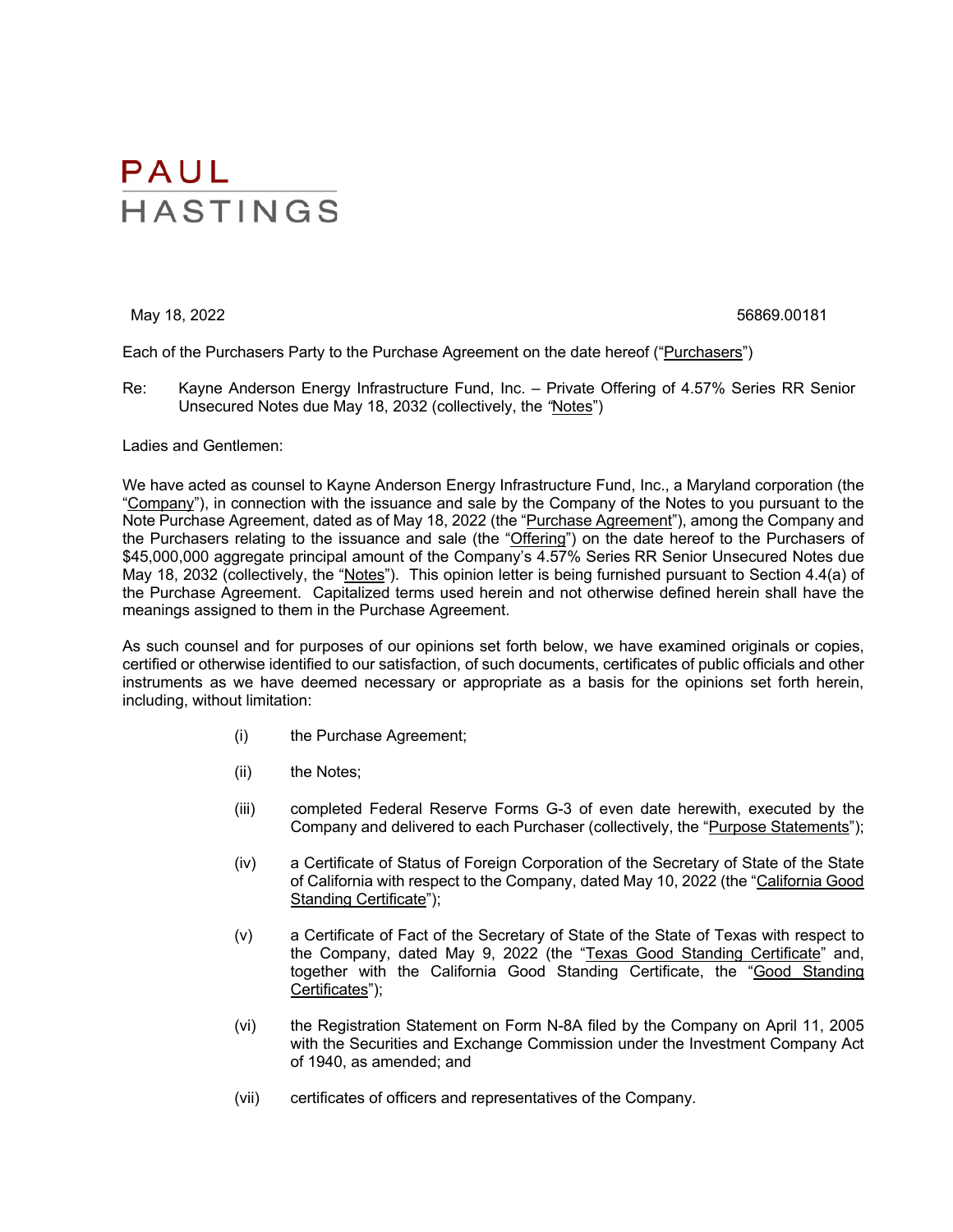Each of the Purchasers Party to the Purchase Agreement May 18, 2022 Page 2

In addition to the foregoing, we have made such investigations of law as we have deemed relevant and necessary as a basis for the opinions expressed below.

The Purchase Agreement and the Notes are referred to herein, individually, as a "Transaction Document" and collectively, as the "Transaction Documents."

In such examination and in rendering the opinions expressed below, we have assumed: (i) the due authorization, execution and delivery of the Transaction Documents and all agreements, instruments and other documents referred to above by all the parties thereto (including the Company); (ii) the genuineness of all signatures on all documents submitted to us; (iii) the authenticity and completeness of all documents, corporate records, certificates and other instruments submitted to us; (iv) that photocopy, electronic, certified, conformed, facsimile and other copies submitted to us of original documents, certificates and other instruments conform to the original documents, corporate records, certificates and other instruments, and that all such original documents, certificates and other instruments were authentic and complete; (v) the legal capacity and competency of all individuals executing documents; (vi) that the Transaction Documents and all other documents executed in connection with the transactions contemplated thereby are the valid and binding obligations of each of the parties thereto (other than the Company under New York law), enforceable against such parties (other than the Company under New York law) in accordance with their respective terms and that no such documents have been amended, modified, supplemented or terminated orally or in writing; (vii) that there are no agreements or understandings between or among any of the parties to the Transaction Documents or third parties that would expand or modify or otherwise affect the terms of the Transaction Documents or the respective rights or obligations of the parties thereunder; (viii) that the statements contained in the certificates and comparable documents of public officials, officers and representatives of the Company and other persons on which we have relied for the purposes of this opinion letter are true and correct and that there has not been any change in the good standing status of the Company from that reported in the Good Standing Certificates; (ix) the due formation and valid existence of the Company, and the good standing of the Company in each applicable jurisdiction (other than the States of Texas and California); (x) the due power and authority of the Company to execute and deliver, and to perform its respective obligations under, the Transaction Documents; (xi) that the Purchasers satisfied all regulatory and legal requirements applicable to their respective activities; (xii) that the rights and remedies set forth in the Transaction Documents will be exercised reasonably and in good faith and were granted without fraud or duress and for good, valuable and adequate consideration and without intent to hinder, delay or defeat any rights of any creditors or stockholders of the Company; (xiii) that the officers, directors and stockholders of the Company have properly discharged their fiduciary duties; (xiv) that each Purpose Statement has been delivered to the Purchaser indicated in the heading thereof; and (xv) that each Purpose Statement has been signed and accepted in good faith by a duly authorized officer of each Purchaser to whom such Purpose Statement was delivered, and such Purchaser has completed the appropriate portions of such Purpose Statement. As to all questions of fact material to this opinion letter and as to the materiality of any fact or other matter referred to herein, we have relied (without independent investigation) upon certificates or comparable documents of officers and representatives of the Company and of public officials and upon the representations, warranties and covenants contained in the Purchase Agreement.

Statements in this opinion letter which are qualified by the expression "to our knowledge", "of which we have knowledge," or "known to us" or "we have no reason to believe" or other expressions of like import are limited solely to the current actual knowledge of David Hearth and Lindsay Sparks, who are the individual attorneys in this Firm who have devoted substantive attention to the representation of the Company in connection with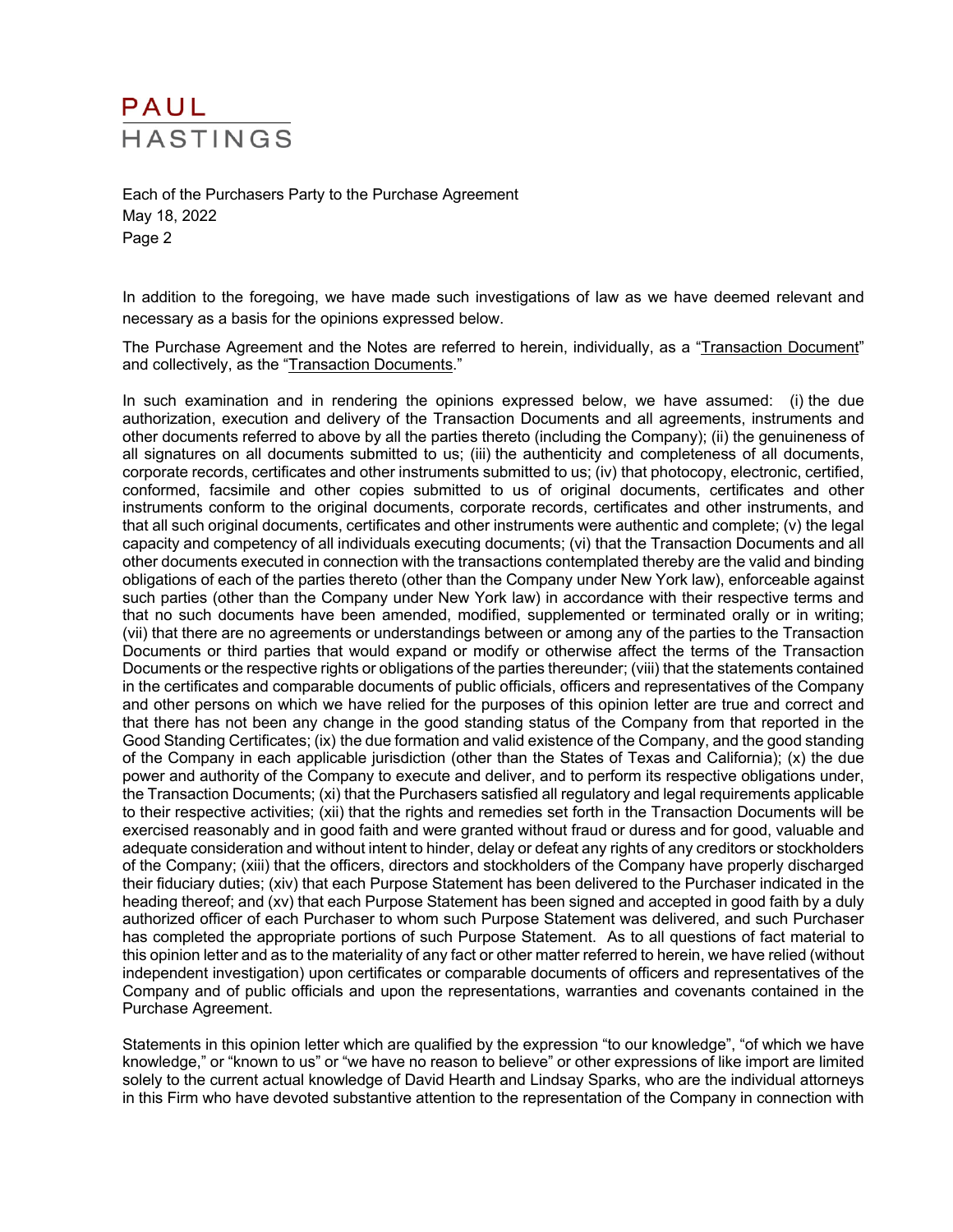Each of the Purchasers Party to the Purchase Agreement May 18, 2022 Page 3

the preparation, negotiation, execution and delivery of the Transaction Documents (and expressly exclude the knowledge of any other person in this Firm or any constructive or imputed knowledge of any information, whether by reason of our representation of the Company or otherwise). David Hearth and Lindsay Sparks are the only attorneys in this Firm who devoted substantial time to the transactions contemplated in the Transaction Documents. We have not undertaken any independent investigation to determine the accuracy of any such statement, and any limited inquiry undertaken by us during the preparation of this opinion letter should not be regarded as such an investigation. In rendering the opinion set forth in opinion paragraph 4 below, we have not made any investigation of any court, governmental, regulatory or arbitral records to determine whether any litigation, investigation or proceeding has been filed or is pending.

Based upon the foregoing, and in reliance thereon, and subject to the assumptions, limitations, qualifications and exceptions set forth herein, we are of the following opinions:

1. Based solely on a review of the Good Standing Certificates, we confirm that the Company is in good standing as a foreign corporation in the States of California and Texas.

2. Each of the Purchase Agreement and the Notes of even date herewith constitutes the valid and binding obligation of the Company, enforceable against the Company in accordance with its terms.

3. The execution and delivery of each of the Transaction Documents by the Company and the issuance and repayment of the Notes by the Issuer thereunder do not (a) constitute a breach by the Company of, or constitute a default by the Company under, any agreement listed on Schedule A hereto (collectively, the "Reviewed Agreements"), or (b) cause the Company to violate any federal or New York statute, rule or regulation applicable to the Company that is generally applicable to transactions of the type contemplated in the Transaction Documents.

4. The execution and delivery of each of the Transaction Documents by the Company and the issuance and repayment of the Notes by the Issuer thereunder do not cause the Company to violate any order, judgment or decree of any federal or New York State court or governmental body or authority which by its terms names and is applicable to the Company and which is known to us.

5. No registration of the Notes under the Securities Act is required in connection with the sale of the Notes to the Purchasers under the circumstances contemplated by the Purchase Agreement, and an indenture does not need to be qualified under the Trust Indenture Act of 1939, as amended, assuming (a) the accuracy of the Purchasers' representations and warranties made in the Purchase Agreement, (b) the accuracy of the Company's representations and warranties made in the Purchase Agreement regarding the absence of a general solicitation in connection with the offer and sale of such Notes to the Purchasers, and (c) the due performance by the Purchasers of their obligations set forth in the Purchase Agreement.

6. On the date hereof, the sale of the Notes to the Purchasers does not violate Regulation T, U or X of the Board of Governors of the Federal Reserve System. For purposes of our opinion on Regulation T of the Board of Governors of the Federal Reserve System, we have assumed, with your permission, that none of the Purchasers is a "creditor," as defined in Regulation T of the Board of Governors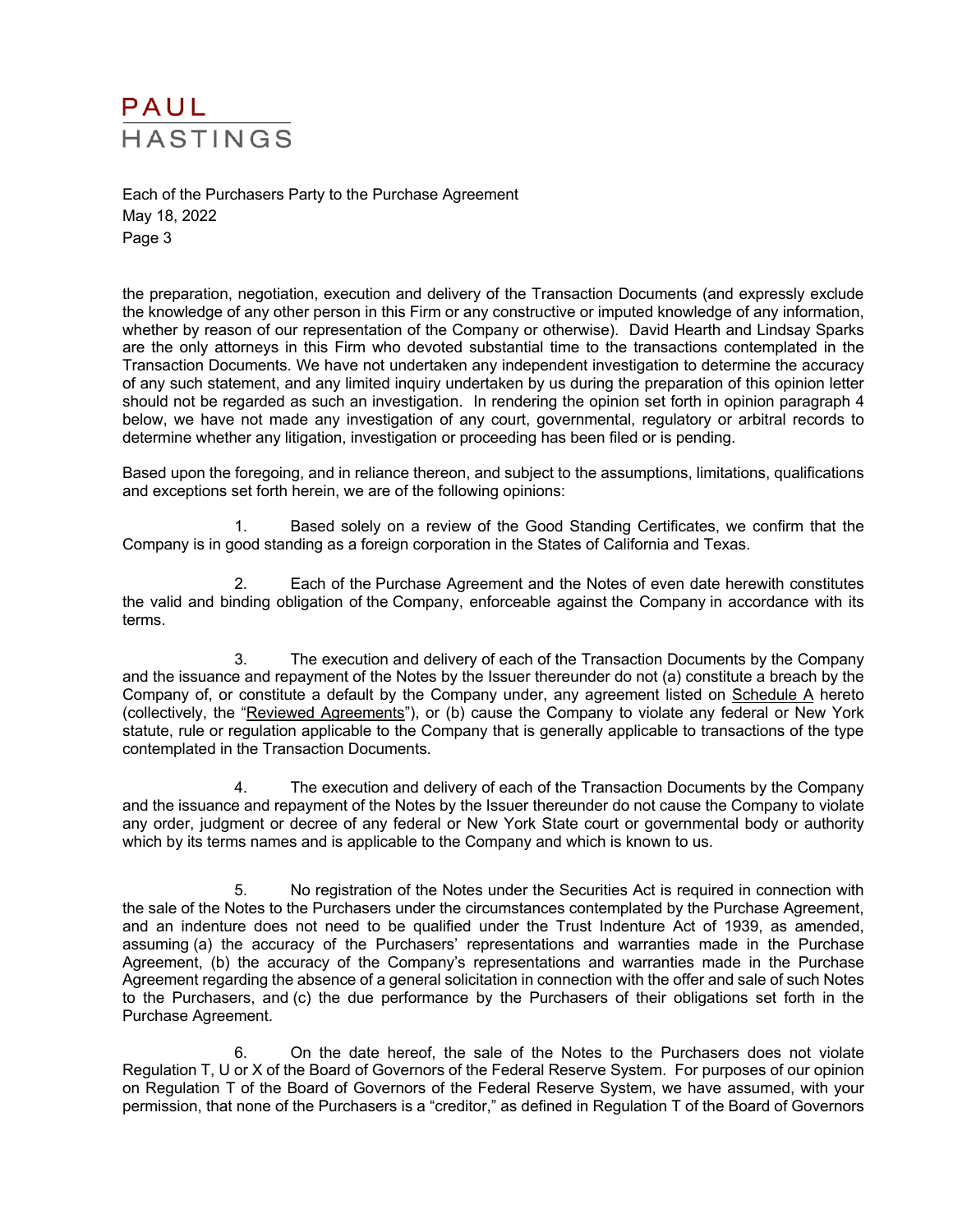Each of the Purchasers Party to the Purchase Agreement May 18, 2022 Page 4

of the Federal Reserve System, and therefore Regulation T of the Board of Governors of the Federal Reserve System is not applicable to the issuance and sale of the Notes to the Purchasers.

7. The Company is duly registered as a closed-end management investment company under the Investment Company Act of 1940, as amended (the "1940 Act").

The foregoing opinions are subject to the following assumptions, exceptions, qualifications and limitations:

A. We express no opinion with respect to any of the following (collectively, the "Excluded Laws"): (i) anti-fraud laws or state securities laws or, except as set forth in opinion paragraphs 5 and 7, other federal securities laws; (ii) except as set forth in opinion paragraph 6, Federal Reserve Board margin regulations; (iii) pension or employee benefit laws, e.g., ERISA; (iv) federal or state antitrust and unfair competition laws, including, without limitation, the Hart-Scott-Rodino Antitrust Improvements Act of 1976, as amended, and Section 721 of the Defense Production Act of 1950, as amended by the Foreign Investment Risk Review Modernization Act of 2018; (v) the statutes, ordinances, administrative decisions or rules and regulations of counties, towns, municipalities and other political subdivisions (whether created or enabled through legislative action at the federal, state or regional level); (vi) federal or state environmental laws; (vii) federal or state land use, building codes or subdivision laws or other laws, rules or regulations relating to the construction installation or operation of any property or assets; (viii) federal or state tax laws; (ix) federal or state laws relating to communications (including, without limitation, the Communications Act of 1934, as amended, and the Telecommunications Act of 1996, as amended); (x) federal patent, copyright or trademark, state trademark or other federal and state intellectual property laws; (xi) federal or state racketeering laws, e.g., RICO; (xii) federal or state health and safety laws, e.g., OSHA; (xiii) federal or state laws concerning aviation, vessels, railways or other means of transportation; (xiv) federal or state laws concerning public utilities; (xv) federal or state labor or employment laws; (xvi) federal or state laws or policies concerning (A) national and local emergencies (including, without limitation, COVID-19), (B) possible judicial deference to acts of sovereign states, including judicial acts, and (C) criminal and civil forfeiture laws; (xvii) except as set forth in opinion paragraph 6, federal or state banking or insurance laws; (xviii) export, import or customs laws; (xix) anti-terrorism orders, as the same may be renewed, extended, amended or replaced, or any federal, state or local laws, statutes, ordinances, orders, governmental rules, regulations, licensing requirements or policies relating to the same (including, without limitation, Executive Order 13224, effective September 24, 2001); (xx) the USA Patriot Improvement and Reauthorization Act of 2005, its successor statutes or similar statutes in effect from time to time, or the policies promulgated thereunder or any foreign assets control regulations of the United States Treasury Department or any enabling legislation or order relating thereto; (xxi) federal or state laws concerning bankruptcy, insolvency, reorganization, moratorium or similar laws affecting creditors' rights generally, including, without limitation, fraudulent transfer or fraudulent conveyance laws; (xxii) other federal or state statutes of general application to the extent they provide for criminal prosecution (e.g., mail fraud and wire fraud statutes); or (xxiii) usury or other laws limiting or regulating the maximum amount of interest that may be charged, collected, received or contracted for other than the internal laws of the State of New York, and without limiting the foregoing, we expressly disclaim any opinion as to the usury or other such laws of any other jurisdiction (including laws of other states made applicable through principles of federal preemption or otherwise) which may be applicable to the transactions contemplated by the Transaction Documents; or in the case of each of the foregoing, all rules and regulations promulgated thereunder or administrative or judicial decisions with respect thereto.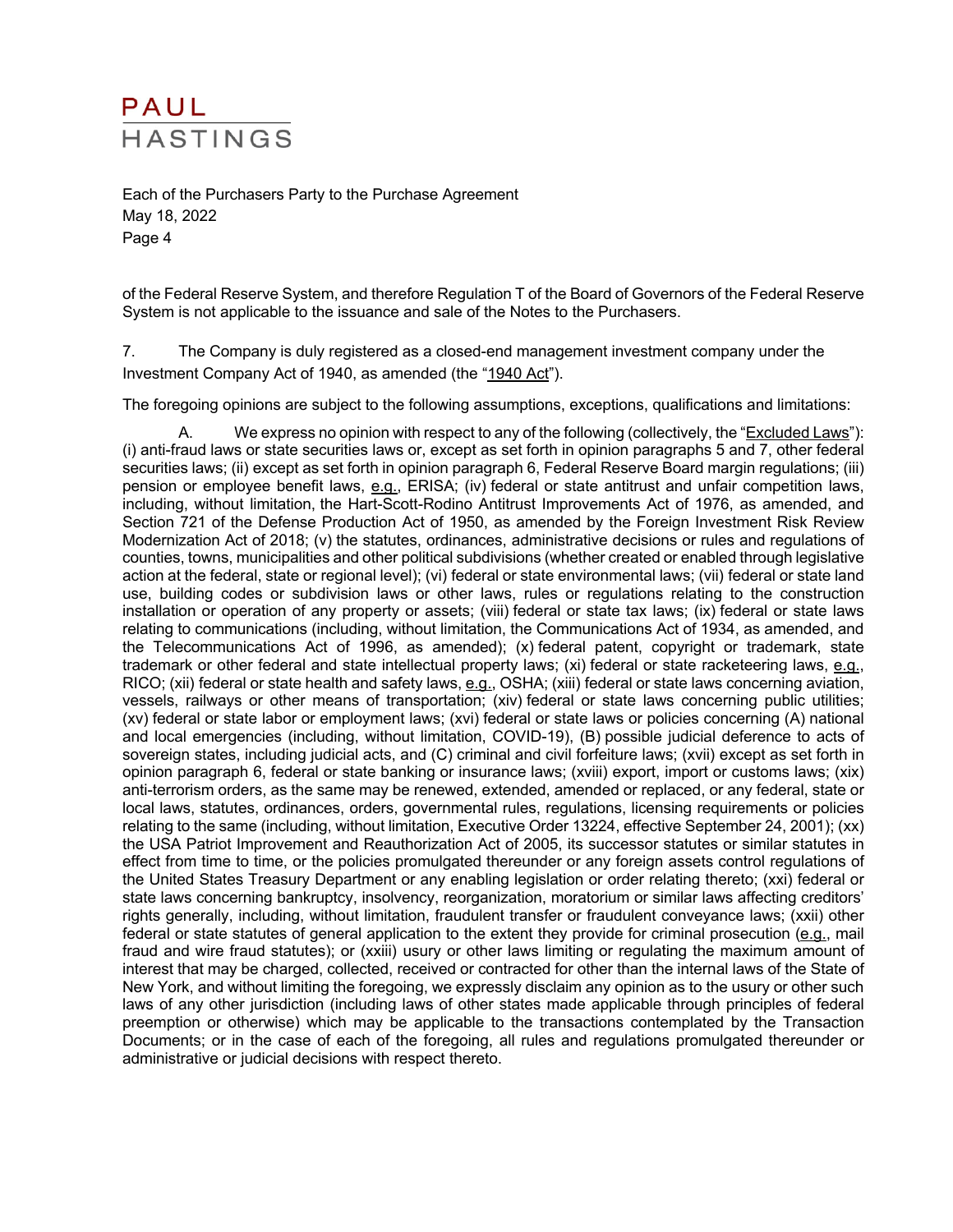Each of the Purchasers Party to the Purchase Agreement May 18, 2022 Page 5

B. We express no opinion with respect to (i) the truth of the factual representations and warranties contained in any of the Transaction Documents, or (ii) any document, instrument or agreement other than the Transaction Documents, regardless of whether such document, instrument or agreement is referred to in the Transaction Documents.

C. We express no opinion with respect to the effect that the introduction of extrinsic evidence as to the meaning of any Transaction Document may have on the opinions expressed herein.

D. Our opinions are subject to (i) the effect of any applicable bankruptcy, insolvency, reorganization, moratorium or similar law affecting creditors' rights generally, including, without limitation, fraudulent transfer or fraudulent conveyance laws; (ii) the effect of public policy considerations, statutes or court decisions which may limit rights to obtain exculpation, indemnification or contribution (including, without limitation, provisions indemnifying a party against liability for its own wrongful or negligent acts, indemnification regarding violations of the securities laws and indemnification for losses resulting from a judgment for the payment of any amount other than in United States dollars); and (iii) the effect of general principles of equity (including, without limitation, concepts of materiality, reasonableness, good faith and fair dealing) and the availability of equitable remedies (including, without limitation, specific performance and equitable relief), regardless of whether considered in a proceeding in equity or at law.

E. No opinion is expressed herein with respect to the validity, binding effect or enforceability of (i) any provision contained in the Transaction Documents allowing any party to exercise any remedial rights without notice to the Company, (ii) any waiver of demand or notice by the Company, or any waiver of any rights or any defense which as a matter of law or public policy cannot be waived, (iii) any provisions contained in the Transaction Documents purporting to establish evidentiary standards, (iv) any provision of the Transaction Documents which purports to establish the subject matter jurisdiction of the United States District Court to adjudicate any controversy related to any of the Transaction Documents, (v) any provision of the Transaction Documents which purports to entitle any person or entity to specific performance of any provision thereof, (vi) any provision of the Transaction Documents which requires a person or entity to cause another person or entity to take or to refrain from taking action under circumstances in which such person or entity does not control such other person or entity, or (vii) any provision of the Transaction Documents providing for the effectiveness of service of process by mail in any suit, action or proceeding of any nature arising in connection with or in any way relating to any Transaction Document or any provision of the Transaction Documents which purports to, or has the effect of, waiving or extending any statute of limitation; (ix) any provision of the Transaction Documents requiring waivers or amendments to be in writing insofar as such provision suggests that oral or other modifications, amendments or waivers could not be effectively agreed upon by the parties or that the doctrine of promissory estoppel might not apply; (x) any provision of the Transaction Documents stating that rights or remedies are not exclusive, that every right or remedy is cumulative and may be exercised in addition to any other right or remedy, that the election of some particular remedy does not preclude recourse to one or more others or that failure to exercise or delay in exercising rights or remedies will not operate as a waiver of any such right or remedy; (xi) any liquidated damage or other provision of the Transaction Documents that imposes (or is deemed or construed to impose) a penalty or forfeiture; (xii) any provision of the Transaction Documents appointing one party as an attorney-in-fact for an adverse party; (xiii) any provision of the Loan Documents purporting to prohibit, restrict or condition the assignment of any agreement or instrument to the extent the same is rendered ineffective by Sections 9-406 through 9-409 of the Uniform Commercial Code as in effect in a relevant jurisdiction; (xiv) any provision of the Transaction Documents purporting to limit the liability of any party thereto to third parties; (xv) any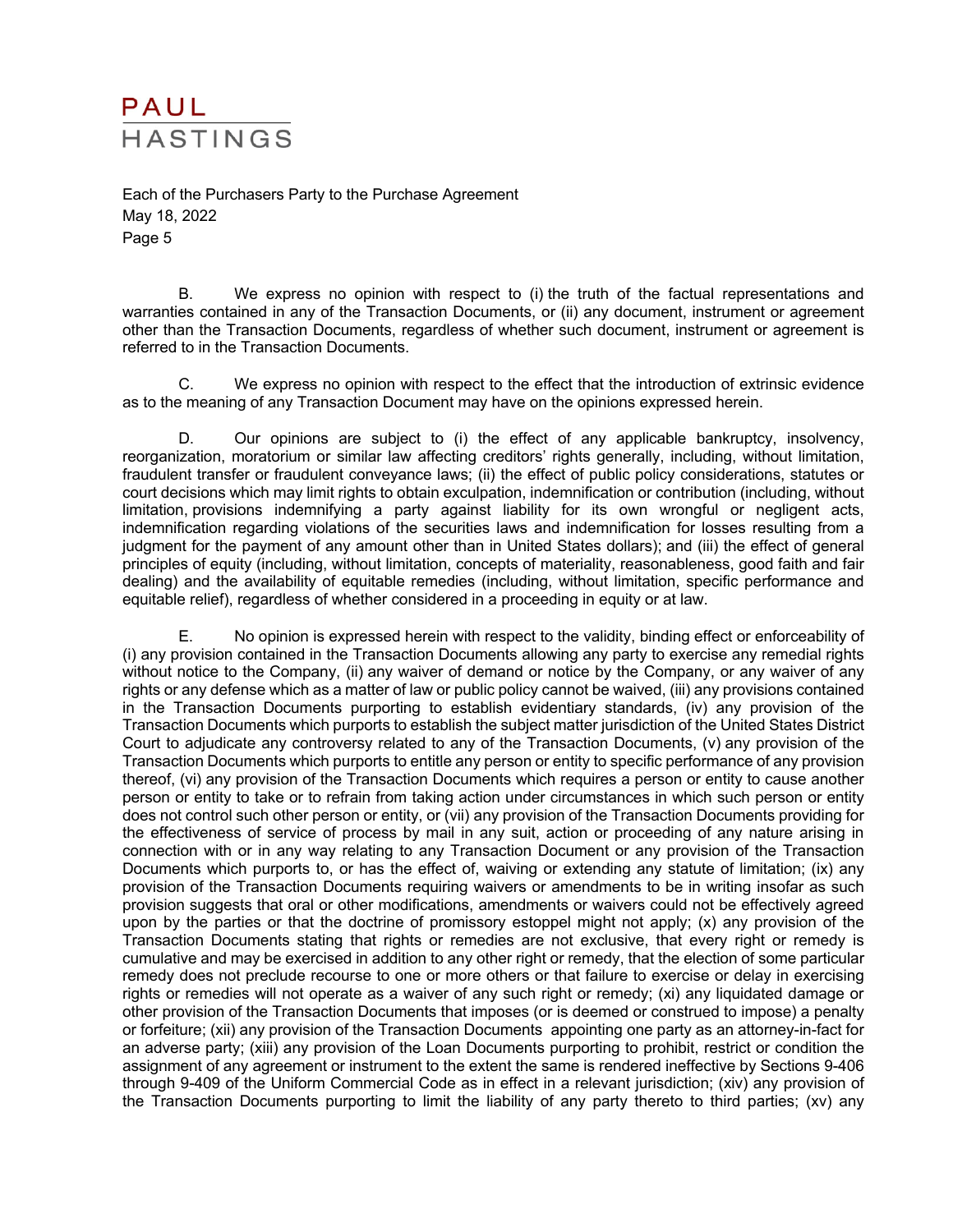Each of the Purchasers Party to the Purchase Agreement May 18, 2022 Page 6

provision of the Transaction Documents stating that time is of the essence; (xvi) any provision of the Transaction Documents that constitutes (or is construed to constitute) an agreement to agree; (xvii) any provision of the Transaction Documents insofar as it purports to provide for a right of reinstatement or characterize the transactions thereunder as not constituting a novation or payment of debt or other obligations; or (xviii) any provision of the Transaction Documents that would require payment of (A) any unamortized original issue discount (including any original issue discount effectively created by payment of a fee), or (B) the closing or arrangement fees, to the extent they are considered to be fees for the "brokerage, soliciting, driving or procuring of a loan" and exceed 0.50% of the amount thereof in violation of New York General Obligations Law Section 5-531.

F. No opinion is expressed herein with respect to the validity, binding effect or enforceability of any provision of the Transaction Documents insofar as it purports to effect a choice of governing law or choice of forum for the adjudication of disputes or with respect to the acceptance by a federal court located in the State of New York of jurisdiction of a dispute arising under the Transaction Documents, other than (i) the enforceability by a New York State court under New York General Obligations Law Section 5-1401 of the choice of New York State law as the governing law of the Transaction Documents (subject, however, to the extent limited by the Constitution of the United States and by Section 1-301 of the New York Uniform Commercial Code), and (ii) the enforceability by a New York State court under New York General Obligations Law Section 5-1402 of New York State courts as a non-exclusive forum for the adjudication of disputes with respect to the Transaction Documents.

G. With respect to our opinion set forth in opinion paragraph 1, with your permission, we are relying solely and without independent investigation on our review and examination of the Good Standing Certificates.

H. For purposes of our opinion set forth in opinion paragraph 2, we have assumed, with your permission, that the term "Additional Covenant" (as used in Section 9.9 of the Purchase Agreement) is limited to a financial covenant in respect of the financial condition of the Company that can be ascertained through the application of a specified numerical financial test or other specified numerical financial criteria.

I. For purposes of our opinion expressed in opinion paragraph 6, we have assumed, with your permission, that the information contained in each Purpose Statement is true, correct, accurate and complete on the date hereof. In rendering the opinion expressed in opinion paragraph 6, we have relied solely, and without any further investigation, on a certificate of the Chief Financial Officer of the Company, dated the date hereof, as to certain certifications or representations regarding, among other things, the current market value of "margin stock" (within the meaning of Regulation U or Regulation X of the Board of Governors of the Federal Reserve System and as used herein, "margin stock") that serves as direct or indirect security for the Company's obligations under the Notes and other "credit" (within the meaning of Regulation U or Regulation X of the Board of Governors of the Federal Reserve System and as used herein, "credit") extended to the Company, and the loan value of all assets of the Company not consisting of margin stock that serve as direct or indirect security for the Company's obligations under the Notes and other credit extended to the Company.

J. We express no opinion as to the effect on our opinion expressed in opinion paragraph 6 to the extent that any Note may be deemed to constitute margin stock in the hands of any Purchaser. We further express no opinion in opinion paragraph 6 on the effect of Regulation T of the Board of Governors of the Federal Reserve System on any person other than a Purchaser.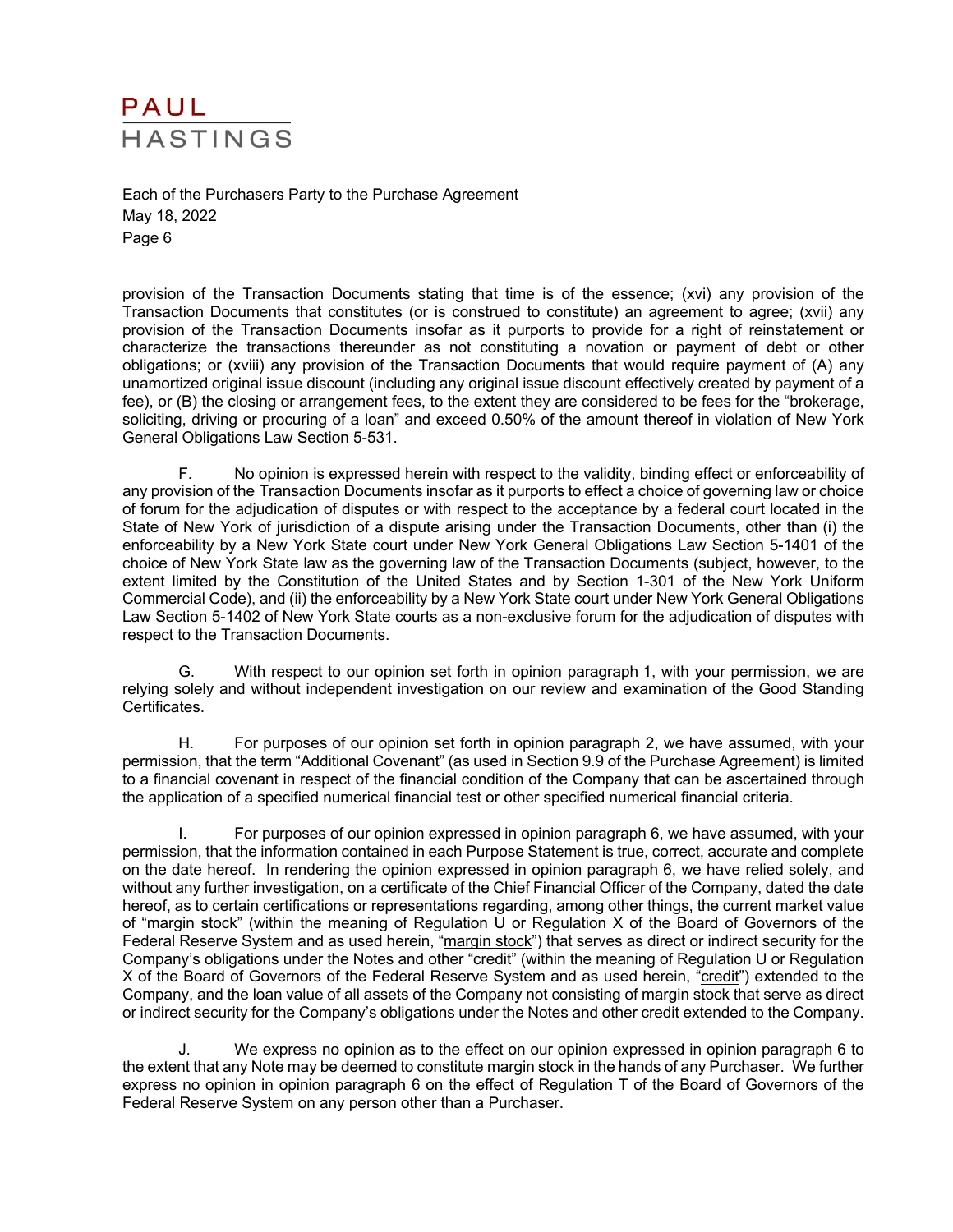Each of the Purchasers Party to the Purchase Agreement May 18, 2022 Page 7

K. Without limiting the generality of any limitation, qualification or condition expressed elsewhere herein, we express no opinion on the matters set forth in opinion paragraphs 5 and 6 at any time after the initial issuance and sale of the Notes to the Purchasers on the date hereof, and we expressly disclaim any obligation to update such opinions after the date hereof.

L. We call to your attention that (i) that the Company has elected to be registered as a "closedend management investment company" under the 1940 Act and (ii) the Company is subject to regulation under the 1940 Act as a "closed-end management investment company." We understand that the Company is engaged primarily in the business of investing in equity and debt securities, including margin stock. We note that the Purchase Agreement contemplates the Company's execution and delivery to the Purchasers of completed and executed Federal Reserve Forms G-3.

M. Our opinions contained herein are limited solely to laws and regulations (other than the Excluded Laws) which in our experience are customarily applicable to transactions in the nature of those contemplated by the Transaction Documents and exclude statutes, rules and regulations that are part of a regulatory scheme applicable to any party or any of their affiliates due to the specific assets or business of such party or such affiliates. We express no opinion as to the effect on our opinions regarding the Transaction Documents arising out of the status or activities of, or laws applicable to, any party to the Purchase Agreement (other than the Company to the extent covered by this opinion letter), and, without limiting the foregoing, we are not expressing any opinion as to the effect of compliance or non-compliance by such parties with any state or federal laws or regulations applicable to the transactions contemplated by the Transaction Documents because of the nature of any of their businesses.

N. With respect to our opinions set forth in opinion paragraph 3 with respect to the Reviewed Agreements, we have not reviewed, and express no opinion on, (i) financial covenants or similar provisions requiring financial calculations or determinations to ascertain whether there is any breach of or default under such provisions or (ii) provisions relating to the occurrence of a "material adverse effect," "material adverse change" or words of similar import. In addition, our opinions relating to the Reviewed Agreements are subject to the effect on the Reviewed Agreements of (x) the introduction of extrinsic evidence to interpret the terms thereof and (y) any non-written modifications thereof. Moreover, our opinions relating to the Reviewed Agreements are based solely upon the plain meaning of their language without regard to interpretation or construction that might be indicated by the laws governing the Reviewed Agreements.

O. We express no opinion with respect to (i) the right, title or interest of the Company in or to any property, or (ii) the creation, perfection or priority of any security interests or liens.

Without limiting any of the other limitations, exceptions and qualifications stated elsewhere herein (including, without limitation, qualification paragraph A with respect to Excluded Laws), we express no opinion with regard to the applicability or effect of the law of any jurisdiction other than, as in effect on the date of this opinion letter, (i) the internal laws of the State of New York, and (ii) the federal laws of the United States.

This opinion letter deals only with the specified legal issues expressly addressed herein, and you should not infer any opinion that is not explicitly addressed herein from any matter stated in this letter.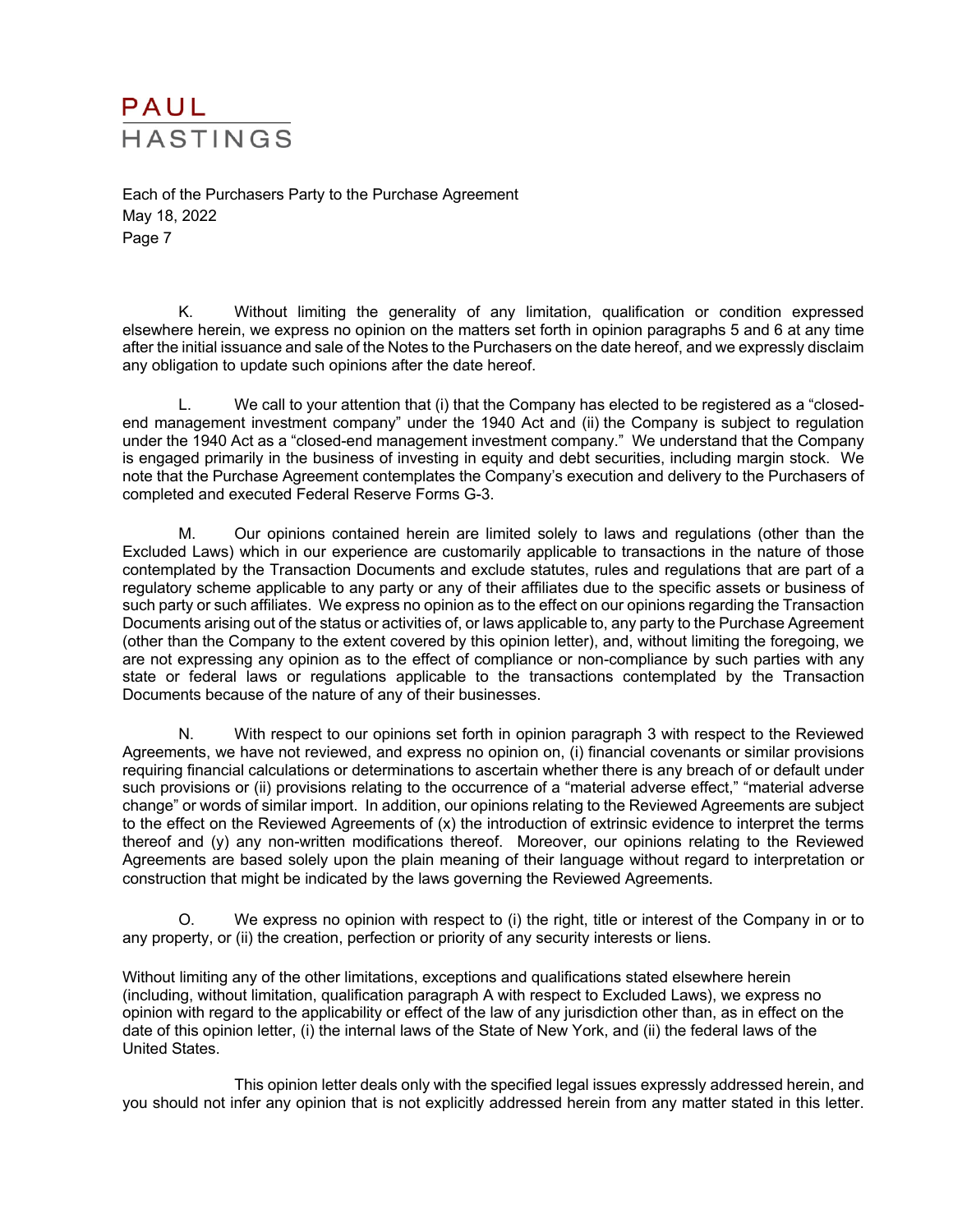# PAUL **HASTINGS**

Each of the Purchasers Party to the Purchase Agreement May 18, 2022 Page 8

The opinions expressed herein are to be governed by the laws of the State of New York and shall be construed in accordance with the customary practice in New York of lawyers who regularly give, and lawyers who regularly advise opinion recipients regarding, opinions of the kinds contained herein.

This opinion letter is rendered solely to you in connection with the issuance and delivery of the Notes. At your request, we hereby consent to reliance hereon solely in connection with the Transaction Documents by any transferee of the Notes that is an institutional accredited investor pursuant to a transfer that is made in accordance with the express provisions of the Purchase Agreement, on the condition and understanding that any such reliance shall be subject to the terms and conditions of this opinion letter, and further, without limitation of any of the foregoing, that (i) this opinion letter speaks only as of the date hereof and our consent to such reliance shall not constitute a reissuance of this opinion letter or otherwise extend any statute of limitations period applicable hereto on the date of this opinion letter, (ii) we have no responsibility or obligation to update this opinion letter, (iii) we have no responsibility or obligation to consider the applicability or correctness of this opinion letter to any person or entity other than its original addressees and in no event shall any such transferee have any greater rights with respect hereto than the original addresses of this opinion letter, and (iv) any such reliance by such transferee must be actual and reasonable under the circumstances existing at the time of transfer, including any changes in the law, facts or any other developments known to or reasonably knowable by such transferee at such time. This opinion letter may not be relied upon by you for any other purpose or delivered to or relied upon by any other person (except as permitted in the immediately preceding sentence) without our express prior written consent; except that you may furnish a copy of this opinion letter for information (but not reliance): (i) to your independent auditors and your attorneys on the basis that they make no further disclosure, (ii) pursuant to an order or legal process of any court or governmental agency, (iii) in connection with any legal action to which you are a party arising out of the issuance and delivery of the Notes, (iv) to any governmental or regulatory authority having jurisdiction over you, including, without limitation, the National Association of Insurance Commissioners, and (v) your potential successors and assigns. This opinion letter is rendered to you as of the date hereof and shall not be deemed to have been reissued by any subsequent delivery of a copy hereof, and we assume no obligation to advise you or any other person hereafter with regard to any change after the date hereof in the circumstances or the law that may bear on the matters set forth herein even though the change may affect the legal analysis or a legal conclusion or other matters in this opinion letter.

Very truly yours,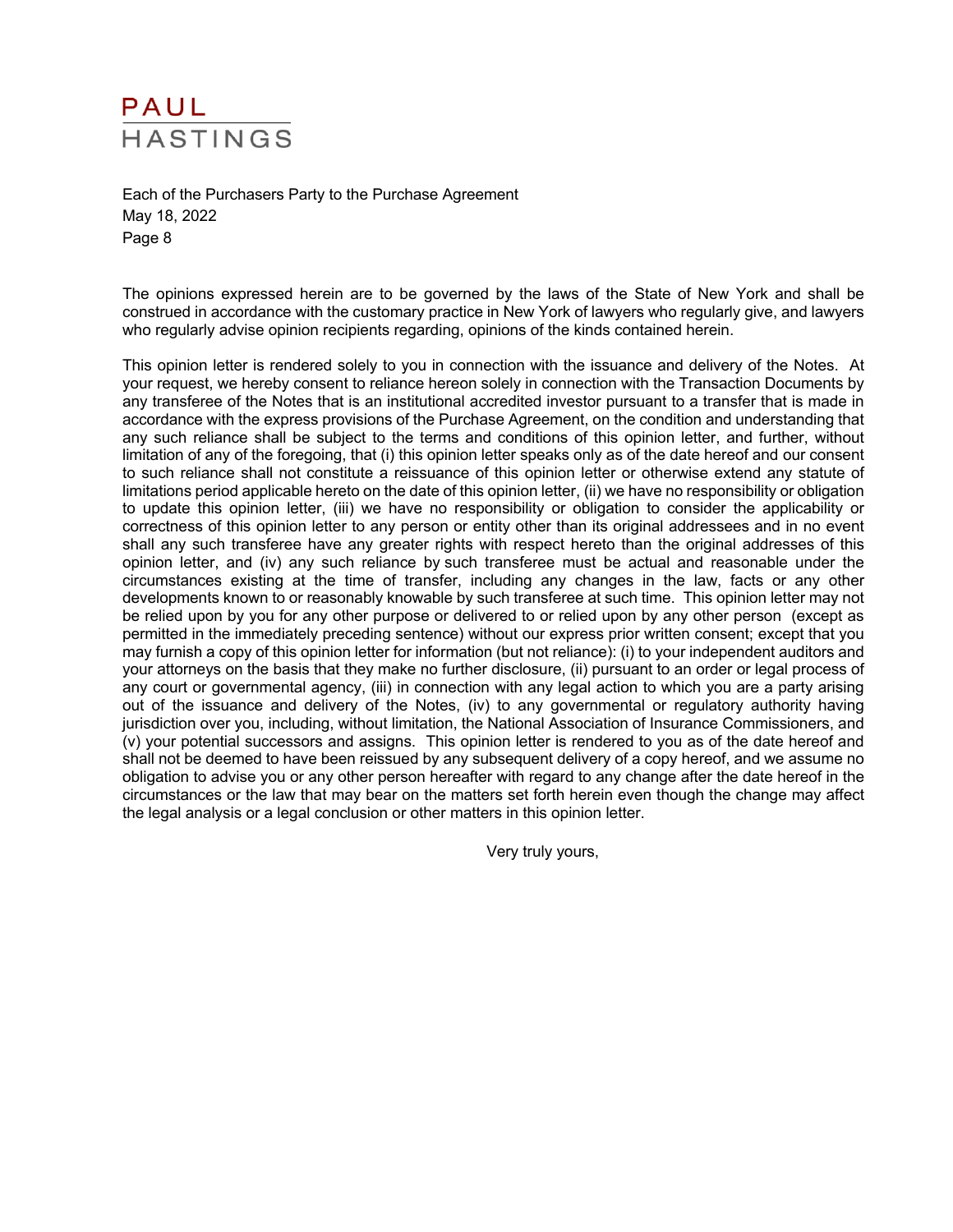#### **Schedule A**

#### **Reviewed Agreements**

- 1. Custody Agreement, dated June 27, 2005, by and between the Company and Custodial Trust Company.
- 2. Administration Agreement, dated February 28, 2009, between the Company and Ultimus Fund Solutions, LLC.
- 3. Investment Management Agreement, dated June 27, 2005, by and between the Company and Kayne Anderson Capital Advisors, L.P.
- 4. Note Purchase Agreement, dated April 16, 2013, among the Borrower and each of the Purchasers listed therein.
- 5. Note Purchase Agreement, dated April 30, 2014, among the Borrower and each of the Purchasers listed therein.
- 6. Note Purchase Agreement, dated October 29, 2014, among the Borrower and each of the Purchasers listed therein.
- 7. Note Purchase Agreement, dated November 5, 2020, among the Borrower and each of the Purchasers listed therein.
- 8. Securities Purchase Agreement dated May 18, 2022 among the Company and the purchasers listed therein related to the issuance of Series T Mandatory Redeemable Preferred Shares.
- 9. Fourth Amended and Restated Credit Agreement dated as of February 25, 2022, among the Company, the several banks from time to time thereto, and JPMorgan Chase Bank, N.A., as administrative agent for the financial institutions thereto, as amended, modified, supplemented, replaced or refinanced from time to time.
- 10. Loan Agreement, dated as of August 6, 2021, by and between and Sumitomo Mitsui Banking Corporation.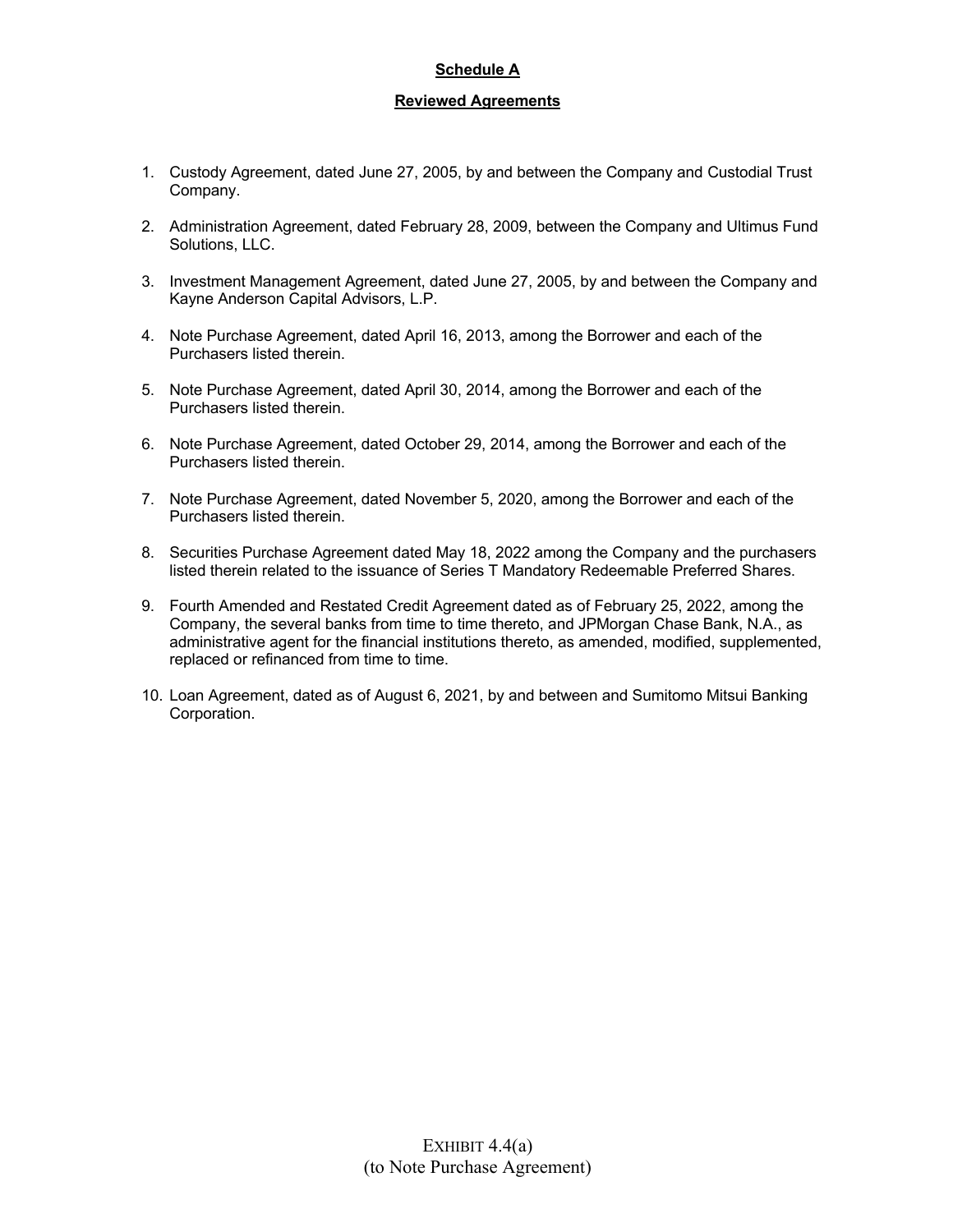# **[LETTERHEAD OF VENABLE LLP]**

# **DRAFT**

May 18, 2022

The Purchasers party to the Purchase Agreement referred to below

#### Re: Kayne Anderson Energy Infrastructure Fund, Inc.

Ladies and Gentlemen:

We have served as Maryland counsel for Kayne Anderson Energy Infrastructure Fund, Inc., a Maryland corporation registered under the Investment Company Act of 1940, as amended (the "1940 Act"), as a closed-end management investment company (the "Company"), in connection with certain matters of Maryland law arising out of the sale and issuance by the Company of the following series of its notes (collectively, the "Senior Notes"): (a) \$45,000,000 aggregate principal amount of 4.57% Series RR Senior Unsecured Notes due May 18, 2032 (the "Series R Notes"); and (b) \$45,000,000 aggregate principal amount of 4.67% Series SS Senior Unsecured Notes due August 2, 2034 pursuant to a Note Purchase Agreement, dated May 18, 2022 (the "Purchase Agreement"), by and between the Company and each of the Purchasers listed on Schedule A thereto (the "Purchasers"). This opinion is being delivered to you at the request of the Company in connection with Section 4.4 of the Purchase Agreement. This firm did not participate in the negotiation or drafting of the Purchase Agreement or the Notes (as defined below).

In connection with our representation of the Company, and as a basis for the opinion hereinafter set forth, we have examined originals, or copies certified or otherwise identified to our satisfaction, of the following documents (hereinafter collectively referred to as the "Documents"):

1. The charter of the Company (the "Charter"), certified by the State Department of Assessments and Taxation of Maryland (the "SDAT");

2. The Amended and Restated Bylaws of the Company (the "Bylaws"), certified as of the date hereof by an officer of the Company;

3. A certificate as of May 11, 2022, of the SDAT as to the good standing of the Company;

4. Resolutions adopted by the Board of Directors of the Company, relating to (a) the sale and issuance of the Senior Notes and (b) the authorization of the execution and delivery by the Company of the Purchase Agreement and the Notes, certified as of the date hereof by an officer of the Company;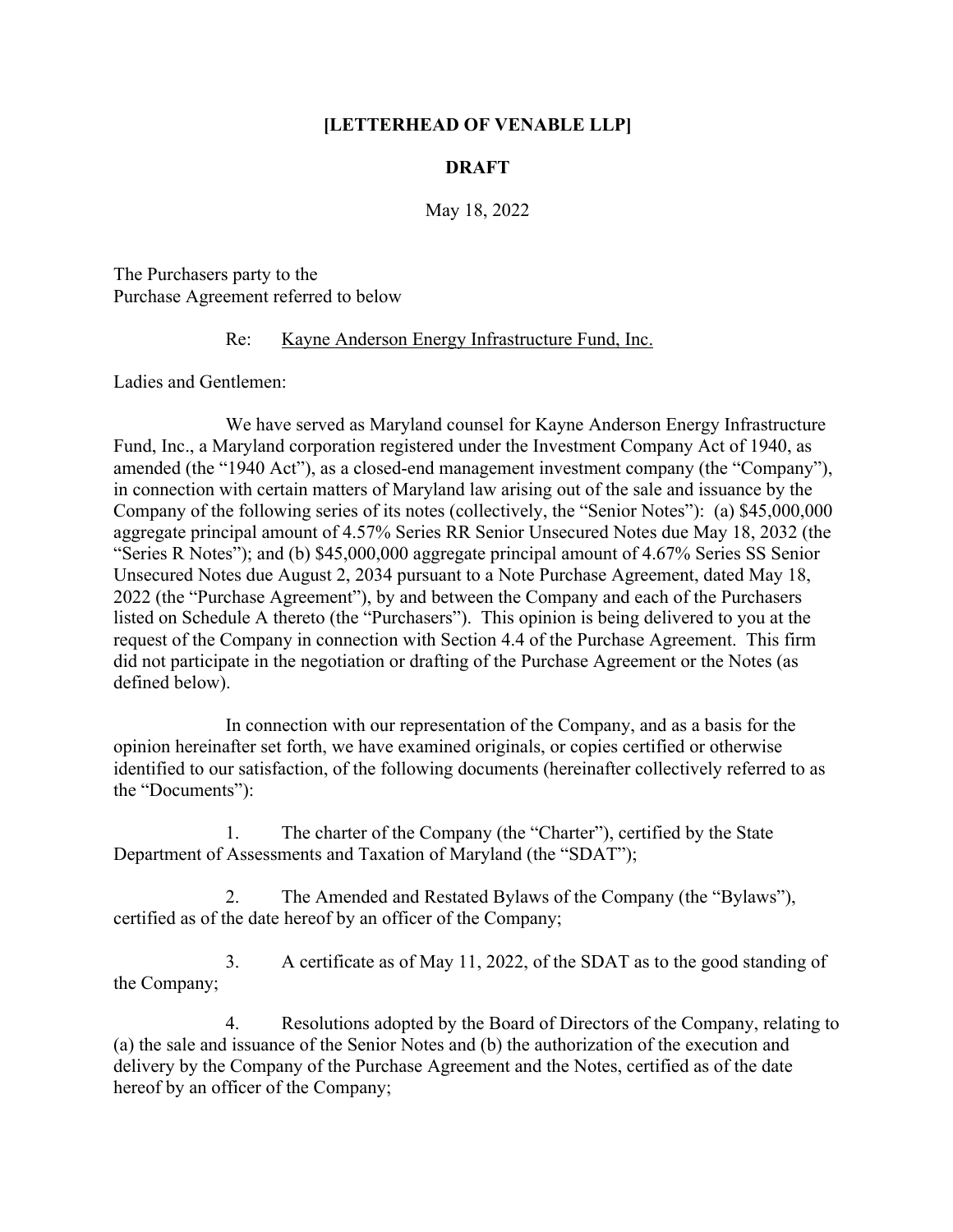The Purchasers May 18, 2022 Page 2

5. The Purchase Agreement;

6. The Notes, each dated as of the date hereof (the "Notes"), made by the Company to the order of the Purchasers, representing the aggregate principal amount of the Series R Notes;

7. A certificate executed by an officer of the Company, dated as of the date hereof; and

8. Such other documents and matters as we have deemed necessary or appropriate to express the opinion set forth below, subject to the assumptions, limitations and qualifications stated herein.

In expressing the opinion set forth below, we have assumed the following:

1. Each individual executing any of the Documents, whether on behalf of such individual or another person, is legally competent to do so.

2. Each individual executing any of the Documents on behalf of a party (other than the Company) is duly authorized to do so.

3. Each of the parties (other than the Company) executing any of the Documents has duly and validly executed and delivered each of the Documents to which such party is a signatory, and such party's obligations set forth therein are legal, valid and binding and are enforceable in accordance with all stated terms.

4. All Documents submitted to us as originals are authentic. The form and content of all Documents submitted to us as unexecuted drafts do not differ in any respect relevant to this opinion from the form and content of such Documents as executed and delivered. All Documents submitted to us as certified or photostatic copies conform to the original documents. All signatures on all Documents are genuine. All public records reviewed or relied upon by us or on our behalf are true and complete. All representations, warranties, statements and information (other than facts constituting conclusions of law on matters on which we opine herein) contained in the Documents are true and complete. There has been no oral or written modification of or amendment to any of the Documents, and there has been no waiver of any provision of any of the Documents, by action or omission of the parties or otherwise.

The phrase "known to us" is limited to the actual knowledge, without independent inquiry, of the lawyers at our firm who have performed legal services in connection with the issuance of this opinion.

Based upon the foregoing, and subject to the assumptions, limitations and qualifications stated herein, it is our opinion that: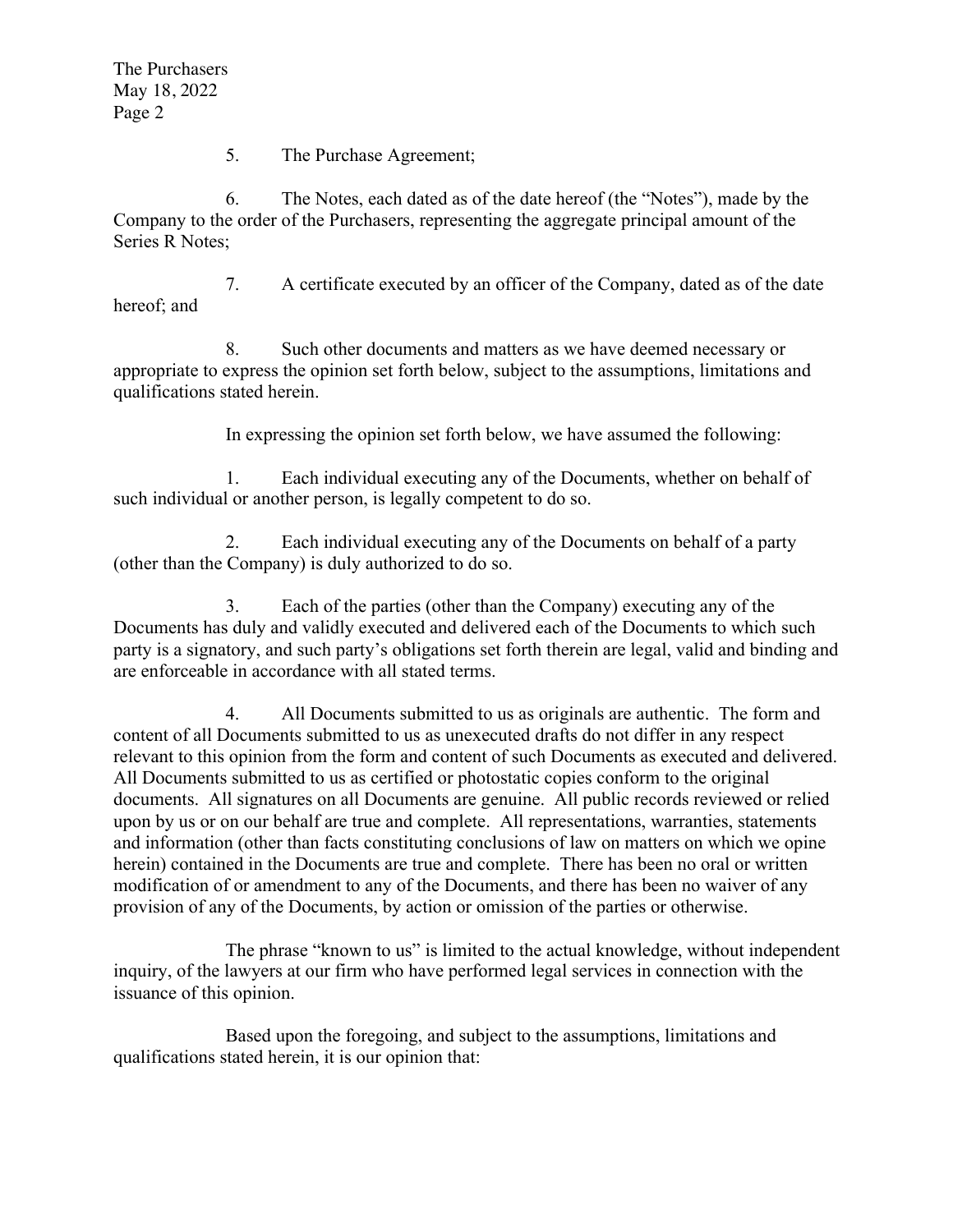The Purchasers May 18, 2022 Page 3

1. The Company is a corporation duly incorporated and existing under and by virtue of the laws of the State of Maryland and is in good standing with the SDAT.

2. The Company has the corporate power to issue and sell the Senior Notes and to execute and deliver the Purchase Agreement and the Notes.

3. The execution and delivery of the Purchase Agreement and the Notes have been duly authorized by all necessary corporate action of the Company. Each of the Purchase Agreement and the Notes has been duly executed and, so far as is known to us, delivered by the Company.

4. The execution, delivery and performance by the Company of its obligations under the Purchase Agreement, and the consummation of the transactions contemplated in the Purchase Agreement, will not conflict with or constitute a breach of the Charter or the Bylaws, or any Maryland law or regulation, or, so far as is known to us, any order of any Maryland governmental authority (other than any law, regulation or order in connection with the securities laws of the State of Maryland, as to which no opinion is hereby expressed).

*5.* No consent of any Maryland governmental authority is required to be made or obtained by the Company in connection with the sale and issuance of the Senior Notes or the execution and delivery by the Company of the Purchase Agreement and the Notes, except such consents as may have been waived or obtained, if any (except that no opinion is expressed herein with respect to the applicability or effect of the securities laws of the State of Maryland).

The foregoing opinion is limited to Maryland law and we do not express any opinion herein concerning any other law. We express no opinion as to the applicability or effect of the 1940 Act or other federal securities laws, or state securities laws, including the securities laws of the State of Maryland, or as to federal or state laws regarding fraudulent transfers or the laws, codes or regulations of any municipality or other local jurisdiction. We note that the Purchase Agreement provides that it shall be governed by the laws of a state other than the State of Maryland. To the extent that any matter as to which our opinion is expressed herein would be governed by the laws of any jurisdiction other than the State of Maryland, we do not express any opinion on such matter. Our opinion expressed in paragraph 4 above is based upon our consideration of only those Maryland laws or regulations and orders of Maryland governmental authorities, if any, which, in our experience, are normally applicable to transactions of the type referred to in such paragraph. Our opinion expressed in paragraph 5 above is based upon our consideration of only those consents of Maryland governmental authorities, if any, which, in our experience, are normally applicable to transactions of the type referred to in such paragraph. The opinion expressed herein is subject to the effect of any judicial decision which may permit the introduction of parol evidence to modify the terms or the interpretation of agreements.

The opinion expressed herein is limited to the matters specifically set forth herein and no other opinion shall be inferred beyond the matters expressly stated. We assume no obligation to supplement this opinion if any applicable law changes after the date hereof or if we become aware of any fact that might change the opinion expressed herein after the date hereof.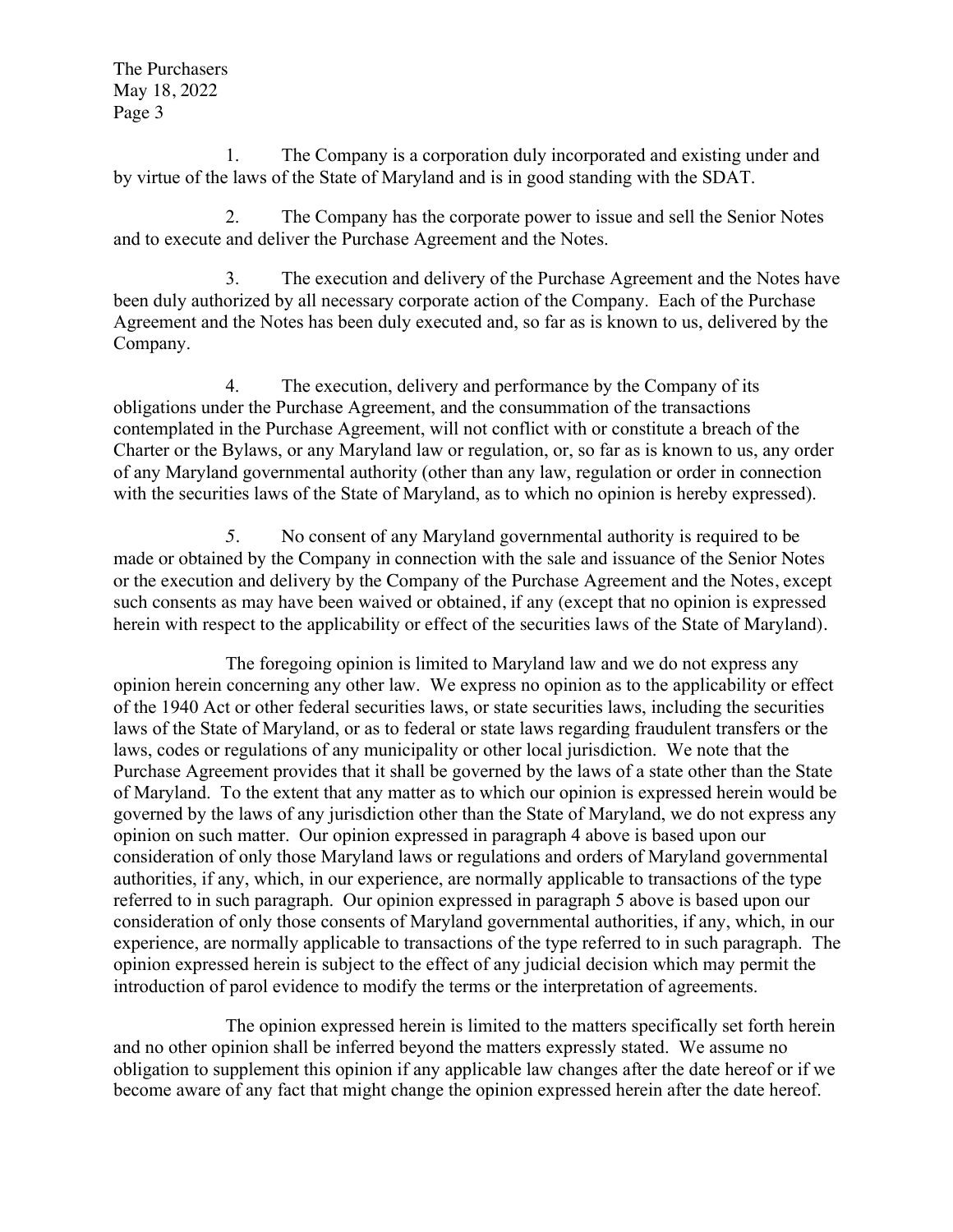The Purchasers May 18, 2022 Page 4

This opinion is being furnished to you solely for your benefit. Accordingly, subject to the following sentences, this opinion may not be relied upon by, quoted in any manner to, or delivered to any other person or entity (other than Paul Hastings LLP, counsel to the Company, in connection with the opinion to be issued by it of even date herewith relating to the sale and issuance of the Senior Notes) without, in each instance, our prior written consent. This opinion may also be relied upon by your successors and assigns who are Institutional Investors (as defined in the Purchase Agreement) as if this opinion were addressed to them on the date hereof; provided however that any such reliance by such Institutional Investors must be actual and reasonable under the circumstances existing at the time, including any changes in law or facts or other developments known to or reasonably knowable by such Institutional Investor at such time. This opinion may be delivered (but may not be relied upon by any recipient pursuant to this sentence) (i) to potential successors and assigns, (ii) in connection with any judicial or arbitration process, and (iii) to any governmental or regulatory authority having jurisdiction over you, including, without limitation, the National Association of Insurance Commissioners, in each case, without our prior written consent.

Very truly yours,

43869-562876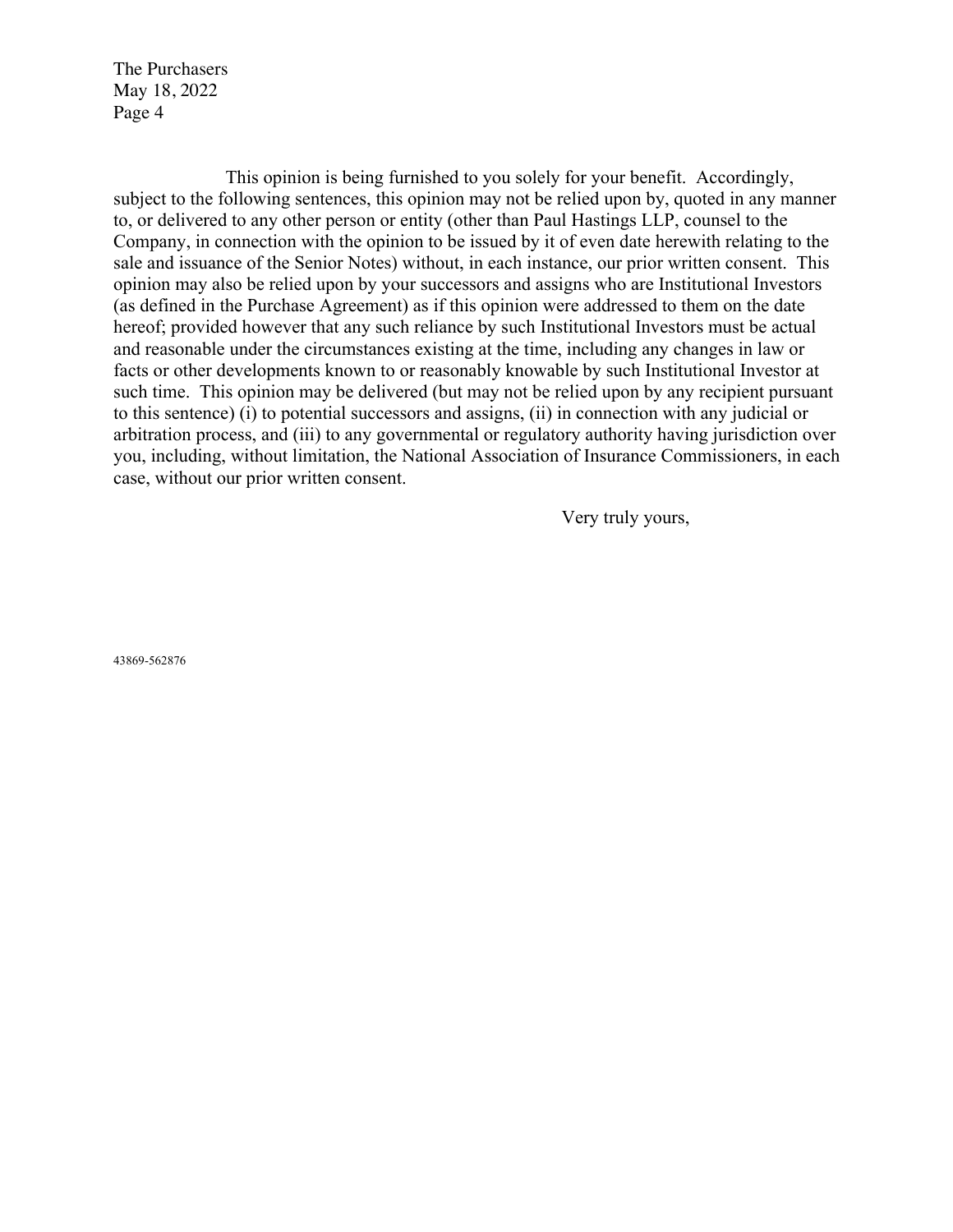# **FORM OF OPINION OF SPECIAL COUNSEL TO THE PURCHASERS**

[To be provided on a case by case basis]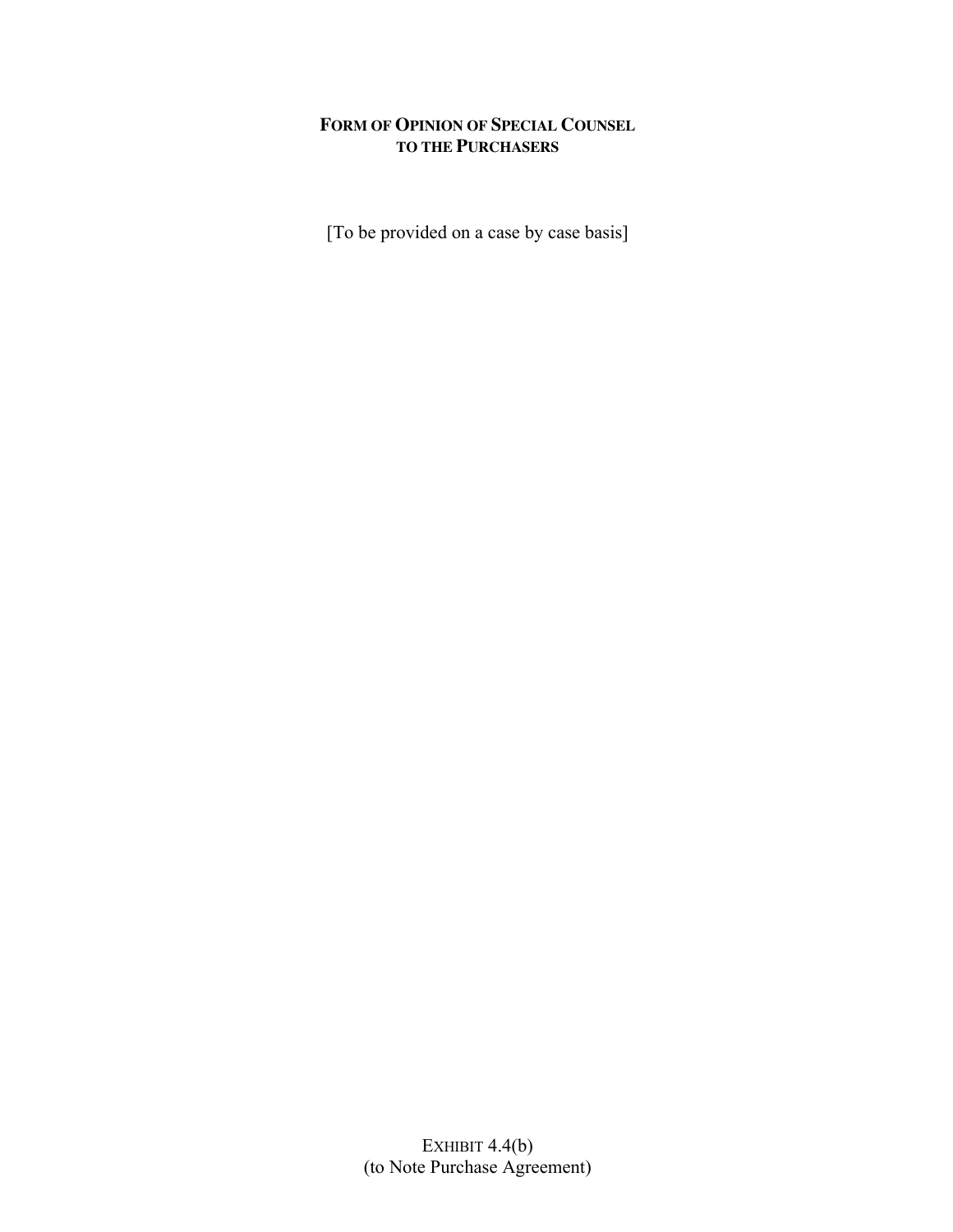# **FORM OF LEGEND**

THIS NOTE HAS NOT BEEN REGISTERED UNDER THE SECURITIES ACT OF 1933, AS AMENDED (THE *"SECURITIES ACT"*) OR UNDER THE SECURITIES LAWS OF ANY STATE OR FOREIGN JURISDICTION AND MAY NOT BE TRANSFERRED OR RESOLD UNLESS REGISTERED UNDER THE SECURITIES ACT AND ALL APPLICABLE STATE OR FOREIGN SECURITIES LAWS OR UNLESS AN EXEMPTION FROM THE REQUIREMENT FOR SUCH REGISTRATION IS AVAILABLE.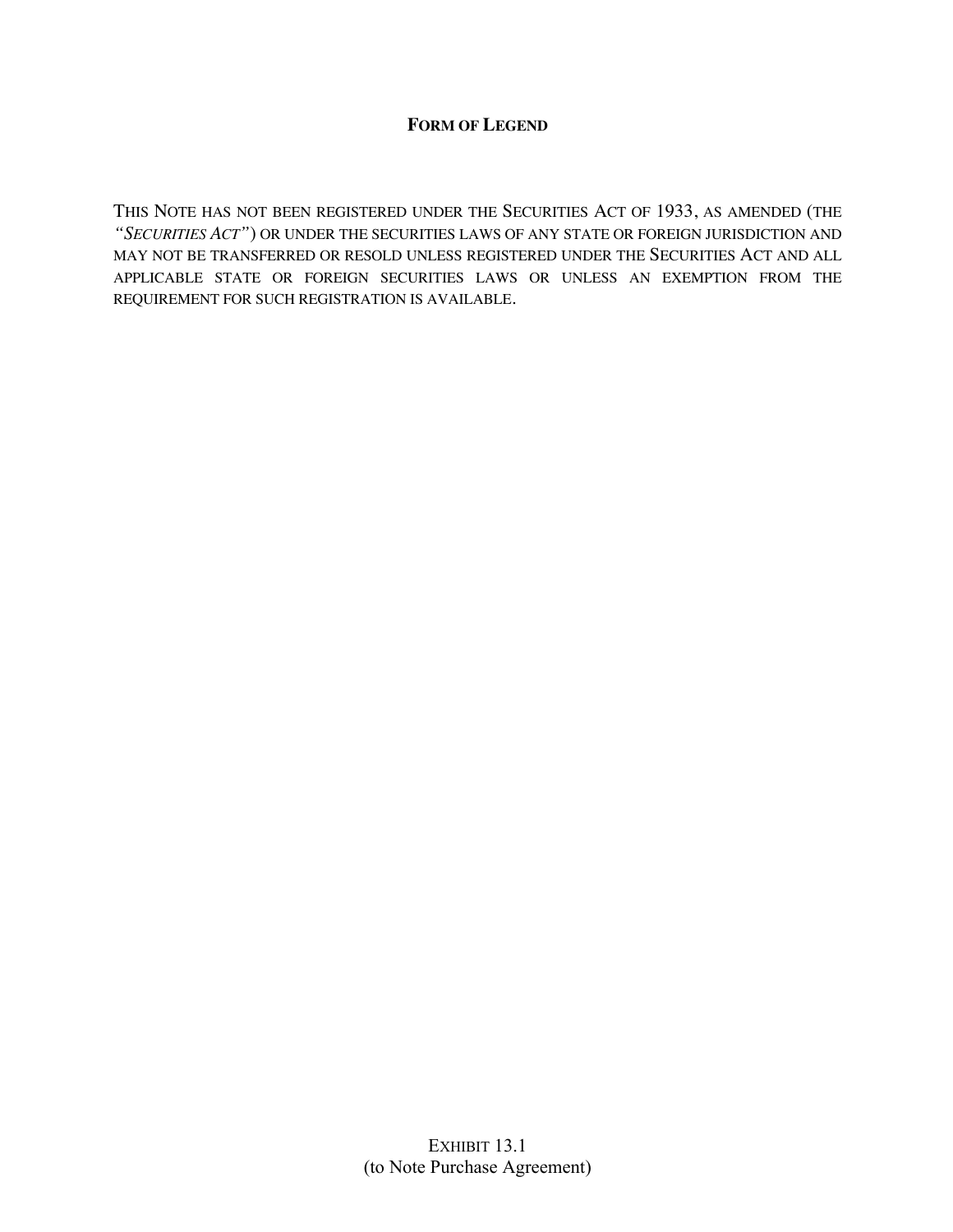# **FORM OF AGENCY AGREEMENT**

[See Attached]

EXHIBIT 14.3 (to Note Purchase Agreement)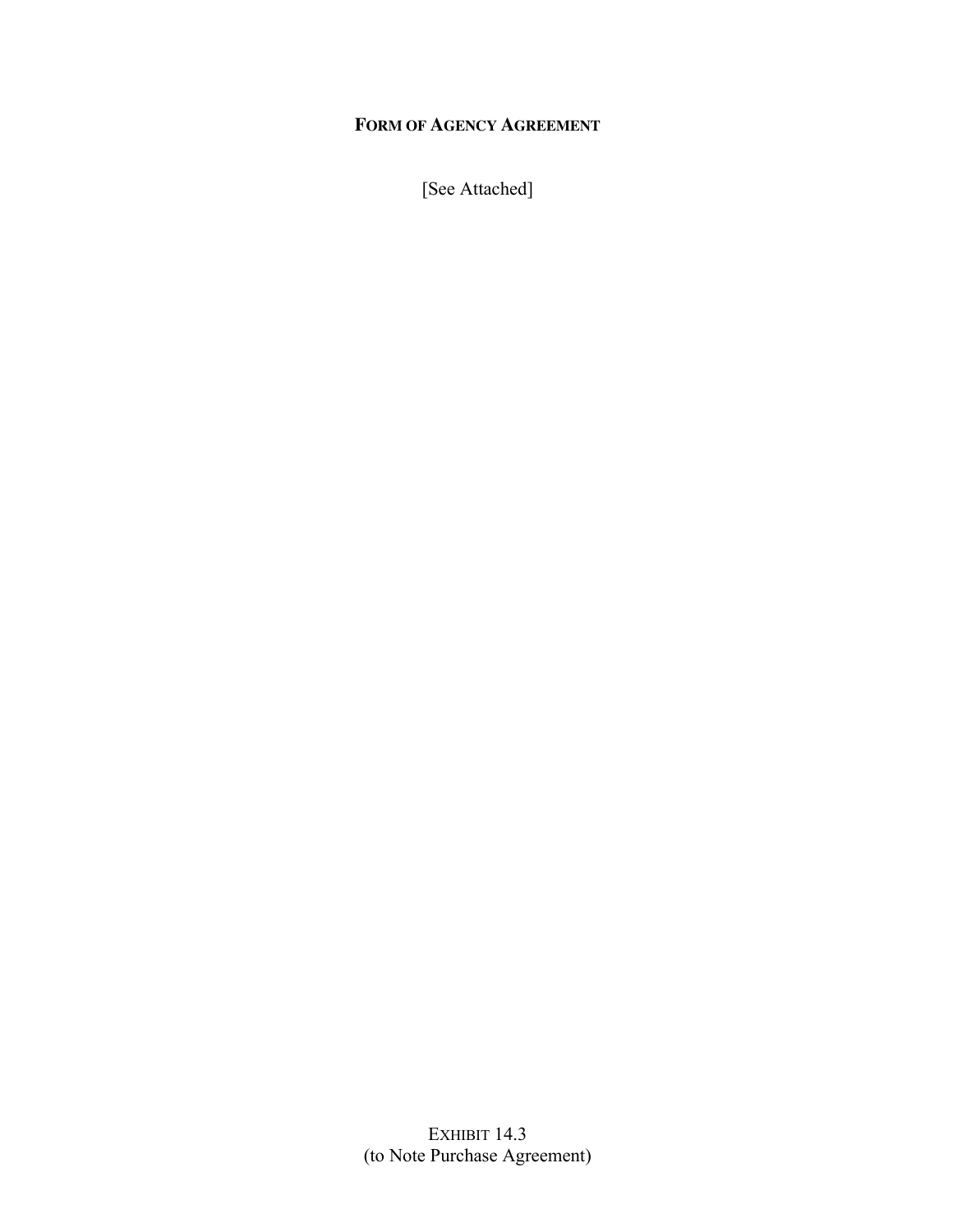AGENCY AGREEMENT (RELATED TO NOTE PURCHASE AGREEMENT DATED AS OF MAY 18, 2022)

Dated as of May 18, 2022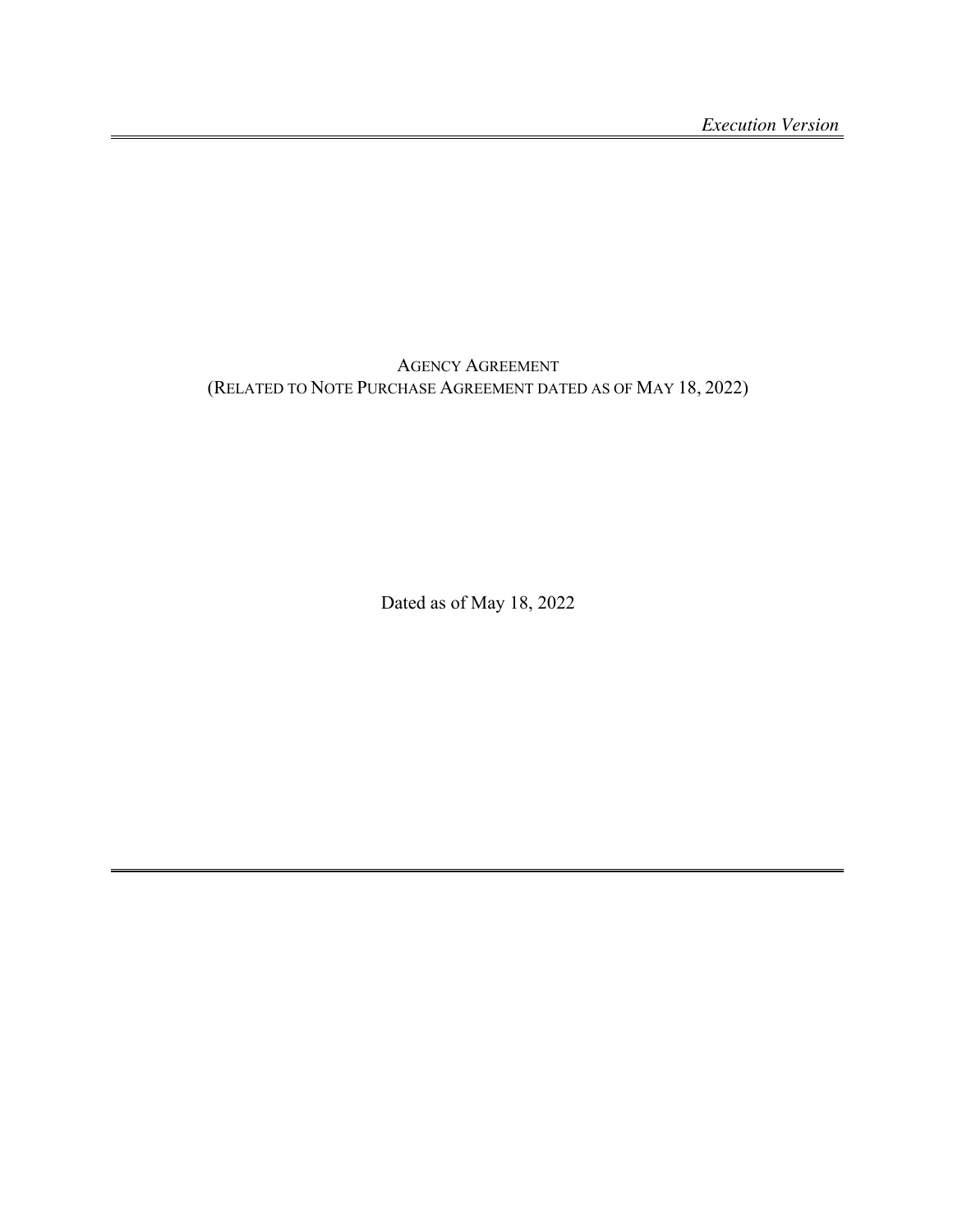# TABLE OF CONTENTS

| Section | Heading                                                             | Page |
|---------|---------------------------------------------------------------------|------|
|         |                                                                     |      |
|         | SECTION 1. APPOINTMENT OF PAYING AGENT; REPRESENTATIONS AND         |      |
|         |                                                                     |      |
|         |                                                                     |      |
|         |                                                                     |      |
|         |                                                                     |      |
|         | SECTION 6. RESIGNATION OR REMOVAL OF PAYING AGENT; SUCCESSOR PAYING |      |
|         |                                                                     |      |
|         |                                                                     |      |
|         |                                                                     |      |
|         |                                                                     |      |
|         |                                                                     | 9    |
|         |                                                                     |      |
|         |                                                                     |      |
|         |                                                                     |      |
|         |                                                                     |      |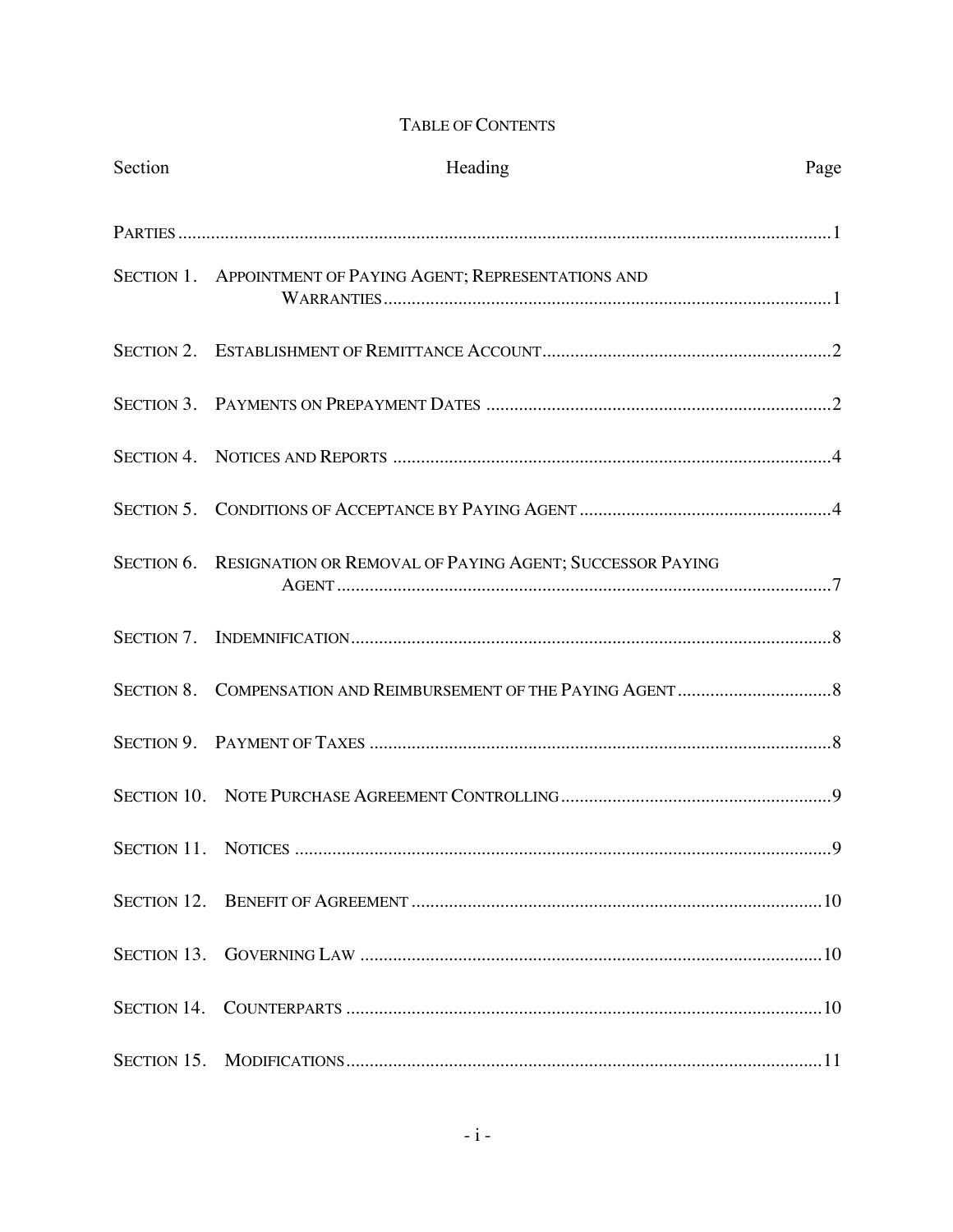| EXHIBIT A — FORM OF NOTE PURCHASE AGREEMENT |  |
|---------------------------------------------|--|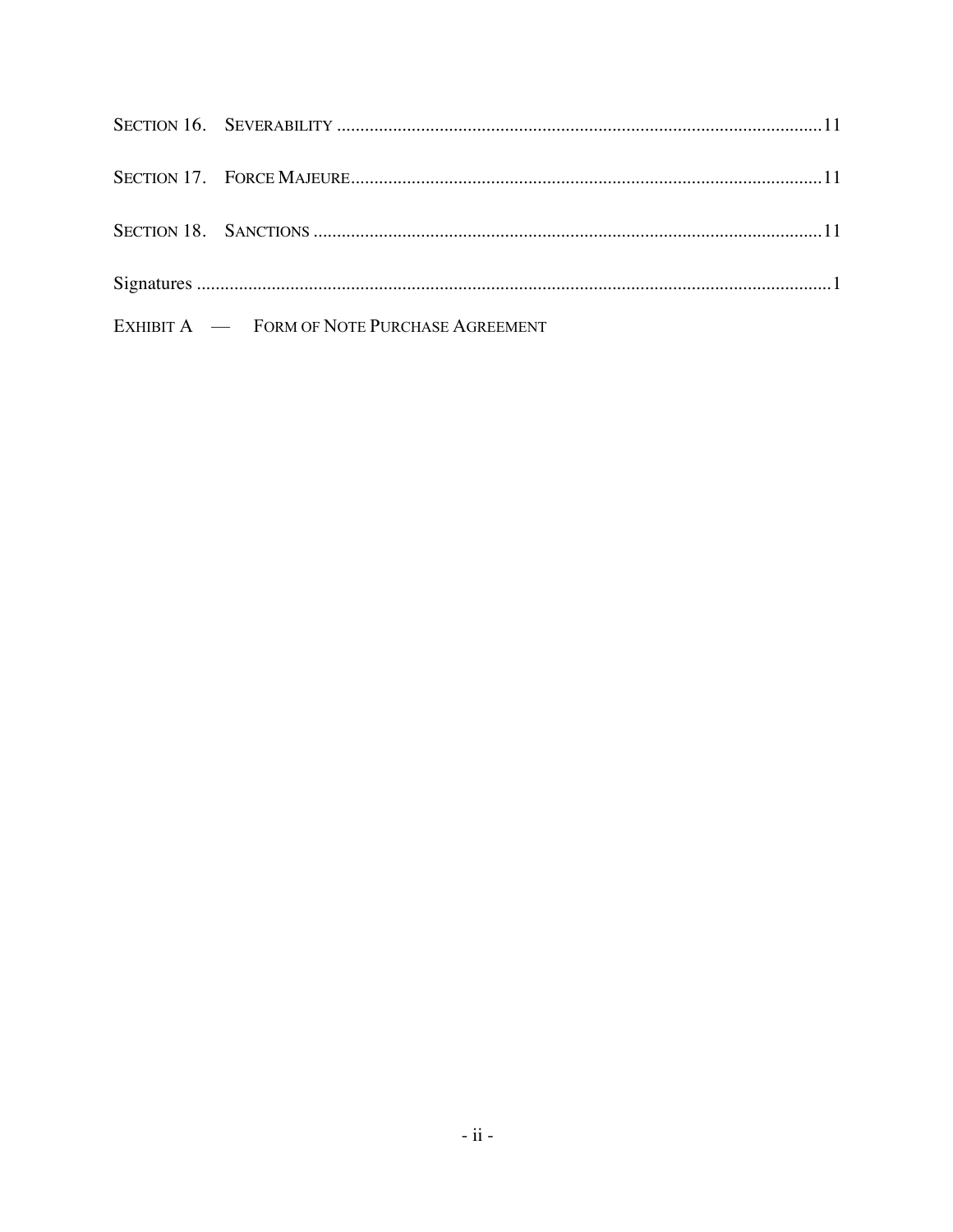AGENCY AGREEMENT, dated as of May 18, 2022 between Kayne Anderson Energy Infrastructure Fund, Inc. (the *"Company"*), and The Bank of New York Mellon Trust Company, N.A., a national banking association, as paying agent (the *"Paying Agent"*) and the Note Purchasers (as defined below).

#### **RECITALS:**

A. The Company has authorized the issuance of its senior notes consisting of (i) \$45,000,000 aggregate principal amount of 4.57% Series RR Senior Unsecured Notes due May 18, 2032 (the *"Series RR Notes"*) and (ii) \$45,000,000 aggregate principal amount of 4.67% Series SS Senior Unsecured Notes due August 2, 2034 (the *"Series SS Notes,"* together with the Series RR Notes are collectively, the *"Notes"*) pursuant to the Note Purchase Agreement (as may be amended, supplemented, restated or otherwise modified from time to time, the *"Note Purchase Agreement"*), dated as of May 18, 2022, between the Company and each of the purchasers listed in Schedule A thereto (the *"Note Purchasers"*).

B. This Agreement is the Agency Agreement contemplated by Section 14.3 of the Note Purchase Agreement.

Capitalized terms used herein shall have the meanings set forth in Schedule B to the Note Purchase Agreement unless herein defined or the context shall otherwise require.

SECTION 1. APPOINTMENT OF PAYING AGENT; REPRESENTATIONS AND WARRANTIES.

(a) The Company hereby appoints the Paying Agent to act, on the terms and conditions specified herein, as paying agent for the Company. The Company and the Paying Agent acknowledge and agree that no monies deposited hereunder shall be invested by the Paying Agent and that the Paying Agent shall be under no duty or obligation to pay any interest or earnings on or with respect to amounts held or deposited hereunder. The Paying Agent shall be under no duty or obligation to collateralize or pledge any security therefor, or to segregate any amounts hereunder except as required by law.

(b) The Paying Agent represents and warrants to the Company and the Registered Holders that this Agreement has been or will be, duly authorized, executed and delivered by or on behalf of the Paying Agent and is, or upon execution and delivery will be, legal, valid and binding obligations of the Paying Agent, enforceable against it in accordance with its terms, except as such enforceability may be limited by applicable bankruptcy insolvency, or similar laws affecting creditors' rights generally and by general equitable principles.

(c) The Paying Agent, in acting as paying agent hereunder, shall act through the principal office of its affiliate, The Bank of New York Mellon, at 240 Greenwich Street, 7E, New York, New York 10286. As of the date of this Agreement, the Company appoints The Bank of New York Mellon Trust Company, N.A. to act as paying agent hereunder in accordance with the Note Purchase Agreement.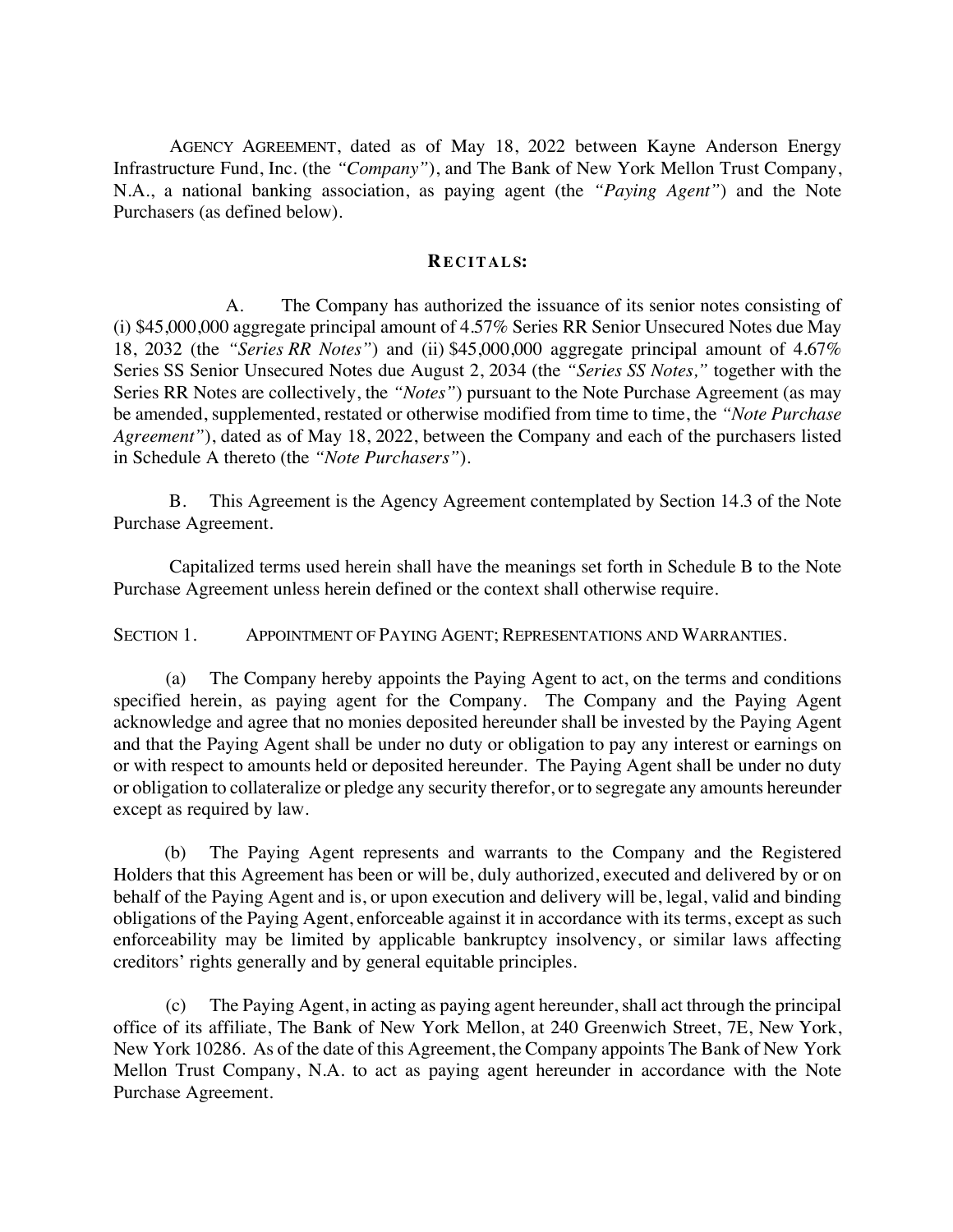#### SECTION 2. ESTABLISHMENT OF REMITTANCE ACCOUNT.

The Company hereby directs the Paying Agent to open and maintain for the benefit of each Person whose name is registered (the *"Registered Holder"*) in the register of the Notes maintained by the Company (the *"Note Register"*) and the Paying Agent hereby agrees for the benefit of the Registered Holders to open and maintain on the books of the Paying Agent a remittance and payment account (the *"Remittance Account"*) into which the Company will have the right, but not the obligation, to deposit cash to be applied solely to the payment of the principal of, Make-Whole Amount, if any, and interest then due and owing from time to time on or in respect of the Notes with respect to any prepayment of the Notes under Sections 8.2.1, 8.2.2, 8.2.3 and 8.2.4 of the Note Purchase Agreement. The Company agrees to promptly furnish to the Paying Agent a copy of the current Note Register with respect to any outstanding Notes on the date of issuance of such Notes and thereafter from time to time upon the Paying Agent's reasonable request and the Paying Agent may conclusively rely on such copy. The Paying Agent further agrees that all sums from time to time deposited in the Remittance Account by or on behalf of the Company pursuant to its rights and obligations under the Note Purchase Agreement will be held by the Paying Agent in trust solely for the benefit of the Registered Holders; *provided, however,* that to the extent that the cash deposited in the Remittance Account exceeds the amount payable as determined in accordance with Sections 8.2.1, 8.2.2, 8.2.3 and 8.2.4, as applicable, the Paying Agent shall promptly return such excess amounts to the Company. For avoidance of doubt, the Paying Agent shall not be responsible for paying interest on the Notes, except in connection with a prepayment thereof, and shall not be responsible for paying the principal thereof at the final stated maturity date.

#### SECTION 3. PAYMENTS ON PREPAYMENT DATES.

(a) Subject to the deposit of funds into the Remittance Account at such times described herein below by or on behalf of the Company pursuant to Sections 8.2.1, 8.2.2, 8.2.3 and/or 8.2.4 of the Note Purchase Agreement, the Paying Agent shall pay the principal and Make-Whole Amount, as applicable, and accrued and unpaid interest on the Notes being prepaid on each prepayment date which, in any such case, shall be the date designated therefor on each notice of prepayment of the Company given by the Company to the Registered Holders and the Paying Agent pursuant to said Sections 8.2.1, 8.2.2, 8.2.3 and/or 8.2.4 of the Note Purchase Agreement, as applicable (the *"Prepayment Date"*). Each such payment of the amounts to the applicable Registered Holders shall be made from the Remittance Account on the relevant Prepayment Date by the Paying Agent.

In the case of any prepayment of the Notes pursuant to the provisions of Sections 8.2.1, 8.2.2, 8.2.3 and/or 8.2.4 of the Note Purchase Agreement, the Company shall deposit with the Paying Agent not later than 1:00 p.m. New York time on the first Business Day prior to the Prepayment Date the aggregate unpaid principal amount of all Notes then being prepaid together with the Make-Whole Amount, as applicable, and accrued and unpaid interest on the Notes to the Prepayment Date. In the case of prepayments pursuant to Section 8.2.1, such deposit shall be accompanied by a copy of the certificate of a Senior Financial Officer required by the last sentence of Section 8.2.1. In all cases, all notices of the Prepayment Date delivered by the Company to the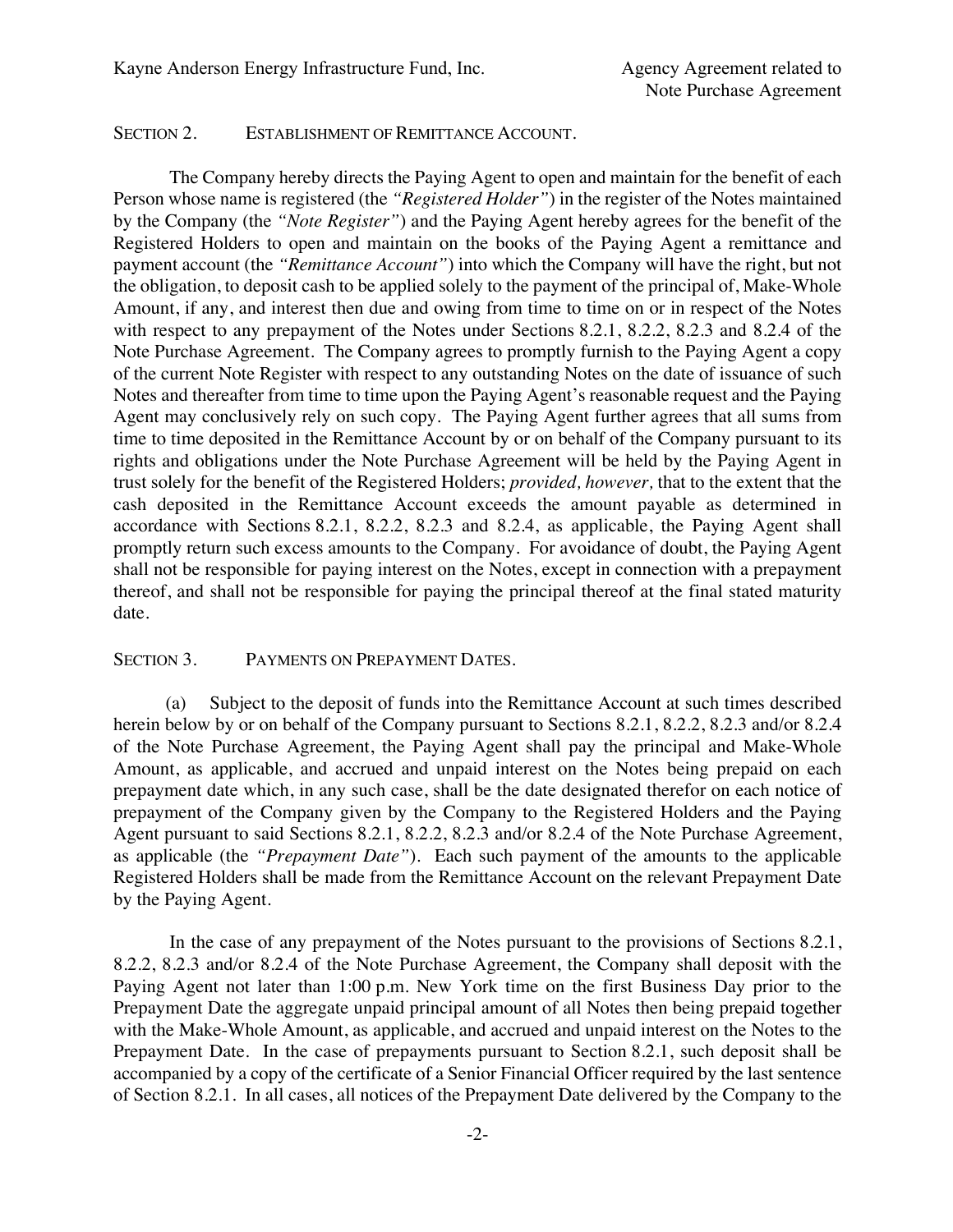Registered Holders of the Notes shall be delivered concurrently by the Company to the Paying Agent.

(b) The Paying Agent shall have no responsibility to obtain wire transfer instructions from any Registered Holder. The Paying Agent understands and agrees that the payment instructions set forth in Schedule A to the Note Purchase Agreement shall for purposes of all payments on any Prepayment Date be deemed to constitute written notice to the Paying Agent insofar as each of the Registered Holders is concerned, unless and until the Paying Agent receives any different payment instructions from any such Registered Holder or the Company.

(c) If the requirements (other than payment of the Notes) of Sections 8.2.1, 8.2.2, 8.2.3 or 8.2.4, as applicable, have been satisfied, upon the deposit of immediately available funds sufficient to prepay any Notes pursuant to Sections 8.2.1, 8.2.2, 8.2.3 and 8.2.4, as applicable (the *"Optional Prepayment Amount"*), with the Paying Agent, interest on such Notes shall cease to accrue as of the Prepayment Date and such Notes (or portion thereof then being prepaid) shall no longer be deemed to be outstanding for any purpose (including, without limitation, for purposes of calculating whether the Company has maintained the requisite Basic Maintenance Test or the 1940 Act Asset Coverage). Such Optional Prepayment Amount shall be paid on the Prepayment Date by the Paying Agent to the Registered Holders.

(d) The Paying Agent shall not be responsible for making any allocation under Section 8.3 of the Note Purchase Agreement and shall be entitled to conclusively rely on the notices of prepayment delivered to it under this Section 3 as to the amount of principal to be paid to each Registered Holder in the case of a partial prepayment. The Paying Agent shall not be responsible for determining whether the Company is entitled to make a prepayment under the Note Purchase Agreement or with respect to the amount of any prepayment that the Company is entitled to make thereunder.

(e) The Paying Agent shall make payments of principal of the Notes to the Registered Holders thereof without requiring the presentation and surrender thereof unless the Company has informed the Paying Agent that any such Registered Holder is not entitled to the benefit of Section 14.2 of the Note Purchase Agreement. If the Company has so notified the Paying Agent, payments on the Notes of such Registered Holders shall be made upon presentation and surrender thereof at the office referred to in Section 1(c) hereof. The Paying Agent shall not be liable to any Person for any losses incurred as a result of the Paying Agent having made any payment with respect to a Note without the presentation and surrender thereof in accordance with Section 14.2 of the Note Purchase Agreement.

### SECTION 4. NOTICES AND REPORTS.

The Company has delivered to the Paying Agent a copy of the Note Purchase Agreement and, promptly upon any amendment thereto or change therein, the Company shall deliver to the Paying Agent a copy of the Note Purchase Agreement as so amended or changed. The Paying Agent may rely upon such copy for all purposes of this Agreement. Notwithstanding the foregoing, in the event of any disagreement as between the Company and the Registered Holders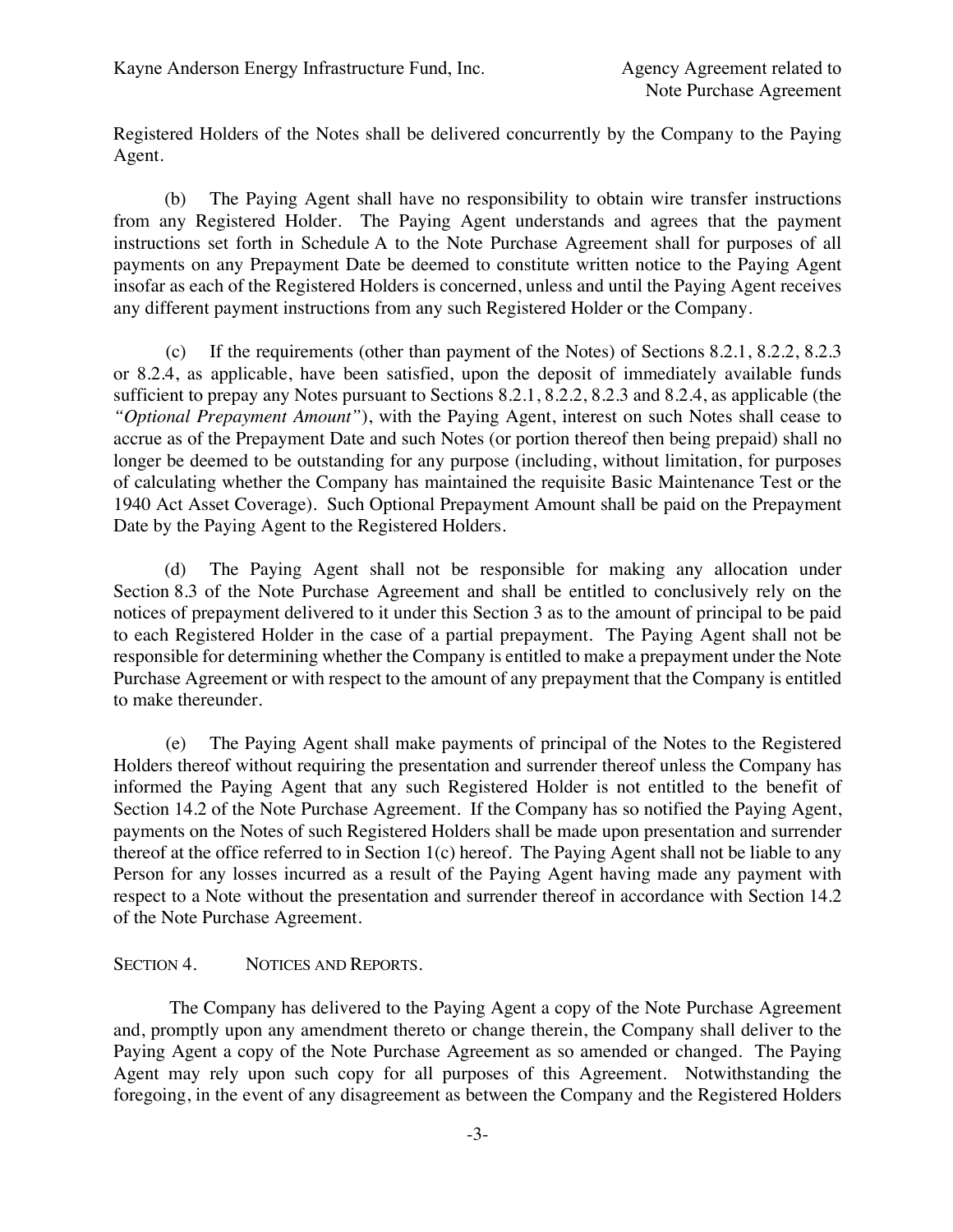with respect to the copy of the Note Purchase Agreement delivered by the Company to the Paying Agent, the Required Holders may deliver to the Paying Agent a copy of the Note Purchase Agreement which, beginning from the time of delivery, the Paying Agent shall rely on for all purposes of this Agreement. The Paying Agent agrees that the notices given by the Company to the Paying Agent hereunder may be given or made at the office of the Paying Agent at its address set forth in Section 11 hereof.

SECTION 5. CONDITIONS OF ACCEPTANCE BY PAYING AGENT.

It is understood and agreed that the acceptance by the Paying Agent of the agency provided for herein is subject to the following conditions:

(a) The Paying Agent undertakes to perform such duties and only such duties as are specifically set forth in this Agreement and no implied covenants or obligations shall be read into this Agreement against the Paying Agent.

(b) In acting under this Agreement the Paying Agent shall not be liable except for gross negligence or willful misconduct in the performance of its obligations hereunder.

(c) The Paying Agent is acting solely as a non-fiduciary agent for the Company hereunder and owes no duties to any other Person except as specifically provided for herein and does not assume any obligation or relationship of agency or trust for or with the Registered Holders other than the limited obligations with respect to amounts deposited hereunder for the payment of principal of, Make Whole Amount and interest on the Notes, and no implied duties shall be read into this Agreement against the Paying Agent.

(d) The Paying Agent may consult with counsel and the advice or opinion of such counsel shall be full and complete authorization and protection in respect of any action taken, suffered or omitted hereunder in good faith and in reliance on such advice or opinion of counsel.

(e) Subject to clause (l) below, in the absence of gross negligence or willful misconduct on its part, the Paying Agent, whether acting directly or through agents or attorneys, shall not be liable for any action taken, suffered or omitted by it in the performance of its duties under this Agreement.

(f) The Paying Agent shall not be liable for any error of judgment made in good faith by any of the Paying Agent's officers unless it shall be proved that the Paying Agent was grossly negligent in ascertaining the pertinent facts.

(g) The Paying Agent shall be entitled to rely and shall be fully protected in acting or refraining from acting upon any communication authorized hereby and upon any note, notice, resolution, consent, certificate, affidavit, letter, opinion, telegram, teletype, message, statement, order, request, direction or other paper or document believed by the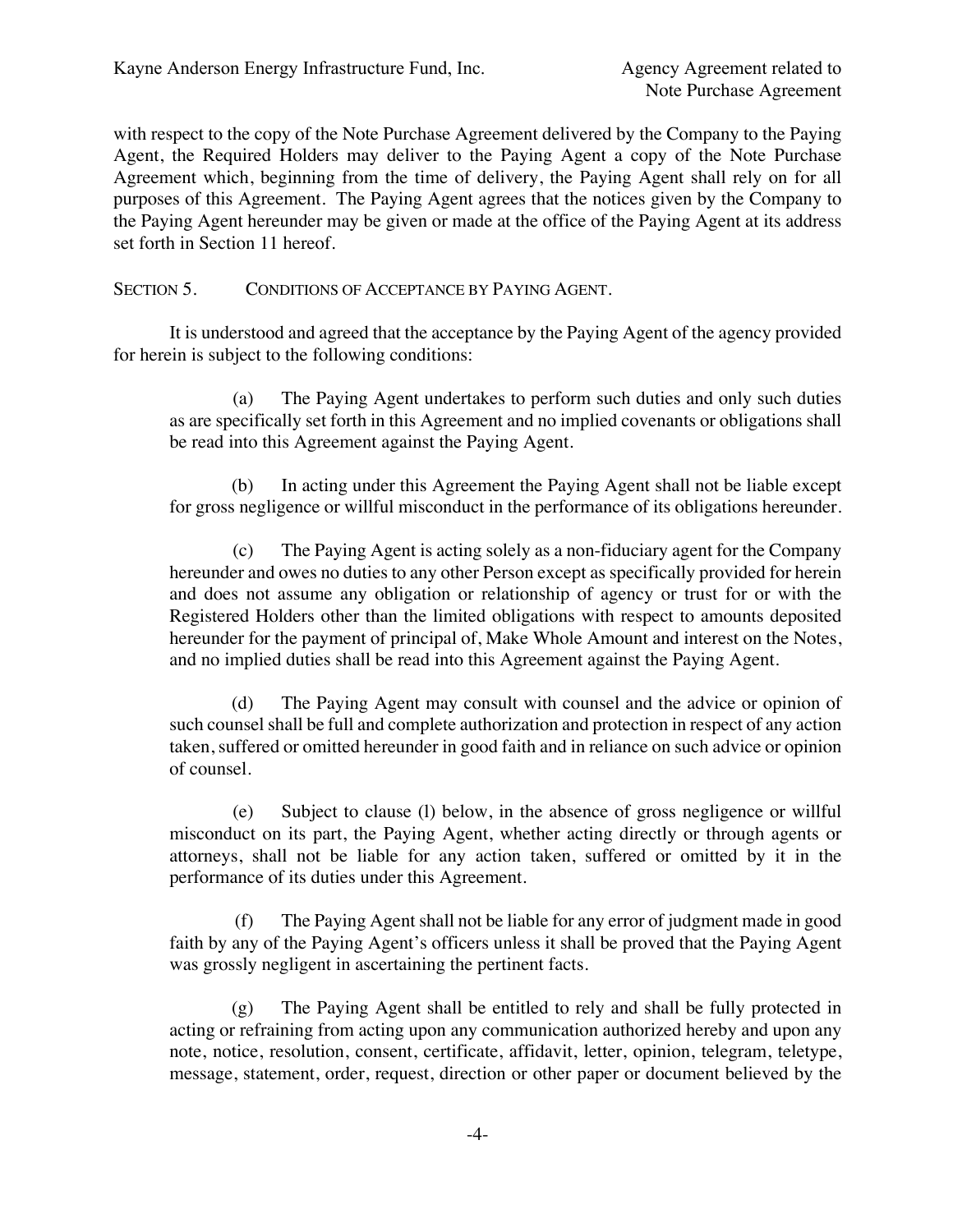Paying Agent to be genuine and to have been signed or presented by the proper party or parties.

(h) In the event of any dispute among the parties hereto the Paying Agent may, in its sole discretion, apply to any court of competent jurisdiction, deposit all funds on deposit with the Paying Agent with such court or hold such funds subject to directions from such court and interplead all of the other parties hereto at the sole expense of the Company.

(i) The Paying Agent makes no representation as to, and shall have no liability with respect to, the correctness of the recitals in, or the validity, accuracy or adequacy of this Agreement (including any schedules hereto), the Notes or any offering material used in connection with the offer and sale of the Notes or any other agreement or instrument executed in connection with the transactions contemplated herein or in any thereof.

(j) The Paying Agent shall not be required to pay interest on or invest any funds held by the Paying Agent in the Remittance Account.

(k) The Paying Agent shall (i) not be bound to ascertain or inquire as to the performance or observance of any of the terms, conditions, covenants or agreements of the Notes or the Note Purchase Agreement or as to the existence of a default or an event of default thereunder or (ii) not be deemed to have notice of a default or event of default under the Note Purchase Agreement unless the Paying Agent is notified of such default or event of default in writing addressed to it to at its address set forth in Section 11.

(l) In the administration of this Agreement, the Paying Agent may execute any of its powers and perform its duties hereunder directly or through agents, subagents, custodians, subcustodians, depositories or attorneys and shall not be responsible for misconduct or negligence on the part of, or for the supervision of, any agent, subagent, custodian, subcustodian, depository or attorney appointed by it with due care hereunder.

(m) The Paying Agent shall not incur liability for following the instructions herein contained or expressly provided for hereby and in any instance where the Paying Agent is subject to the direction of Note Purchasers, the Paying Agent may act at the direction of the Required Holders and shall not incur liability for following any such directions.

(n) None of the provisions contained in this Agreement shall require the Paying Agent to advance, expend or risk its own funds in the performance of any of its duties or the exercise of any of its rights or powers hereunder.

(o) The Paying Agent shall not be obligated to take any legal action hereunder that might, in its judgment, involve any expenses or liability, unless it has been furnished with indemnity reasonably satisfactory to it.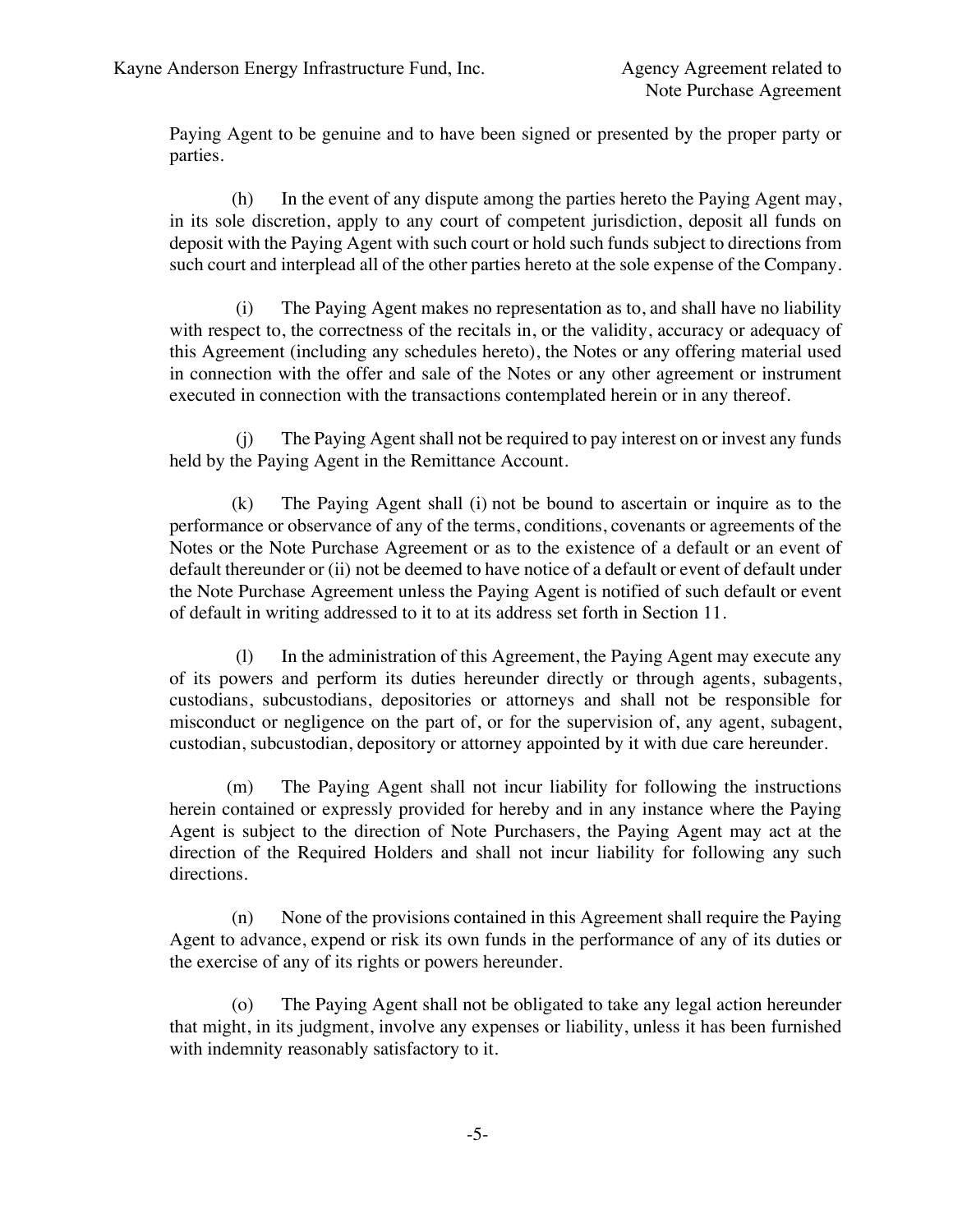(p) If the Paying Agent renders any service hereunder not provided for in this Agreement, or the Paying Agent is made a party to or intervenes in any litigation pertaining to this Agreement or institutes interpleader proceedings relative hereto, the Paying Agent shall be compensated by the Company for such extraordinary services and reimbursed for any and all claims, liabilities, losses, damages, fines, penalties, and expenses, including out-of-pocket and incidental expenses and legal fees occasioned thereby.

(q) The Paying Agent shall not be responsible or liable for any failure or delay in the performance of its obligations under this Agreement arising out of or caused, directly or indirectly, by circumstances beyond its reasonable control, including, without limitation, acts of God; earthquakes; fire; flood; terrorism; wars and other military disturbances; sabotage; epidemics; riots; interruptions; loss or malfunctions of utilities, computer (hardware or software) or communication services; accidents; labor disputes; acts of civil or military authority and governmental action.

(r) The permissive right of the Paying Agent under this Agreement to take or omit to take any action shall not be construed as a duty.

(s) The Paying Agent may request that the Company deliver a certificate setting forth the names of individuals and/or titles of its officers authorized at such time to take specified actions pursuant to this Agreement, which certificate may be signed by any person authorized to sign such a certificate, including any person specified as so authorized in any such certificate previously delivered and not superseded.

(t) The Paying Agent, in its individual or any other capacity, may become the owner or pledgee of Notes with the same rights it would have if it were not Paying Agent.

(u) The Paying Agent has no duty under, pursuant to, or in connection with any other agreement, indenture or document, including but not limited to the Note Purchase Agreement (except as otherwise expressly provided for herein), or to monitor compliance by the Company with the provisions of such agreement, indenture or document.

(v) The Paying Agent shall have no duty to calculate the amount of any payment to be made by it hereunder and may conclusively rely on the Company's determination of any such amounts.

(w) Anything in this Agreement to the contrary notwithstanding, in no event shall the Paying Agent be liable for special, indirect, punitive or consequential loss or damage of any kind whatsoever (including but not limited to lost profits), whether foreseen or unforeseen.

SECTION 6. RESIGNATION OR REMOVAL OF PAYING AGENT; SUCCESSOR PAYING AGENT.

(a) The Paying Agent may at any time resign by giving written notice to the Company and Registered Holders of such intention on its part, specifying the date on which its desired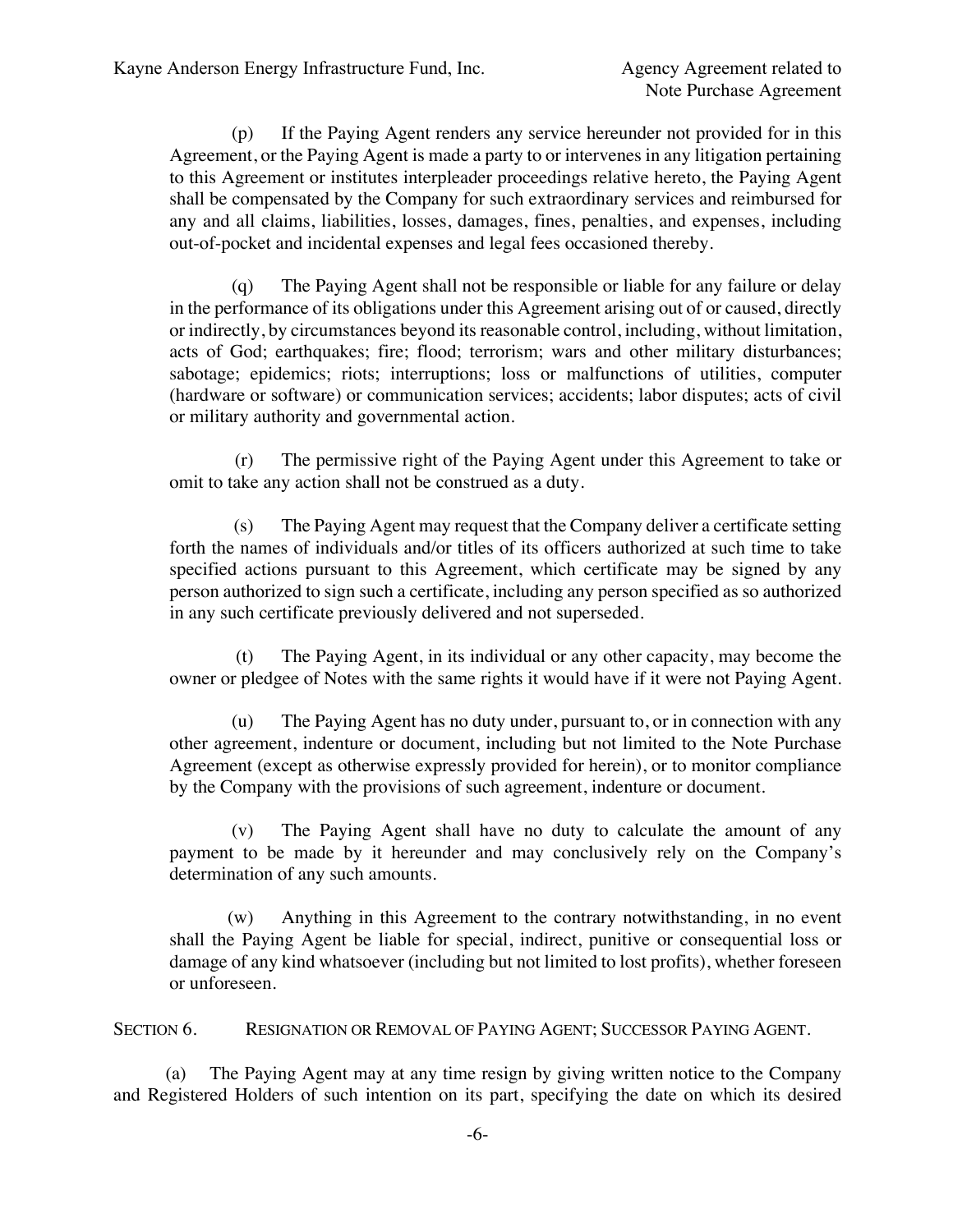resignation shall become effective; *provided,* that such date shall not be less than 60 days after the giving of such notice by the Paying Agent to the Company and Registered Holders. The Paying Agent may be removed at any time by the filing with it of an instrument in writing signed by duly authorized officers of the Required Holders or the Company specifying such removal and the date upon which it is intended to become effective. Such resignation or removal shall take effect on the later of the date of the appointment by the Company of a successor agent acceptable to the Required Holders and the acceptance of such appointment by the Company and the successor agent. In the event no successor agent acceptable to the Required Holders and the Company accepts appointment as paying agent hereunder within 30 days after the date of such resignation, the Paying Agent may, in its sole discretion, apply to any court of competent jurisdiction, deposit all funds on deposit with the Paying Agent with such court or hold such funds subject to directions from such court and interplead all of the other parties hereto.

(b) In case at any time the Paying Agent shall be removed, resign or shall become incapable of acting, or shall be adjudged bankrupt or insolvent, or shall file a voluntary petition in bankruptcy or make an assignment for the benefit of its creditors or consent to the appointment of a receiver of all or any substantial part of its property, or shall admit in writing its inability to pay or meet its debts as they severally mature, or if a receiver of it or of all or any substantial part of its property shall be appointed, or if an order of any court shall be entered approving any petition filed by or against it under the provisions of bankruptcy or similar legislation, or if a receiver of it or its property shall be appointed, or if any public officer shall take charge or control of it or of its property or affairs, for the purpose of rehabilitation, conservation or liquidation, a successor Paying Agent qualified as aforesaid, shall be appointed by the Company (which successor shall be acceptable to the Required Holders) by an instrument in writing, filed with the successor Paying Agent and the predecessor Paying Agent. Upon the appointment as aforesaid of a successor Paying Agent and acceptance by such successor of such appointment, the Paying Agent so succeeded shall cease to be Paying Agent hereunder. If no successor Paying Agent shall have been so appointed and shall have accepted appointment as hereinafter provided within 30 days, then the Paying Agent may petition any court of competent jurisdiction for the appointment of a successor Paying Agent. Such court may, as it may deem proper, prescribe or appoint a successor Paying Agent.

(c) Any successor Paying Agent appointed hereunder shall execute, acknowledge and deliver to its predecessor, the Registered Holders and the Company an instrument accepting such appointment hereunder, and thereupon such successor Paying Agent, without any further act, deed or conveyance, shall become vested with all the authority, rights, powers, trusts, immunities, duties and obligations of such predecessor with like effect as if originally named as Paying Agent hereunder, and such predecessor, upon payment of its compensation and reimbursement of its disbursements then unpaid, shall thereupon become obligated to transfer, deliver and pay over, and such successor Paying Agent shall be entitled to receive, all monies, securities, books, records or other property on deposit with or held by such predecessor as Paying Agent hereunder.

(d) Any Person into which the Paying Agent may be merged or converted or with which it may be consolidated, or any Person resulting from any merger, conversion or consolidation to which the Paying Agent shall be a party, or any Person succeeding to all or substantially all of the corporate trust paying agency business of the Paying Agent shall be the successor Paying Agent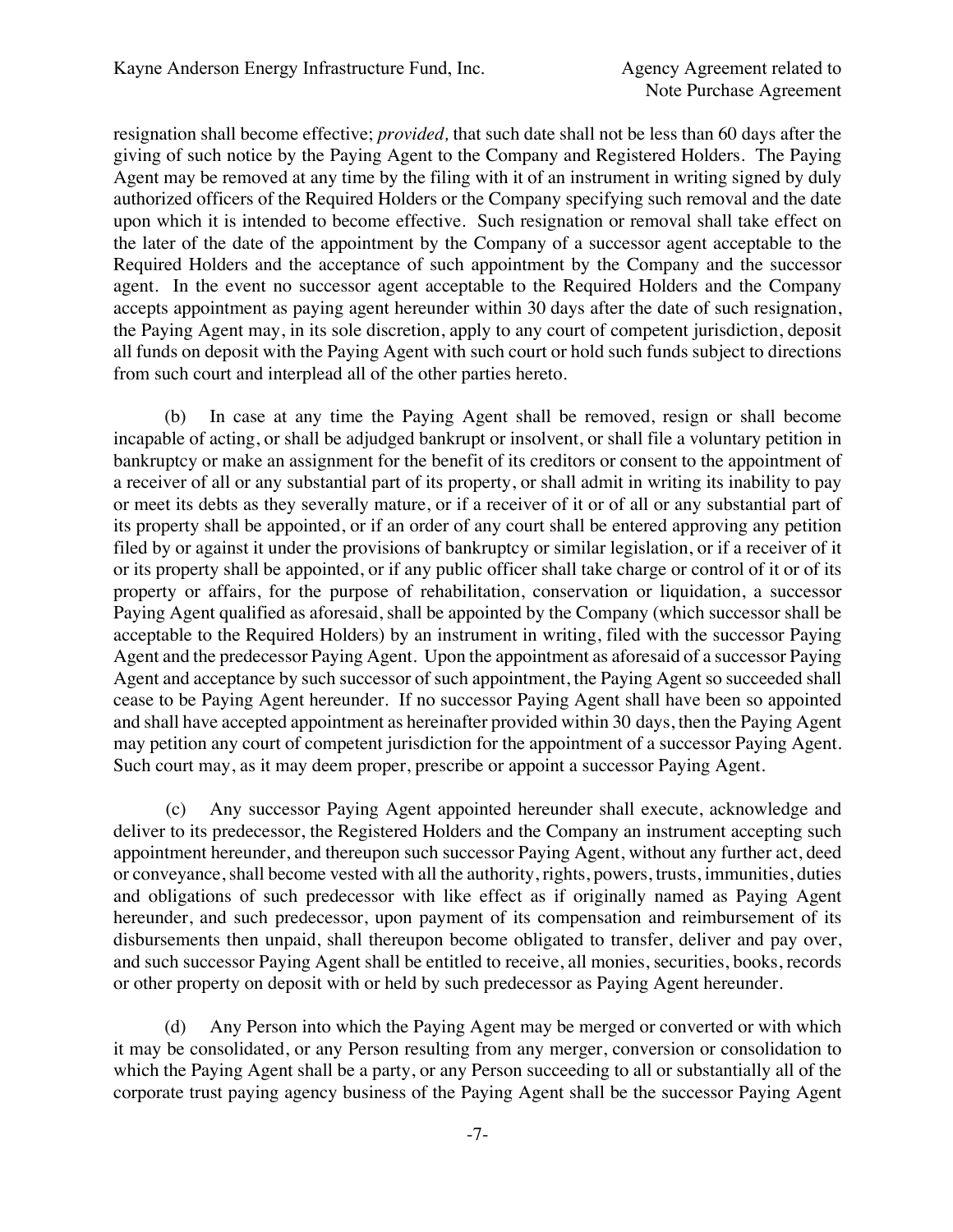under this Agreement without the execution or filing of any paper or any other act on the part of any of the parties hereto, anything herein to the contrary notwithstanding.

### SECTION 7. **INDEMNIFICATION.**

The Company shall indemnify, defend and hold the Paying Agent and its directors, officers, employees and agents (collectively with the Paying Agent, the *"Indemnitees"*) harmless from and against every loss, liability or expense, including without limitation damages, fines, suits, actions, demands, penalties, costs, out-of-pocket expenses, and reasonable legal fees and expenses, (collectively, *"Losses"*), that may be imposed on, incurred by, or asserted against, any Indemnitee for or in respect of its (1) execution and delivery of this Agreement, (2) compliance or attempted compliance with or reliance upon any instruction or other direction upon which the Paying Agent is authorized to rely pursuant to the terms of this Agreement and (3) performance under this Agreement, except in the case of such performance only and with respect to any Indemnitee to the extent that the Loss resulted from such Indemnitee's gross negligence or willful misconduct. The provisions of this Section 7 shall survive the resignation or removal of the Paying Agent and the termination of this Agreement for any reason.

### SECTION 8. COMPENSATION AND REIMBURSEMENT OF THE PAYING AGENT.

The Company shall pay the compensation of the Paying Agent at such rates as shall be agreed in writing upon from time to time for all services rendered by the Paying Agent hereunder. The Company shall reimburse the Paying Agent upon its request for all reasonable expenses, disbursements and advances incurred or made by the Paying Agent in accordance with any provision of this Agreement (including the compensation and the expenses and disbursements of its agents and counsel and of all persons not regularly in its employ), except any such expense, disbursement or advance as may be attributable to its gross negligence or willful misconduct. The obligations of the Company to the Paying Agent pursuant to this Section 8 shall survive the resignation or removal of the Paying Agent and the satisfaction or termination of this Agreement.

### SECTION 9. PAYMENT OF TAXES.

The Company will pay all stamp and other duties, if any, which may be imposed with respect to this Agreement or the issuance of the Notes.

#### SECTION 10. NOTE PURCHASE AGREEMENT CONTROLLING.

Anything contained in this Agreement to the contrary notwithstanding, the Note Purchase Agreement shall, as among the Company and the holders of the Notes, be controlling and nothing herein contained shall be deemed or construed to relieve the Company of, or otherwise modify or amend, any of its obligations contained in the Note Purchase Agreement, as the case may be, whether with respect to the registration, transfer or exchange of the Notes or otherwise.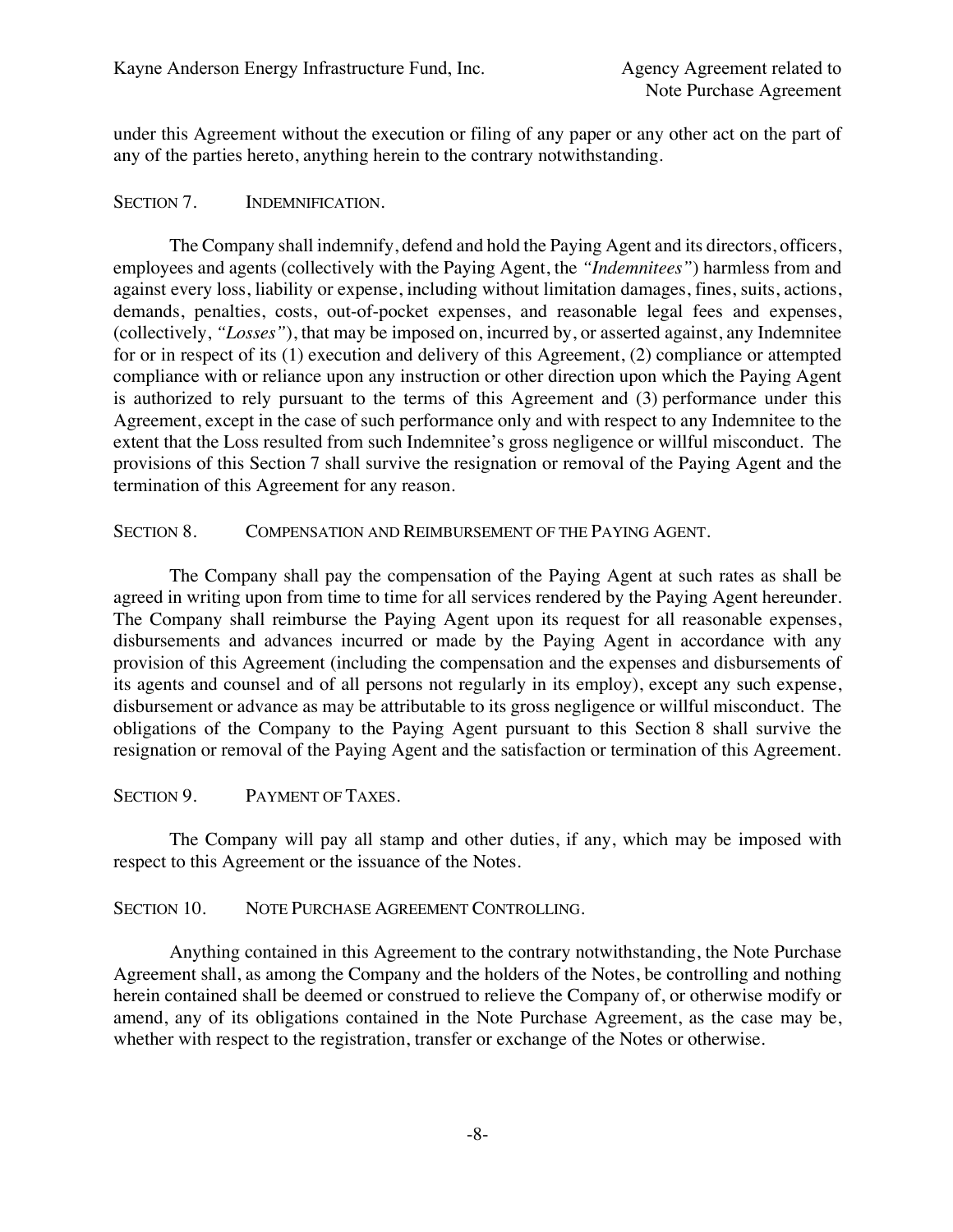SECTION 11. NOTICES.

Notices and other communications hereunder shall (except to the extent otherwise expressly provided) be in writing and sent (a) by telefacsimile if the sender on the same day sends a confirming copy of such notice by a recognized overnight delivery service (charges prepaid), or (b) by registered or certified mail with return receipt requested (postage prepaid), or (c) by a recognized overnight delivery service (with charges prepaid). Any such notice must be sent (or at such other address as such party shall have specified to each other party in writing):

(i) If to the Company:

Kayne Anderson Energy Infrastructure Fund, Inc. 811 Main Street, 14th Floor Houston, Texas 77002 Attention: Chief Financial Officer Email: cparker@kaynecapital.com Fax No.: (713) 655-7359

(ii) if to the Paying Agent:

The Bank of New York Mellon Trust Company, N. A. 601 Travis Street, 16th Floor Houston, Texas 77002 Attention: Corporate Trust Office Email: William.L.Wallace@bnymellon.com Fax No: (713) 483-6637

(iii) if to any Registered Holder, at the address designated by such Registered Holder pursuant to Section 18 of the Note Purchase Agreement.

Notices or communications given in accordance with the terms hereof shall be effective only upon actual receipt.

Agent shall have the right to accept and act upon instructions, including funds transfer instructions ("*Instructions*") given pursuant to this Agreement delivered using Electronic Means; provided, however, that the Company shall provide to the Agent an incumbency certificate listing officers with the authority to provide such Instructions ("*Authorized Officers*") and containing specimen signatures of such Authorized Officers, which incumbency certificate shall be amended by the Company whenever a person is to be added or deleted from the listing. If the Company elects to give the Agent Instructions using Electronic Means and the Agent in its discretion elects to act upon such Instructions, the Agent's understanding of such Instructions shall be deemed controlling. The Company understands and agrees that the Agent cannot determine the identity of the actual sender of such Instructions and that the Agent shall conclusively presume that directions that purport to have been sent by an Authorized Officer listed on the incumbency certificate provided to the Agent have been sent by such Authorized Officer. The Company shall be responsible for ensuring that only Authorized Officers transmit such Instructions to the Agent and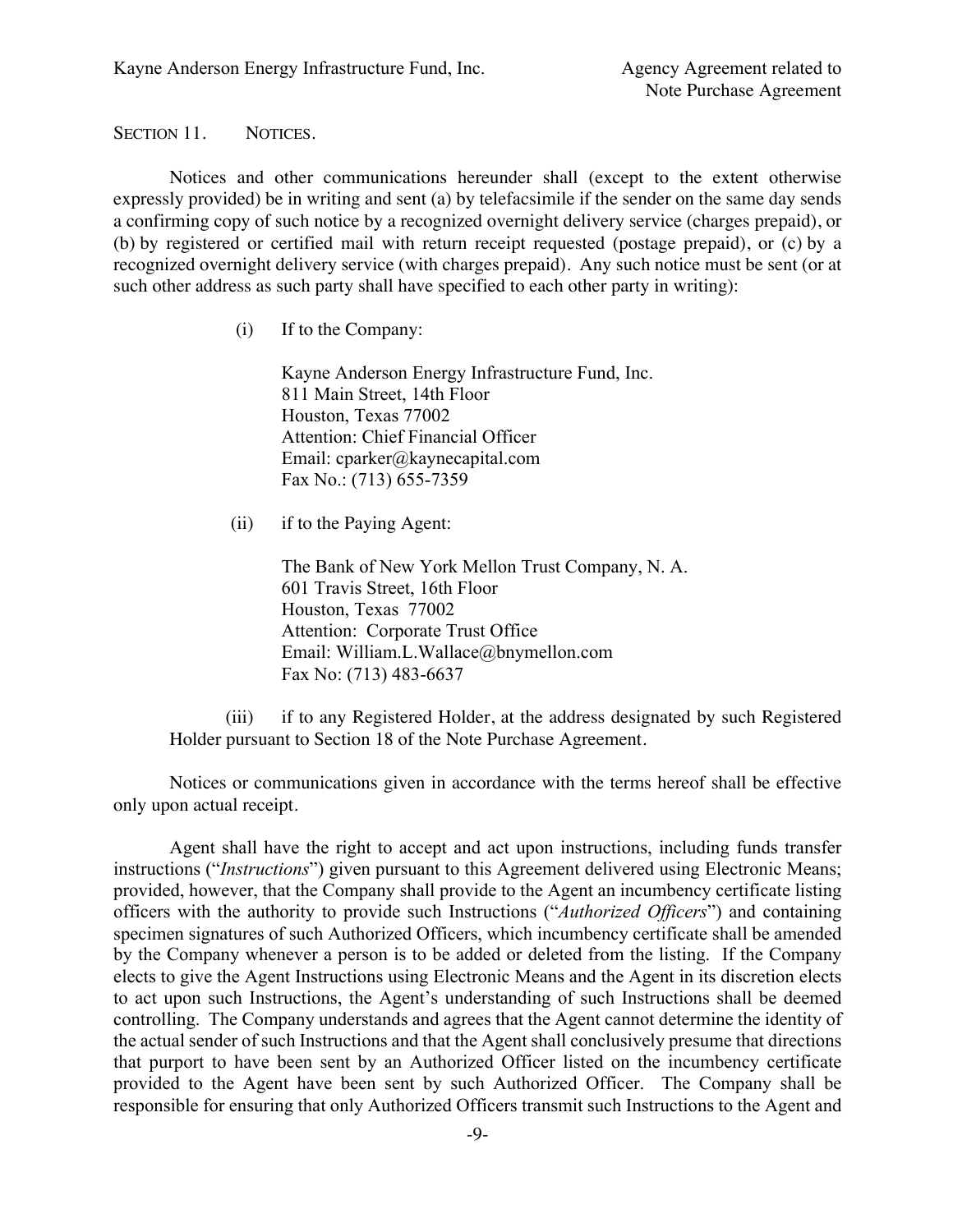that the Company and all Authorized Officers are solely responsible to safeguard the use and confidentiality of applicable user and authorization codes, passwords and/or authentication keys upon receipt by the Company. The Agent shall not be liable for any losses, costs or expenses arising directly or indirectly from the Agent's reliance upon and compliance with such Instructions notwithstanding such directions conflict or are inconsistent with a subsequent written instruction. The Company agrees: (i) to assume all risks arising out of the use of Electronic Means to submit Instructions to the Agent, including without limitation the risk of the Agent acting on unauthorized Instructions, and the risk of interception and misuse by third parties; (ii) that it is fully informed of the protections and risks associated with the various methods of transmitting Instructions to the Agent and that there may be more secure methods of transmitting Instructions than the method(s) selected by the Company; (iii) that the security procedures (if any) to be followed in connection with its transmission of Instructions provide to it a commercially reasonable degree of protection in light of its particular needs and circumstances; and (iv) to notify the Agent immediately upon learning of any compromise or unauthorized use of the security procedures. "*Electronic Means*" shall mean the following communications methods: e-mail, facsimile transmission, secure electronic transmission containing applicable authorization codes, passwords and/or authentication keys issued by the Agent, or another method or system specified by the Agent as available for use in connection with its services hereunder.

# SECTION 12. BENEFIT OF AGREEMENT.

This Agreement is solely for the benefit of the parties hereto, their successors and assigns, and no other Person shall acquire or have any right hereunder or by virtue hereof.

SECTION 13. GOVERNING LAW.

# **This Agreement shall be construed in accordance with, and the rights of the parties shall be governed by, the laws of the State of New York.**

EACH PARTY HERETO HEREBY WAIVES, TO THE FULLEST EXTENT PERMITTED BY APPLICABLE LAW, ANY RIGHT IT MAY HAVE TO A TRIAL BY JURY IN RESPECT OF ANY LITIGATION DIRECTLY OR INDIRECTLY ARISING OUT OF, UNDER OR IN CONNECTION WITH THIS AGREEMENT.

ANY LEGAL ACTION OR PROCEEDING WITH RESPECT TO THIS AGREEMENT MAY BE BROUGHT IN THE COURTS OF THE STATE OF NEW YORK SITTING IN THE BOROUGH OF NEW YORK OR OF THE UNITED STATES OF AMERICA FOR THE SOUTHERN DISTRICT OF NEW YORK, AND, BY EXECUTION AND DELIVERY OF THIS AGREEMENT, EACH PARTY HEREBY ACCEPTS FOR ITSELF AND (TO THE EXTENT PERMITTED BY LAW) IN RESPECT OF ITS PROPERTY, GENERALLY AND UNCONDITIONALLY, THE JURISDICTION OF THE AFORESAID COURTS. EACH PARTY HEREBY IRREVOCABLY WAIVES ANY OBJECTION, INCLUDING, WITHOUT LIMITATION, ANY OBJECTION TO THE LAYING OF VENUE OR BASED ON THE GROUNDS OF FORUM NON CONVENIENS, WHICH IT MAY NOW OR HEREAFTER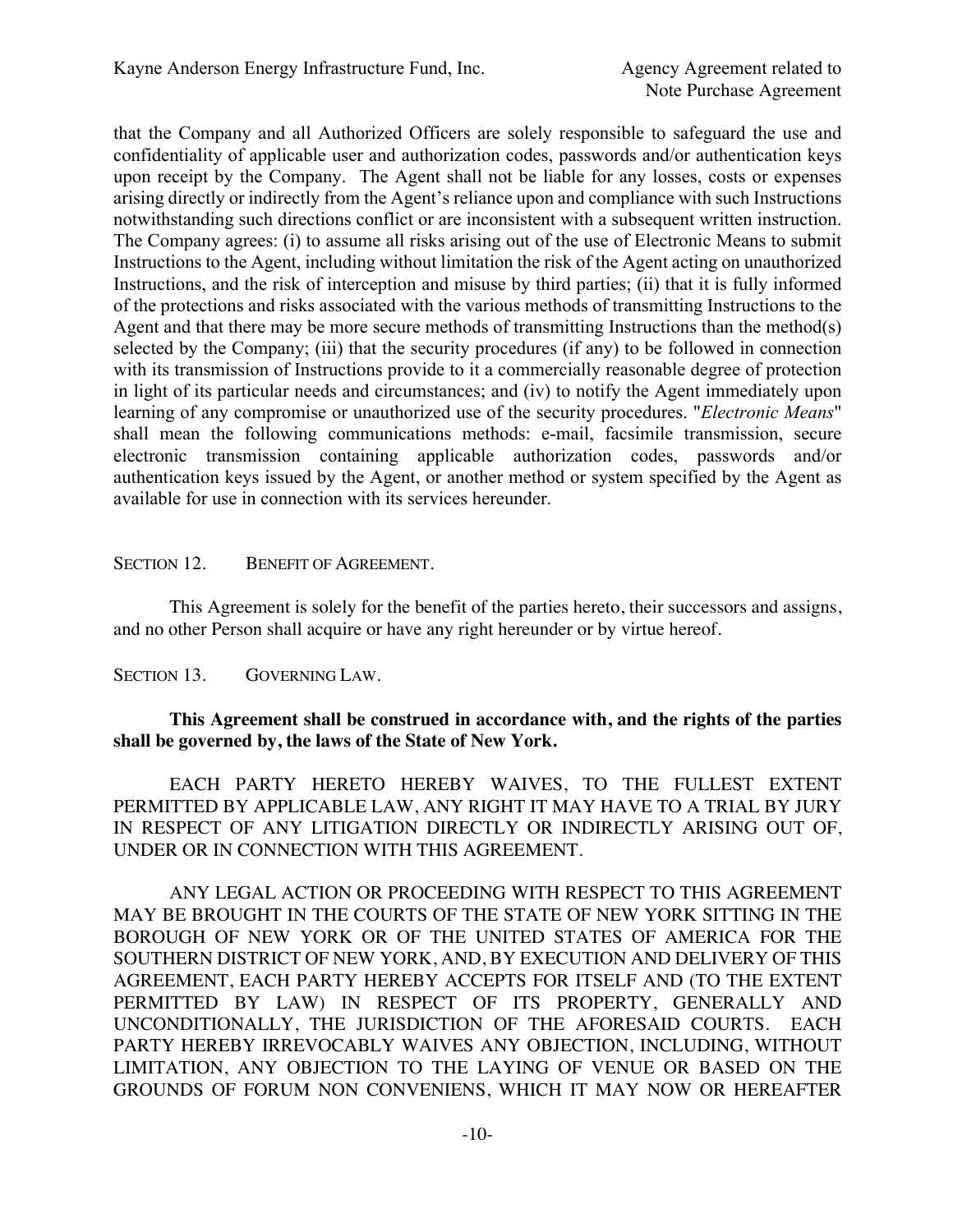HAVE TO THE BRINGING OF ANY SUCH ACTION OR PROCEEDING IN SUCH RESPECTIVE JURISDICTIONS. THIS SUBMISSION TO JURISDICTION IS NON-EXCLUSIVE AND DOES NOT PRECLUDE A PARTY FROM OBTAINING JURISDICTION OVER ANOTHER PARTY IN ANY COURT OTHERWISE HAVING JURISDICTION.

SECTION 14. COUNTERPARTS.

This Agreement may be executed by the parties hereto in any number of counterparts, and by each of the parties hereto in separate counterparts, each of which counterparts, when so executed and delivered, shall be deemed to be an original, but all such counterparts shall together constitute but one and the same instrument. Execution may be by manual, facsimile or electronic signature, provided any electronic signature is a true representation of the signer's actual signature.

SECTION 15. MODIFICATIONS.

This Agreement shall not be deemed or construed to be modified, amended, rescinded, cancelled or waived, in whole or in part, except by a written instrument signed by a duly authorized representative of the party to be charged. This Agreement may not be modified orally.

SECTION 16. SEVERABILITY.

In case any provision of this Agreement shall be invalid, illegal or unenforceable, the validity, legality and enforceability of the remaining provisions shall not in any way be affected or impaired thereby.

SECTION 17. FORCE MAJEURE.

In no event shall the Paying Agent be responsible or liable for any failure or delay in the performance of its obligations hereunder arising out of or caused by, directly or indirectly, forces beyond its control, including, without limitation, strikes, work stoppages, accidents, acts of war or terrorism, civil or military disturbances, nuclear or natural catastrophes or acts of God, and interruptions, loss or malfunctions of utilities, communications or computer (software and hardware) services; it being understood that the Paying Agent shall use reasonable efforts which are consistent with accepted practices in the banking industry to resume performance as soon as practicable under the circumstances.

SECTION 18. SANCTIONS.

(i) The Company covenants and represents that neither they nor any of their affiliates, subsidiaries, directors or officers are the target or subject of any sanctions enforced by the US Government, (including, the Office of Foreign Assets Control of the US Department of the Treasury ("OFAC")), the United Nations Security Council, the European Union, HM Treasury, or other relevant sanctions authority (collectively "Sanctions").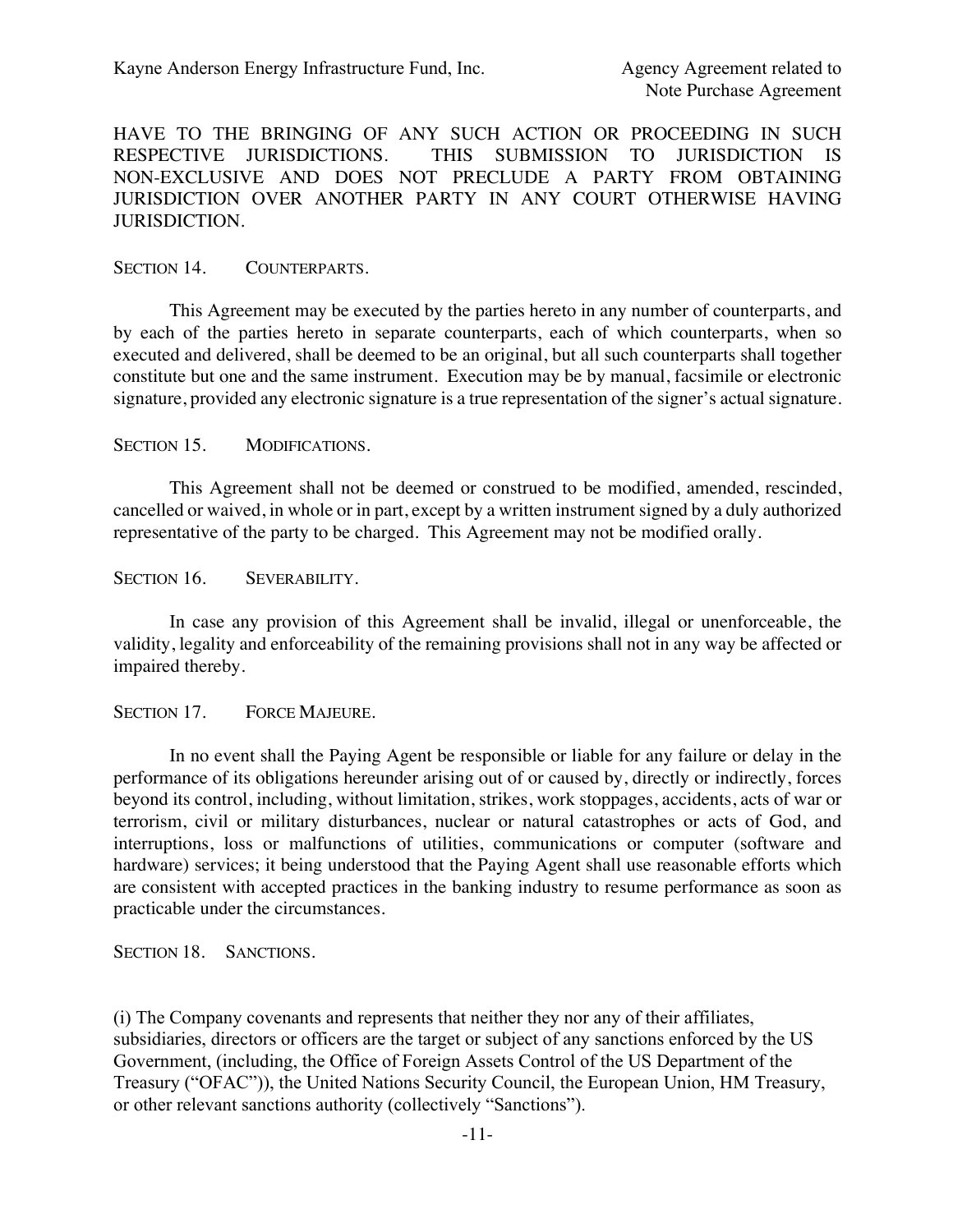(ii) The Company covenants and represents that neither they nor any of their affiliates, subsidiaries, directors or officers will use any payments made pursuant to this Agreement, (i) to fund or facilitate any activities of or business with any person who, at the time of such funding or facilitation, is the subject or target of Sanctions, (ii) to fund or facilitate any activities of or business with any country or territory that is the target or subject of Sanctions, or (iii) in any other manner that will result in a violation of Sanctions by any person.

[Signature Page Follows]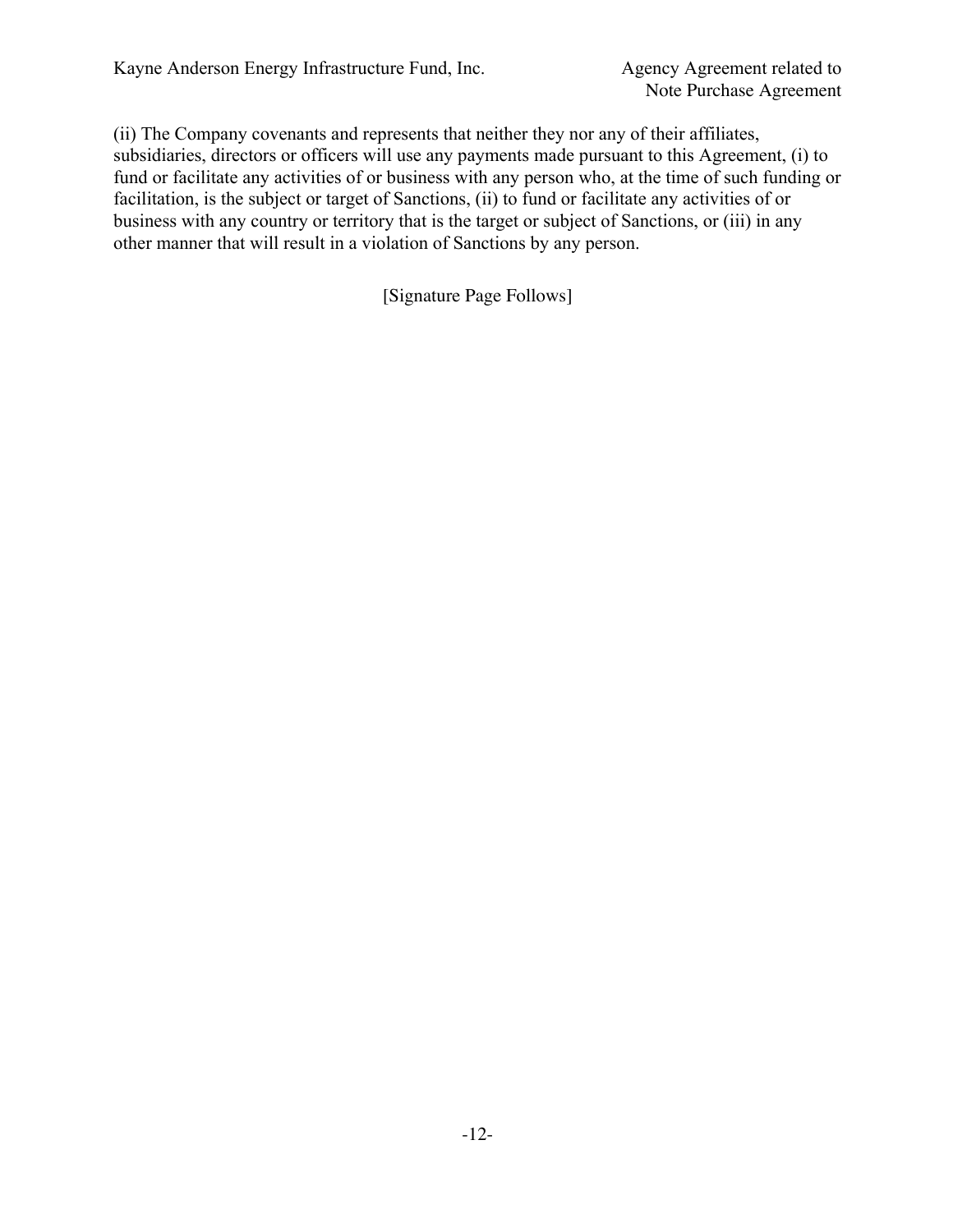IN WITNESS WHEREOF, the parties hereto have caused this Agreement to be executed on their behalf by their officers thereunto duly authorized, all as of the day and year first above written.

> KAYNE ANDERSON ENERGY INFRASTRUCTURE FUND, INC.

By \_\_\_\_\_\_\_\_\_\_\_\_\_\_\_\_\_\_\_\_\_\_\_\_\_\_\_\_\_\_\_\_\_\_\_\_

Name: Title: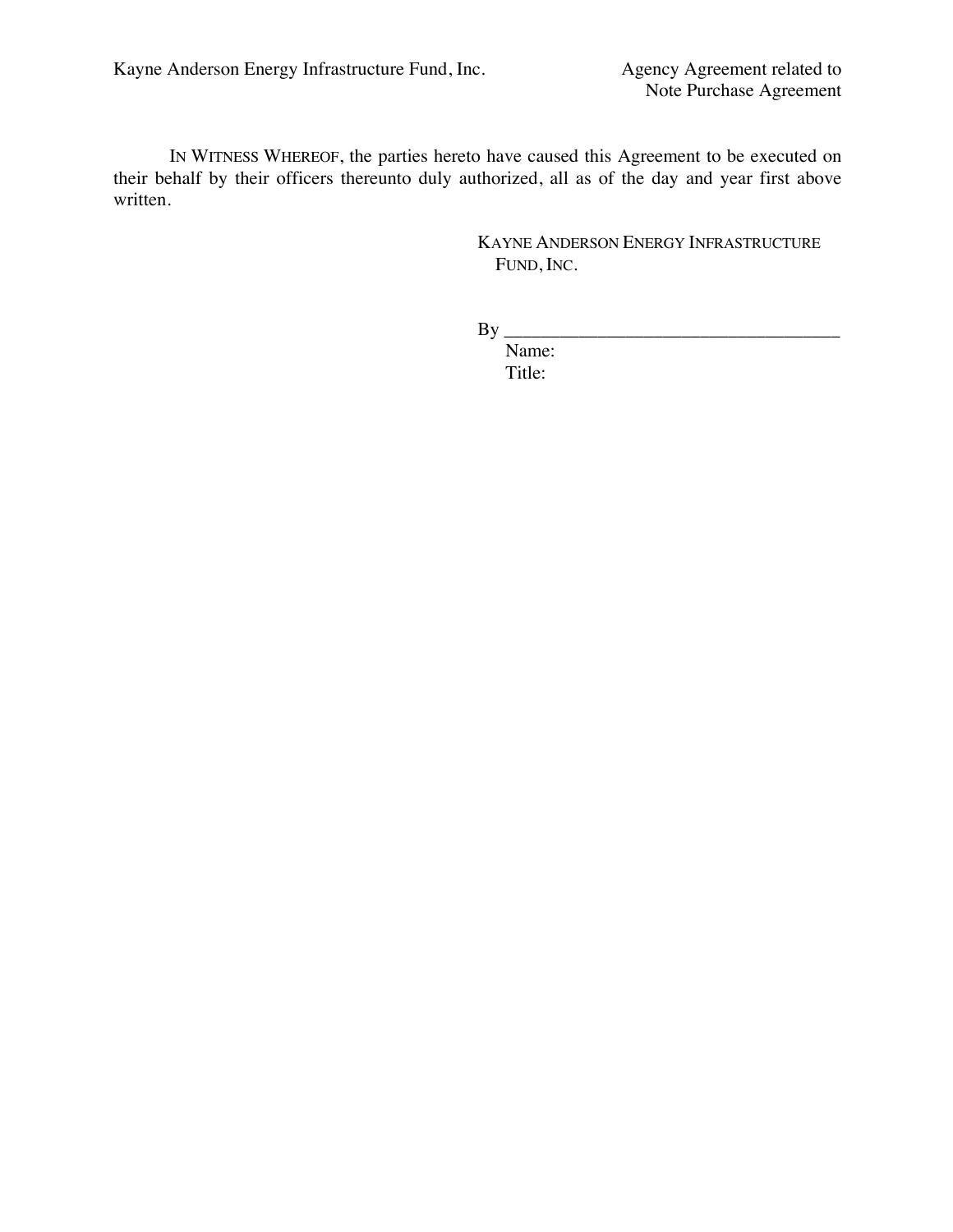Kayne Anderson Energy Infrastructure Fund, Inc. Agency Agreement related to

IN WITNESS WHEREOF, the parties hereto have caused this Agreement to be executed on their behalf by their officers thereunto duly authorized, all as of the day and year first above written.

> THE BANK OF NEW YORK MELLON TRUST COMPANY, N.A., as Paying Agent

By \_\_\_\_\_\_\_\_\_\_\_\_\_\_\_\_\_\_\_\_\_\_\_\_\_\_\_\_\_\_\_\_\_\_\_\_

Name: Title: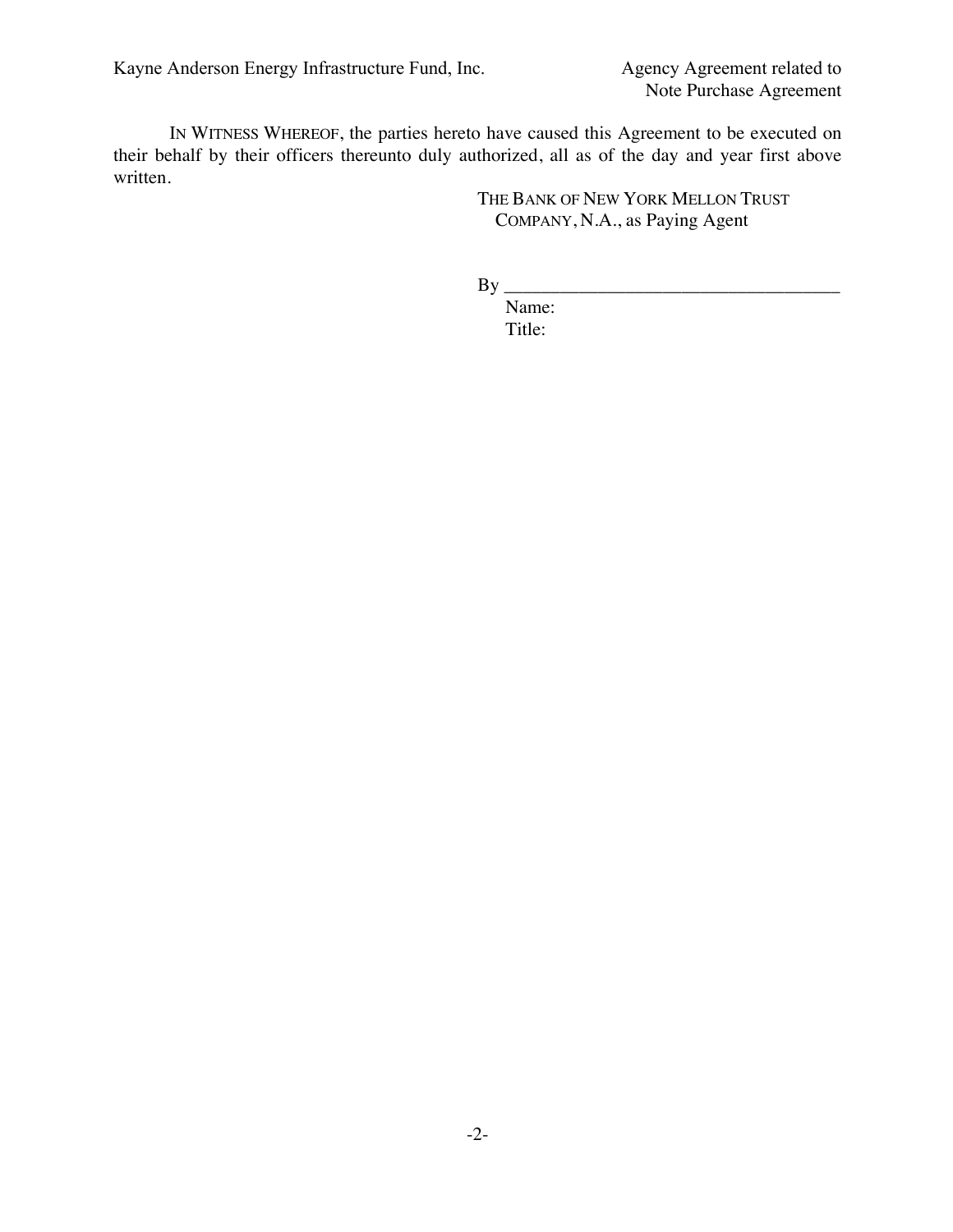This Agreement is hereby accepted and agreed to as of the date hereof.

# [PURCHASERS]

By: \_\_\_\_\_\_\_\_\_\_\_\_\_\_\_\_\_\_\_\_\_\_\_\_\_\_\_\_\_\_\_\_\_\_\_

Name: Title: Authorized Signatory

\_\_\_\_\_\_\_\_\_\_\_\_\_\_\_\_\_\_\_\_\_\_\_\_\_\_\_\_\_\_\_\_\_\_\_\_